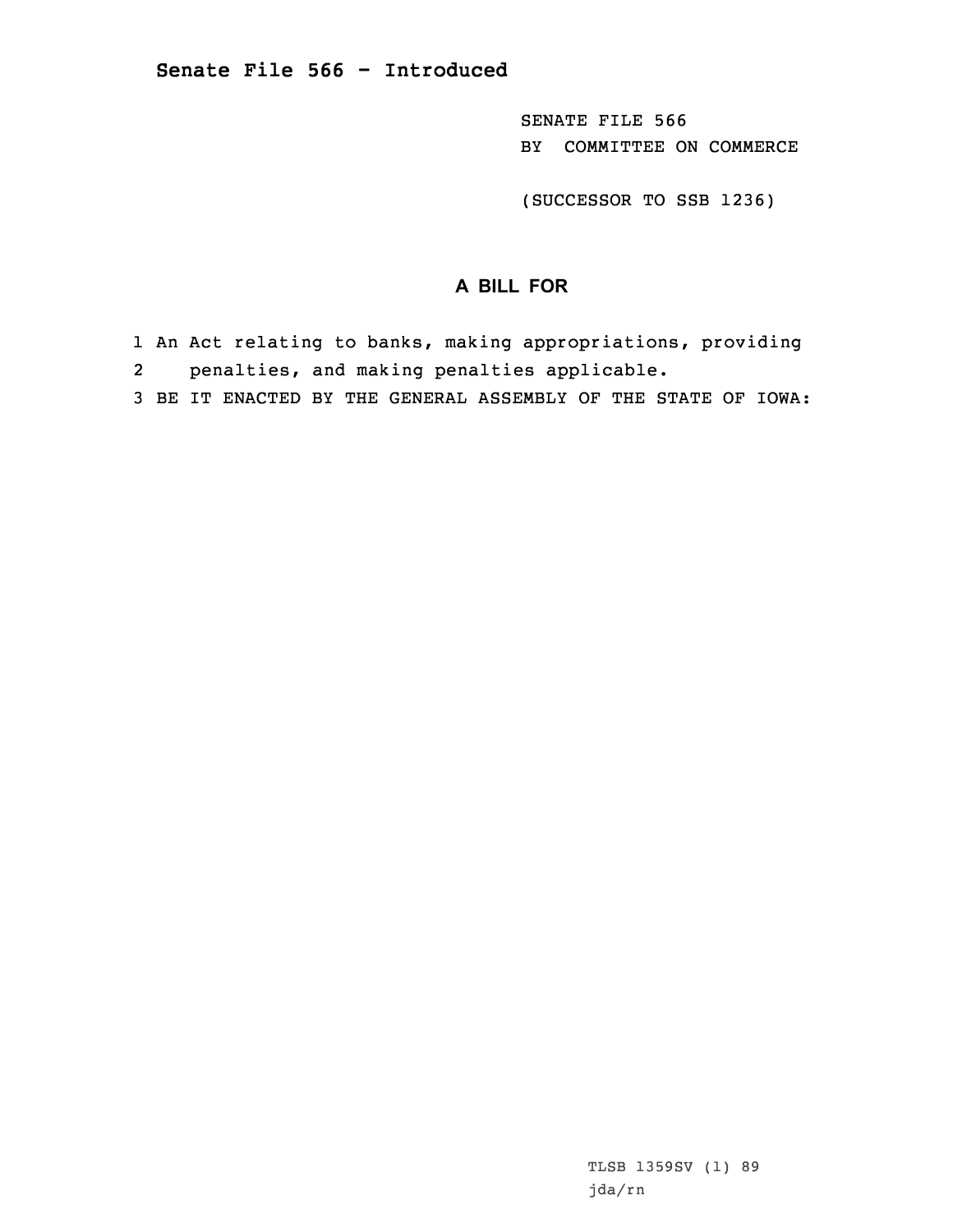1 Section 1. Section 12.61, subsection 1, paragraph a, Code 2 2021, is amended to read as follows:

 *a. "Financial institution"* means <sup>a</sup> state bank as defined in 4 section 524.103, subsection 41, a federally chartered state bank having its principal office within this state, <sup>a</sup> federally chartered credit union having its principal office within this state, <sup>a</sup> federally chartered savings and loan association having its principal office within the state, <sup>a</sup> credit union organized under [chapter](https://www.legis.iowa.gov/docs/code/2021/533.pdf) 533, or <sup>a</sup> trust company organized or incorporated under the laws of this state.

11 Sec. 2. Section 422.61, subsection 1, Code 2021, is amended 12 to read as follows:

 1. *"Financial institution"* means <sup>a</sup> state bank as defined in 14 section 524.103, <del>subsection 41,</del> a state bank chartered under the laws of any other state, <sup>a</sup> national banking association, <sup>a</sup> trust company, <sup>a</sup> federally chartered savings and loan association, an out-of-state state chartered savings bank, <sup>a</sup> financial institution chartered by the federal home loan bank board, <sup>a</sup> non-Iowa chartered savings and loan association, or <sup>a</sup> production credit association.

21 Sec. 3. Section 453A.8, subsection 6, Code 2021, is amended 22 to read as follows:

 6. The director may authorize <sup>a</sup> bank as defined by section 24 524.103<del>, subsection 8,</del> to sell stamps. A bank authorized to sell stamps shall comply with all of the requirements governing the sale of stamps by the department. [Section](https://www.legis.iowa.gov/docs/code/2021/453A.12.pdf) 453A.12 shall apply to any bank authorized to sell stamps.

28 Sec. 4. Section 524.102, Code 2021, is amended by adding the 29 following new subsection:

 NEW SUBSECTION. 10. The opportunity for state banks to adopt, in <sup>a</sup> manner that is compatible with and subject to the purposes of this chapter, new and emerging technologies that enhance the efficiency and convenience of banking products and services.

35 Sec. 5. Section 524.103, Code 2021, is amended by adding the

-1-

LSB 1359SV (1) 89 jda/rn 1/97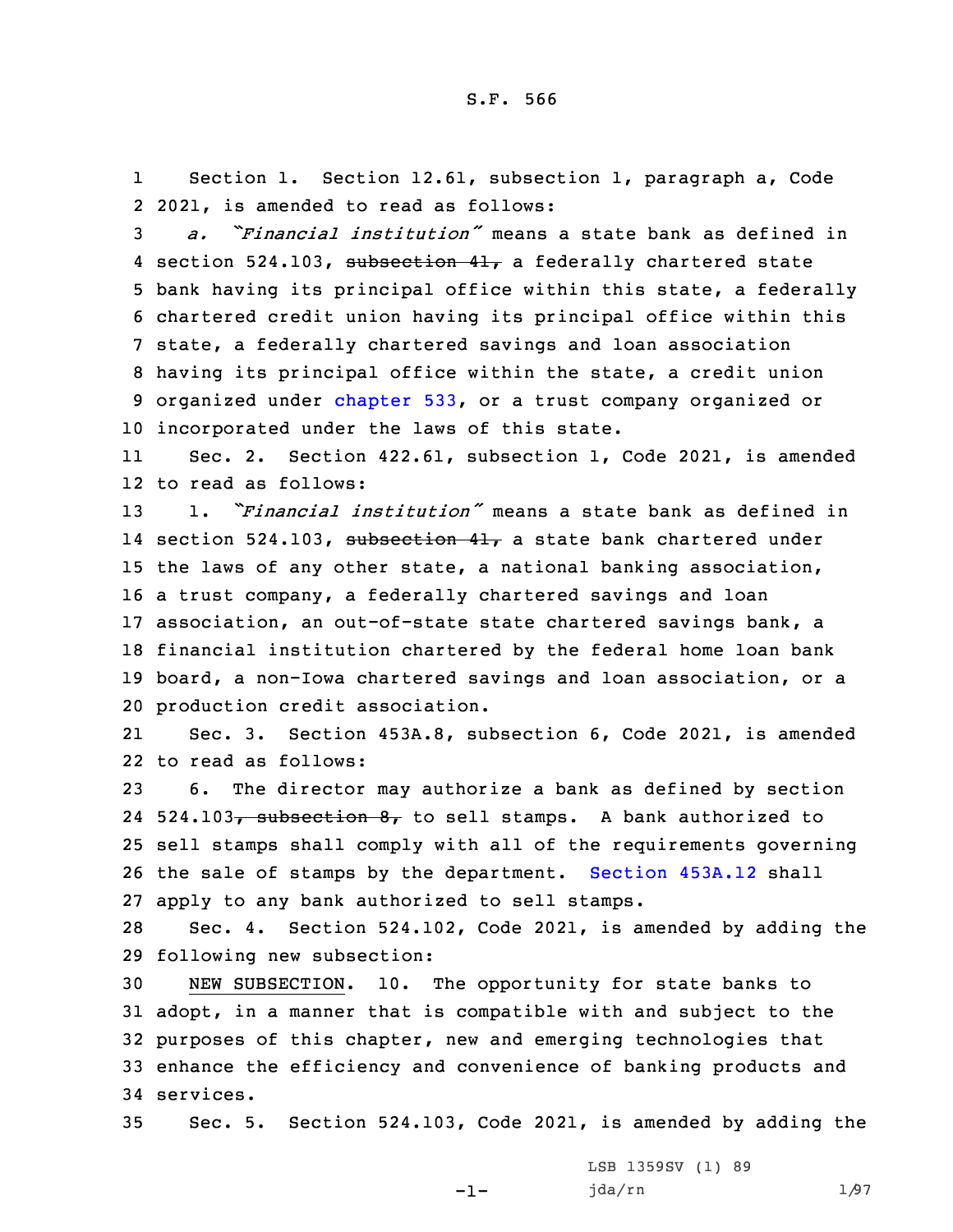1 following new subsections:

2 NEW SUBSECTION. 2A. *"Affiliate"* means the same as defined 3 in section 524.1101.

4 NEW SUBSECTION. 22A. *"Federal savings association"* means <sup>a</sup> 5 corporation organized under 12 U.S.C. §1464.

 NEW SUBSECTION. 32A. *"National bank"* means <sup>a</sup> corporation organized under 12 U.S.C. §21 whose deposits are insured by the federal deposit insurance corporation or whose powers are limited exclusively to the exercise of trust or fiduciary 10 powers.

11 NEW SUBSECTION. 34A. *"Out-of-state bank"* means <sup>a</sup> corporation, other than <sup>a</sup> credit union, industrial bank, or trust company, that is authorized by the laws of another state to solicit, receive, or accept money or its equivalent for deposit or to otherwise engage in the business of banking.

<sup>16</sup> NEW SUBSECTION. 36A. *"Safe deposit box"* means <sup>a</sup> safe, lock 17 box, or other secure storage receptacle located on the premises 18 of a bank.

19 Sec. 6. Section 524.103, subsections 6, 8, 10, 12, 13, 16, 20 17, 20, 22, 25, 27, 29, 33, 34, 38, 39, 41, 44, and 48, Code 21 2021, are amended to read as follows:

22 6. *"Articles of incorporation"* means the original, amended, or restated articles of incorporation and all amendments thereto and includes articles of merger. *"Articles of incorporation"* also means the original or restated articles of organization and all amendments including articles of merger if <sup>a</sup> state bank is organized as <sup>a</sup> limited liability company under 28 this [chapter](https://www.legis.iowa.gov/docs/code/2021/524.pdf).

<sup>29</sup> 8. *"Bank"* means <sup>a</sup> corporation or limited liability company 30 organized under this [chapter](https://www.legis.iowa.gov/docs/code/2021/524.pdf) or 12 U.S.C. §21, a national bank, 31 <sup>a</sup> federal savings association, or an out-of-state bank.

 10. *"Board of directors"* means the board of directors of <sup>a</sup> 33 state bank as provided in section [524.601](https://www.legis.iowa.gov/docs/code/2021/524.601.pdf). For a state bank organized as <sup>a</sup> limited liability company under this [chapter](https://www.legis.iowa.gov/docs/code/2021/524.pdf), *"board of directors"* means <sup>a</sup> board of directors or board of

 $-2-$ 

LSB 1359SV (1) 89 jda/rn 2/97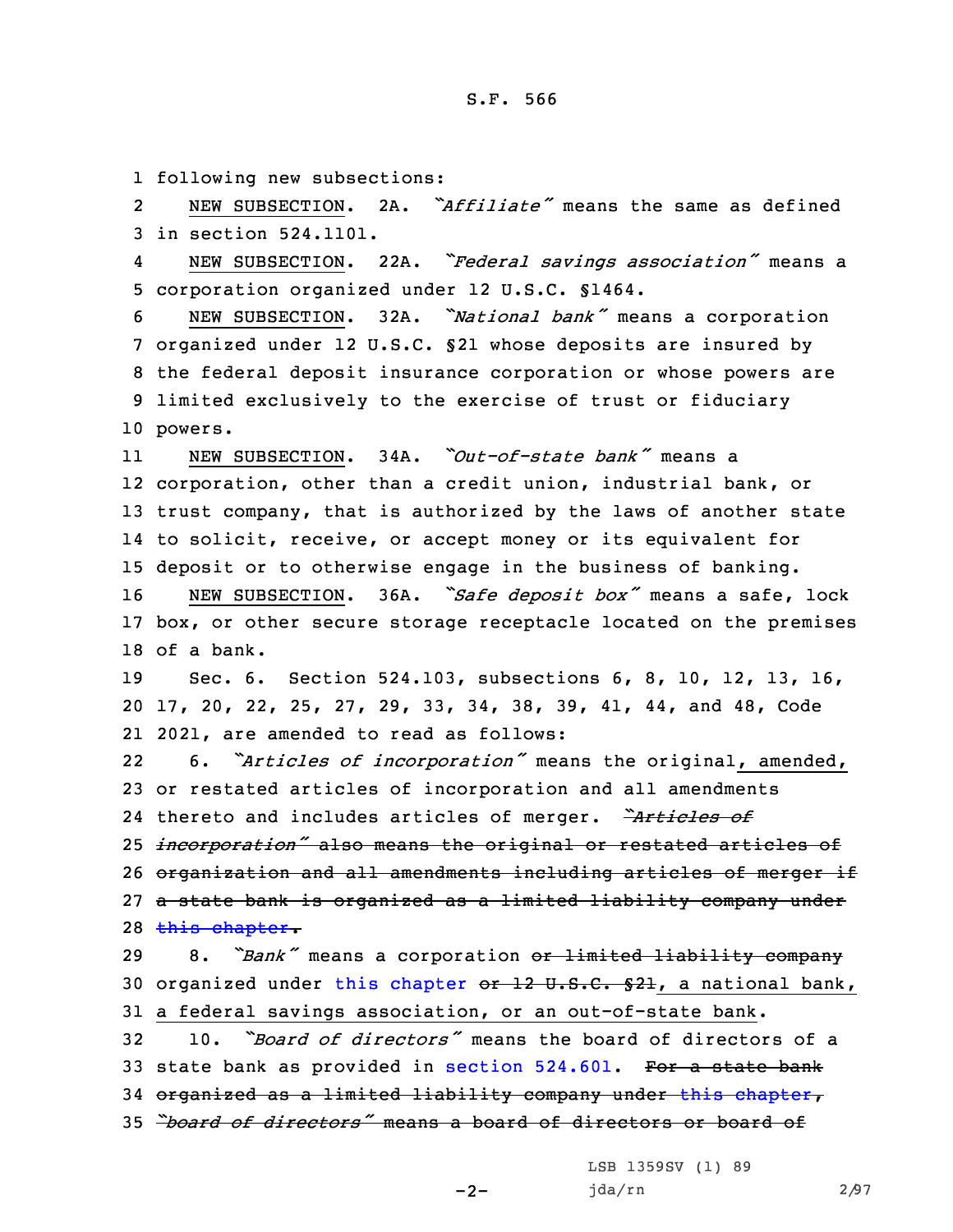1 managers as designated by the limited liability company in its 2 articles of organization or operating agreement.

 12. *"Business of banking"* means engaging in the regular business of soliciting, receiving, or accepting money or its equivalent for deposit, and any other business generally done by banks.

7 13. *"Calculation date"* means the most recent of the 8 following:

9 *a.* The date the state bank's statement of condition is 10 required to be filed pursuant to section 524.220, [subsection](https://www.legis.iowa.gov/docs/code/2021/524.220.pdf) 2. 11*b.* The date an event occurs that reduces or increases the

12 state bank's aggregate capital by ten percent or more.

13 *c.* As the superintendent may direct.

14 16. *"Chief executive officer"* means the person designated by 15 the board of directors to be responsible for the implementation 16 of and adherence to board policies and resolutions by all 17 officers and employees of the state bank.

18 17. *a. "Contractual commitment to advance funds"* means <sup>a</sup> <sup>19</sup> state bank's obligation to do either of the following:

20 (1) Advance funds under <sup>a</sup> standby letter of credit or other 21 similar arrangement.

22 (2) Make payment, directly or indirectly, to <sup>a</sup> third person contingent upon default by <sup>a</sup> customer of the state bank in performing an obligation and to make such payment in keeping with the agreed upon terms of the customer's contract with <sup>a</sup> third person, or to make payments upon some other stated condition.

 *b.* The term does not include commercial letters of credit and similar instruments where the issuing state bank expects the beneficiary to draw on the issuer, that do not guarantee payment, and that do not provide for payment in the event of <sup>a</sup> default by <sup>a</sup> third person.

33 20. *"Director"* means <sup>a</sup> member of the board of directors 34 and includes a manager of a state bank organized as a limited 35 <del>liability company under this [chapter](https://www.legis.iowa.gov/docs/code/2021/524.pdf)</del>.

-3-

LSB 1359SV (1) 89 jda/rn 3/97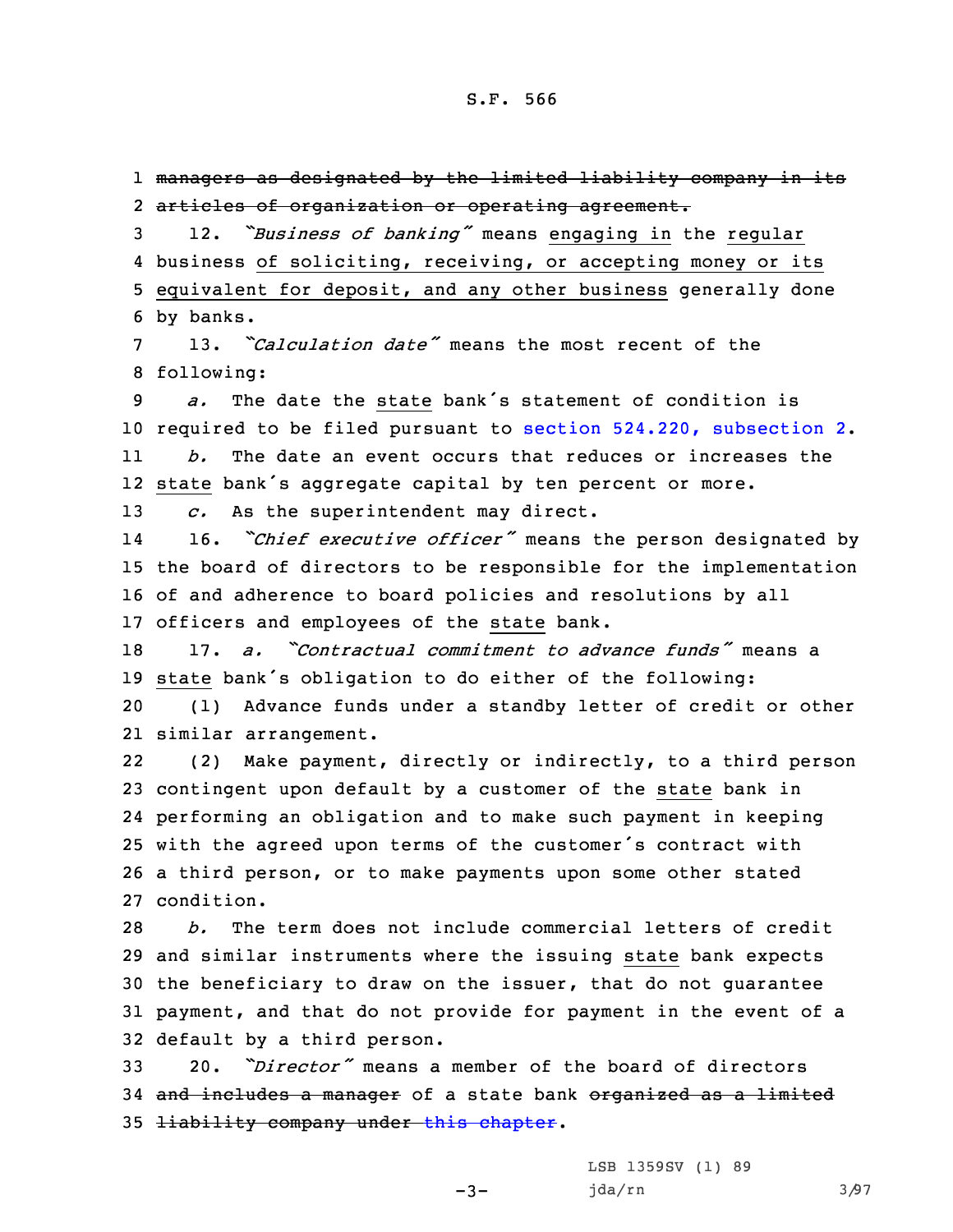1 22. *"Executive officer"* means <sup>a</sup> person who participates or has authority to participate, other than in the capacity of <sup>a</sup> 3 director or manager, in major policymaking functions of a state bank, whether or not the officer has an official title, whether or not such <sup>a</sup> title designates the officer as an assistant, or whether or not the officer is serving without salary or other compensation. The chief executive officer, chairperson of the board, the president, every vice president, and the cashier of <sup>a</sup> state bank are deemed to be executive officers, unless such an officer is excluded, by resolution of the board of 11 directors of a state bank or by the bylaws of the state bank, from participation, other than in the capacity of <sup>a</sup> director, 13 in major policymaking functions of the state bank, and the officer does not actually participate in the major policymaking functions. All officers who serve on <sup>a</sup> board of directors are deemed to be executive officers, except as provided for in section 524.701, subsection 3.

<sup>18</sup> 25. *"Insured bank"* means <sup>a</sup> state bank the deposits of which 19 are insured in accordance with the provisions of the Federal 20 Deposit Insurance Act.

21 27. *"Member"* means <sup>a</sup> person with <sup>a</sup> membership interest 22 in a state bank <del>organized as a limited liability company or</del> 23 incorporated as <sup>a</sup> mutual corporation under this [chapter](https://www.legis.iowa.gov/docs/code/2021/524.pdf).

24 29. *"Membership interest"* means <sup>a</sup> member's share of the 25 profits and losses, the right to receive distributions of 26 assets, and any right to vote or participate in management of <sup>a</sup> 27 state bank organized as <sup>a</sup> limited liability company under this 28 chapter or of a state bank incorporated as a mutual corporation 29 under this [chapter](https://www.legis.iowa.gov/docs/code/2021/524.pdf).

 33. *"Officer"* means chief executive officer, executive officer, or any other administrative official of <sup>a</sup> state bank elected by the state bank's board of directors to carry out any of the state bank's operating rules and policies.

<sup>34</sup> 34. *"Operations subsidiary"* means <sup>a</sup> wholly owned corporation 35 incorporated and controlled by <sup>a</sup> state bank that performs

 $-4-$ 

LSB 1359SV (1) 89  $jda/rn$  4/97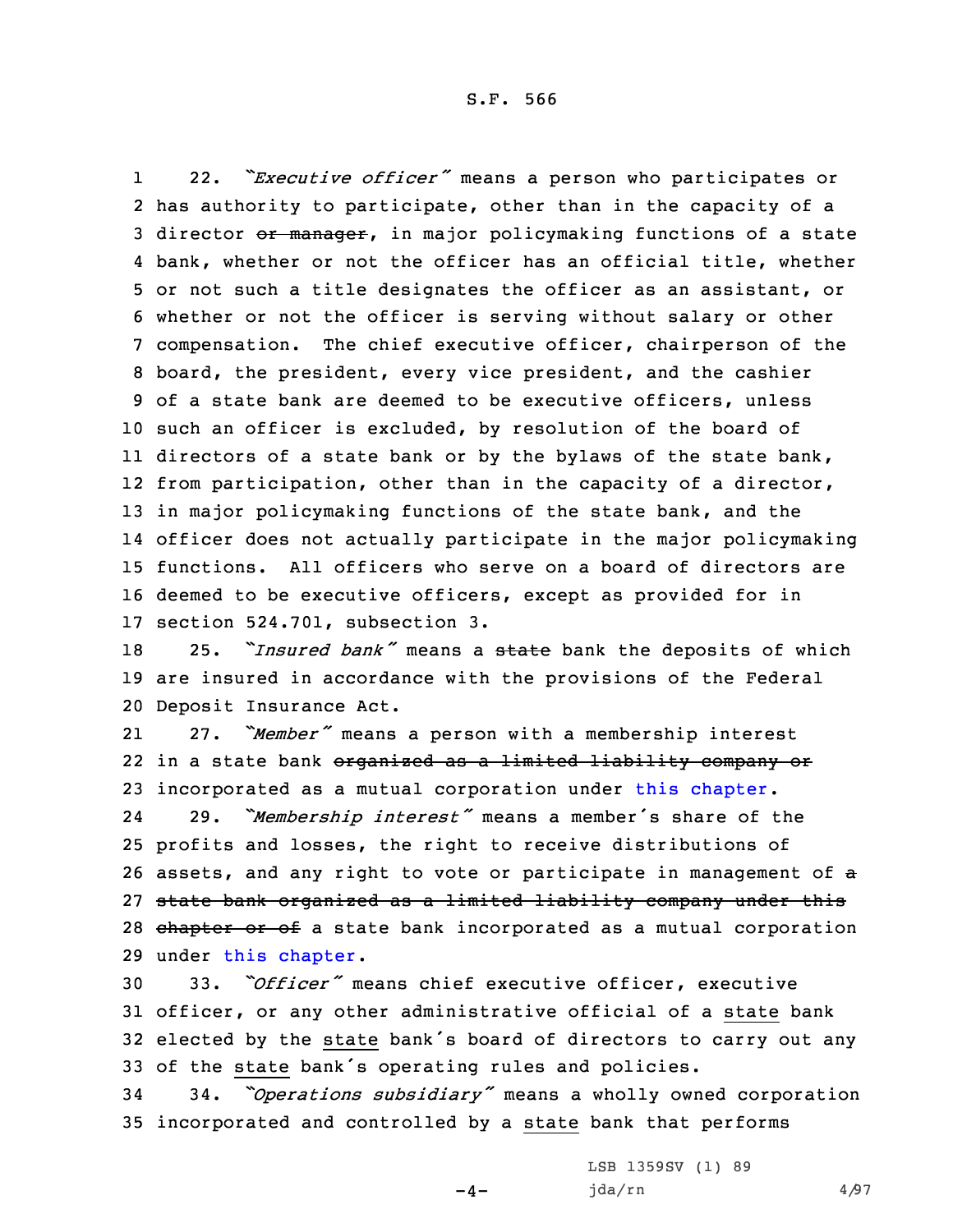1 functions which the state bank is authorized to perform. 2 38. *"Shareholder"* means one who is <sup>a</sup> holder of record of 3 shares in a state bank. If a state bank is organized as a 4 limited liability company under this [chapter](https://www.legis.iowa.gov/docs/code/2021/524.pdf), *"shareholder"* 5 means a member of the limited liability company. If a state 6 bank is incorporated as <sup>a</sup> mutual corporation under this <sup>7</sup> chapter, *"shareholder"* means <sup>a</sup> member of the mutual corporation. <sup>8</sup> 39. *"Shares"* means the units into which the proprietary 9 interests in <sup>a</sup> state bank incorporated as <sup>a</sup> stock corporation 10 are divided, including any membership interests of a state bank 11 organized as <sup>a</sup> limited liability company under this [chapter](https://www.legis.iowa.gov/docs/code/2021/524.pdf). 12 41. *"State bank"* means any bank incorporated pursuant to 13 the provisions of this [chapter](https://www.legis.iowa.gov/docs/code/2021/524.pdf) after January 1, 1970, and any 14 *"state bank"* incorporated pursuant to the laws of this state and 15 doing business as such on January 1, 1970, or a bank organized 16 as a limited liability company or a mutual corporation under 17 this [chapter](https://www.legis.iowa.gov/docs/code/2021/524.pdf). <sup>18</sup> 44. *"Supervised financial organization"* as defined and used 19 in the Iowa consumer credit code, [chapter](https://www.legis.iowa.gov/docs/code/2021/537.pdf) 537, includes <sup>a</sup> 20 person state bank organized pursuant to this [chapter](https://www.legis.iowa.gov/docs/code/2021/524.pdf). 21 48. *"Unincorporated area"* means <sup>a</sup> village within which an 22 area where <sup>a</sup> state bank or national bank has its principal 23 place of business that is not within <sup>a</sup> municipal corporation. 24 Sec. 7. Section 524.103, subsection 26, Code 2021, is 25 amended by striking the subsection. 26 Sec. 8. Section 524.105, subsection 2, Code 2021, is amended 27 to read as follows: 28 2. All state banks are subject to the provisions and 29 requirements of this [chapter](https://www.legis.iowa.gov/docs/code/2021/524.pdf) in every particular, and all 30 national banks out-of-state banks, and federal savings 31 associations, now or hereafter doing business in this state, 32 are subject to the provisions of this [chapter](https://www.legis.iowa.gov/docs/code/2021/524.pdf), to the extent 33 applicable, from July 1, 1995 2021. 34 Sec. 9. Section 524.107, subsections 1 and 2, Code 2021, are 35 amended to read as follows:

-5-

LSB 1359SV (1) 89 jda/rn 5/97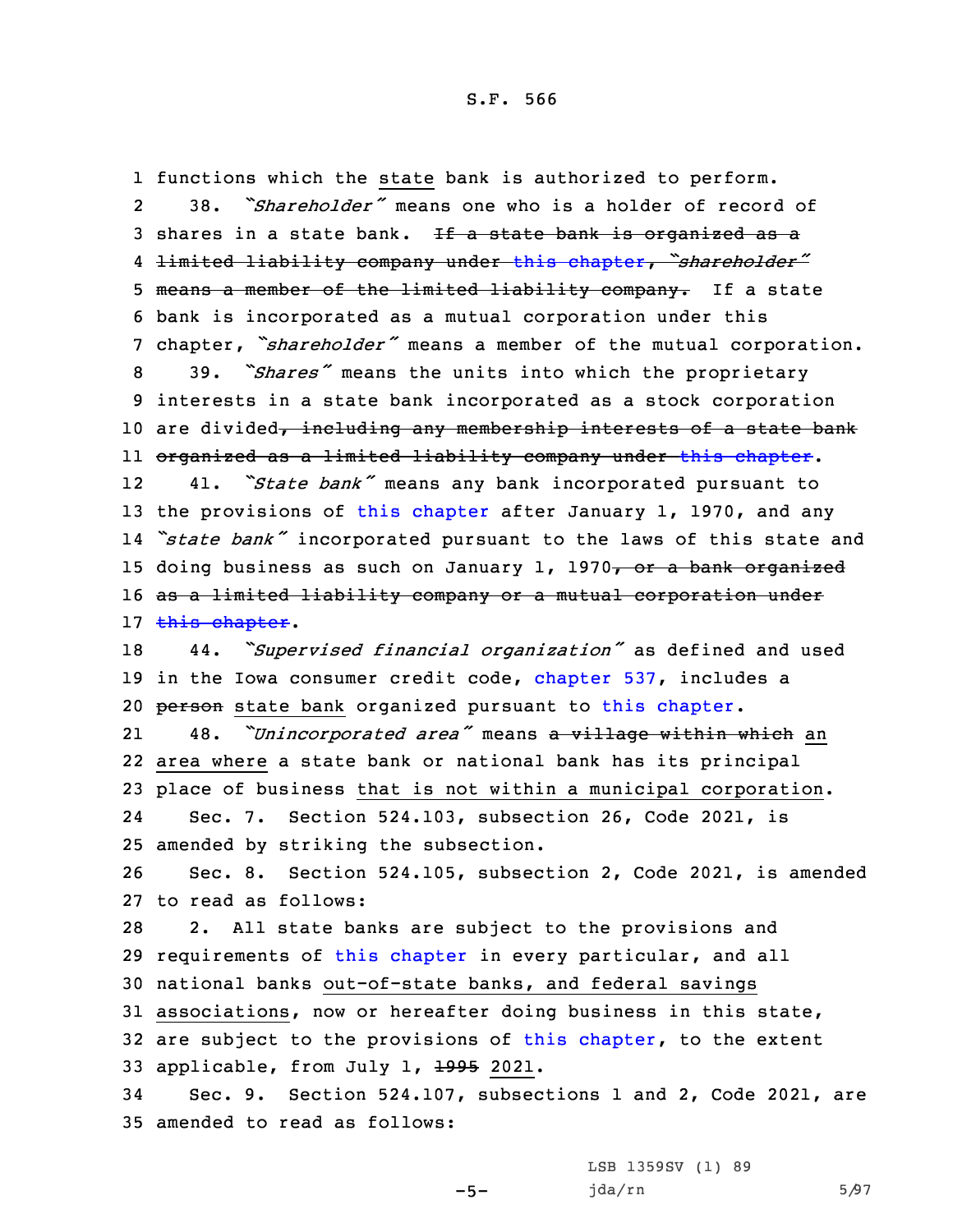S.F. 566

1 1. <sup>A</sup> person, other than <sup>a</sup> state bank which is subject to 2 the provisions of this [chapter](https://www.legis.iowa.gov/docs/code/2021/524.pdf), an out-of-state bank, and <sup>a</sup> national bank or federal savings association authorized by the laws of the United States to engage in the business of receiving money for deposit, and except as provided in subsection 2, shall not engage in this state in the business of receiving money for deposit, transact the business of banking, or establish in this state <sup>a</sup> place of business for such purpose.

 2. <sup>A</sup> person doing business in this state shall not use 11 the words "bank" <del>or "trust"</del> or use any derivative, plural, 12 or compound of the words "bank", "banking", or "bankers"<del>, or</del> 13 "trust" in any manner which would tend to create the impression that the person is authorized to engage in the business of banking or to act in <sup>a</sup> fiduciary capacity, except <sup>a</sup> state bank authorized to do so by this [chapter](https://www.legis.iowa.gov/docs/code/2021/524.pdf) or <sup>a</sup> an out-of-state bank authorized to do so by the laws of another state, <sup>a</sup> national bank to the extent permitted by the laws of the United States, <sup>a</sup> bank holding company as defined in section 524.1801, <sup>a</sup> savings and loan holding company as defined in 12 U.S.C. §1467a, or <sup>a</sup> federal savings association to the extent 22 permitted by the laws of the United States<del>, or, insofar as the</del> 23 word "trust" is concerned, an individual permissibly serving as <sup>a</sup> fiduciary in this state, pursuant to section [633.63](https://www.legis.iowa.gov/docs/code/2021/633.63.pdf), 25 or, insofar as the words "trust" and "bank" are concerned, <sup>a</sup> nonresident corporate fiduciary permissibly serving as <sup>a</sup> fiduciary in this state pursuant to [section](https://www.legis.iowa.gov/docs/code/2021/633.64.pdf) 633.64.

28 Sec. 10. Section 524.109, subsection 1, Code 2021, is 29 amended to read as follows:

 1. <sup>A</sup> state bank may be organized under this [chapter](https://www.legis.iowa.gov/docs/code/2021/524.pdf) as <sup>a</sup> bankers' bank. The bankers' bank is subject to all rights, privileges, duties, restrictions, penalties, liabilities, conditions and limitations applicable to <sup>a</sup> state bank generally, except as limited in the definition of bankers' 35 bank contained in section 524.103, subsection 9. However, a

-6-

LSB 1359SV (1) 89 jda/rn 6/97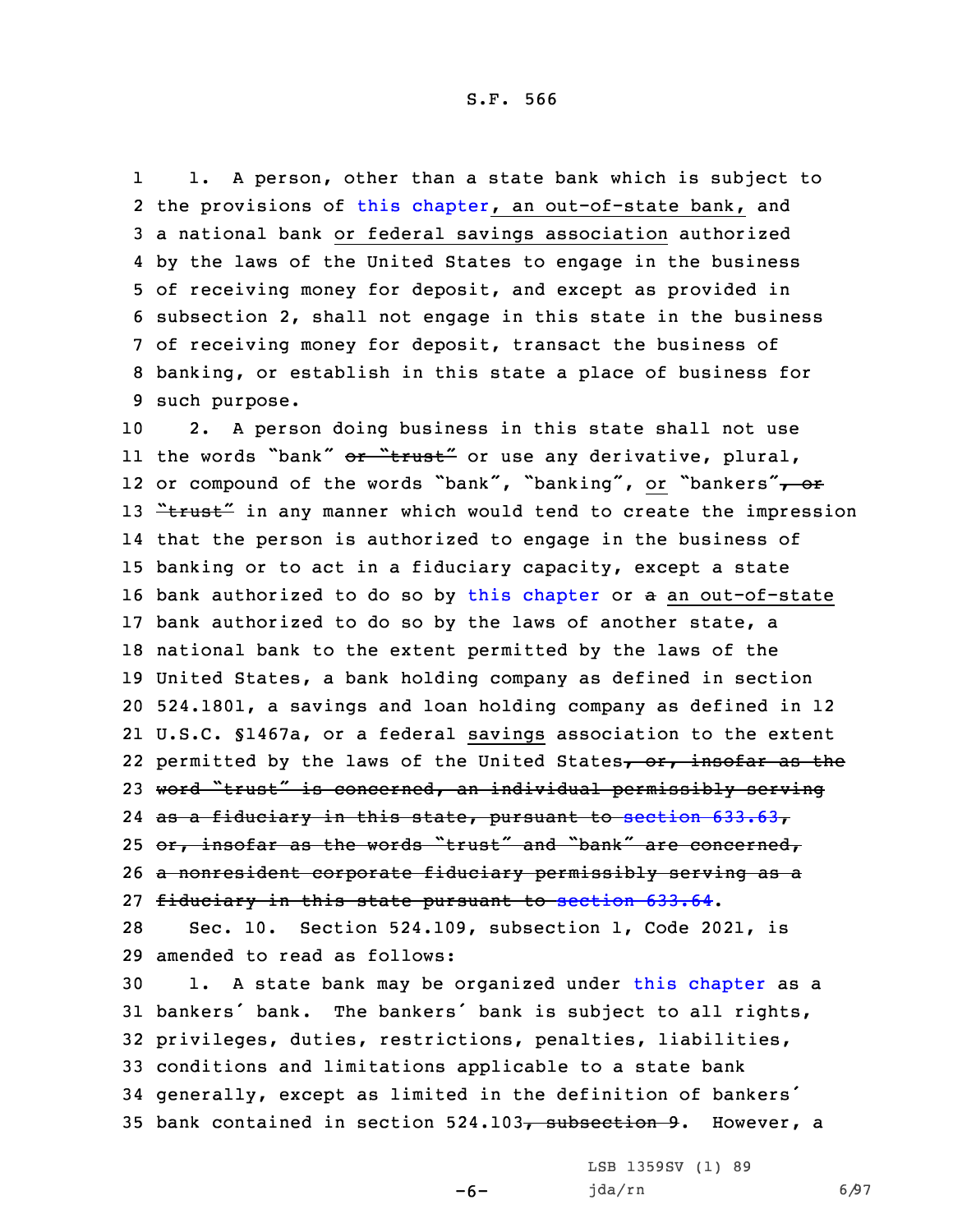## S.F. 566

1 bankers' bank shall have the same powers as those granted by 2 federal law and regulation to <sup>a</sup> national bank organized as <sup>a</sup> 3 bankers' bank under 12 U.S.C. §27.

4 Sec. 11. Section 524.203, Code 2021, is amended to read as 5 follows:

6 **524.203 Superintendent —— vacancy.**

 If the office of the superintendent of banking is vacant or the superintendent is unable to serve, the chief of the bank bureau of the banking division shall be the acting superintendent until the governor appoints <sup>a</sup> new superintendent or acting superintendent. If the chief of the bank bureau is 12 unable to serve, the chief examiner of the <del>finance</del> bank bureau of the banking division shall be the acting superintendent until the governor appoints <sup>a</sup> new superintendent or acting superintendent. If both the chief of the bank bureau and 16 the chief examiner of the *finance* bank bureau are unable to 17 serve, the chief of the professional licensing and regulation finance bureau of the banking division shall be the acting superintendent until the governor appoints <sup>a</sup> new superintendent or acting superintendent.

21 Sec. 12. Section 524.207, subsections 2 and 6, Code 2021, 22 are amended to read as follows:

 2. All fees and assessments generated as the result of 24 a <del>federally chartered</del> national bank or federal savings <del>and</del> 25 <del>loan</del> association converting to a state-chartered state bank on or after December 31, 2015, and thereafter, are payable to the superintendent. The superintendent shall pay all the fees and assessments received by the superintendent pursuant to this [subsection](https://www.legis.iowa.gov/docs/code/2021/524.207.pdf) to the treasurer of state within the time 30 required by [section](https://www.legis.iowa.gov/docs/code/2021/12.10.pdf) 12.10 and the fees and assessments shall be deposited into the department of commerce revolving fund created in [section](https://www.legis.iowa.gov/docs/code/2021/546.12.pdf) 546.12. An amount equal to such fees and assessments deposited into the department of commerce revolving fund is appropriated from the department of commerce revolving fund to the banking division of the department of

 $-7-$ 

LSB 1359SV (1) 89 jda/rn 7/97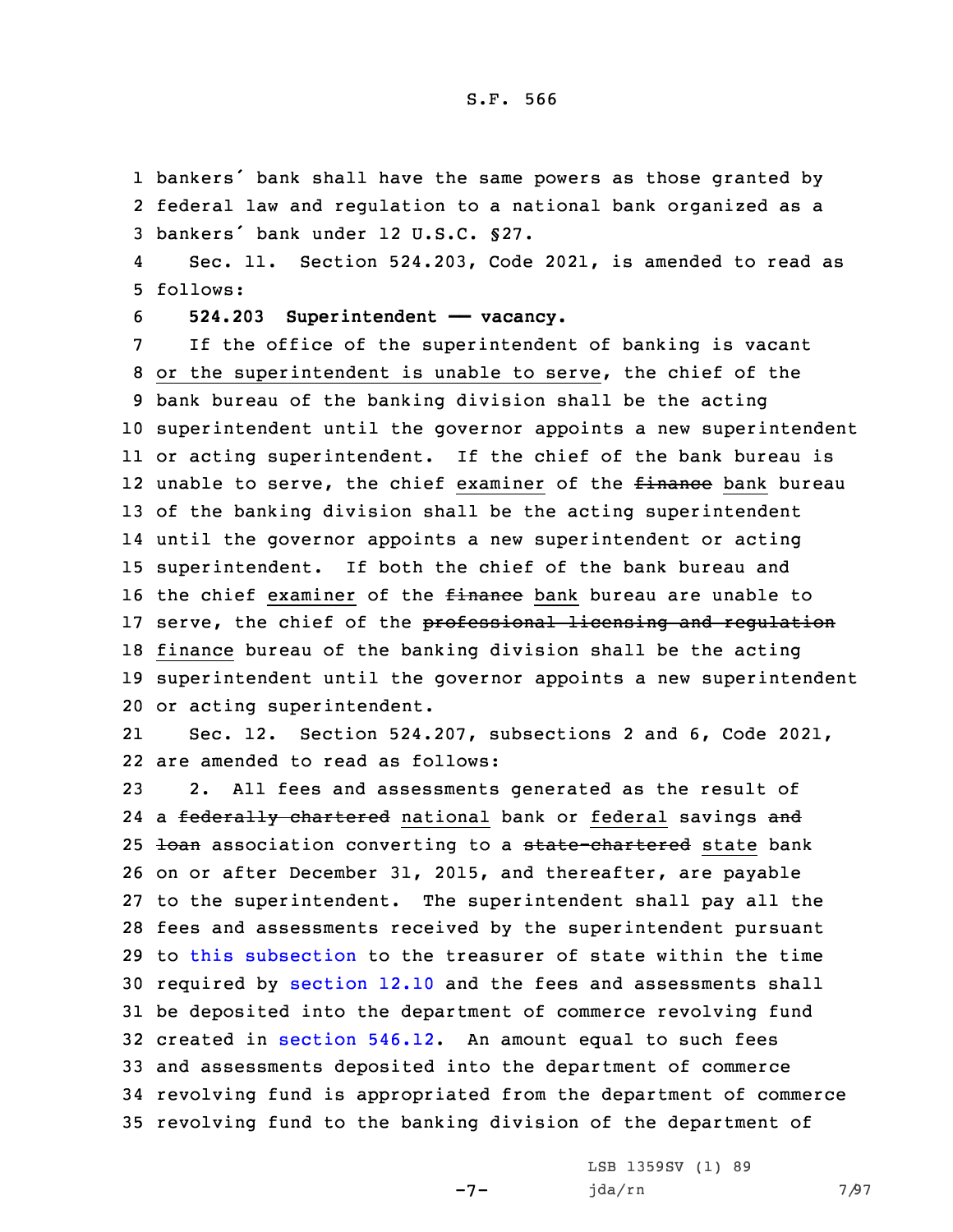1 commerce for the fiscal year in which a <del>federally chartered</del> 2 national bank or federal savings and loan association converted 3 to a state-chartered state bank and an amount equal to such annualized fees and assessments deposited into the department of commerce revolving fund in succeeding years is appropriated from the department of commerce revolving fund to the banking division of the department of commerce for succeeding fiscal years for purposes related to the discharge of the duties and responsibilities imposed upon the banking division of the department of commerce, the superintendent, and the state banking council by the laws of this state. This appropriation shall be in addition to the appropriation of moneys otherwise 13 described in this [section](https://www.legis.iowa.gov/docs/code/2021/524.207.pdf). If a state-chartered state 14 bank converts to a <del>federally chartered</del> national bank or 15 federal savings and loan association, any appropriation made pursuant to this [subsection](https://www.legis.iowa.gov/docs/code/2021/524.207.pdf) for the following fiscal year shall be reduced by the amount of the assessment paid by the 18 state-chartered state bank during the fiscal year in which the 19 state-chartered state bank converted to a federally chartered 20 national bank or federal savings and loan association. 21 6. All moneys received by the superintendent pursuant to <sup>a</sup> multi-state settlement with <sup>a</sup> provider of financial services such as <sup>a</sup> mortgage lender, <sup>a</sup> mortgage servicer, or any other person regulated by the banking division of the department of commerce shall be deposited into the department of commerce revolving fund created in [section](https://www.legis.iowa.gov/docs/code/2021/546.12.pdf) 546.12 and an amount equal to the amount deposited into the fund is appropriated to the banking division of the department of commerce for the fiscal year in which such moneys are received and in succeeding fiscal years for the purpose of promoting financial-related education and supporting those duties of the banking division related to financial regulation that are limited to nonrecurring expenses such as equipment purchases, training, technology, and retirement payouts related to the 35 oversight of mortgage lending, state-chartered state banks, and

-8-

LSB 1359SV (1) 89 jda/rn 8/97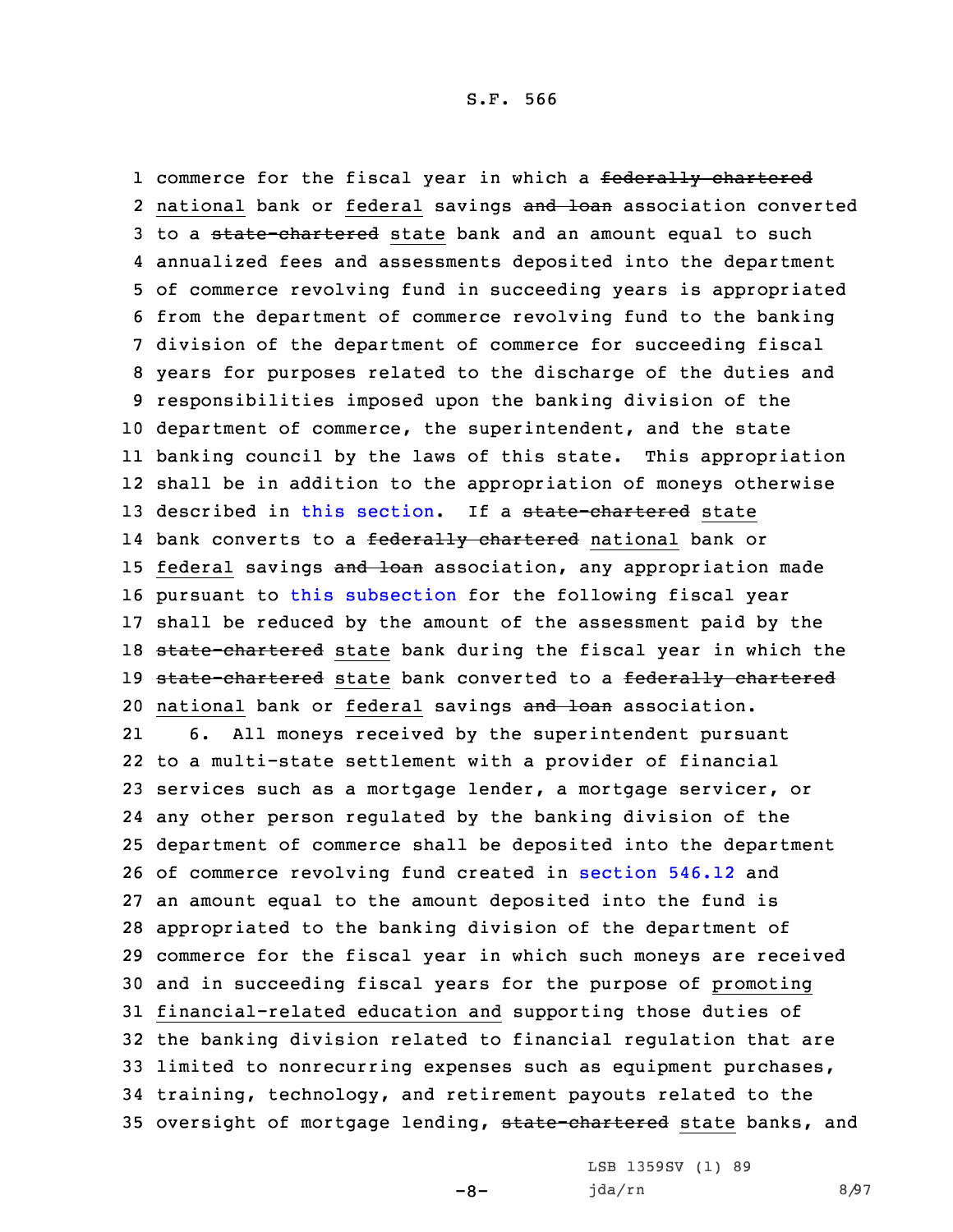S.F. 566

 other financial services regulated by the banking division. This appropriation shall be in addition to the appropriation of moneys otherwise described in this [section](https://www.legis.iowa.gov/docs/code/2021/524.207.pdf). The superintendent shall submit <sup>a</sup> report to the department of management and to the legislative services agency detailing the expenditure of moneys appropriated to the banking division pursuant to this subsection during each fiscal year. The initial report shall be submitted on or before September 15, 2016, and each September 15 thereafter. Moneys appropriated pursuant to this subsection are not subject to [section](https://www.legis.iowa.gov/docs/code/2021/8.33.pdf) 8.33 and shall not be transferred, used, obligated, appropriated, or otherwise encumbered except as provided in this [subsection](https://www.legis.iowa.gov/docs/code/2021/524.207.pdf).

13 Sec. 13. Section 524.208, Code 2021, is amended to read as 14 follows:

15 **524.208 Examiners and other employees.**

 The superintendent may appoint examiners and other employees, including for the banking division's internal information technology group, as the superintendent deems necessary to the proper discharge of the duties imposed upon the superintendent by the laws of this state. Pay plans shall be established for employees, other than clerical employees or employees of the professional licensing and regulation bureau of the banking division, who examine the accounts and affairs of state banks and who examine the accounts and affairs of other persons, subject to supervision and regulation by the superintendent, which are substantially equivalent to those paid by the federal deposit insurance corporation and other federal supervisory agencies in this area of the United States. Sec. 14. Section 524.211, subsection 1, Code 2021, is amended to read as follows:

31 1. The superintendent, general counsel, examiners, and 32 other employees assigned to the bank bureau of the banking 33 division are prohibited from obtaining <sup>a</sup> loan of money or 34 property from a state-chartered state bank, or any person 35 or entity affiliated with a state-chartered state bank,

 $-9-$ 

LSB 1359SV (1) 89 jda/rn 9/97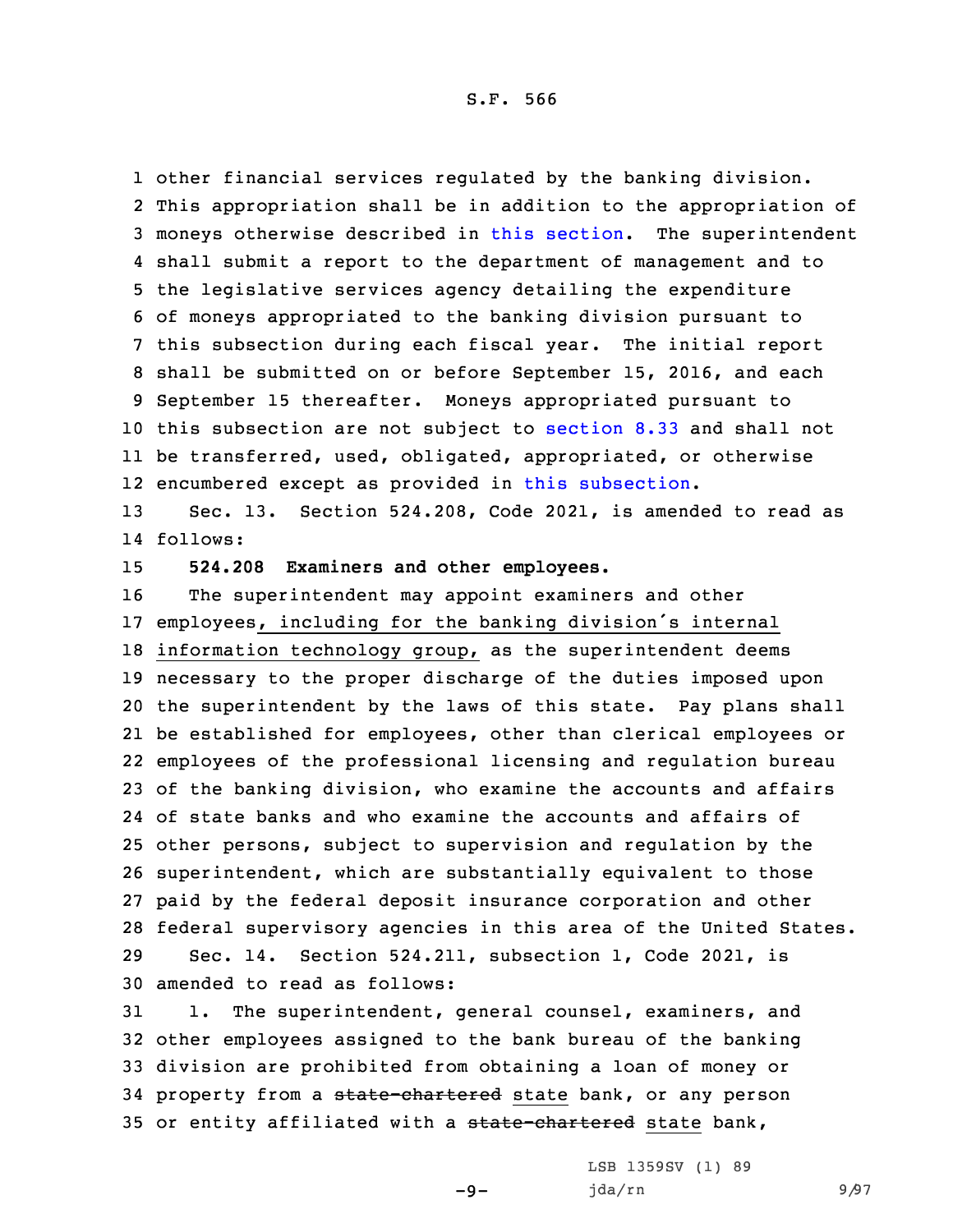1 unless they do not personally participate in the examination, 2 oversight, or official review concerning the regulation of the 3 state bank.

4 Sec. 15. Section 524.211, Code 2021, is amended by adding 5 the following new subsection:

 NEW SUBSECTION. 8. The superintendent shall not participate in the examination, oversight, or official review concerning the regulation of any state bank or any other enterprise, person, or affiliate subject to the regulatory purview of the banking division of which the superintendent is <sup>a</sup> shareholder, member, partner, owner, director, officer, or employee. The superintendent shall recuse themselves from participation in any such examination, oversight, or official review and the state banking council shall designate <sup>a</sup> member who satisfies the qualifications identified in section 524.201, subsection 1, and who is not <sup>a</sup> shareholder, member, partner, owner, director, officer, or employee of the regulated entity to act in place of the superintendent.

19 Sec. 16. Section 524.212, subsection 1, Code 2021, is 20 amended to read as follows:

21 1. The superintendent, members of the state banking council, general counsel, examiners, or other employees of the banking division shall not disclose, in any manner, to any person other than the person examined and those regulatory agencies referred to in section 524.217, [subsection](https://www.legis.iowa.gov/docs/code/2021/524.217.pdf) 2, any information relating specifically to the supervision and regulation of any state bank, persons subject to the provisions of [chapter](https://www.legis.iowa.gov/docs/code/2021/533A.pdf) 533A, [533C](https://www.legis.iowa.gov/docs/code/2021/533C.pdf), 533D, 535B, 535D, [536](https://www.legis.iowa.gov/docs/code/2021/536.pdf), or [536A](https://www.legis.iowa.gov/docs/code/2021/536A.pdf), any affiliate of any state bank, or an affiliate of <sup>a</sup> person subject to the provisions of [chapter](https://www.legis.iowa.gov/docs/code/2021/533A.pdf) 533A, [533C](https://www.legis.iowa.gov/docs/code/2021/533C.pdf), [536](https://www.legis.iowa.gov/docs/code/2021/536.pdf), or 536A, except when ordered to do so by <sup>a</sup> court of competent jurisdiction and then only in those instances referred to in section 524.215, subsection 2, paragraphs *"a"*, *"b"*, *"c"*, *"e"*, 34 and *"f"*.

35 Sec. 17. Section 524.217, subsection 6, Code 2021, is

 $-10-$ 

LSB 1359SV (1) 89 jda/rn 10/97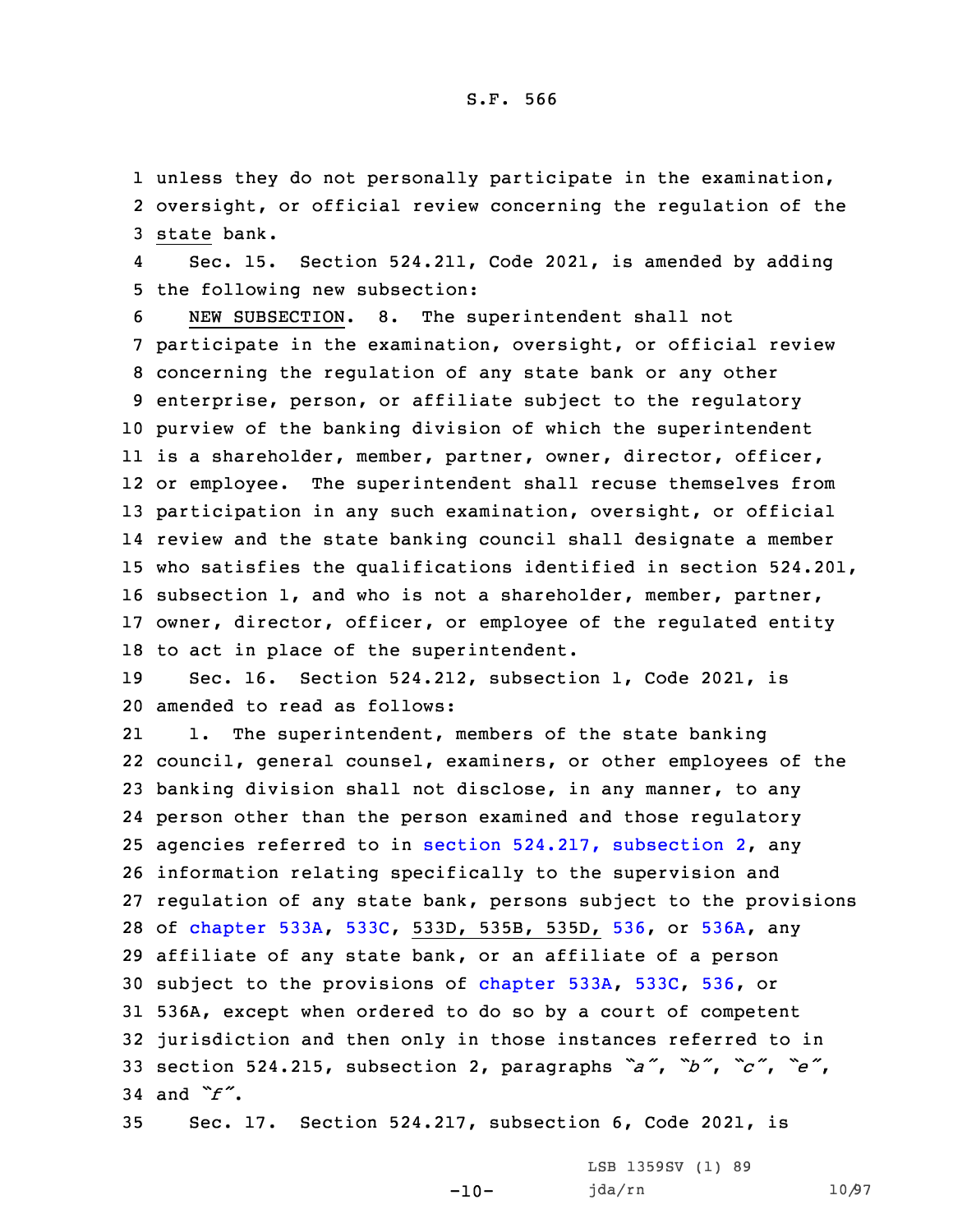1 amended to read as follows:

2 6. The superintendent may enter into contractual agreements with other state regulators of financial institutions to share examiners or to assist in each state's respective examinations or other supervisory activities. <sup>A</sup> contractual agreement pursuant to this section may provide for reimbursement to the state providing assistance. The division of banking shall be reimbursed for any costs incurred when providing services to other states pursuant to this [subsection](https://www.legis.iowa.gov/docs/code/2021/524.217.pdf). Any division of 10 banking personnel assisting another state with its examination examinations or other supervisory activities shall be covered 12 by the provisions of the other state's tort claims act, to the extent permitted by the laws of the other state. If the law of the other state does not extend coverage to the division 15 of banking personnel working on the other state's examination examinations or other supervisory activities, the provisions of chapter 669 shall apply. Sec. 18. Section 524.218, Code 2021, is amended by striking the section and inserting in lieu thereof the following: **524.218 Regulation and examination of service providers.** 21 1. Whenever <sup>a</sup> state bank, or any subsidiary or affiliate of <sup>a</sup> state bank that is subject to examination by the superintendent, causes to be performed for itself, by contract or otherwise, <sup>a</sup> covered service, such performance shall be subject to regulation and examination by the superintendent to the same extent as if the covered service was being performed by the state bank itself. 2. For purposes of this section, *"covered service"* means and includes all of the following:

30 *a.* Data processing services.

31 *b.* Activities that support financial services, including 32 but not limited to lending, funds transfer, payment processing, 33 fiduciary activities, trading activities, and deposit taking.

34 *c.* Internet-related services, including but not limited to 35 web services and electronic bill payments, mobile applications,

-11-

```
LSB 1359SV (1) 89
jda/rn 11/97
```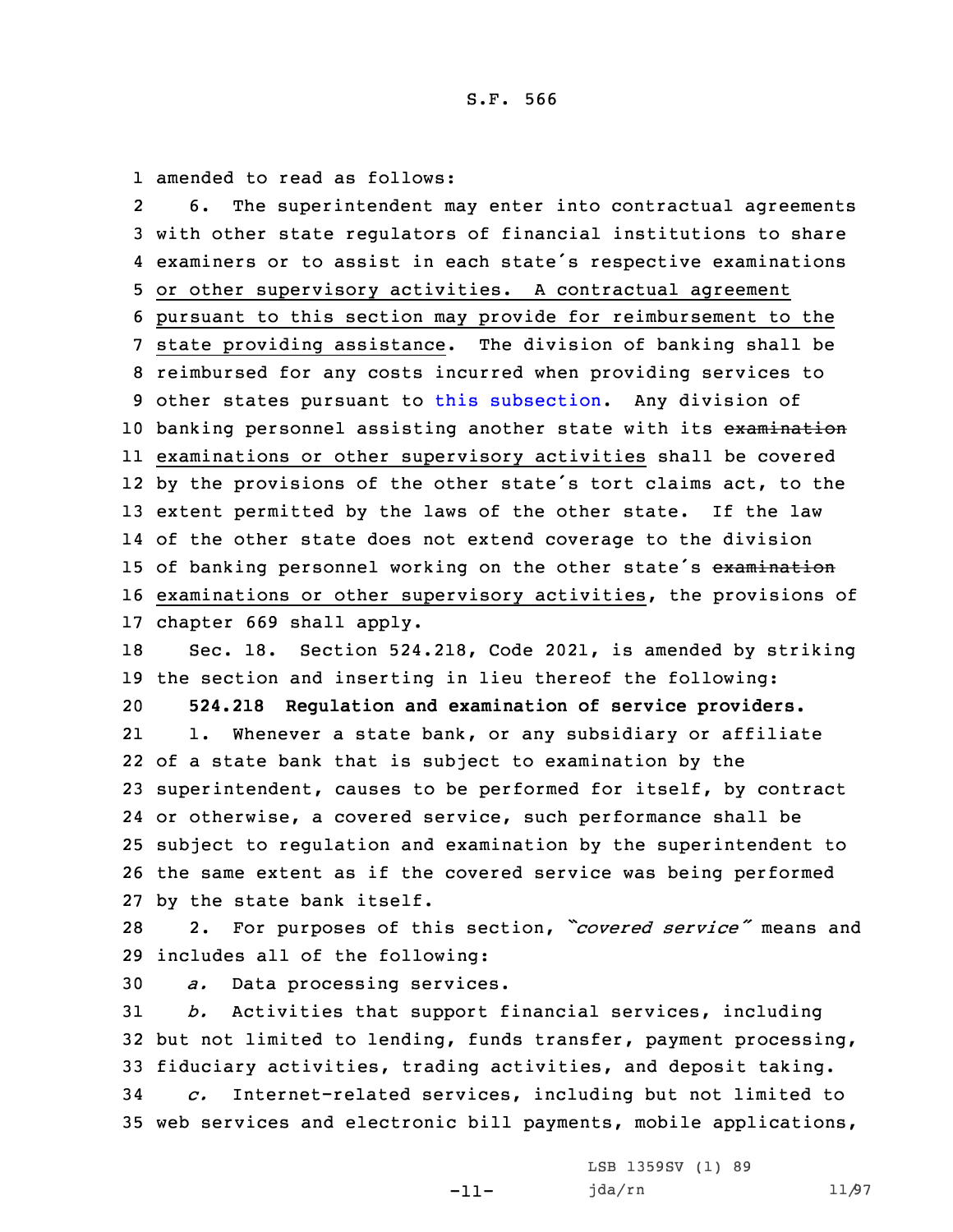1 system and software development and maintenance, and security 2 monitoring.

 *d.* Activities related to the business of banking. 4 3. The superintendent may, in the superintendent's discretion, accept examinations authorized or required to be conducted by this section, which are made by other state or federal financial regulatory agencies listed in section 534.217, subsection 2, in lieu of any examination authorized or required under the laws of this state.

10 Sec. 19. Section 524.220, subsection 1, Code 2021, is 11 amended to read as follows:

12 1. <sup>A</sup> state bank shall, upon request, render <sup>a</sup> full, clear, 13 and accurate statement of its condition to the superintendent, in <sup>a</sup> format prescribed by the superintendent, verified by the oath of two of its officers, and attested by at least two of the directors. The superintendent may, in the superintendent's discretion, use any form of statement of condition that is used by the federal deposit insurance corporation or the federal reserve system, and the superintendent may rely on <sup>a</sup> statement of condition <sup>a</sup> state bank submits to the federal deposit

21 insurance corporation or the federal reserve system.

22 Sec. 20. Section 524.221, subsection 3, Code 2021, is 23 amended to read as follows:

24 3. The provisions of this [section](https://www.legis.iowa.gov/docs/code/2021/524.221.pdf), insofar as applicable, 25 shall apply to the records of a national bank, or a federally 26 chartered savings bank or a federally chartered federal savings 27 and loan association, or an out-of-state bank.

28 Sec. 21. Section 524.223, Code 2021, is amended to read as 29 follows:

30 **524.223 Power of superintendent to issue orders.**

 1. Whenever it shall appear to the superintendent that <sup>a</sup> state bank, or any director, officer, employee, or substantial shareholder of the state bank, is engaging or has engaged, or the superintendent has reasonable cause to believe that the state bank, director, officer, employee, or substantial

-12-

LSB 1359SV (1) 89 jda/rn 12/97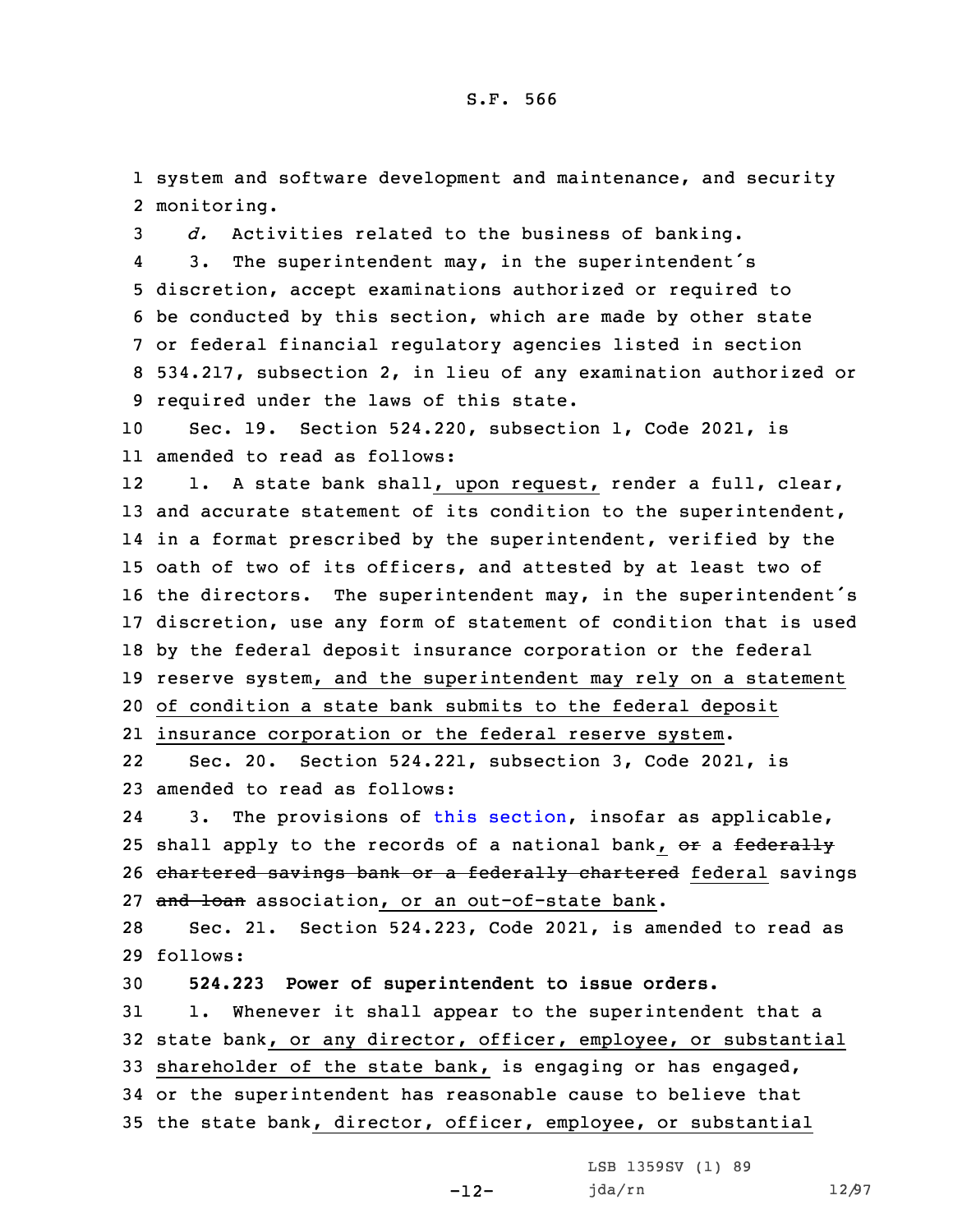shareholder is about to engage, in an unsafe or unsound practice in conducting the business of such state bank, or is violating or has violated, or the superintendent has reasonable cause to believe that the state bank, director, officer, employee, or substantial shareholder is about to violate, any provision of this [chapter](https://www.legis.iowa.gov/docs/code/2021/524.pdf) or of any regulation adopted pursuant to this [chapter](https://www.legis.iowa.gov/docs/code/2021/524.pdf), or any condition imposed in writing by the superintendent in connection with the approval of any matter 9 required by this [chapter](https://www.legis.iowa.gov/docs/code/2021/524.pdf), or any written agreement entered into 10 with the superintendent, or any provision of [chapter](https://www.legis.iowa.gov/docs/code/2021/12C.pdf) 12C or any rules adopted pursuant to [chapter](https://www.legis.iowa.gov/docs/code/2021/12C.pdf) 12C, the superintendent may issue and serve upon the state bank, director, officer, employee, or substantial shareholder <sup>a</sup> notice containing <sup>a</sup> statement of the facts constituting the alleged violation or violations, or the unsafe or unsound practice or practices, and fixing <sup>a</sup> time and place at which <sup>a</sup> hearing will be held to determine whether an order to cease and desist should be issued to the state bank, director, officer, employee, or substantial shareholder.

 2. If the state bank, director, officer, employee, or substantial shareholder fails to appear at the hearing it shall be deemed to have consented to the issuance of <sup>a</sup> cease and desist order. In the event of such consent, or if upon the record made at such hearing, the superintendent shall find that any violation or unsafe or unsound practice specified in the notice has been established, the superintendent may issue and serve upon the state bank, director, officer, employee, or substantial shareholder an order to cease and desist from any such violation or practice. Such order may require the 30 state bank and its directors, officers, and employees, and shareholders to cease and desist from any such violation or practice and, further, to take affirmative action to correct the conditions resulting from any such violation or practice. In addition, if the violation or practice involves <sup>a</sup> failure to comply with [chapter](https://www.legis.iowa.gov/docs/code/2021/12C.pdf) 12C or any rules adopted pursuant to

-13-

LSB 1359SV (1) 89 jda/rn 13/97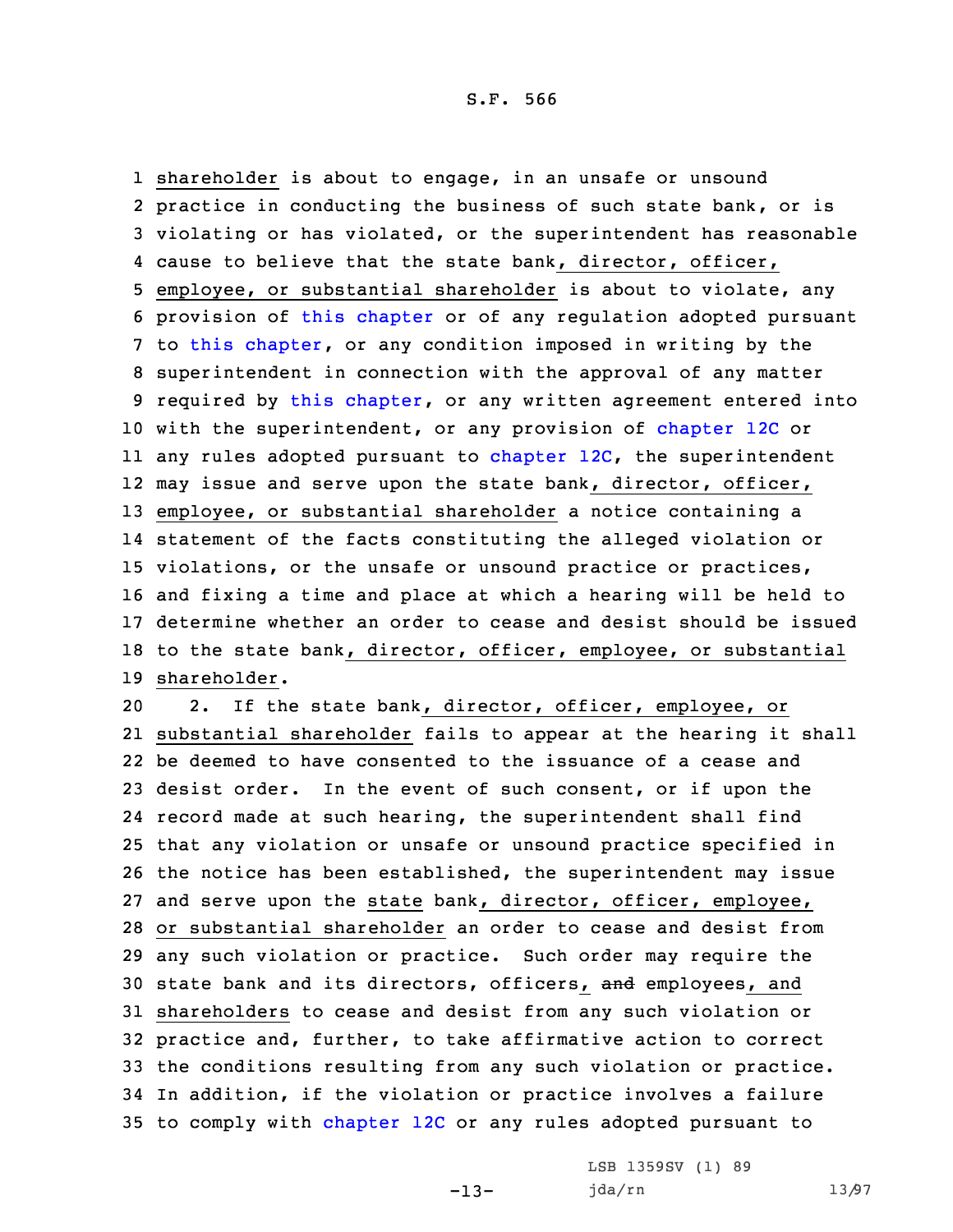chapter 12C, the superintendent may recommend to the committee 2 established under [section](https://www.legis.iowa.gov/docs/code/2021/12C.6.pdf) 12C.6 that the bank be removed from the list of financial institutions eligible to accept public funds under [section](https://www.legis.iowa.gov/docs/code/2021/12C.6A.pdf) 12C.6A and may require that during the current calendar quarter and up to the next succeeding eight calendar quarters that the bank do any one or more of the following:

8 *a.* Not accept public funds deposits.

 *b.* Return to the depositors some or all uninsured public funds held in demand deposits and, when deposit instruments or agreements mature, return to the depositors some or all deposits representing proceeds of such instruments or agreements.

14 *c.* Pledge collateral to the treasurer of state having <sup>a</sup> 15 value at all times up to one hundred ten percent of the public 16 funds held by the bank.

17 *d.* Comply with such other requirements as the superintendent 18 may impose.

19 3. Any order issued pursuant to this [section](https://www.legis.iowa.gov/docs/code/2021/524.223.pdf) shall become 20 effective upon service of the order on the state bank, 21 director, officer, employee, or substantial shareholder 22 and shall remain effective except to such extent that it is 23 stayed, modified, terminated, or set aside by action of the 24 superintendent or of the district court of <del>the</del> Polk county in 25 which the state bank has its principal place of business. 26 4. The superintendent may apply to the district court of 27 the Polk county in which the state bank has its principal place 28 of business for the enforcement of any order pursuant to this

29 section and such court shall have jurisdiction and power to 30 order and require compliance.

 5. For purposes of this section, *"substantial shareholder"* means <sup>a</sup> shareholder exercising <sup>a</sup> controlling influence over the management or policies of <sup>a</sup> state bank as determined by the superintendent.

35 Sec. 22. Section 524.224, Code 2021, is amended to read as

 $-14-$ 

LSB 1359SV (1) 89 jda/rn 14/97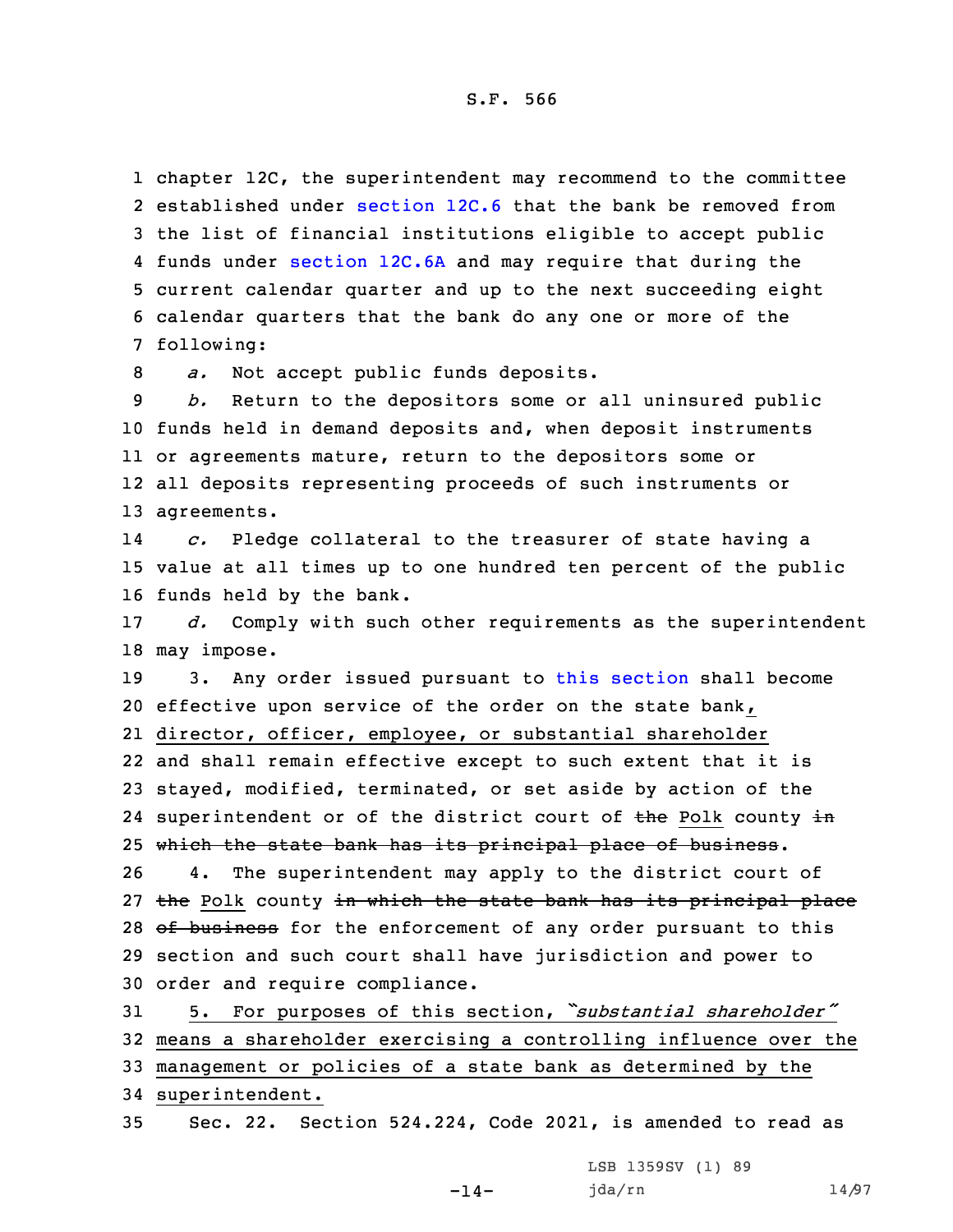## S.F. 566

1 follows:

2**524.224 Grounds for management of state bank by**

3 **superintendent order to cease business —— appointment of** 4 **receiver.**

5 1. The superintendent may take over the management of the 6 property and business of, without prior notice or hearings, 7 order <sup>a</sup> state bank to cease to carry on its business whenever 8 it appears to the superintendent determines that:

9 *a.* The state bank has violated its articles of incorporation 10 or any law of this state.

11*b.* The capital of the state bank is impaired.

12 *c.* The state bank is conducting its business in an unsafe 13 or unsound manner.

14 *d.* The state bank is insolvent or is otherwise in such 15 condition that it is unsound, unsafe or inexpedient for it to 16 transact business.

17 *e.* The state bank has suspended or refused payment of its 18 deposits or other liabilities contrary to the terms thereof, 19 or the superintendent determines the state bank is unlikely to 20 be able to pay its deposits or other liabilities in the near 21 future.

22 *f.* The state bank refuses to make its records available to the superintendent for examination or otherwise refuses to make available, through an officer or employee having knowledge thereof, information required by the superintendent for the proper discharge of the duties of the superintendent's office. *g.* The state bank neglects or refuses to observe any order of the superintendent made pursuant to the provisions of this chapter, unless the enforcement of such order is stayed in <sup>a</sup> proceeding brought by the state bank.

31 *h.* The state bank has not transacted any business or 32 performed any of the duties, contemplated by its authorization 33 to do business, for a period of one year thirty days.

34 *i.* The state bank has failed to renew its corporate 35 existence in the manner provided for in [section](https://www.legis.iowa.gov/docs/code/2021/524.314.pdf) 524.314 within

-15-

LSB 1359SV (1) 89 jda/rn 15/97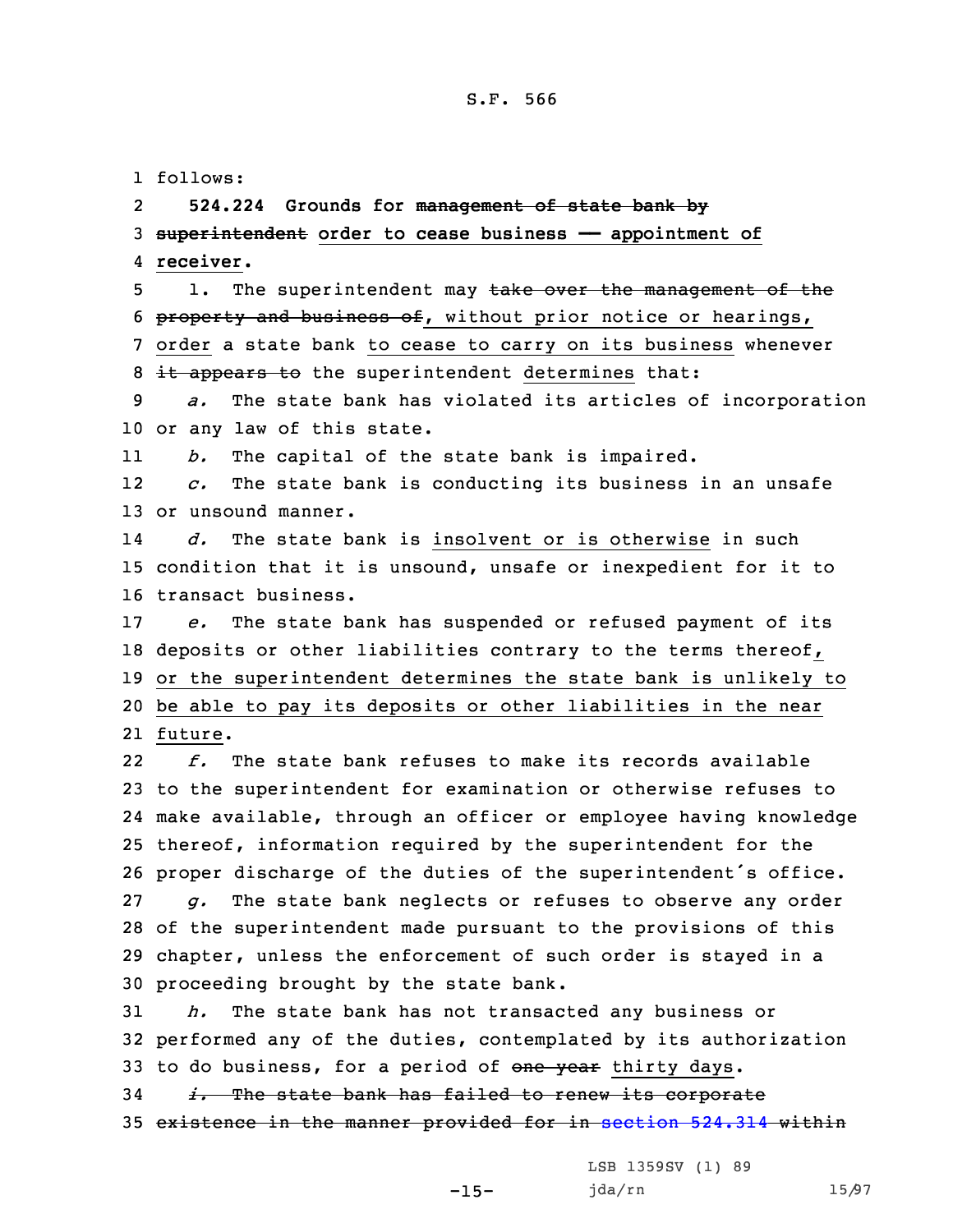one hundred eighty days prior to the expiration thereof. 2 2. The superintendent shall thereafter manage the property and business of the state bank until such time as the superintendent may relinquish to the state bank the management thereof, upon such conditions as the superintendent may prescribe, or until its affairs be finally dissolved as 7 provided in this [chapter](https://www.legis.iowa.gov/docs/code/2021/524.pdf) Upon ordering a state bank to cease to carry on its business, the superintendent shall immediately appoint the federal deposit insurance corporation as receiver pursuant to section 524.1310. 11Sec. 23. Section 524.225, Code 2021, is amended to read as

12 follows:

13 **524.225 Procedures —— judicial review.**

14 Judicial review of the actions of the superintendent may be 15 sought in accordance with [chapter](https://www.legis.iowa.gov/docs/code/2021/17A.pdf) 17A. However, contested case 16 provisions of [chapter](https://www.legis.iowa.gov/docs/code/2021/17A.pdf) 17A, the Iowa administrative procedure 17 Act, do not apply to an action by the superintendent to  $\frac{1}{k}$ 18 over the management of or to manage order a state bank to 19 cease to carry on its business and to appoint a receiver, as 20 authorized by [sections](https://www.legis.iowa.gov/docs/code/2021/524.224.pdf) section 524.224 and [524.226](https://www.legis.iowa.gov/docs/code/2021/524.226.pdf).

21 Sec. 24. Section 524.228, Code 2021, is amended to read as 22 follows:

23 **524.228 Interim Emergency cease and desist order —— final** 24 **order —— suspension.**

 1. If it appears to the superintendent that <sup>a</sup> state bank, or any director, officer, employee, or substantial shareholder of the state bank is engaging in or is about to engage in an unsafe or unsound practice or dishonest act in conducting the business of the state bank that is likely to cause insolvency or substantial dissipation of assets or earnings of the state bank, or is likely to seriously weaken the condition of the state bank or otherwise seriously prejudice the interests of its depositors prior to the completion of the proceedings conducted pursuant to section [524.223](https://www.legis.iowa.gov/docs/code/2021/524.223.pdf), 524.606, subsection 2, or 524.707, [subsection](https://www.legis.iowa.gov/docs/code/2021/524.707.pdf) 2, the superintendent may issue an

 $-16-$ 

LSB 1359SV (1) 89 jda/rn 16/97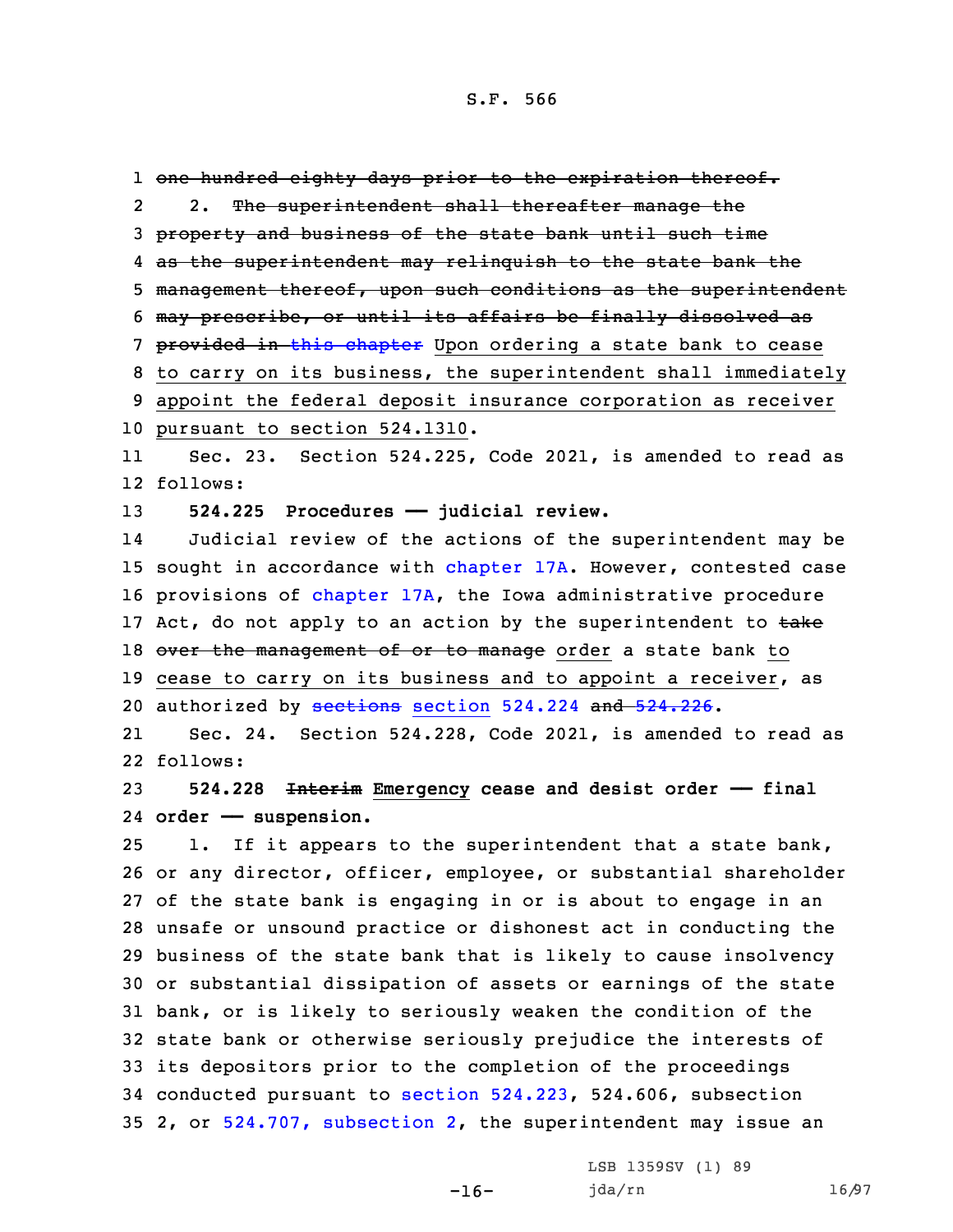1 <del>interim</del> emergency order requiring the state bank, director, officer, employee, or substantial shareholder to cease and desist from any such practice or act, and to take affirmative action, including suspension of the director, officer, or employee to prevent such insolvency, dissipation, condition, or 6 prejudice pending completion of the proceedings. The interim emergency order becomes effective upon service upon the state bank, or upon the director, officer, employee, or substantial shareholder of the state bank and, unless set aside, limited, 10 or suspended by a court as provided in this [chapter](https://www.legis.iowa.gov/docs/code/2021/524.pdf), remains effective and enforceable pending the completion of the 12 administrative proceedings pursuant to the <del>interim</del> emergency order and until such time as the superintendent dismisses the 14 charges specified in the <del>interim</del> emergency order, or, if a final cease and desist order is issued against the state bank or the director, officer, employee, or substantial shareholder until the effective date of the final order.

 2. Within ten days after the state bank concerned or any director, officer, employee, or substantial shareholder is 20 served with an interim emergency order, the state bank or such director, officer, employee, or substantial shareholder may 22 apply to the district court <del>in the</del> of Polk county <del>in which the</del> 23 bank has its principal place of business, for an injunction setting aside, limiting, or suspending the enforcement, 25 operation, or effectiveness of such interim emergency order pending the completion of the administrative proceedings. If serious prejudice to the interests of the superintendent, the state bank, the officer, director, employee, or substantial shareholder would result from such hearing, the court may order the judicial proceeding to be conducted in camera.

31 3. The interim emergency order shall contain a concise statement of the facts constituting the alleged unsafe or unsound practice or alleged dishonest act, and shall fix <sup>a</sup> time and place at which <sup>a</sup> hearing will be held to determine whether <sup>a</sup> final order to cease and desist should issue against the

-17-

LSB 1359SV (1) 89 jda/rn 17/97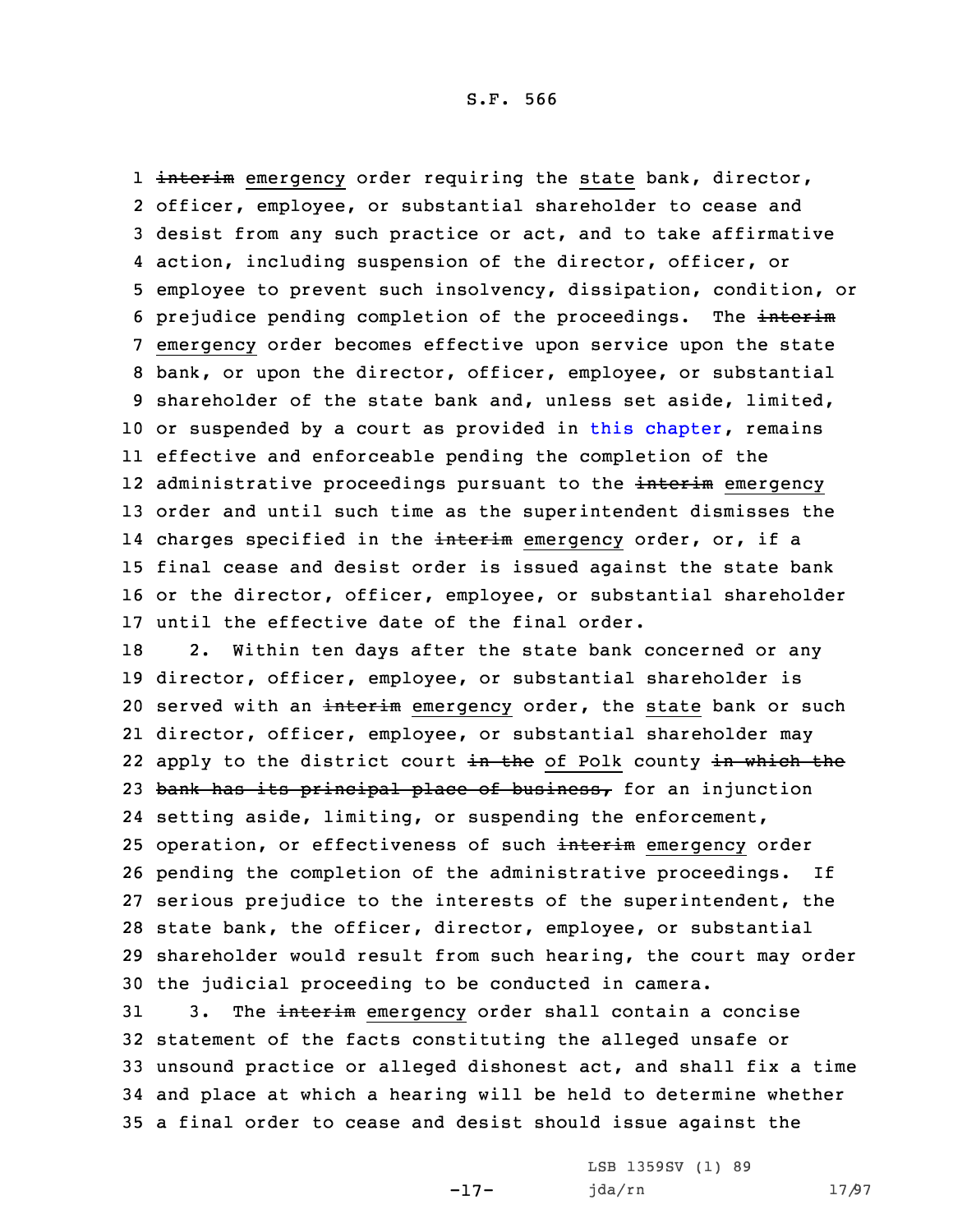S.F. 566

 state bank or any director, officer, employee, or substantial shareholder. The hearing shall be fixed for <sup>a</sup> date not later 3 than thirty days after service of the interim emergency order unless <sup>a</sup> later date is set at the request of the party so served. If the state bank, or the director, officer, employee, or substantial shareholder fails to appear at the hearing, the state bank, or the director, officer, employee, or substantial shareholder is deemed to have consented to the issuance of <sup>a</sup> cease and desist order. In the event of such consent, or if upon the record made at the hearing the superintendent finds that any unsafe or unsound practice or dishonest act specified 12 in the <del>interim</del> emergency order has been established, the superintendent may issue and serve upon the state bank, or the director, officer, employee, or substantial shareholder <sup>a</sup> final order to cease and desist from any such practice or act. The order may require the state bank, or the director, officer, employee, or substantial shareholder to cease and desist from any such practice or act and, further, to take affirmative action, including suspension of the director, officer, or employee.

21 4. <sup>A</sup> hearing provided for in this [section](https://www.legis.iowa.gov/docs/code/2021/524.228.pdf) shall be presided over by an administrative law judge appointed in accordance with [section](https://www.legis.iowa.gov/docs/code/2021/17A.11.pdf) 17A.11. The hearing shall be private, unless the superintendent determines after full consideration of the views of the party afforded the hearing, that <sup>a</sup> public hearing is necessary to protect the public interest. After the hearing, and within thirty days after the case has been submitted for decision, the superintendent shall review the proposed order of the administrative law judge and render <sup>a</sup> final decision, including findings of fact upon which the decision is predicated, and issue and serve upon each party to the proceeding an order consistent with this [section](https://www.legis.iowa.gov/docs/code/2021/524.228.pdf).

33 5. Any final order issued by the superintendent pursuant to 34 subsection 3 becomes effective upon service of the final order 35 on the state bank, director, officer, employee, or substantial

-18-

LSB 1359SV (1) 89 jda/rn 18/97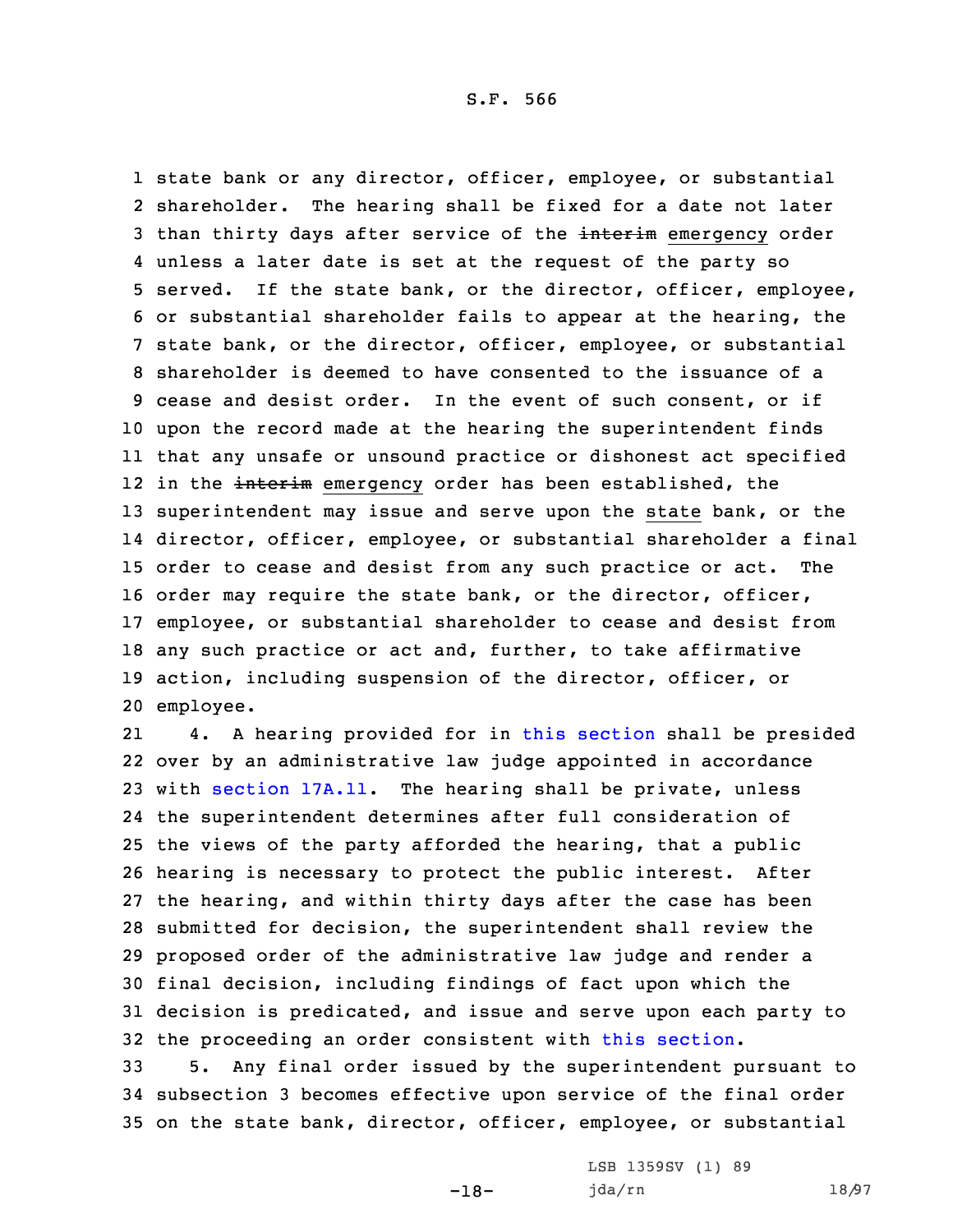1 shareholder and shall remain effective except to the extent 2 that it is stayed, modified, terminated, or set aside by action 3 of the superintendent or of the district court of the Polk 4 county <del>in which the state bank has its principal place of</del> 5 business in accordance with the terms of [chapter](https://www.legis.iowa.gov/docs/code/2021/17A.pdf) 17A.

6 6. In the case of violation or threatened violation of, or 7 failure to obey, an interim emergency order issued pursuant to 8 subsection 1 or <sup>a</sup> final order issued pursuant to subsection 9 3, the superintendent may apply to the district court of the 10 Polk county in which the state bank has its principal place of 11 <del>business</del> for the enforcement of the order and such court shall 12 have jurisdiction and power to order and require compliance 13 with the interim emergency order or final order.

14 7. For purposes of this [section](https://www.legis.iowa.gov/docs/code/2021/524.228.pdf), *"substantial shareholder"* 15 means <sup>a</sup> shareholder exercising <sup>a</sup> controlling influence over the 16 management or policies of <sup>a</sup> state bank as determined by the 17 superintendent.

18 Sec. 25. NEW SECTION. **524.230 Superintendent authority ——** 19 **supervision of state bank.**

 1. The superintendent may, by order and without prior notice, appoint <sup>a</sup> supervisor for <sup>a</sup> state bank if the superintendent determines that the state bank is in <sup>a</sup> troubled condition and an order of supervision is necessary to protect the best interests of the state bank, its depositors, creditors, shareholders, or the public.

 2. <sup>A</sup> state bank that is under an order of supervision shall not, without the prior approval of the superintendent or the supervisor, unless otherwise permitted by the order of supervision, do any of the following:

30 *a.* Dispose of, sell, transfer, convey, or encumber the state 31 bank's assets.

<sup>32</sup> *b.* Lend or invest the state bank's money.

33 *c.* Incur <sup>a</sup> debt, liability, or obligation.

34 *d.* Pay <sup>a</sup> cash dividend.

35 *e.* Remove an executive officer or director, effect any

-19-

LSB 1359SV (1) 89 jda/rn 19/97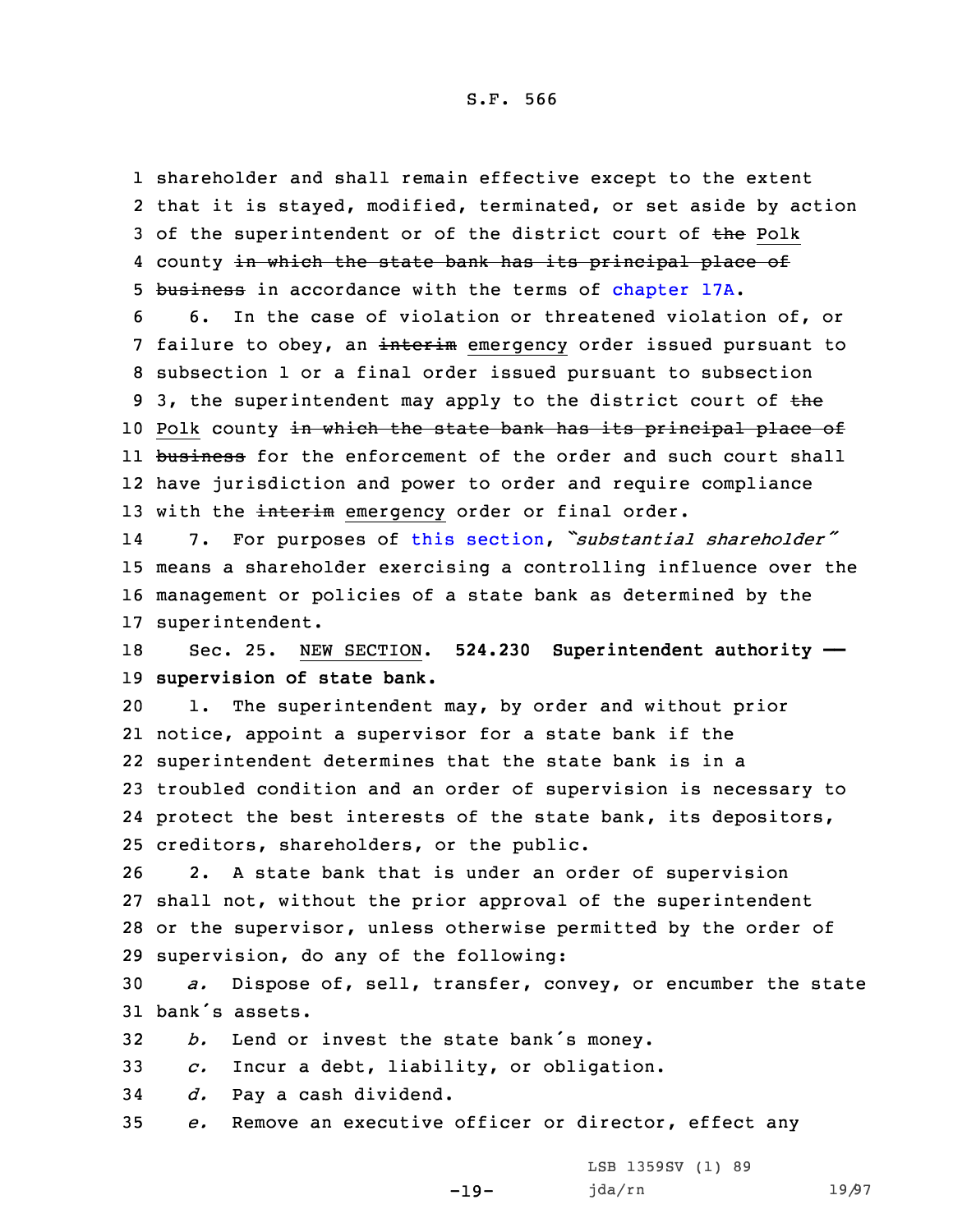1 change in the positions of executive officer or director, or 2 change the number of executive officers or directors.

 3. The superintendent may serve as supervisor of <sup>a</sup> state bank or may appoint as supervisor any person, including an employee of the banking division, who the superintendent determines is qualified for the position.

 4. The superintendent, during the period of supervision of the state bank, may require reimbursement by the state bank to the extent of the reasonable expenses attributable to the service of <sup>a</sup> supervisor, including costs incurred by the division of banking and expenses of the supervisor and any professional employees appointed to assist or represent the supervisor.

14 5. <sup>A</sup> supervisor appointed pursuant to this section shall serve until the date specified in the order of supervision or the date when the superintendent determines that the conditions necessary to terminate the order have been satisfied, whichever is earlier. The superintendent may terminate an order of supervision at any time.

 6. When <sup>a</sup> state bank has adequately addressed the conditions that necessitated the order of supervision, the superintendent shall return the state bank to its former or new management under conditions reasonable and necessary to prevent <sup>a</sup> recurrence of the conditions that caused the order of supervision.

 7. The superintendent, at any time during the period of supervision of <sup>a</sup> state bank, may order the state bank to cease to carry on its business in accordance with the provisions of section 524.224. Notwithstanding any other provision of law to the contrary, the banking division, the superintendent, the examiners, and all other employees of the banking division shall not be liable to any person if <sup>a</sup> state bank subject to <sup>a</sup> supervision order pursuant to this section ceases to carry on the business of banking pursuant to section 524.224 or closes or fails pursuant to any applicable provision of federal law.

 $-20-$ 

LSB 1359SV (1) 89 jda/rn 20/97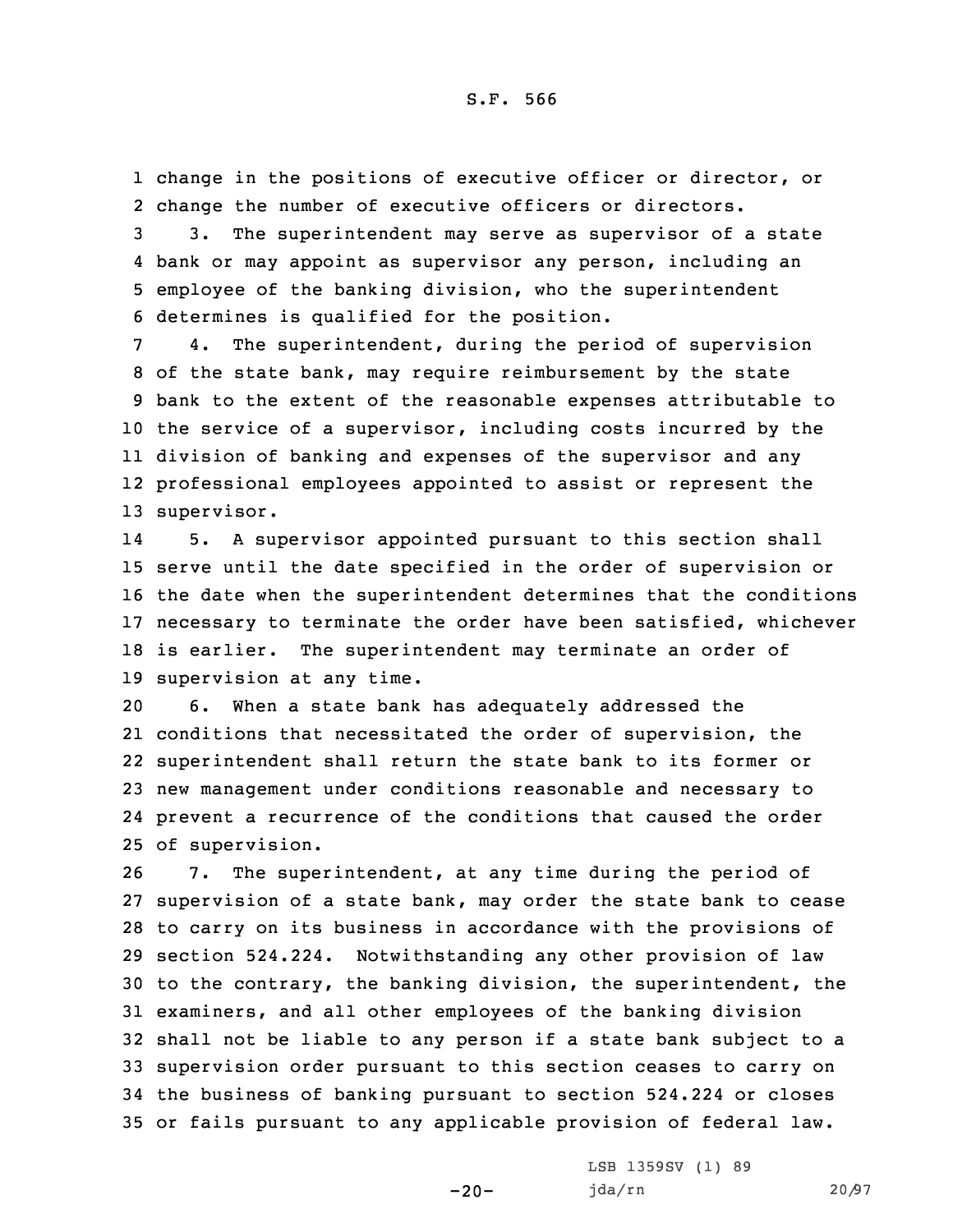1 Sec. 26. Section 524.301, Code 2021, is amended to read as 2 follows:

3 **524.301 Incorporators —— organizers.**

4A state bank may be incorporated or organized as a limited 5 **liability company** under this [chapter](https://www.legis.iowa.gov/docs/code/2021/524.pdf) by one or more individuals 6 eighteen years of age or older, <sup>a</sup> majority of whom shall be 7 residents of this state and citizens of the United States.

 Sec. 27. Section 524.302, subsection 1, unnumbered paragraph 1, Code 2021, is amended to read as follows: The articles of incorporation of <sup>a</sup> state bank, in the form ll prescribed by the superintendent, <del>shall</del> must set forth all of

12 the following:

13 Sec. 28. Section 524.302, subsection 1, paragraph b, Code 14 2021, is amended to read as follows:

15 *b.* The <del>location</del> physical address of its proposed principal 16 place of business including the name of the municipal 17 corporation, if any, and county.

18 Sec. 29. Section 524.303, subsection 2, Code 2021, is 19 amended to read as follows:

20 2. Applicable fees, payable to the secretary of state as 21 specified in section [489.117](https://www.legis.iowa.gov/docs/code/2021/489.117.pdf) or section [490.122](https://www.legis.iowa.gov/docs/code/2021/490.122.pdf), for the filing 22 and recording of the articles of incorporation.

 Sec. 30. Section 524.304, subsection 1, unnumbered paragraph 1, Code 2021, is amended to read as follows: The incorporators or organizers of <sup>a</sup> state bank shall, within thirty days of the acceptance of the application for processing, publish notice of the proposed incorporation or 28 organization once each week for two successive weeks in a newspaper of general circulation published in the municipal corporation which is proposed as the principal place of business of the state bank, or if there is none, <sup>a</sup> newspaper of general circulation published in the county, or in <sup>a</sup> county adjoining the county, in which the proposed state bank is to have its principal place of business. The notice shall set

-21-

35 forth all of the following:

LSB 1359SV (1) 89 jda/rn 21/97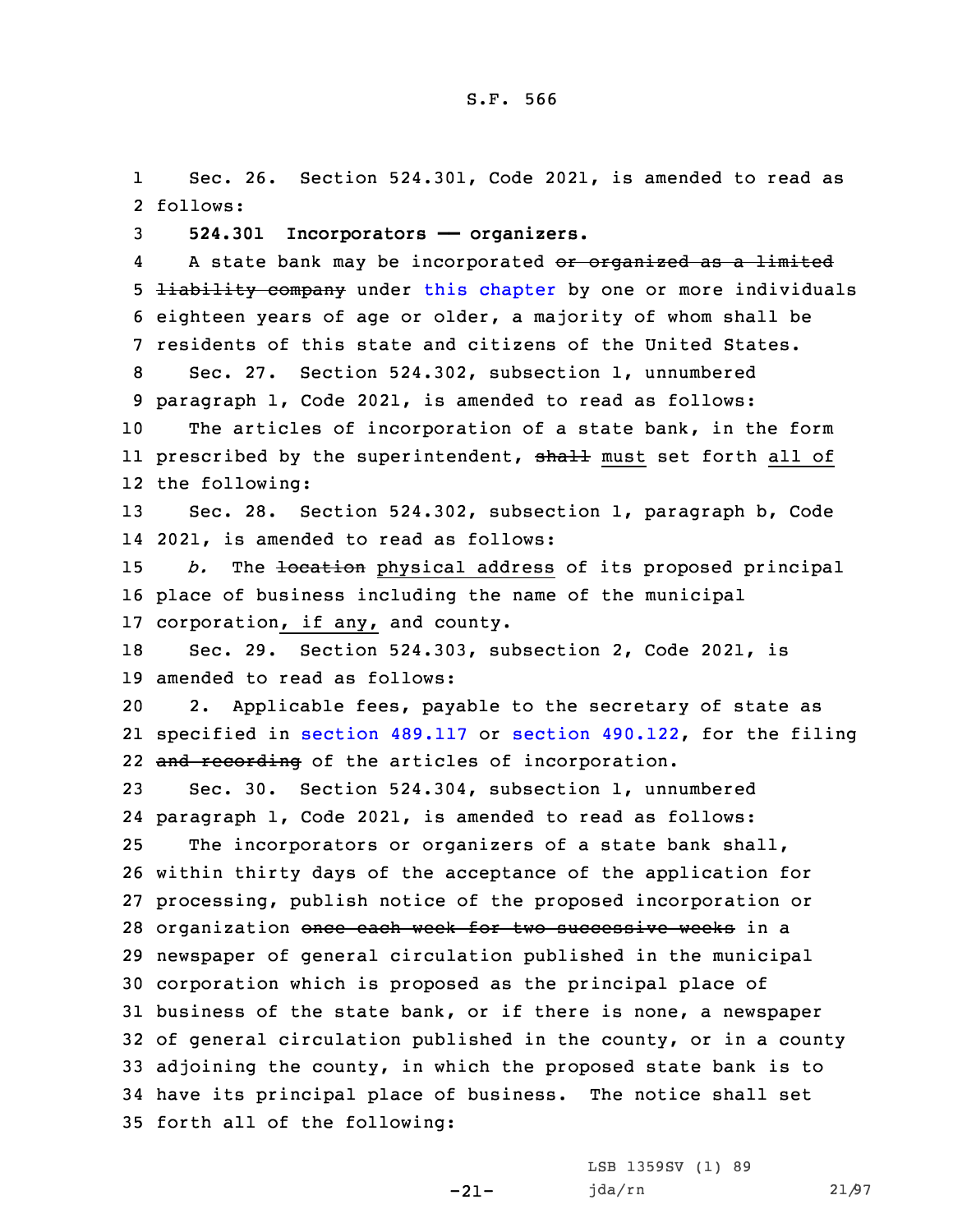1 Sec. 31. Section 524.305, subsection 1, paragraph b, Code 2 2021, is amended to read as follows:

 *b.* The convenience and needs of the public will be served by the proposed state bank, including by accepting deposits from, lending money in, and processing payments in the area the proposed state bank will primarily serve.

7 Sec. 32. Section 524.305, subsections 3 and 4, Code 2021, 8 are amended to read as follows:

9 3. Within thirty days after the date of the second publication of the notice required under section [524.304](https://www.legis.iowa.gov/docs/code/2021/524.304.pdf), any interested person may submit written comments and information to the superintendent concerning the application. Comments challenging the legality of an application must be submitted separately in writing. The superintendent may extend the thirty-day comment period, if, in the judgment of the superintendent, extenuating circumstances which justify the extension exist.

18 4. Within thirty days after the date of the second publication of the notice required by section [524.304](https://www.legis.iowa.gov/docs/code/2021/524.304.pdf), any interested person may submit <sup>a</sup> written request of the superintendent for <sup>a</sup> hearing on the application. The request shall state the nature of the issues or facts to be presented and the reasons why written submissions would be insufficient to make an adequate presentation to the superintendent. If the reasons are related to factual disputes, the disputes shall be described. <sup>A</sup> written request for <sup>a</sup> hearing shall be evaluated by the superintendent, who may grant or deny the request in whole or in part. <sup>A</sup> hearing request shall generally be granted only if it is determined that written submissions would be inadequate or that <sup>a</sup> hearing would otherwise be beneficial to the decision-making process. <sup>A</sup> hearing may be limited to issues considered material by the superintendent.

33 Sec. 33. Section 524.306, Code 2021, is amended to read as 34 follows:

-22-

35 **524.306 Incorporation or organization of state bank.**

LSB 1359SV (1) 89 jda/rn 22/97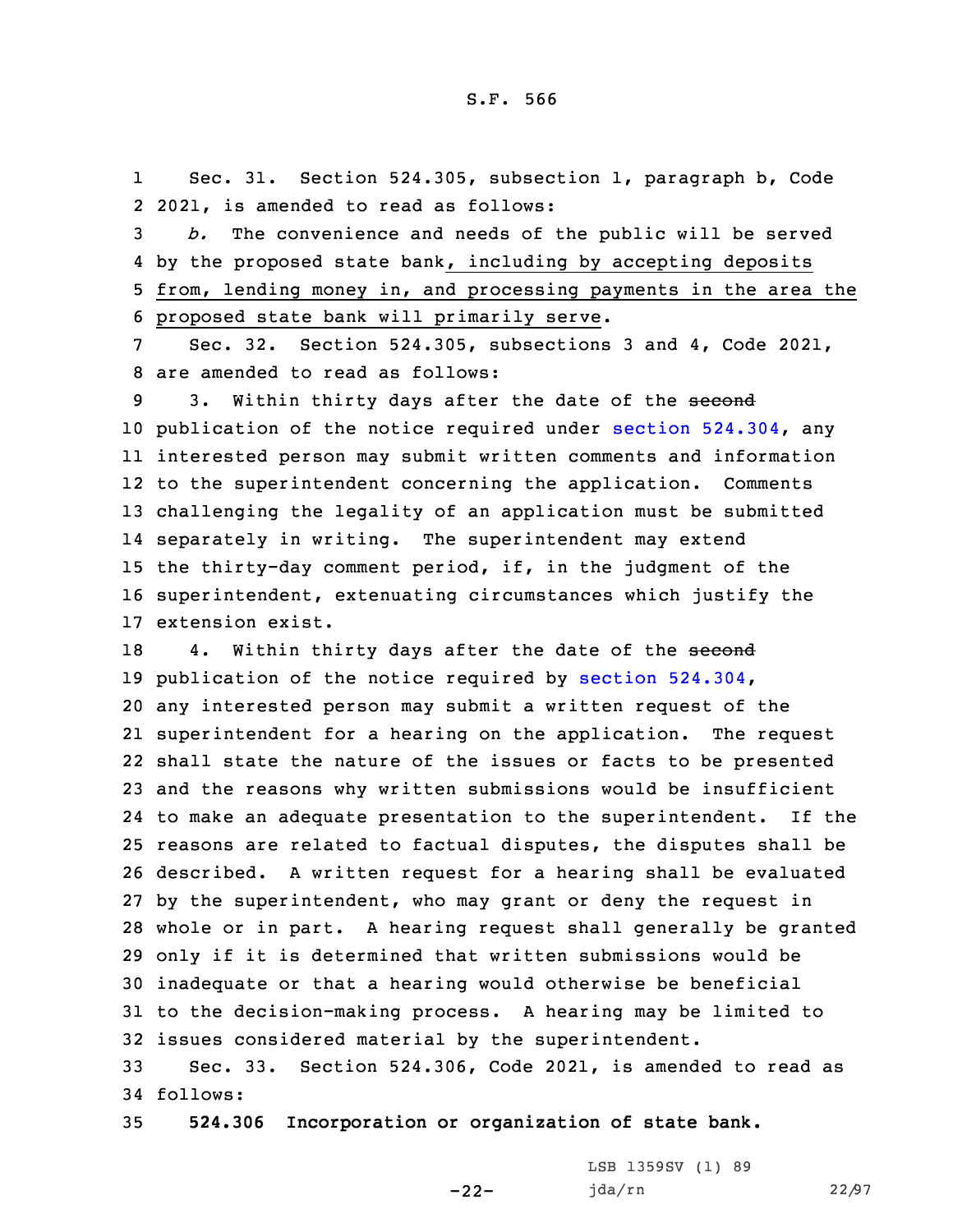S.F. 566

1 1. Unless <sup>a</sup> delayed effective date or time is specified, the corporate or organizational existence of <sup>a</sup> state bank begins when the articles of incorporation, with the superintendent's approval indicated on the articles of incorporation, are filed 5 with the secretary of state. The secretary of state shall record the articles of incorporation and forward <sup>a</sup> copy of them to the county recorder of the county in which the state bank is to have its principal place of business.

9 2. The secretary of state's acknowledgment of filing of the articles of incorporation is conclusive proof that the incorporators or organizers satisfied all conditions precedent to incorporation or organization, except in <sup>a</sup> proceeding instituted by the superintendent to cancel or revoke the incorporation or involuntarily dissolve the corporation or organization.

16 Sec. 34. Section 524.307, Code 2021, is amended to read as 17 follows:

18 **524.307 Initial organization of state bank.**

19 Upon incorporation, or organization as a limited liability  $\epsilon$ ompany, of the state bank, the initial board of directors shall hold an organizational meeting within this state, at the call of <sup>a</sup> majority of the directors, to complete the organization of the state bank by electing officers, adopting bylaws, if any are to be adopted, and conducting any other business properly brought before the board at the meeting. Sec. 35. Section 524.310, subsection 2, Code 2021, is amended to read as follows:

 2. The provisions of this [section](https://www.legis.iowa.gov/docs/code/2021/524.310.pdf) shall not require any state bank existing and operating on January 1, 1970, to add to, modify or otherwise change its corporate or organizational 31 name, either on January 1, 1970, or upon renewal of its 32 corporate existence pursuant to [section](https://www.legis.iowa.gov/docs/code/2021/524.314.pdf) 524.314 at any time thereafter.

34 Sec. 36. Section 524.312, Code 2021, is amended to read as 35 follows:

 $-23-$ 

LSB 1359SV (1) 89 jda/rn 23/97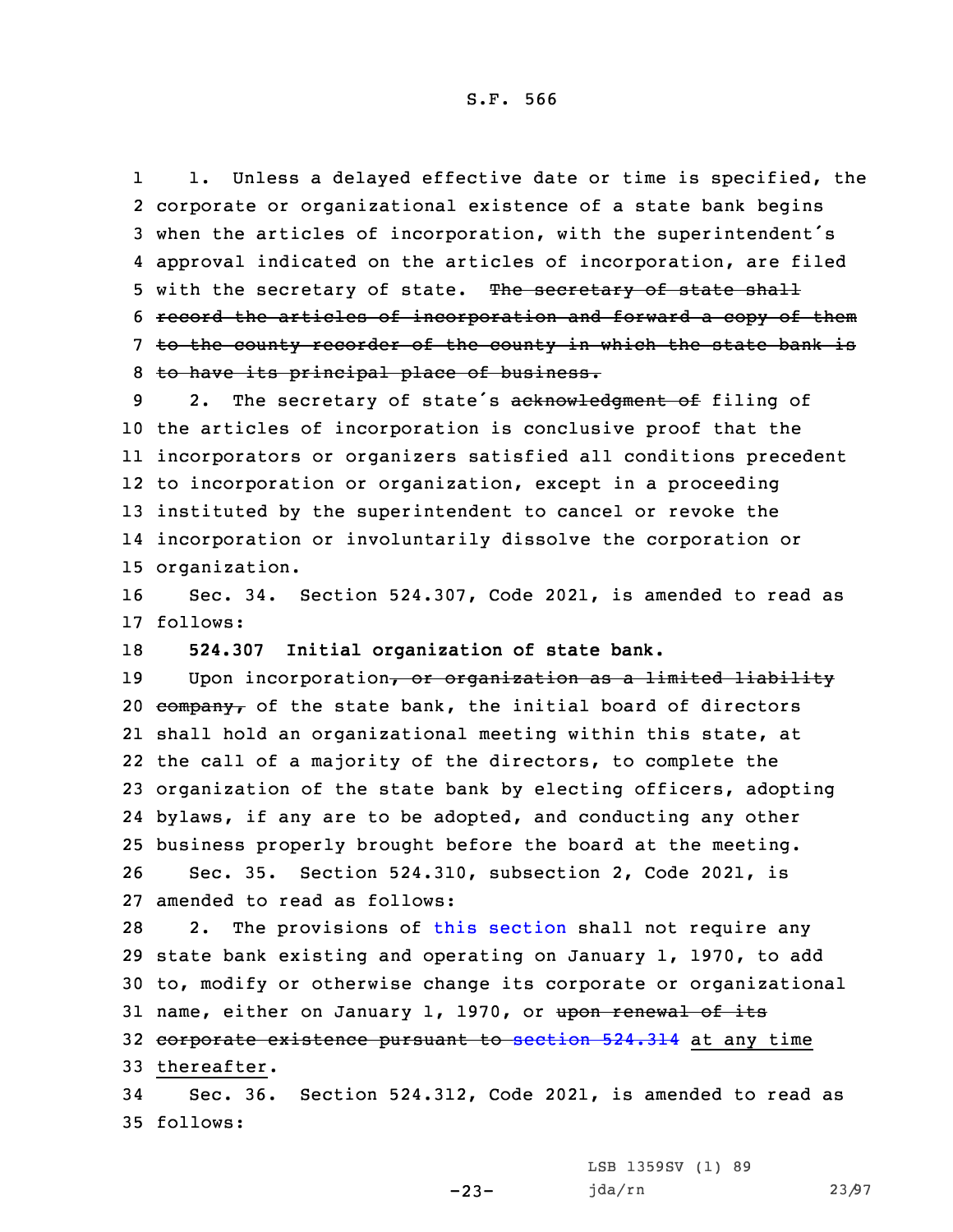1**524.312 Location of state bank —— exceptions.**

2 1. <sup>A</sup> state bank originally incorporated or organized pursuant to this [chapter](https://www.legis.iowa.gov/docs/code/2021/524.pdf) shall have its principal place of 4 business within the <del>city limits of a municipal corporation.</del> The existence of <sup>a</sup> state bank shall not, however, be affected by the subsequent discontinuance of the municipal corporation. <sup>A</sup> state bank existing and operating on January 1, 1970, which does not have its principal place of business within the city 9 <del>limits of a municipal corporation, may renew its corporate</del> or organizational existence pursuant to section 524.314 without regard to this [section](https://www.legis.iowa.gov/docs/code/2021/524.312.pdf) and may also operate as <sup>a</sup> bank 12 <del>or convert to and operate as a bank office when acquired</del> 13 by or merged into another state bank and approved by the 14 <del>superintendent</del> state of Iowa. 2. <sup>A</sup> state bank may, with the prior written approval of the superintendent, change the location of its principal place of business to <sup>a</sup> new location within the state. 3. If <sup>a</sup> change in the location of the principal place of business of <sup>a</sup> state bank is proposed, application for approval of the superintendent shall be made as required by the superintendent pursuant to this [section](https://www.legis.iowa.gov/docs/code/2021/524.312.pdf). <sup>A</sup> change in location of the principal place of business of <sup>a</sup> state bank, including <sup>a</sup> change from one municipal corporation to another municipal corporation within an urban complex, requires an amendment to the articles of incorporation pursuant to sections [524.1502](https://www.legis.iowa.gov/docs/code/2021/524.1502.pdf), 26 524.1504, and [524.1506](https://www.legis.iowa.gov/docs/code/2021/524.1506.pdf). A state bank seeking approval of a change of location pursuant to this [subsection](https://www.legis.iowa.gov/docs/code/2021/524.312.pdf) shall publish 28 a notice of the proposed change of location in a newspaper of general circulation in the municipal corporation or unincorporated area in which the state bank has its principal 31 place of business, or if there is none, in a newspaper of general circulation in the county, or in <sup>a</sup> county adjoining 33 the county, in which the state bank has its principal place of business, and in the municipal corporation in which it seeks to 35 establish its principal place of business, or if there is none,

LSB 1359SV (1) 89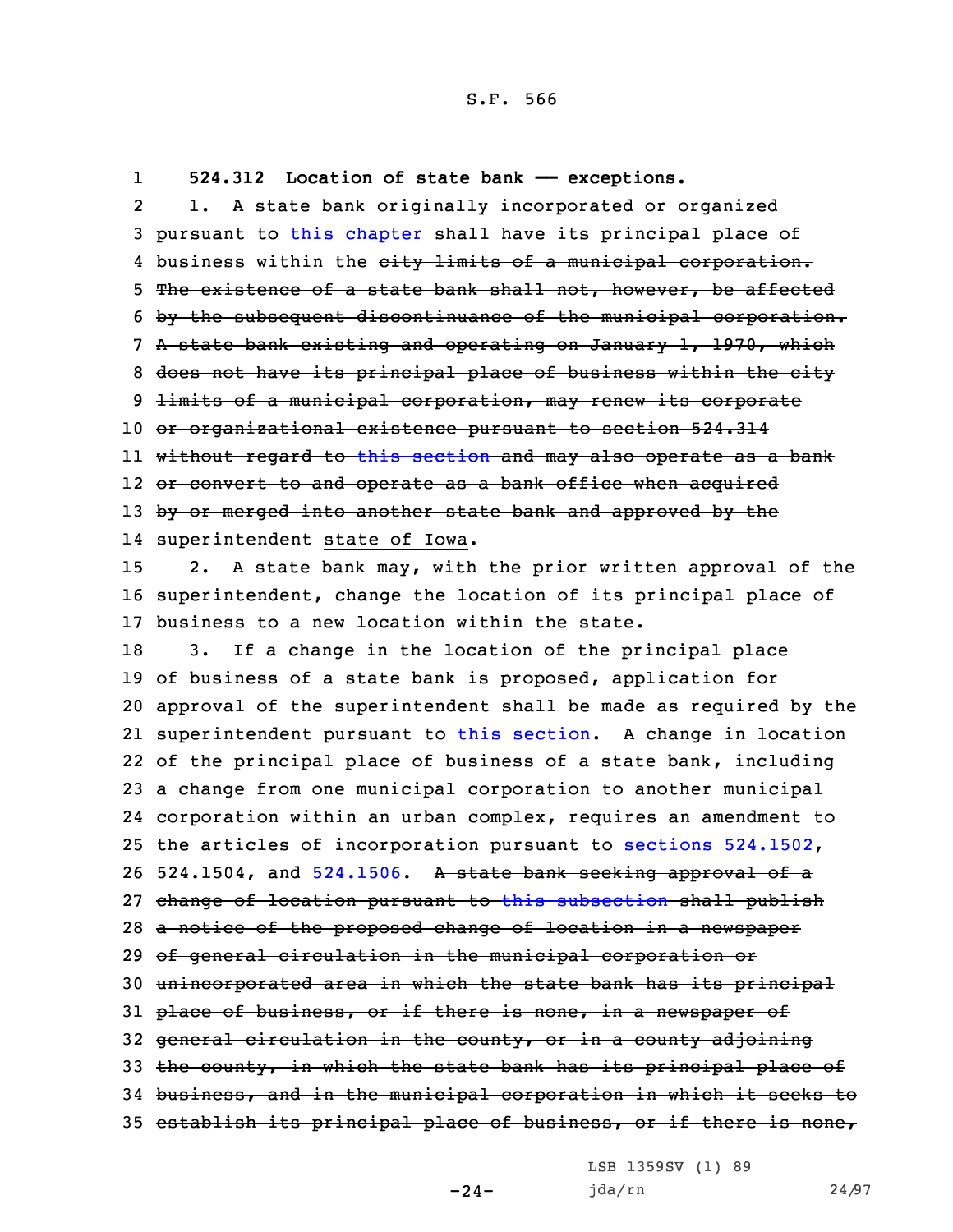## S.F. 566

1 <del>in a newspaper of general circulation in the county, or in a</del> 2 county adjoining the county, in which the municipal corporation 3 is located. The notice shall be published within thirty days 4 after the application to the superintendent for approval 5 of the change in location is accepted for processing. The 6 notice shall set forth the name of the state bank, the present 7 location of its principal place of business, the location to 8 which it proposes to move its principal place of business, and 9 the date upon which the application was accepted for processing 10 by the superintendent.

11 4. Within thirty days after acceptance of an application for approval of <sup>a</sup> change of location of the principal place of business of <sup>a</sup> state bank pursuant to [subsection](https://www.legis.iowa.gov/docs/code/2021/524.312.pdf) 3, the superintendent shall commence an investigation into the circumstances of the application as deemed necessary by the superintendent, giving due consideration to factors substantially similar to those set forth in section 524.305, subsection 1, paragraphs *"c"* through *"f"*. Within one hundred 19 eighty ninety days after the application has been accepted for processing, the superintendent shall approve or disapprove the application on the basis of the investigation. The superintendent shall give written notice of the decision to the state bank, and in the event of disapproval <sup>a</sup> statement of the reasons for the disapproval. If the superintendent approves the change in location the superintendent shall deliver the articles of amendment to the secretary of state. As <sup>a</sup> condition of receiving the decision of the superintendent with respect to the application, the state bank shall reimburse the superintendent for all expenses incurred by the superintendent in connection with the application.

31 5. <sup>A</sup> state bank approved under the provisions of section 32 524.305, subsection 8, shall not commence its business at 33 any location other than within a municipal corporation or 34 unincorporated area in which was located the principal place of 35 business or an office of the state bank the condition of which

-25-

LSB 1359SV (1) 89 jda/rn 25/97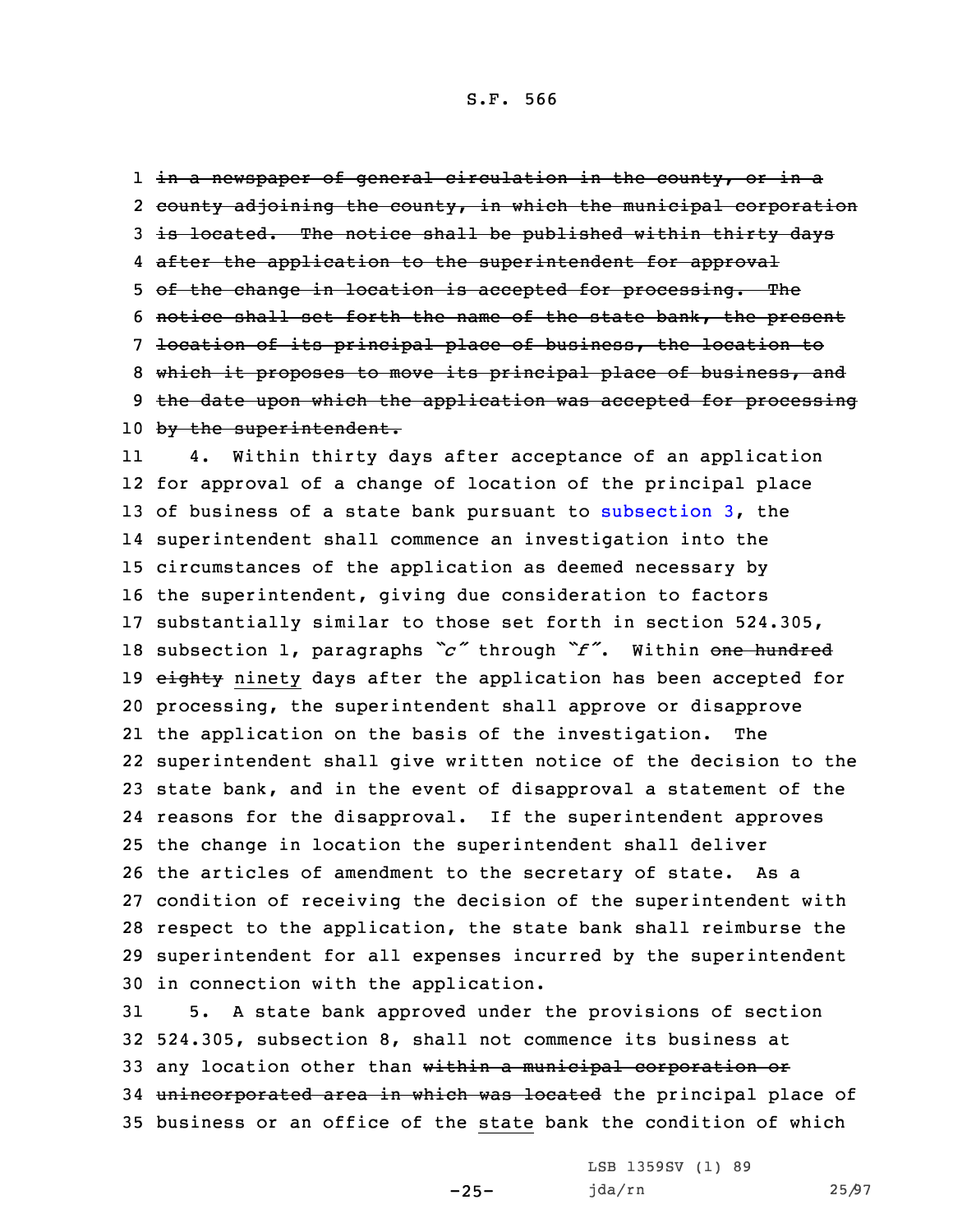1 was the basis for the superintendent authorizing incorporation 2 or organization of the new state bank.

3 Sec. 37. Section 524.313, Code 2021, is amended to read as 4 follows:

5 **524.313 Bylaws.**

 <sup>A</sup> state bank may adopt bylaws. The power to adopt, amend, or repeal bylaws or adopt new bylaws is vested in the board of directors unless reserved to the shareholders by the articles of incorporation. The bylaws of <sup>a</sup> state bank may contain any provisions for the regulation and management of the affairs of the state bank not inconsistent with law or the articles 12 of incorporation. <del>For a state bank organized as a limited</del> liability company under this [chapter](https://www.legis.iowa.gov/docs/code/2021/524.pdf), *"bylaws"* means the operating agreement of the state bank.

15 Sec. 38. Section 524.521, Code 2021, is amended to read as 16 follows:

17 **524.521 Authorized shares.**

18 1. The articles of incorporation of a state bank 19 incorporated as <sup>a</sup> stock corporation must prescribe the classes 20 of shares and series of shares within <sup>a</sup> class and the number 21 of shares of each class that the state bank is authorized 22 to issue. If more than one class or series of shares is 23 authorized, the articles of incorporation must prescribe <sup>a</sup> 24 distinguishing designation for each class or series, and before 25 the issuance of shares of <sup>a</sup> class or series, describe the 26 terms, including the preferences, rights, and limitations of 27 that class or series. Prior to the issuance of shares of a 28 class, the preferences, limitations, and relative rights of 29 that class must be described in the articles of incorporation. 30 All Except to the extent otherwise permitted by section 31 524.522, all shares of <sup>a</sup> class or series must have terms, 32 including preferences, rights, and limitations, and relative 33 rights identical with those of other shares of the same class 34 except to the extent otherwise permitted by [section](https://www.legis.iowa.gov/docs/code/2021/524.523.pdf) 524.523 or 35 series.

 $-26-$ 

LSB 1359SV (1) 89 jda/rn 26/97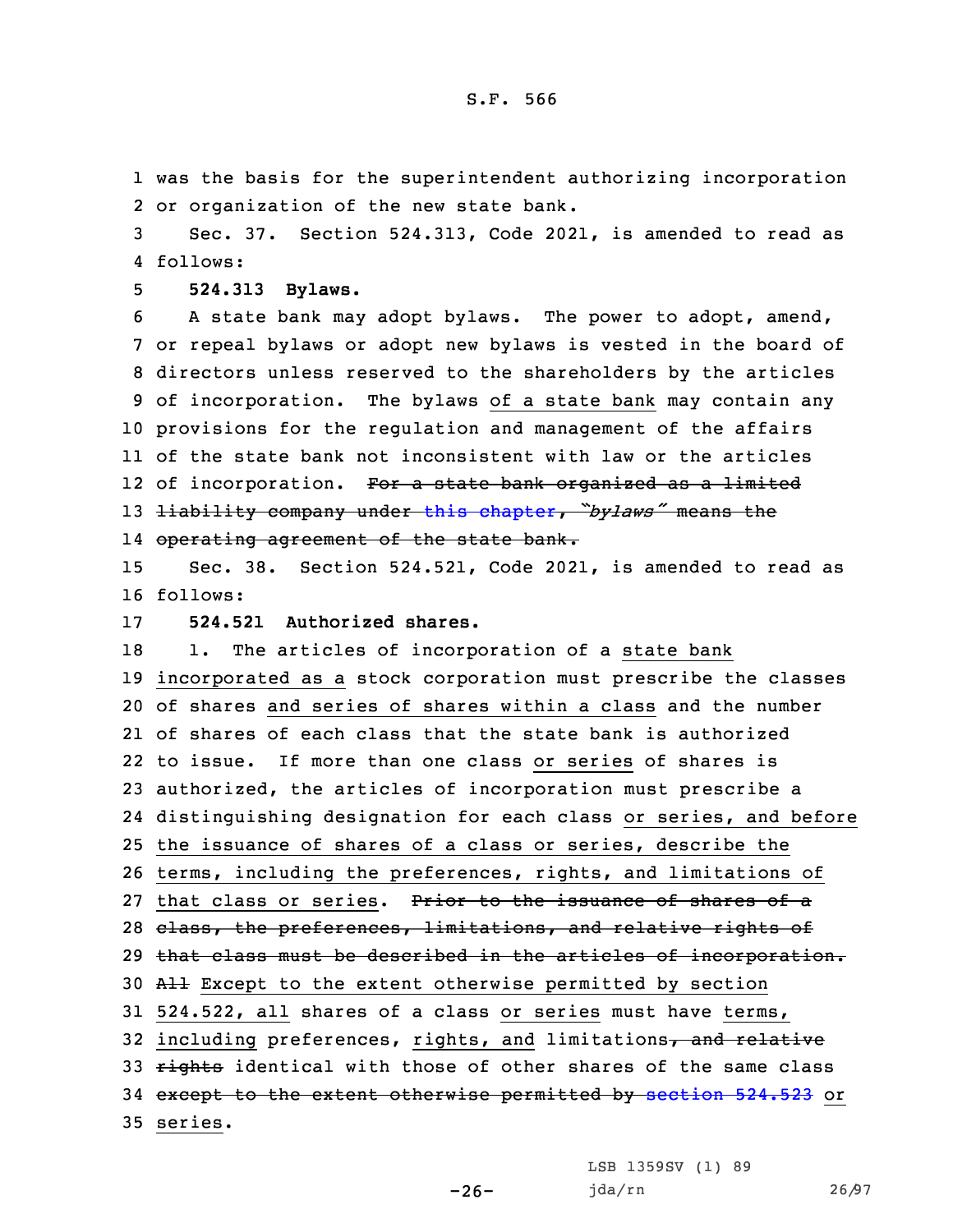1 2. The articles of incorporation of <sup>a</sup> state bank 2 incorporated as <sup>a</sup> stock corporation must authorize both of the 3 following:

4 *a.* One or more classes or series of shares that together 5 have unlimited full voting rights.

 *b.* One or more classes or series of shares, which may be the 7 same class, or classes, or series as those with voting rights, that together are entitled to receive the net assets of the state bank upon dissolution.

 3. The articles of incorporation of <sup>a</sup> state bank incorporated as <sup>a</sup> stock corporation may authorize one or more classes or series of shares that have any of the following qualities:

14 *a.* Have special, conditional, or limited voting rights, or 15 no right to vote, unless prohibited by this [chapter](https://www.legis.iowa.gov/docs/code/2021/524.pdf).

16 *b.* Are redeemable or convertible as specified in the 17 articles of incorporation in any of the following ways:

18 (1) At the option of the state bank, the shareholders, or 19 another person or upon the occurrence of a designated specified 20 event.

21 (2) For cash, indebtedness, securities, or other property. 22 (3) In <sup>a</sup> designated amount or in an amount determined 23 in accordance with <sup>a</sup> designated formula or by reference to 24 extrinsic data or events.

 *c.* Preferred shares are redeemable only by resolution of the board of directors with the prior approval of the superintendent. Preferred shares which are redeemable according to the terms of their issuance shall be redeemed only in accordance with such terms. Preferred shares which are redeemed shall be canceled and shall not be reissued. Preferred shares which are not redeemable according to the terms of their issuance are redeemable only pro rata, by lot, or by such other equitable method as determined by the board of directors.

35 *d.* (1) If preferred shares are redeemed by <sup>a</sup> state bank,

-27-

LSB 1359SV (1) 89 jda/rn 27/97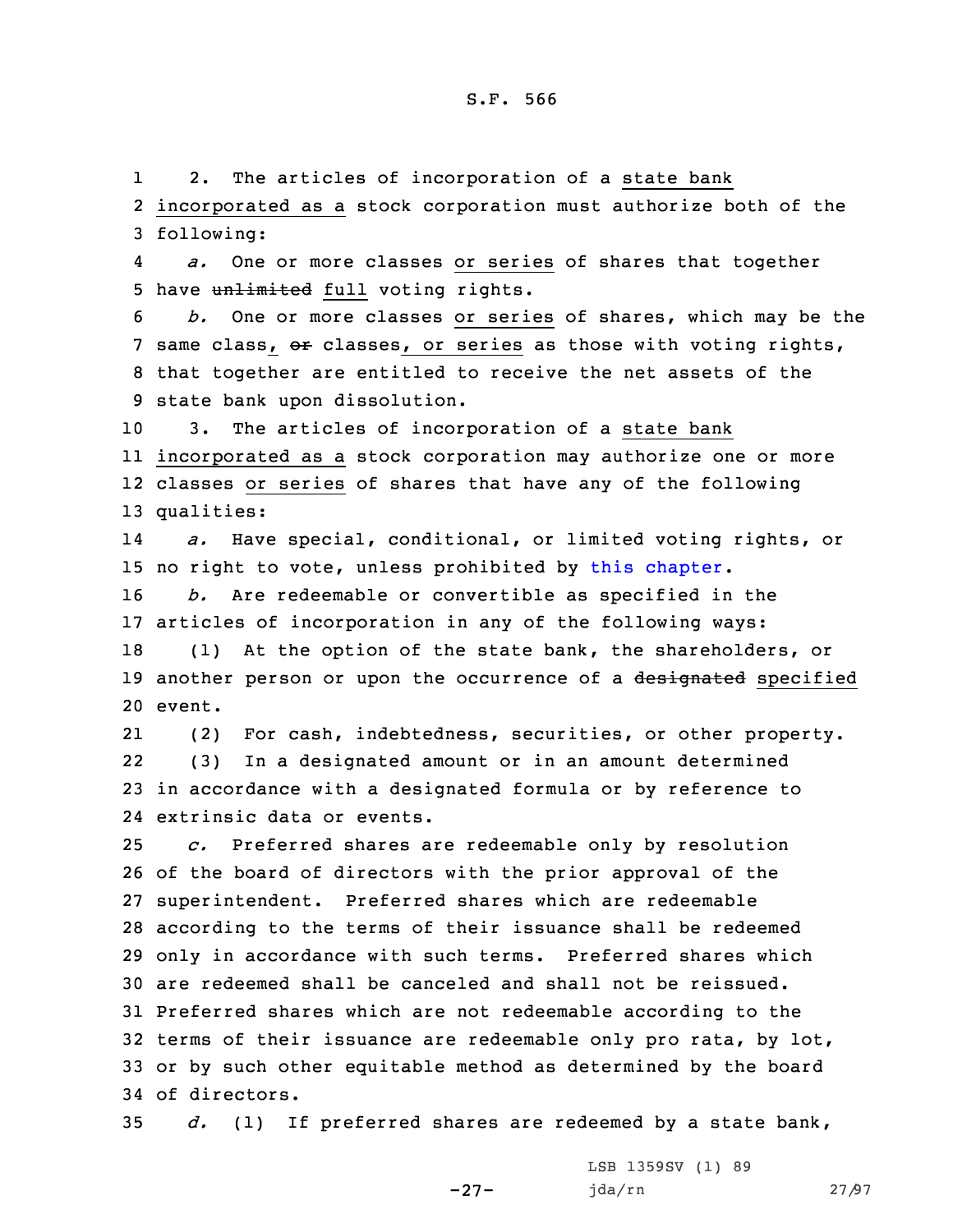the redemption effects <sup>a</sup> cancellation of the shares, and <sup>a</sup> statement of cancellation shall be filed as provided in this paragraph. The filing of the statement of cancellation constitutes an amendment to the articles of incorporation and reduces the number of preferred shares of the class which the state bank is authorized to issue by the number which are canceled.

 (2) The statement of cancellation shall be executed by the state bank by its president or <sup>a</sup> vice president and by its cashier or an assistant cashier, and acknowledged by one of the officers signing such statement, and shall set forth all of the following:

13 (a) The name of the state bank and the effective date of its 14 articles of incorporation.

15 (b) The number of preferred shares canceled through 16 redemption, itemized by classes.

17 (c) The aggregate number of issued shares, itemized by 18 classes, after giving effect to the cancellation.

19 (d) The amount, expressed in dollars, of the stated capital 20 of the state bank after giving effect to the cancellation.

21 (e) The number of shares which the state bank has authority 22 to issue, itemized by classes, after giving effect to the 23 cancellation.

24 (3) The statement of cancellation, together with the 25 applicable filing and recording fees, shall be delivered to 26 the superintendent who shall, if the superintendent finds the 27 statement of cancellation satisfies the requirements of this 28 section, deliver it to the secretary of state for filing and 29 recording in the secretary of state's office and the statement 30 of cancellation shall also be filed and recorded in the office 31 of the county recorder. The capital of the state bank is 32 deemed to be reduced by the par value of the shares canceled 33 upon the effective date of the redemption.

34 *e.* Entitle the holders to distributions calculated in 35 any manner, including dividends that may be cumulative,

-28-

LSB 1359SV (1) 89 jda/rn 28/97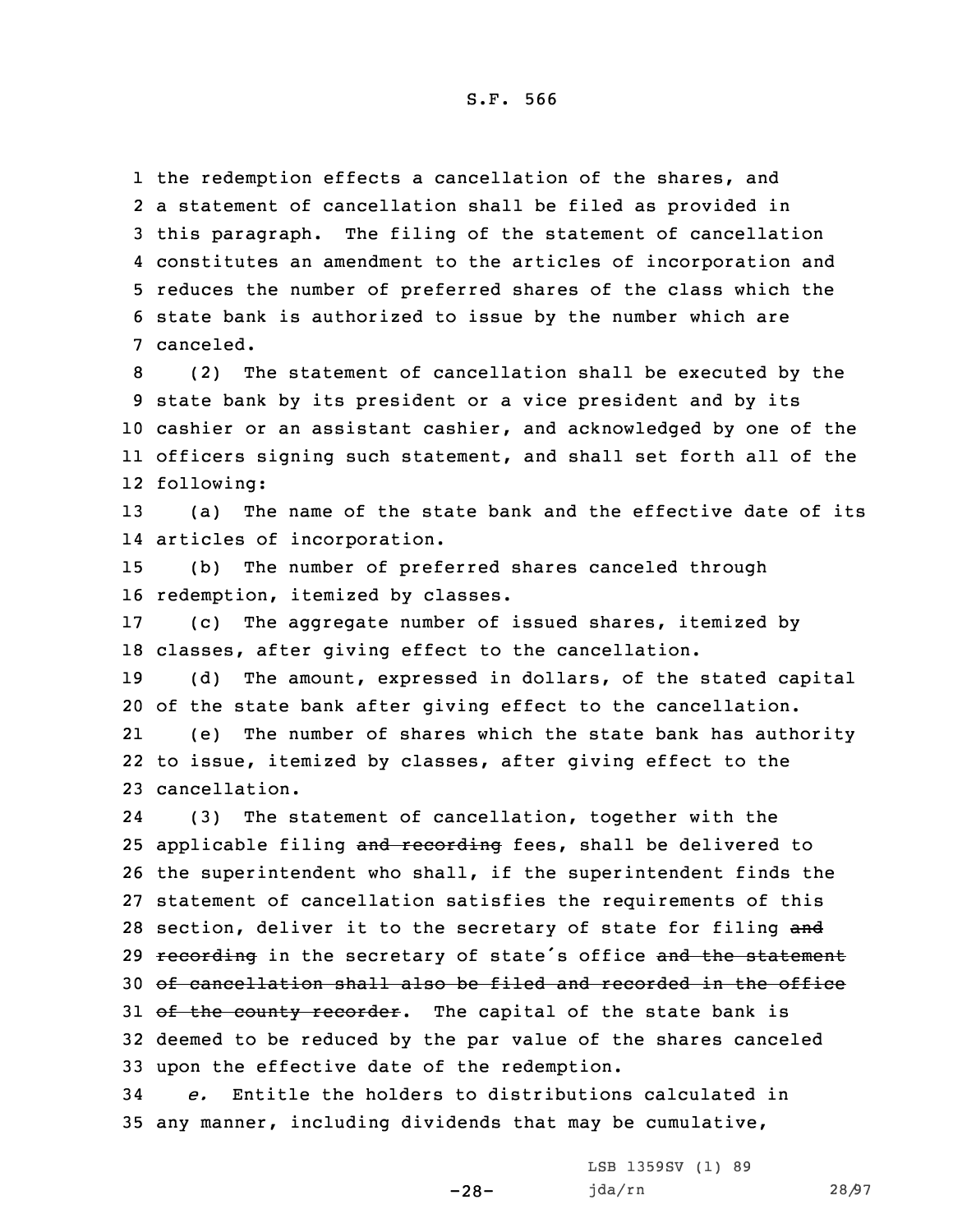1 noncumulative, or partially cumulative.

2 *f.* Have preference over any other class or series of 3 shares with respect to distributions, including dividends and 4 distributions upon the dissolution of the state bank.

5 4. The description of the designations, preferences, 6 rights, and limitations, and relative rights of share classes 7 or series of shares in [subsection](https://www.legis.iowa.gov/docs/code/2021/524.521.pdf) 3 is not all-inclusive 8 exhaustive.

 5. Unless the articles of incorporation or bylaws otherwise provide, the board of directors, by resolution duly adopted and with the approval of the superintendent as provided in section 524.405, may issue from time to time, in whole or in part, the shares authorized by the articles of incorporation.

14 Sec. 39. Section 524.522, subsection 1, unnumbered 15 paragraph 1, Code 2021, is amended to read as follows: 16 If the articles of incorporation provide for such, the 17 board of directors may determine, in whole or in part, the 18 preferences, rights, and limitations, and relative rights, 19 within the limits set forth in section [524.521](https://www.legis.iowa.gov/docs/code/2021/524.521.pdf), of either of

20 the following:

21 Sec. 40. Section 524.523, subsection 2, unnumbered 22 paragraph 1, Code 2021, is amended to read as follows: 23 Each At a minimum, each share certificate must state on its

24 face<del>, at a minimum,</del> all of the following:

25 Sec. 41. Section 524.523, subsection 3, Code 2021, is 26 amended by striking the subsection and inserting in lieu 27 thereof the following:

 3. *a.* If the state bank is authorized to issue different classes of shares or series of shares within <sup>a</sup> class, the front or back of each certificate must summarize all of the following:

32 (1) The preferences, rights, and limitations applicable to 33 each class and series.

34 (2) Any variations in preferences, rights, and limitations 35 among the holders of the same class or series.

-29-

LSB 1359SV (1) 89 jda/rn 29/97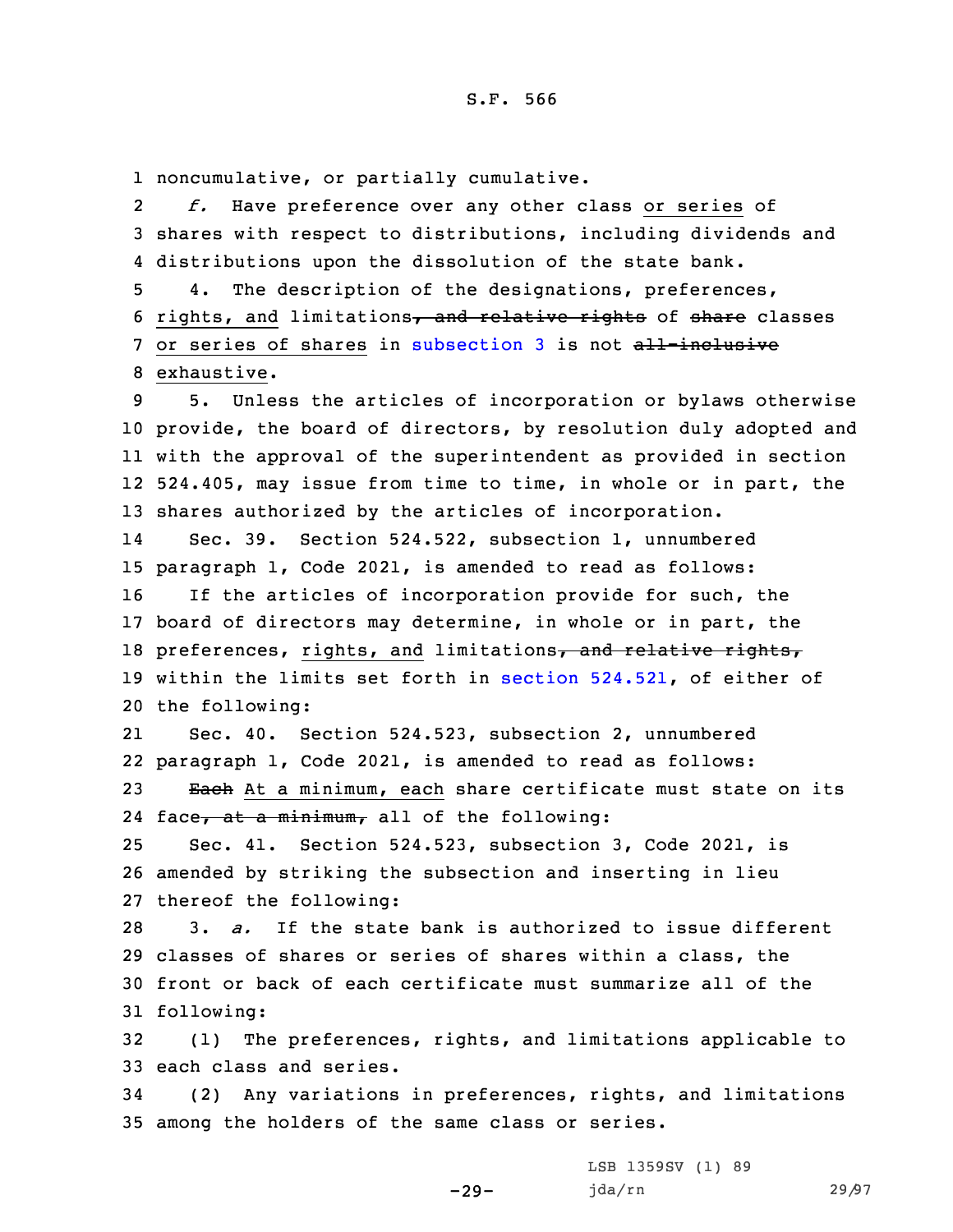1 (3) The authority of the board of directors to determine the 2 terms of future classes or series.

 *b.* Alternatively, each certificate may state conspicuously on its front or back that the state bank will furnish to the shareholder the information in paragraph *"a"* on request in writing and without charge.

7 Sec. 42. Section 524.523, subsection 4, Code 2021, is 8 amended to read as follows:

9 4. Each share certificate must be signed either manually or 10 in facsimile by two officers as set forth in [subsection](https://www.legis.iowa.gov/docs/code/2021/524.523.pdf) 1, and 11 may bear the corporate seal or its facsimile.

12 Sec. 43. Section 524.524, Code 2021, is amended to read as 13 follows:

14**524.524 Consideration for shares.**

 Except in the case of <sup>a</sup> distribution of shares authorized by section 524.543 or shares issued upon exchanges or conversion, common or preferred shares of <sup>a</sup> state bank may be issued only 18 for cash in an amount not less than that determined approved by the superintendent.

20 Sec. 44. Section 524.525, subsection 4, paragraph b, Code 21 2021, is amended to read as follows:

22 *b.* Unless the subscription agreement provides otherwise, the 23 state bank may rescind the agreement and may sell the shares 24 if the debt remains unpaid more than twenty days after the 25 state bank sends delivers a written demand for payment to the 26 subscriber.

27 Sec. 45. Section 524.526, Code 2021, is amended to read as 28 follows:

29 **524.526 Fractional shares.**

30 1. <sup>A</sup> state bank incorporated as <sup>a</sup> stock corporation may 31 issue fractions of <sup>a</sup> share or in lieu of doing so may do any of 32 the following:

33 *a.* Issue fractions of <sup>a</sup> share or pay Pay in money cash the 34 value of fractions of <sup>a</sup> share.

35 *b.* Issue scrip in registered or bearer form entitling the

 $-30-$ 

LSB 1359SV (1) 89 jda/rn 30/97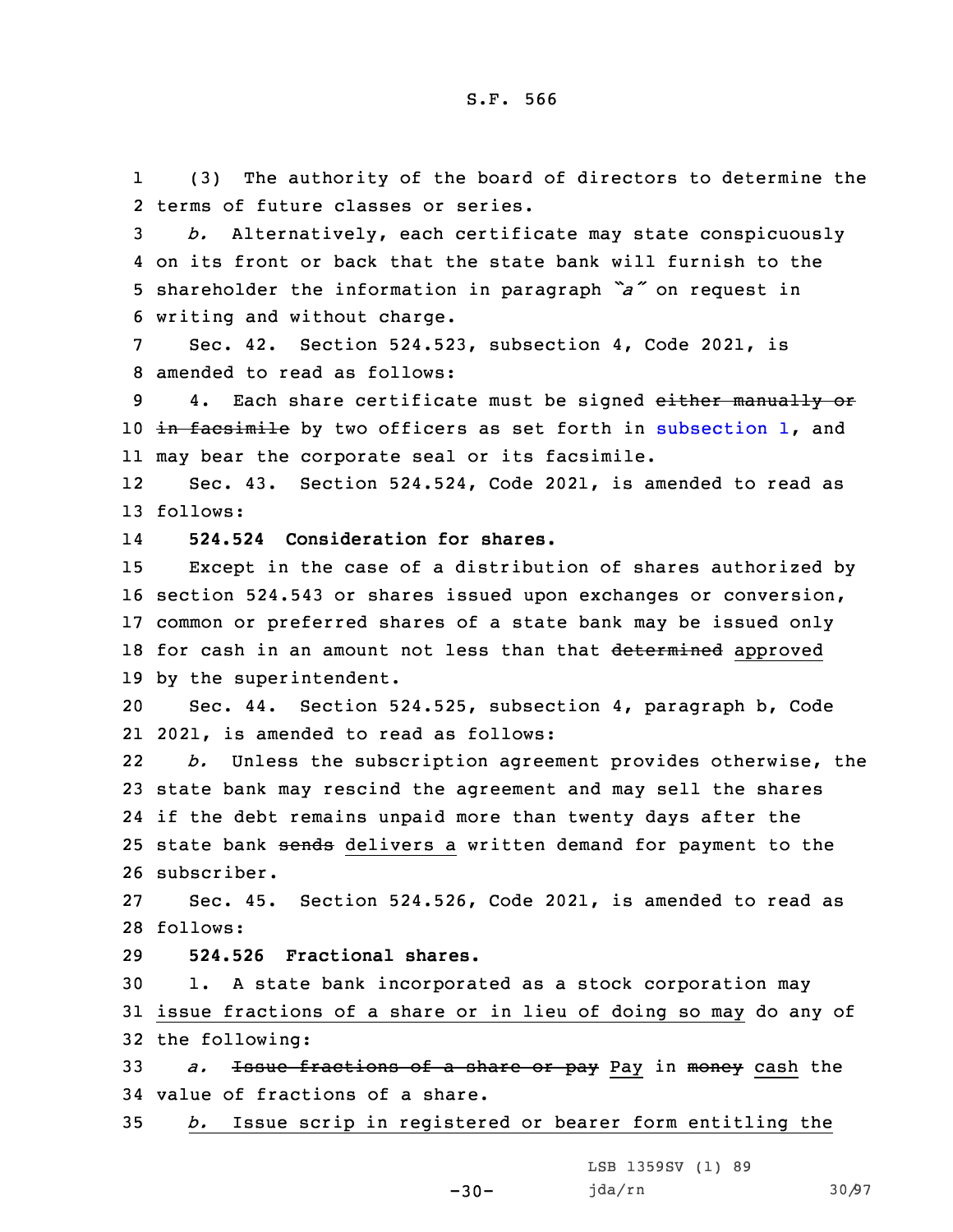1 holder to receive <sup>a</sup> full share upon surrendering enough scrip 2 to equal <sup>a</sup> full share.

3 *b. c.* Arrange for disposition of fractional shares by the 4 shareholders of the state bank.

5 *c.* Issue scrip in registered or bearer form entitling the 6 holder to receive a full share upon surrendering enough scrip 7 to equal a full share.

8 2. Each certificate representing scrip must be <sup>9</sup> conspicuously labeled "scrip" and must contain the information 10 required by section 524.523, [subsection](https://www.legis.iowa.gov/docs/code/2021/524.523.pdf) 2.

11 3. The holder of <sup>a</sup> fractional share or scrip is entitled 12 to exercise the rights of a shareholder, including the <del>right</del> 13 rights to vote, to receive dividends, and to participate in 14 the assets of the state bank upon liquidation, but only if the 15 fractional share or scrip provides for such rights.

16 4. The board of directors may authorize the issuance of 17 scrip subject to any condition considered desirable, including 18 either of the following:

19 *a.* That the scrip will become void if not exchanged for full 20 shares before <sup>a</sup> specified date.

21 *b.* That the shares for which the scrip is exchangeable may 22 be sold and the proceeds paid to the scrip holders.

23 Sec. 46. Section 524.527, subsections 1 and 2, Code 2021, 24 are amended to read as follows:

 1. <sup>A</sup> purchaser of the shares of <sup>a</sup> state bank incorporated as <sup>a</sup> stock corporation is not liable to the state bank, its creditors, or depositors with respect to the shares except to pay the consideration for which the shares were authorized to be issued under section [524.521](https://www.legis.iowa.gov/docs/code/2021/524.521.pdf), or the consideration specified in the subscription agreement authorized under [section](https://www.legis.iowa.gov/docs/code/2021/524.525.pdf) 524.525. 31 2. Unless otherwise provided in the articles of

32 incorporation, a A shareholder of a state bank is not 33 personally liable for any liabilities of the state bank, 34 including liabilities arising from the acts or debts of the 35 state bank, its creditors, or depositors $-$ , subject to the

-31-

LSB 1359SV (1) 89 jda/rn 31/97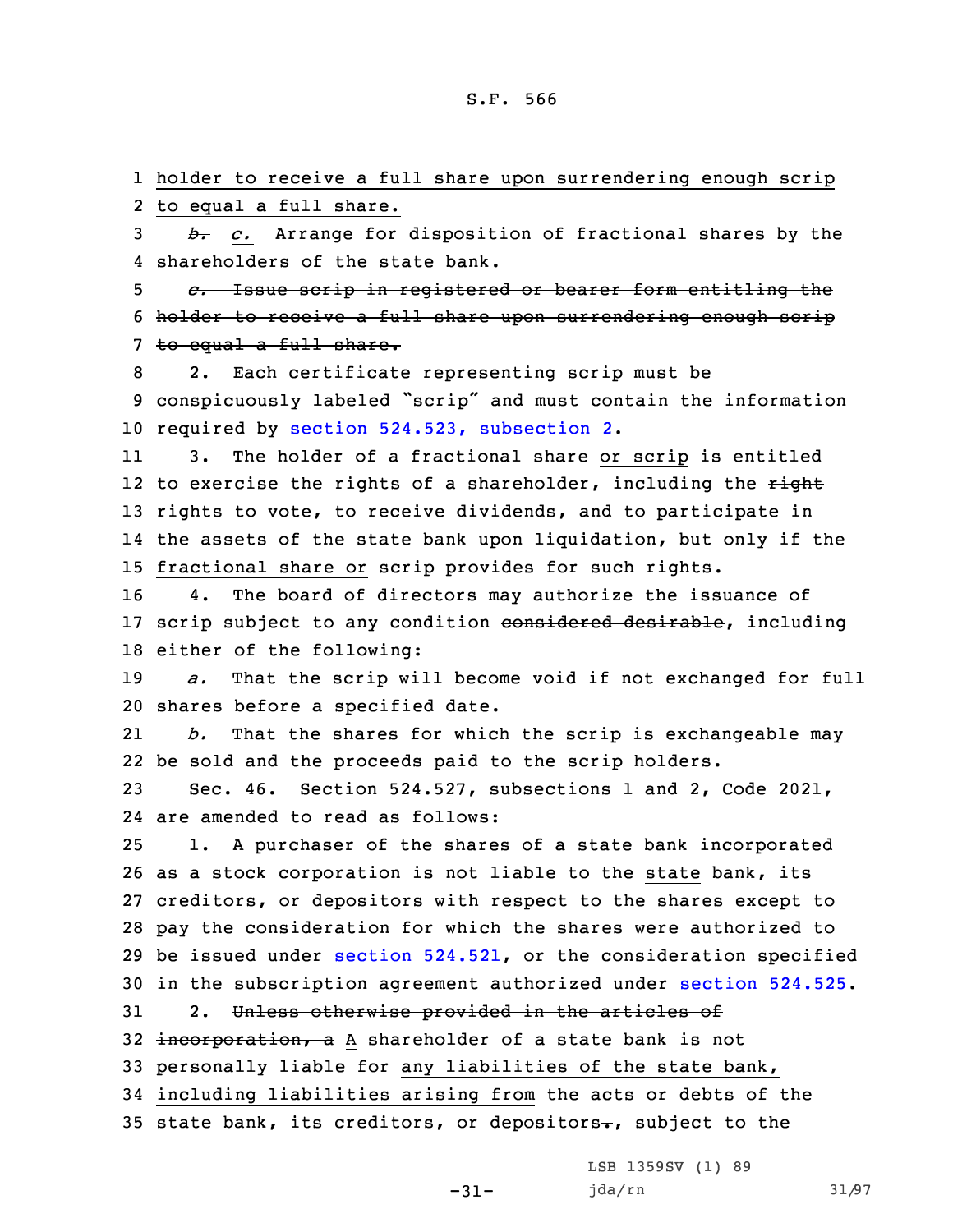1 following exceptions:

2 *a.* To the extent provided in <sup>a</sup> provision of the articles of incorporation permitted by section 524.302, subsection 2, paragraph *"c"*. *b.* By reason of the shareholder's own acts or conduct. Sec. 47. Section 524.528, subsections 1 and 2, Code 2021, are amended to read as follows: 1. The shareholders of <sup>a</sup> state bank do not have <sup>a</sup> preemptive right to acquire the state bank's unissued shares except to the 10 extent provided in the articles of incorporation so provide. 11 2. <sup>A</sup> statement included in the articles of incorporation that "the state bank elects to have preemptive rights", or 13 words of similar import effect, means that $\tau$  the following 14 principles apply except to the extent <del>otherwise expressly</del> 15 provided in the articles of incorporation, the following 16 principles apply expressly provide otherwise: *a.* A shareholder The shareholders of a state bank has have <sup>a</sup> preemptive right, granted on uniform terms and conditions prescribed by the board of directors to provide <sup>a</sup> fair and reasonable opportunity to exercise the right, to acquire <sup>a</sup> proportional amount of the state bank's unissued shares upon the decision of the board of directors to issue such shares. *b.* <sup>A</sup> shareholder may waive the shareholder's preemptive right. <sup>A</sup> waiver evidenced in writing is irrevocable even though it is not supported by consideration. *c.* There is no preemptive right with respect to any of the following: (1) Shares issued as compensation to directors, managers, 29 officers, employees, or agents, or employees of the state bank, its subsidiaries, or its affiliates. (2) Shares issued to satisfy conversion or option rights created to provide compensation to directors, managers, 33 officers, employees, or agents, or employees of the state bank, its subsidiaries, or its affiliates.

35 (3) Shares authorized in the articles of incorporation

-32-

LSB 1359SV (1) 89 jda/rn 32/97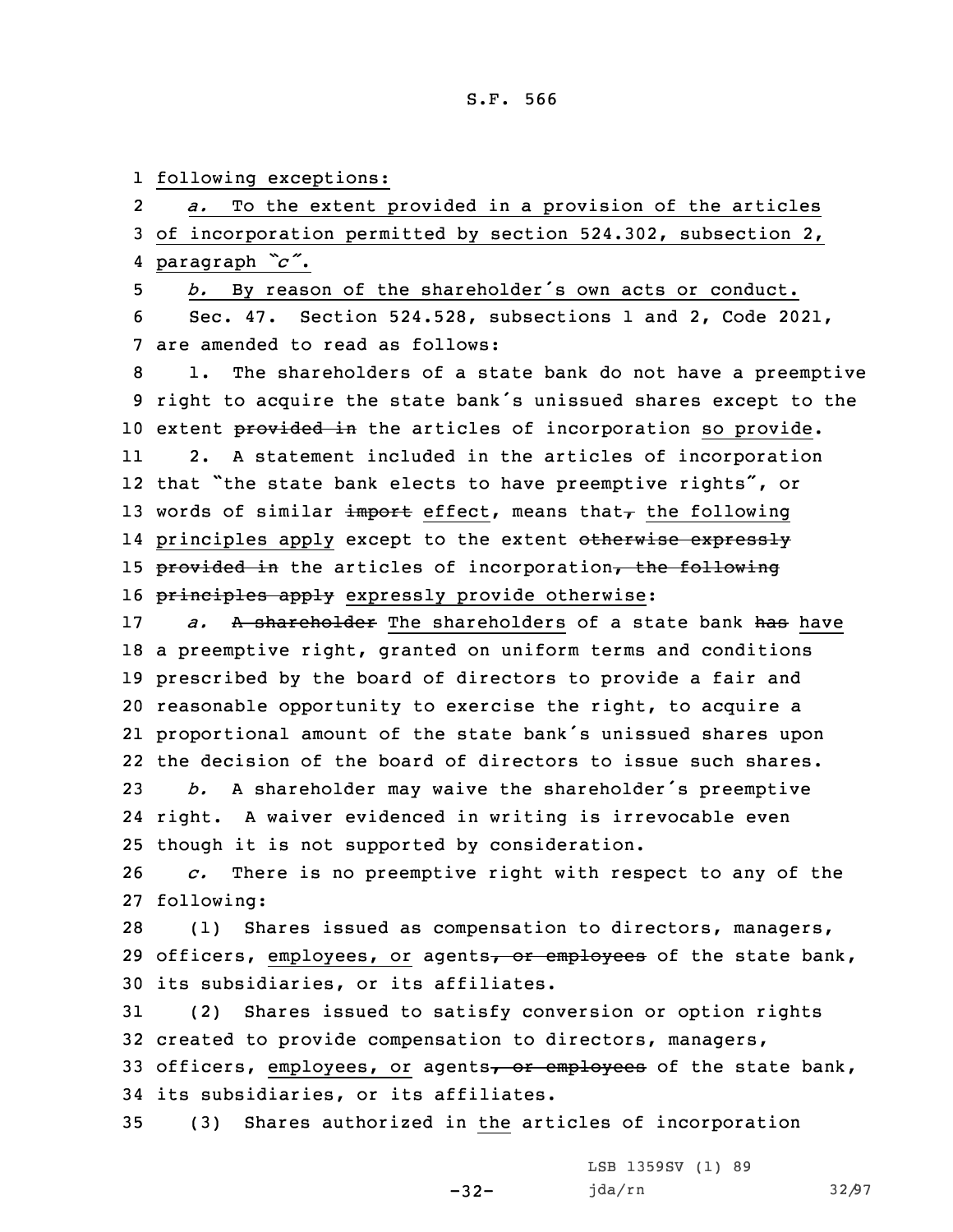1 that are issued within six months from the effective date of 2 incorporation or organization.

3 *d.* <sup>A</sup> holder Holders of shares of any class or series without 4 <del>general</del> voting rights power but with preferential rights to 5 distributions or assets has have no preemptive rights with 6 respect to shares of any class or series.

 *e.* <sup>A</sup> holder Holders of shares of any class or series with 8 general voting rights power but without preferential rights 9 to distributions or assets has have no preemptive rights with respect to shares of any class or series with preferential rights to distributions or assets unless the shares with preferential rights are convertible into or carry <sup>a</sup> right to subscribe for or acquire shares without preferential rights. 14 *f.* Shares subject to preemptive rights that are not acquired by shareholders may be issued to any person for <sup>a</sup> period of one year after being offered to shareholders at <sup>a</sup> consideration set by the board of directors that is not lower than the consideration set for the exercise of preemptive rights. An offer at <sup>a</sup> lower consideration or after the expiration of one

21 Sec. 48. Section 524.532, Code 2021, is amended to read as 22 follows:

<sup>20</sup> year is subject to the shareholders' preemptive rights.

23 **524.532 Meetings of shareholders.**

24Meetings of shareholders may be held at a place, within 25 this state, as provided in the articles of incorporation or the bylaws, or as fixed in accordance with their provisions. In the absence of any such provision, all meetings shall be held at the principal place of business of the state bank. An annual meeting of the shareholders shall be held during the specific month as shall be provided in the articles of incorporation, at the location, date, and time as stated in or fixed in accordance with the bylaws. Failure to hold the annual meeting during the month shall not work <sup>a</sup> forfeiture or dissolution of the state bank. Special meetings of the shareholders may be called by the president, the board of

-33-

LSB 1359SV (1) 89 jda/rn 33/97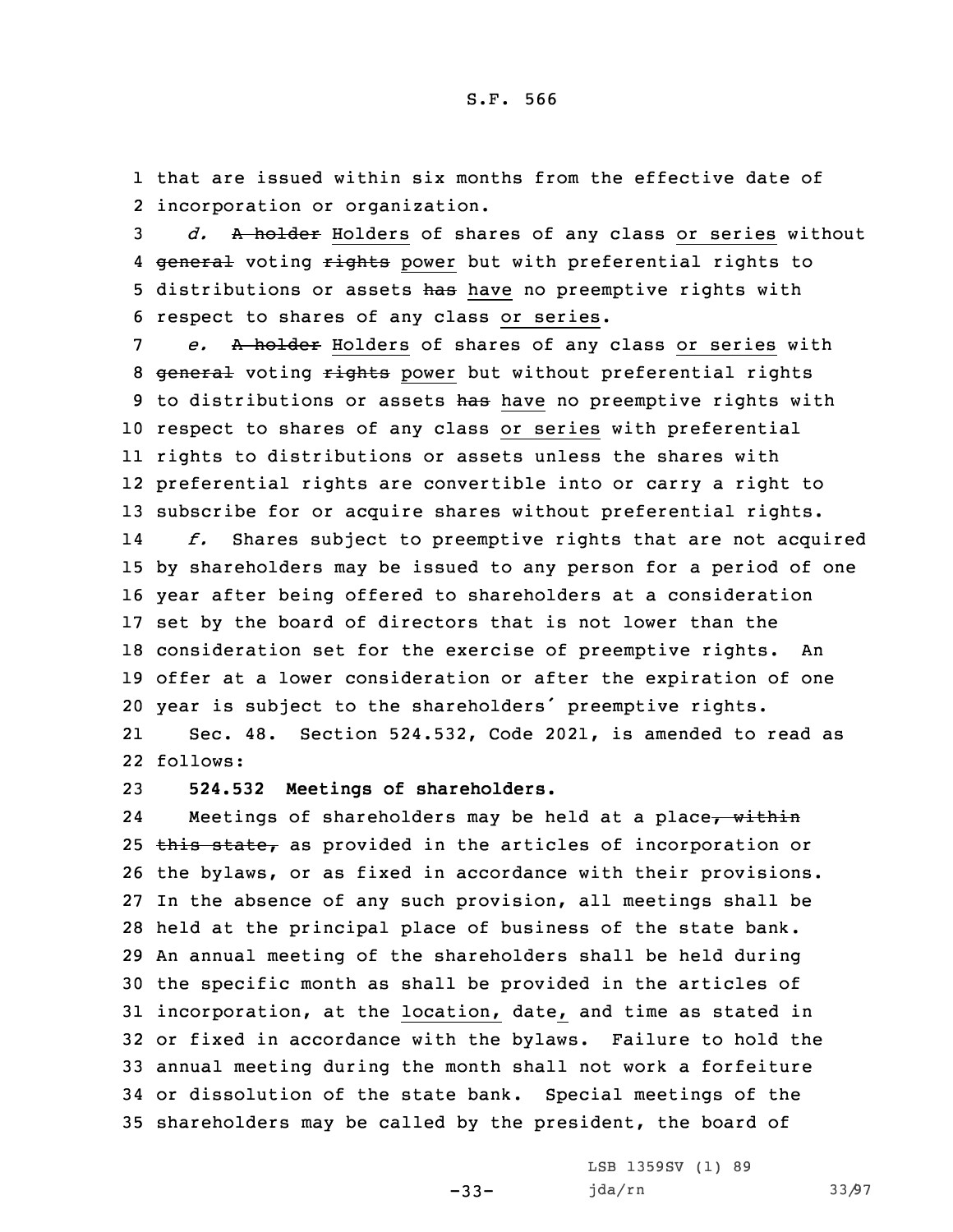directors, the holders of not less than one-tenth of all the shares entitled to vote at the meeting, or other officers or persons as provided in the articles of incorporation or the 4 bylaws. If a state bank holds a shareholder meeting at a location outside this state, the articles of incorporation or bylaws must permit any or all shareholders to participate by any means of communication as specified in section 524.533, subsection 4.

9 Sec. 49. Section 524.533, subsections 1 and 3, Code 2021, 10 are amended to read as follows:

11 1. Written notice stating the place, day and hour of <sup>a</sup> meeting of the shareholders and, in case of <sup>a</sup> special meeting, the purpose or purposes for which the meeting is called, shall be delivered not less than ten nor more than sixty days before the date of the meeting, either personally or by mail, by or at the direction of the president, the cashier, or the officer or persons calling the meeting, to each shareholder of record entitled to vote at the meeting. If mailed, the notice is deemed to be delivered when deposited in the United States mail addressed to the shareholder at the shareholder's address as it appears on the stock transfer books of the state bank with postage prepaid. As used in this section, the term *"notice"* means as defined in section 490.141.

243. A shareholder's attendance at a meeting results in both 25 all of the following:

<sup>26</sup> *a.* Waives the shareholder's objection to lack of notice or 27 defective notice of the meeting, unless the shareholder at the 28 beginning of the meeting or promptly upon the shareholder's 29 arrival objects to holding the meeting or transacting business 30 at the meeting.

 *b.* Waives the shareholder's objection to consideration of <sup>a</sup> particular matter at the meeting that is not within the purpose or purposes described in the meeting notice, unless the shareholder objects to considering the matter when it is presented.

 $-34-$ 

LSB 1359SV (1) 89 jda/rn 34/97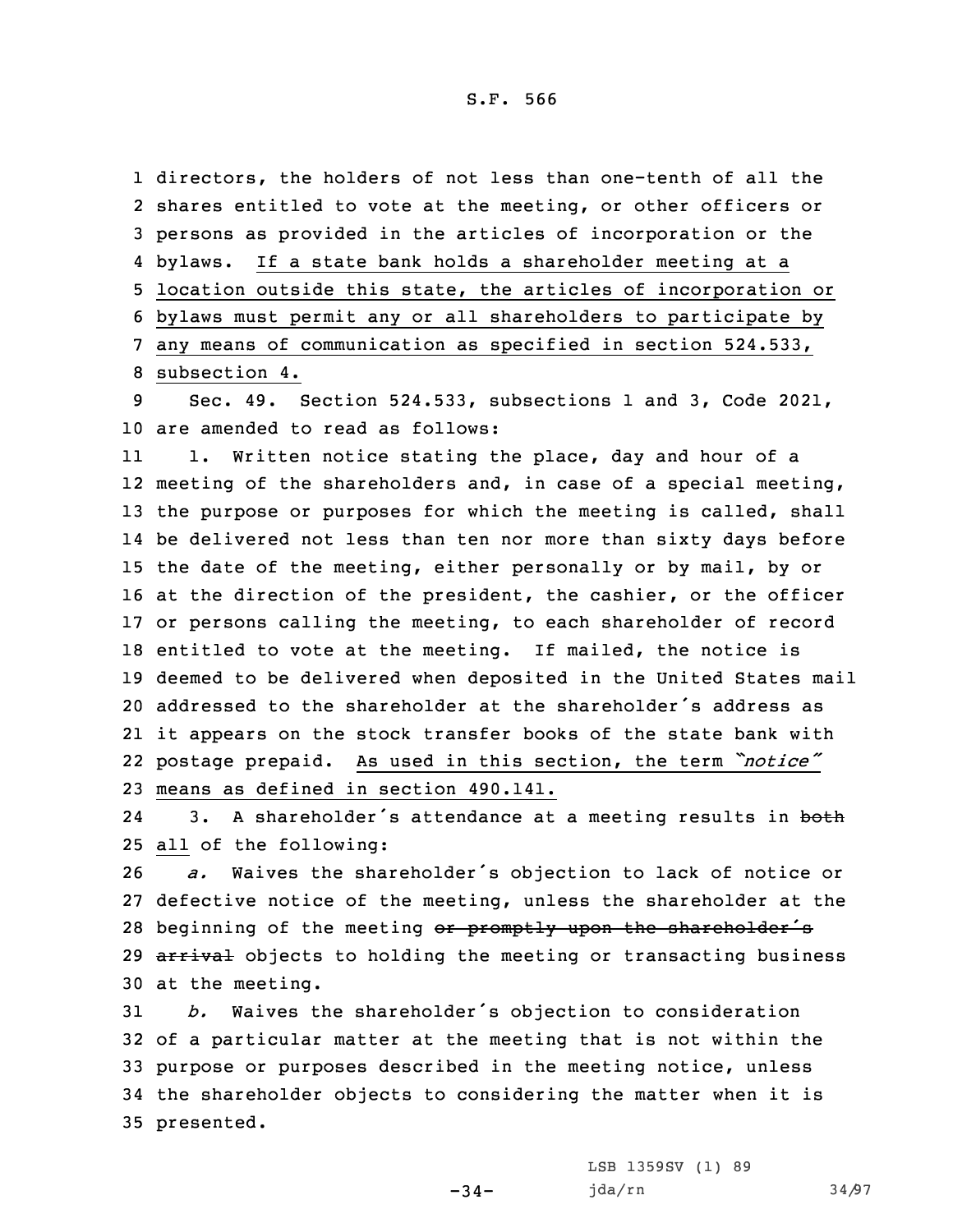1 Sec. 50. Section 524.535, subsection 2, Code 2021, is 2 amended to read as follows:

 2. The bylaws or, in the absence of an applicable bylaw, the board of directors may fix or provide the manner of fixing, 5 in advance, a date as the record date for any determination of 6 shareholders entitled to notice of  $e^{i\theta}$  a shareholder's meeting, to demand <sup>a</sup> special meeting, to vote, or to take any other 8 action at a meeting of shareholders, the. A record date to be fixed under this section shall not be more than seventy days and, in the case of <sup>a</sup> meeting of shareholders, not less than ll ten days <del>prior to</del> before the date <del>on which</del> of the meeting or 12 particular action $_{\mathcal{T}}$  requiring the determination of shareholders $_{\mathcal{T}}$ 13 is to be taken and shall not be retroactive. If a record date is not fixed for the determination of shareholders entitled to notice of or to vote at <sup>a</sup> meeting of shareholders, or shareholders entitled to receive payment of <sup>a</sup> dividend, the date on which notice of the meeting is mailed or the date on which the resolution of the board of directors declaring such dividend is adopted, as the case may be, shall be the record date for the determination of shareholders. If <sup>a</sup> determination of shareholders entitled to vote at any meeting of shareholders has been made as provided in this [section](https://www.legis.iowa.gov/docs/code/2021/524.535.pdf), the determination applies to any adjournment of the meeting.

24 Sec. 51. Section 524.536, Code 2021, is amended by striking 25 the section and inserting in lieu thereof the following: <sup>26</sup> **524.536 Shareholders' voting list for meeting.**

 1. The officer or agent having charge of the stock transfer books for shares of <sup>a</sup> state bank shall, at least ten days before each meeting of shareholders, prepare <sup>a</sup> complete alphabetical list of the names of all its shareholders who are entitled to vote at the meeting or any adjournment of the meeting. The list shall be arranged by voting group and within each voting group by class or series of shares, and show the address of and the number of shares held by each shareholder. Nothing contained in this subsection shall require the state

-35-

LSB 1359SV (1) 89 jda/rn 35/97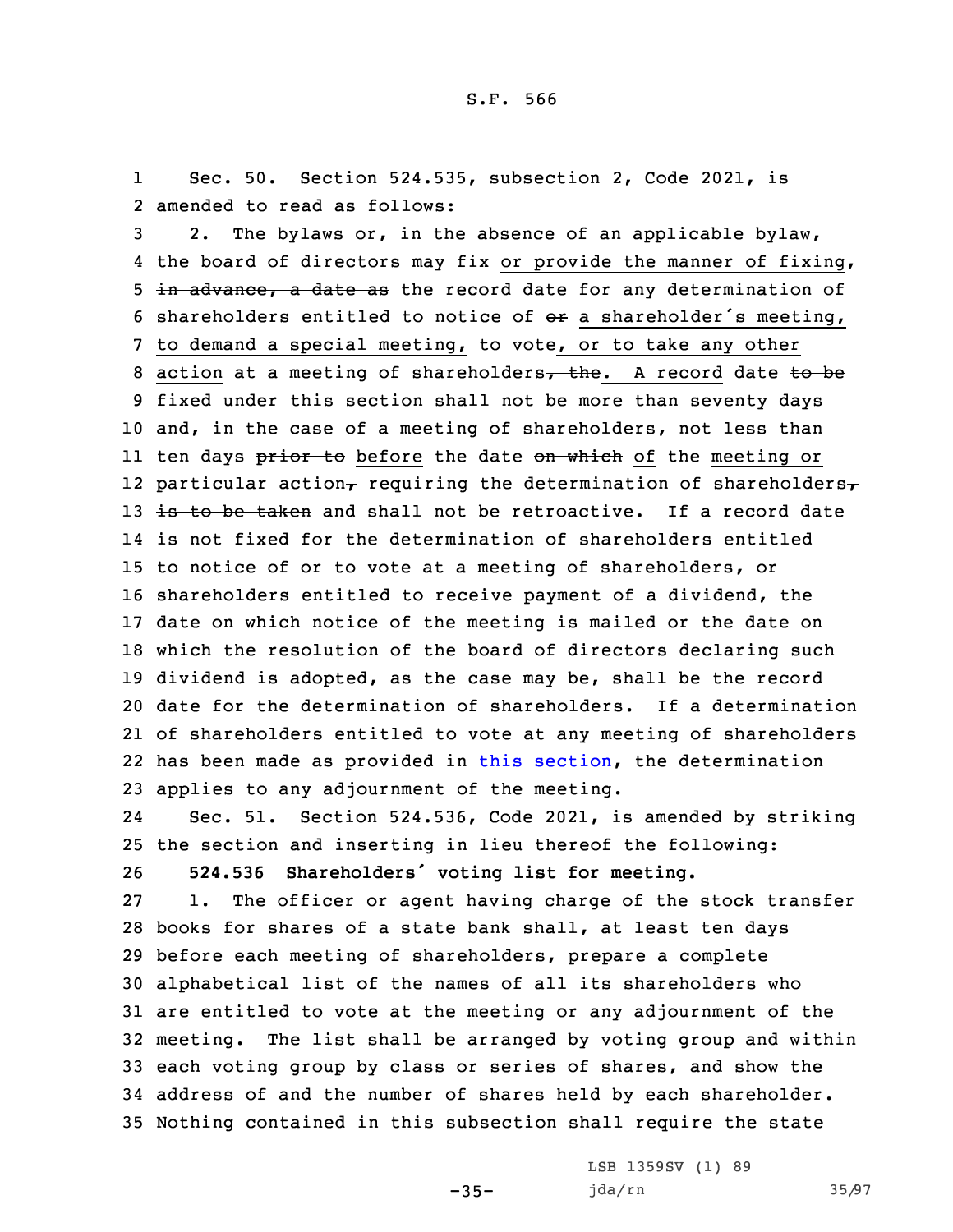1 bank to include on such list the electronic mail address or 2 other electronic contact information of <sup>a</sup> shareholder.

 2. *a.* The shareholders' list shall be available for inspection by any shareholder beginning ten days before the meeting and continuing through the meeting. The shareholders' list shall be made available in at least one of the following locations:

<sup>8</sup> (1) The state bank's principal place of business.

 (2) <sup>A</sup> reasonably accessible electronic network, provided that the information required to gain access to the list is provided with the notice of the meeting. In the event that the state bank determines to make the list available on an electronic network, the state bank shall take reasonable steps to ensure that such information is available only to shareholders of the state bank.

 *b.* <sup>A</sup> shareholder, or the shareholder's agent or attorney, is entitled on written demand to inspect the list at any time during usual business hours and at the shareholders' expense, during the period it is available for inspection.

 3. The list of shareholders shall also be produced and kept open at the time and place of the meeting and is subject to the inspection of <sup>a</sup> shareholder, or <sup>a</sup> shareholder's agent or attorney, during the entire duration of the meeting. The original stock transfer books are prima facie evidence as to which shareholders are entitled to examine the list or transfer books or to vote at <sup>a</sup> meeting of shareholders.

27 4. Failure to comply with the requirements of this section 28 shall not affect the validity of action taken at <sup>a</sup> meeting of 29 shareholders.

30 Sec. 52. Section 524.537, Code 2021, is amended by adding 31 the following new subsection:

 NEW SUBSECTION. 3. If <sup>a</sup> quorum is present, the affirmative vote of the majority of the shares represented at the meeting and entitled to vote on the subject matter shall be the act of the shareholders, unless the vote of <sup>a</sup> greater number or voting

 $-36-$ 

LSB 1359SV (1) 89 jda/rn 36/97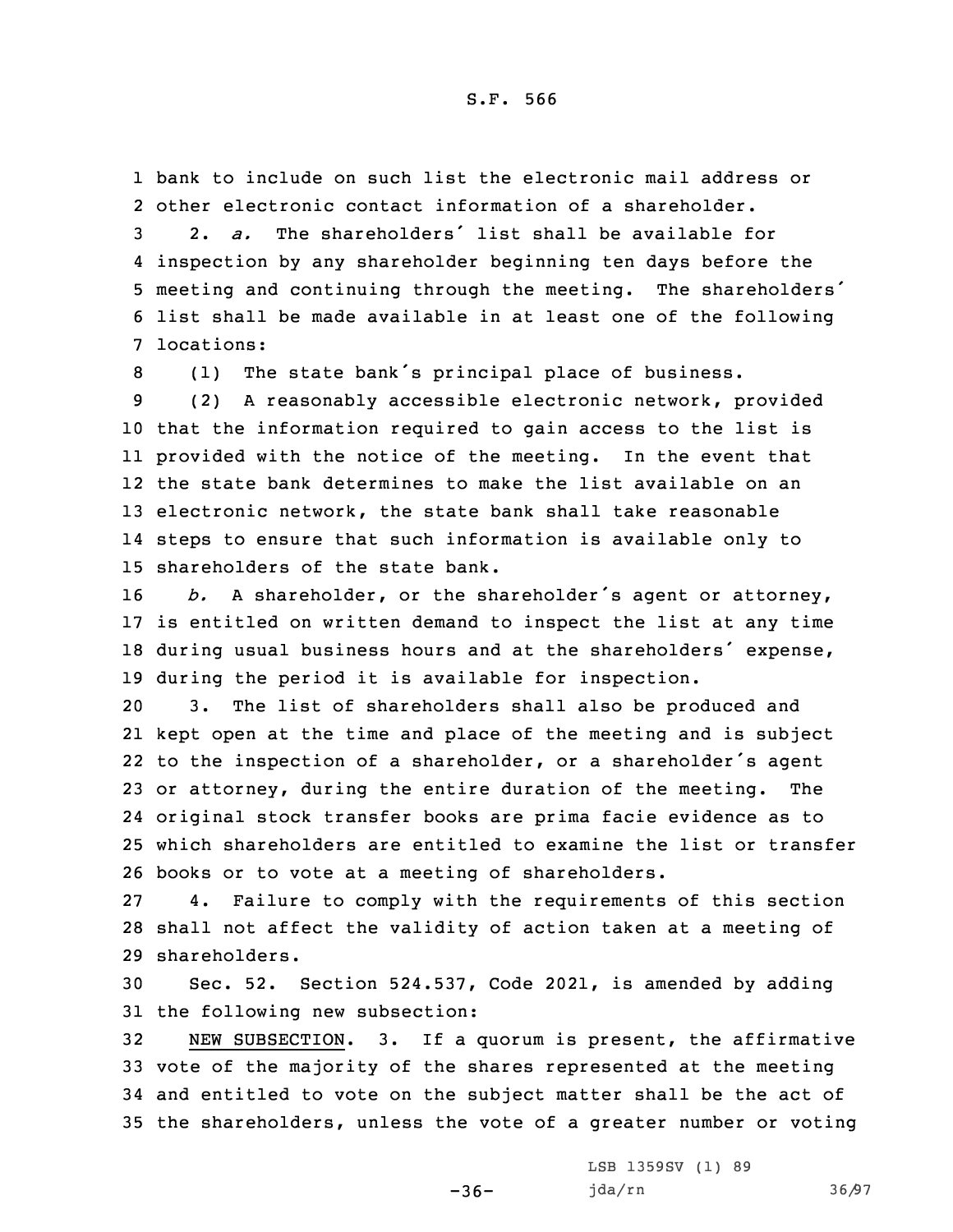by classes is required by the laws of this state or of the United States or by the articles of incorporation or bylaws. This requirement does not apply to the election of directors as provided in section 524.538, subsection 4.

5 Sec. 53. Section 524.538, subsections 1, 3, and 5, Code 6 2021, are amended to read as follows:

 1. Each outstanding share of <sup>a</sup> state bank shall be entitled to one vote on each matter submitted to <sup>a</sup> vote at <sup>a</sup> meeting of shareholders, except to the extent that the voting rights of the shares of <sup>a</sup> class or series may be limited or denied by the articles of incorporation.

12 3. <sup>A</sup> shareholder may vote either in person or by proxy <sup>13</sup> executed in writing by the shareholder or by the shareholder's 14 duly authorized <del>attorney in fact</del> attorney-in-fact. A proxy 15 shall not be valid after eleven months from the date of its 16 execution.

 5. In an election of directors, <sup>a</sup> state bank shall not vote its own shares held by it as sole trustee unless under the terms of the trust the manner in which such shares shall be voted may be determined by <sup>a</sup> donor or beneficiary of the trust and unless such donor or beneficiary actually directs 22 how the shares shall be voted. However, shares held in trust 23 by a state bank pursuant to an instrument in effect prior to January 1, 1970, under the terms of which the manner in which such shares shall be voted could not be determined by <sup>a</sup> donor 26 or beneficiary of the trust, may be voted in an election of 27 directors of a state bank upon petition filed by the state 28 bank, to a court of competent jurisdiction, and the appointment 29 by such court of an individual to determine the manner in which 30 the shares shall be voted. When the shares of a state bank are held by such state bank and one or more persons as trustees, the shares may be voted by such other person or persons as trustees, in the same manner as if the person or persons were the sole trustee. Whenever shares cannot be voted by reason of being held by <sup>a</sup> state bank as sole trustee, the shares shall

-37-

LSB 1359SV (1) 89 jda/rn 37/97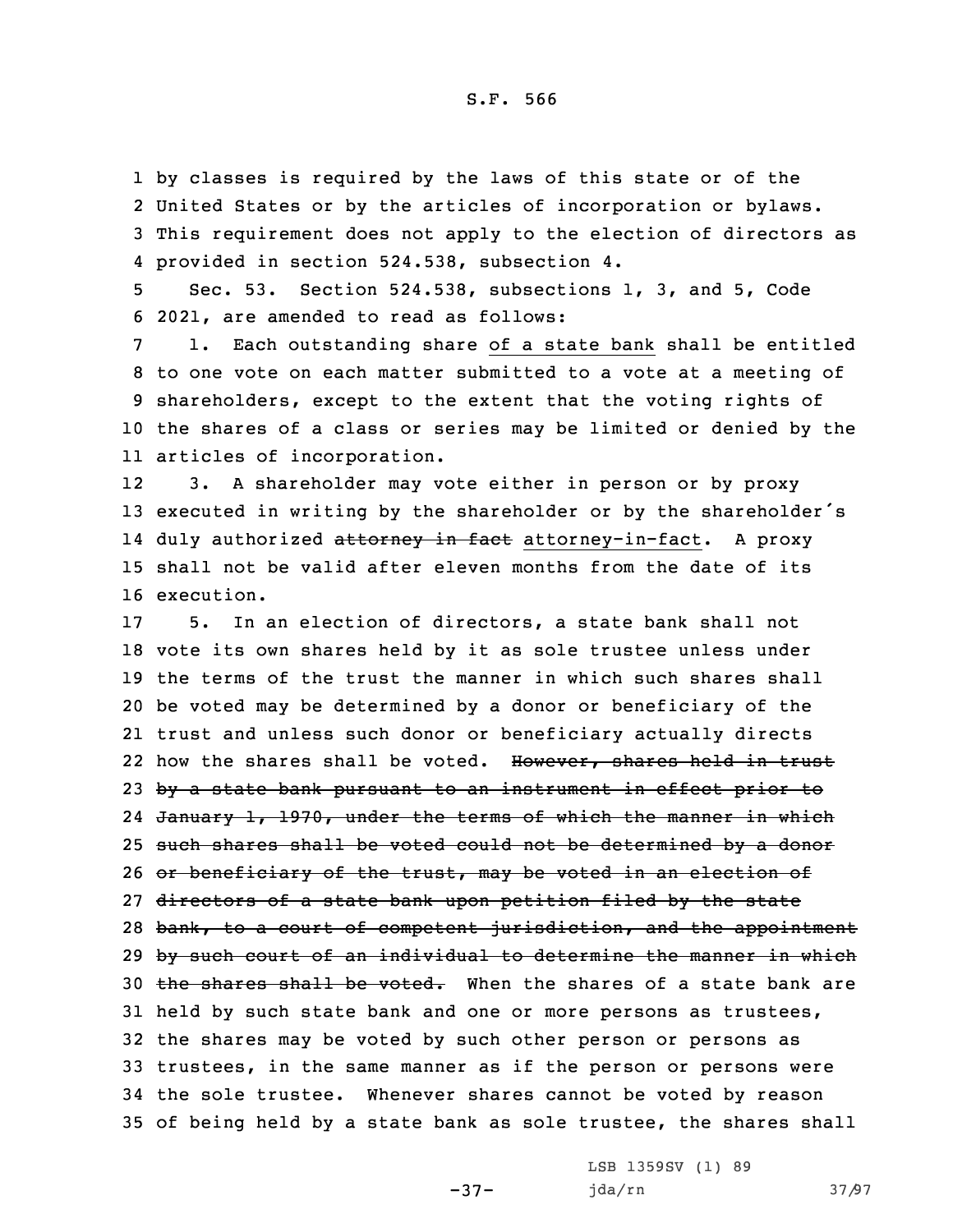be excluded in determining whether matters voted upon by the shareholders were adopted by the requisite number of shares. Sec. 54. Section 524.538A, Code 2021, is amended to read as 4 follows:

5 **524.538A Voting by member of mutual corporation.**

 All holders of savings, demand, or other authorized accounts of <sup>a</sup> state bank incorporated as or converted to be <sup>a</sup> mutual corporation are members of the state bank. In the consideration of all questions requiring action by the members of the state bank, each holder of an account shall be permitted to cast one vote for each one hundred dollars, or fraction thereof, of the withdrawal value of the member's account. No member, however, shall cast more than one thousand member votes. All accounts shall be nonassessable.

15 Sec. 55. Section 524.544, subsection 1, Code 2021, is 16 amended to read as follows:

 1. Whenever any person proposes to purchase or otherwise acquire directly or indirectly any of the outstanding shares of <sup>a</sup> state bank, and the proposed purchase or acquisition would result in control or in <sup>a</sup> change in control of the state bank, the person proposing to purchase or acquire the shares shall first apply in writing to the superintendent for <sup>a</sup> certificate of approval for the proposed change of control. The superintendent shall grant the certificate if the superintendent is satisfied that the person who proposes to obtain control of the state bank is qualified by character, experience, and financial responsibility to control and operate the state bank in <sup>a</sup> sound and legal manner, and that the interests of the depositors, creditors, and shareholders of the state bank, and of the public generally, will not be jeopardized by the proposed change of control. <sup>A</sup> person which will become <sup>a</sup> bank holding company upon completion of an acquisition shall make application to the superintendent for <sup>a</sup> certificate of approval as provided in this [section](https://www.legis.iowa.gov/docs/code/2021/524.544.pdf). Any other bank holding company shall comply with section

-38-

LSB 1359SV (1) 89 jda/rn 38/97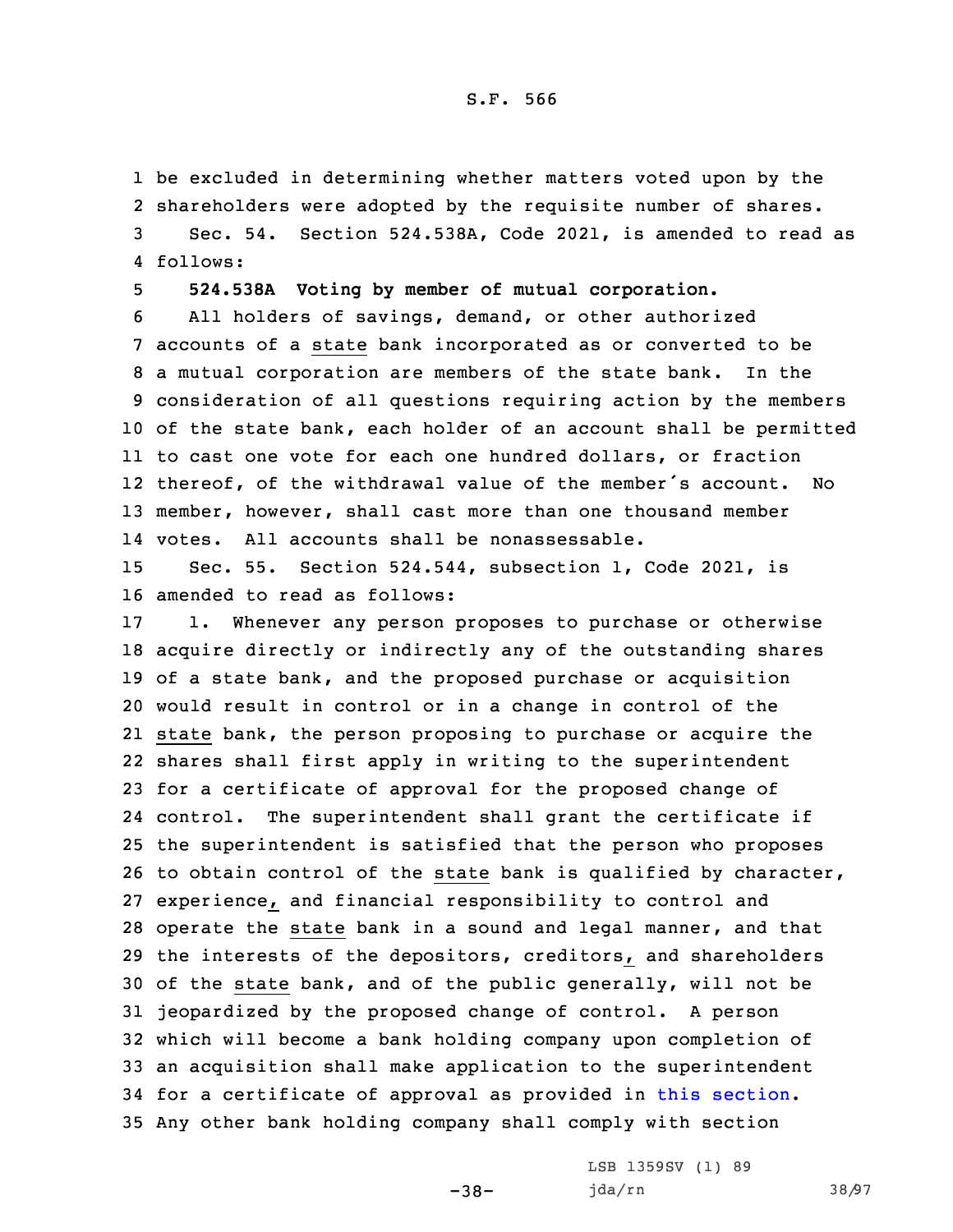524.1804 in lieu of seeking <sup>a</sup> certificate of approval under this section. In any situation where the president or cashier of <sup>a</sup> state bank has reason to believe any of the foregoing requirements have not been complied with, it shall be the duty of the president or cashier to promptly report in writing such facts to the superintendent upon obtaining knowledge thereof. As used in this [section](https://www.legis.iowa.gov/docs/code/2021/524.544.pdf), the term *"control"* means the power, 8 directly or indirectly, to elect the board of directors. If 9 there is any doubt as to whether a change in the ownership of the outstanding shares is sufficient to result in control ll <del>thereof, or to effect a change in the control thereof, such</del> doubt shall be resolved in favor of reporting the facts to the 13 superintendent. 14 Sec. 56. Section 524.544, Code 2021, is amended by adding the following new subsection: NEW SUBSECTION. 1A. As used in this section, the term

 *"control"* means owning, controlling, or having the power to vote twenty-five percent or more of any class of voting securities of <sup>a</sup> state bank or having the power, directly or indirectly, to elect the board of directors. If there is any doubt as to whether <sup>a</sup> change in the ownership of the outstanding shares is sufficient to result in control thereof, or to effect <sup>a</sup> change in the control thereof, such doubt shall be resolved in favor of reporting the facts to the superintendent.

25 Sec. 57. Section 524.544, subsection 2, Code 2021, is 26 amended by striking the subsection.

27 Sec. 58. Section 524.604, subsection 1, paragraph d, Code 28 2021, is amended to read as follows:

 *d.* Review of the adequacy of the state bank's internal controls and determination of the most appropriate method to satisfy the state bank's audit needs pursuant to section 32 524.608.

33 Sec. 59. Section 524.604, subsection 2, Code 2021, is 34 amended to read as follows:

35 2. Directors of <sup>a</sup> state bank shall discharge the duties

-39-

LSB 1359SV (1) 89 jda/rn 39/97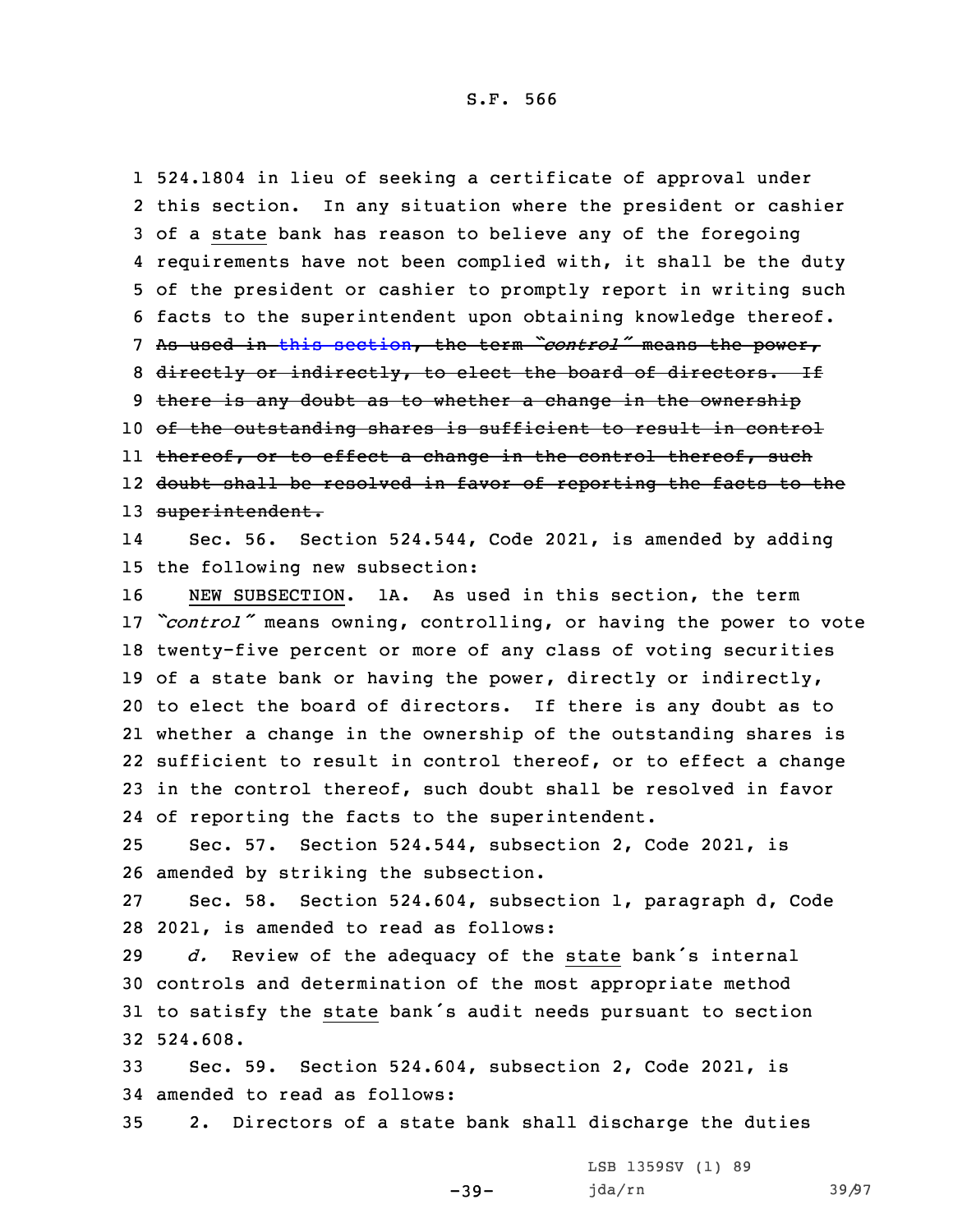of their position in good faith and with that diligence, care and skill which ordinarily prudent persons would exercise under similar circumstances in like positions. The directors shall have <sup>a</sup> continuing responsibility to assure themselves that the state bank is being managed according to law and that the practices and policies adopted by the board are being implemented.

8 Sec. 60. Section 524.605, subsection 1, paragraph a, Code 9 2021, is amended to read as follows:

 *a.* Directors of <sup>a</sup> state bank who vote for or assent to the declaration of any dividend or other distribution of the assets of <sup>a</sup> state bank to its shareholders in willful or 13 negligent violation of the provisions of this [chapter](https://www.legis.iowa.gov/docs/code/2021/524.pdf), or of any restrictions contained in the articles of incorporation, or of any order by the superintendent restricting the payment of dividends or other distribution of assets, shall be jointly and severally liable to the state bank for the amount of such dividend which is paid or the value of such assets which are distributed in excess of the amount of such dividend or distribution which could have been paid or distributed without 21 a violation of the provisions of this [chapter](https://www.legis.iowa.gov/docs/code/2021/524.pdf), <del>or</del> of the restrictions in the articles of incorporation, or of any order by the superintendent restricting the payment of dividends or

24 other distribution of assets.

25 Sec. 61. Section 524.606, subsection 2, paragraph a, Code 26 2021, is amended to read as follows:

 *a.* If, in the opinion of the superintendent, any director of <sup>a</sup> state bank or bank holding company has violated any 29 law relating to such state bank or bank holding company,  $\Theta$ <sup>+</sup> has engaged in unsafe or unsound practices in conducting the business of such state bank or bank holding company, or has caused such state bank or bank holding company to violate any provision of this chapter or any other law relating to banks or banking, the superintendent may cause notice to be served upon such director, to appear before the superintendent to

 $-40-$ 

LSB 1359SV (1) 89 jda/rn 40/97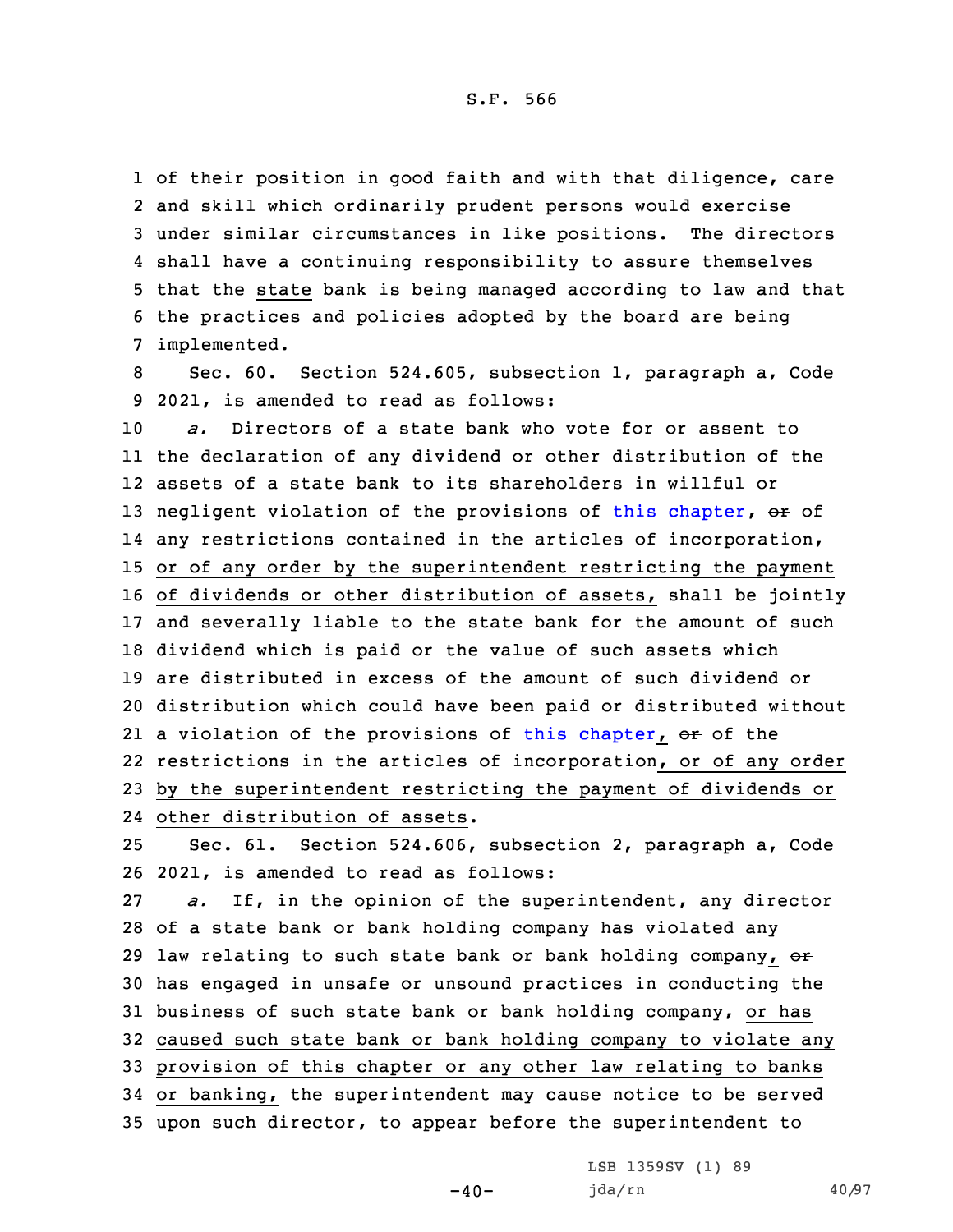show cause why the director should not be removed from office. <sup>A</sup> copy of such notice shall be sent to each director of the state bank or bank holding company affected, by registered or certified mail. If, after granting the accused director <sup>a</sup> reasonable opportunity to be heard, the superintendent finds that the director violated any law relating to such state 7 bank or bank holding company, or engaged in unsafe or unsound practices in conducting the business of such state bank or bank holding company, or has caused such state bank or bank holding company to violate any provision of this chapter or any other law relating to banks or banking, the superintendent, in the superintendent's discretion, may order that such director be removed from office, and that such director be prohibited from serving in any capacity in any other state bank, bank holding company, bank affiliate, trust company, or an entity licensed under [chapter](https://www.legis.iowa.gov/docs/code/2021/533A.pdf) 533A, [533C](https://www.legis.iowa.gov/docs/code/2021/533C.pdf), [533D](https://www.legis.iowa.gov/docs/code/2021/533D.pdf), [535B](https://www.legis.iowa.gov/docs/code/2021/535B.pdf), [536](https://www.legis.iowa.gov/docs/code/2021/536.pdf), or [536A](https://www.legis.iowa.gov/docs/code/2021/536A.pdf). <sup>A</sup> copy of the order shall be served upon such director and upon the state bank or bank holding company of which the person is <sup>a</sup> director at which time the person shall cease to be <sup>a</sup> director of the state bank or bank holding company. The resignation, termination of employment, or separation of such director, including <sup>a</sup> separation caused by the closing of the state bank or bank holding company at which the person serves as <sup>a</sup> director, does not affect the jurisdiction and authority of the superintendent to cause notice to be served and proceed under this subsection against the director, if the notice is served before the end of the six-year period beginning on the date the director ceases to be <sup>a</sup> director with the state bank.

29 Sec. 62. Section 524.607, subsections 1 and 2, Code 2021, 30 are amended to read as follows:

 1. The board of directors shall hold at least nine regular meetings each calendar year. No more than one regular meeting shall be held in any one calendar month. Unless the articles of incorporation or bylaws provide otherwise, any director may 35 participate in any meeting of the board of directors may permit

 $-41-$ 

LSB 1359SV (1) 89 jda/rn 41/97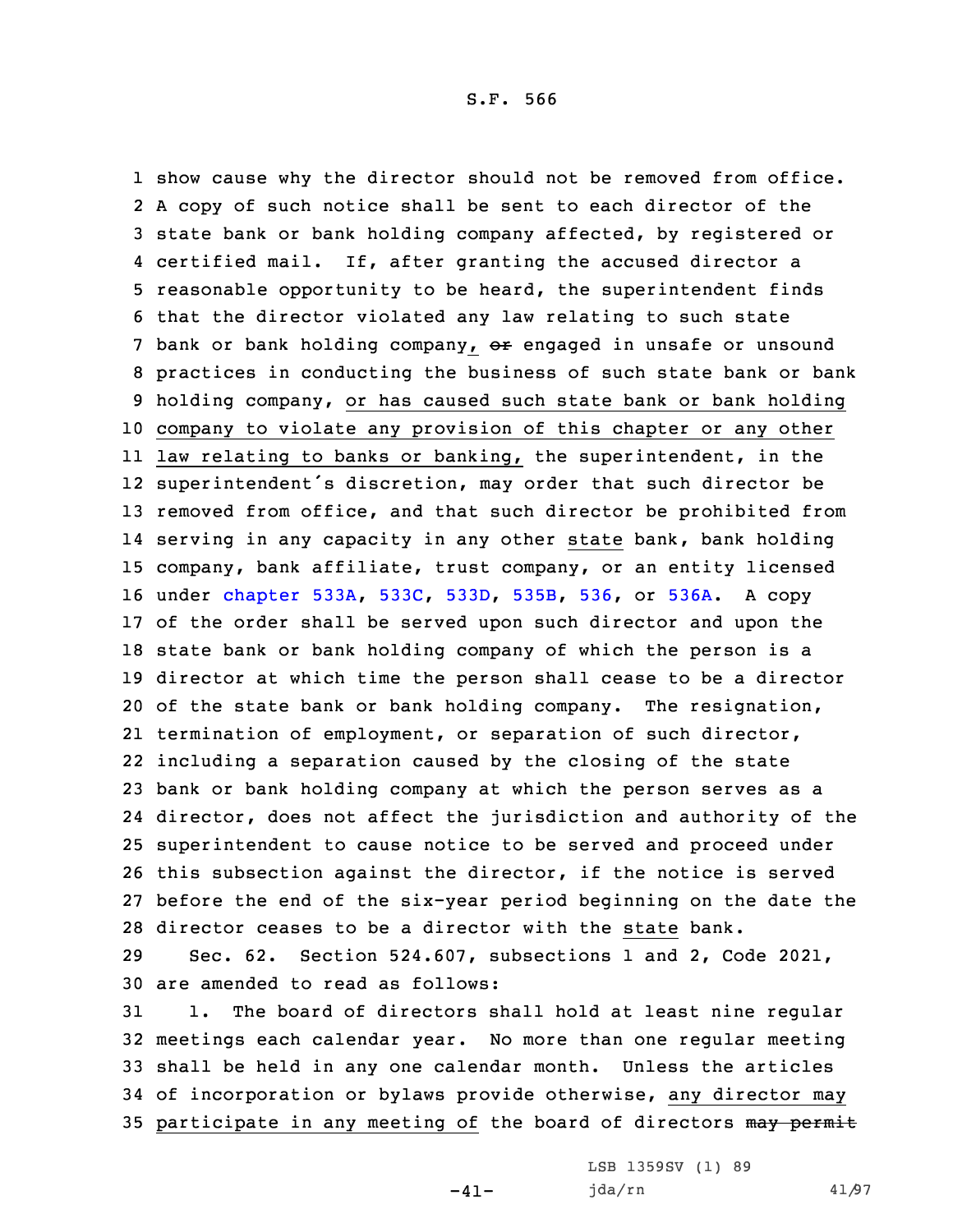1 <del>directors to participate in meetings</del> through the use of any means of communication by which all directors participating may simultaneously hear each other during the meeting. <sup>A</sup> director participating in <sup>a</sup> meeting by this means is deemed to be present at the meeting.

 2. <sup>A</sup> special meeting may be called by any executive officer or <sup>a</sup> director. Notice of <sup>a</sup> meeting shall be given to each director, either personally or by mail, at least two days in advance of the meeting. Notice of <sup>a</sup> regular meeting shall not be required if the articles of incorporation, bylaws, or <sup>a</sup> resolution of the board of directors provide for <sup>a</sup> regular monthly meeting date. As used in this section, the term *"notice"* means as defined in section 490.141.

14 Sec. 63. Section 524.607, Code 2021, is amended by adding 15 the following new subsection:

 NEW SUBSECTION. 2A. <sup>A</sup> director may waive any notice required by this chapter, the articles of incorporation, or the bylaws before or after the date and time stated in the notice. Except as provided in subsection 3, the waiver must be in writing, signed by the director entitled to the notice, whether before or after the time stated in the notice, and delivered to the state bank for filing by the state bank with the minutes or corporate records.

24 Sec. 64. Section 524.607, subsection 3, Code 2021, is 25 amended by striking the subsection and inserting in lieu 26 thereof the following:

27 3. <sup>A</sup> director's attendance at or participation in <sup>a</sup> meeting 28 waives any required notice to the director of such meeting 29 unless all of the following apply:

 *a.* The director at the beginning of the meeting, or promptly upon arrival, objects to holding the meeting or transacting business at the meeting because the meeting is not lawfully called or convened.

34 *b.* The director does not, after objecting, vote for or 35 assent to action taken at the meeting.

 $-42-$ 

LSB 1359SV (1) 89 jda/rn 42/97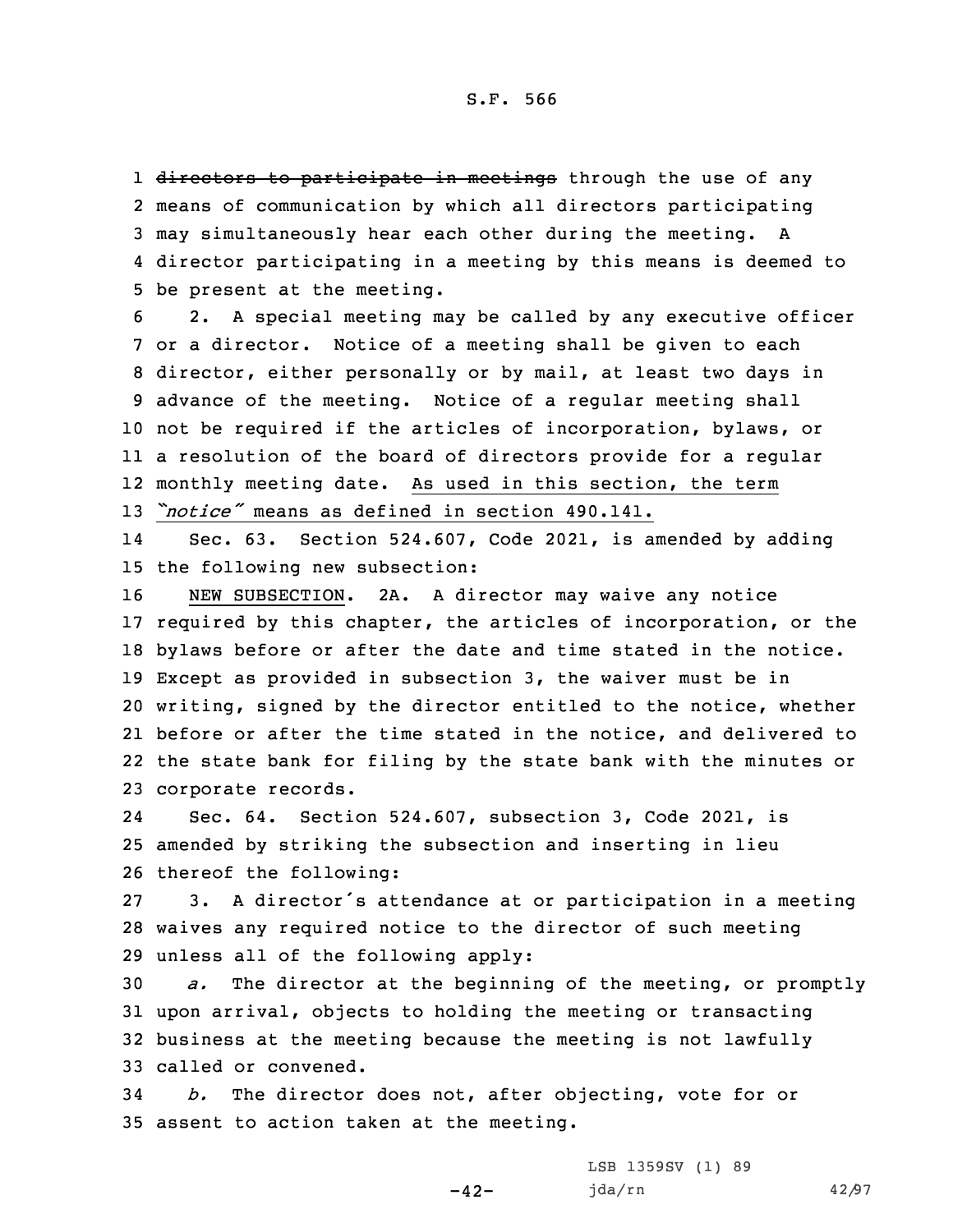1 Sec. 65. Section 524.607, subsection 4, Code 2021, is 2 amended by striking the subsection.

3 Sec. 66. Section 524.607A, subsection 1, Code 2021, is 4 amended to read as follows:

 1. Unless the articles of incorporation or bylaws provide otherwise, action required or permitted to be taken under this chapter at <sup>a</sup> board of directors' meeting may be taken without <sup>a</sup> meeting if the action is consented to by all members of the board. The action must be evidenced by one or more written consents describing the action taken, signed by each director, and included in the minutes or filed with the corporate records reflecting the action taken. <sup>A</sup> director may evidence the consent required by this subsection by sending <sup>a</sup> message by electronic mail that expressly indicates the director's consent to the proposed action.

16 Sec. 67. Section 524.608, Code 2021, is amended to read as 17 follows:

18 **524.608 Auditing procedures.**

 1. In addition to any examination made by the banking division or other supervisory agency, the board of directors shall review the adequacy of the state bank's internal controls and cause to be made no less frequently than once each calendar year additional auditing procedures that the board deems to be appropriate. The board shall determine the state bank's audit needs and record in the board's minutes the extent to 26 which audit procedures are to be employed. A report which summarizes significant audit findings shall be delivered to the superintendent as soon as practical upon completion.

 2. The superintendent may require that more comprehensive auditing procedures be applied to <sup>a</sup> state bank's account records when deemed necessary. These auditing procedures may range from limited scope agreed-upon procedures to an unqualified audit opinion.

34 Sec. 68. Section 524.610, subsection 1, Code 2021, is 35 amended to read as follows:

 $-43-$ 

LSB 1359SV (1) 89 jda/rn 43/97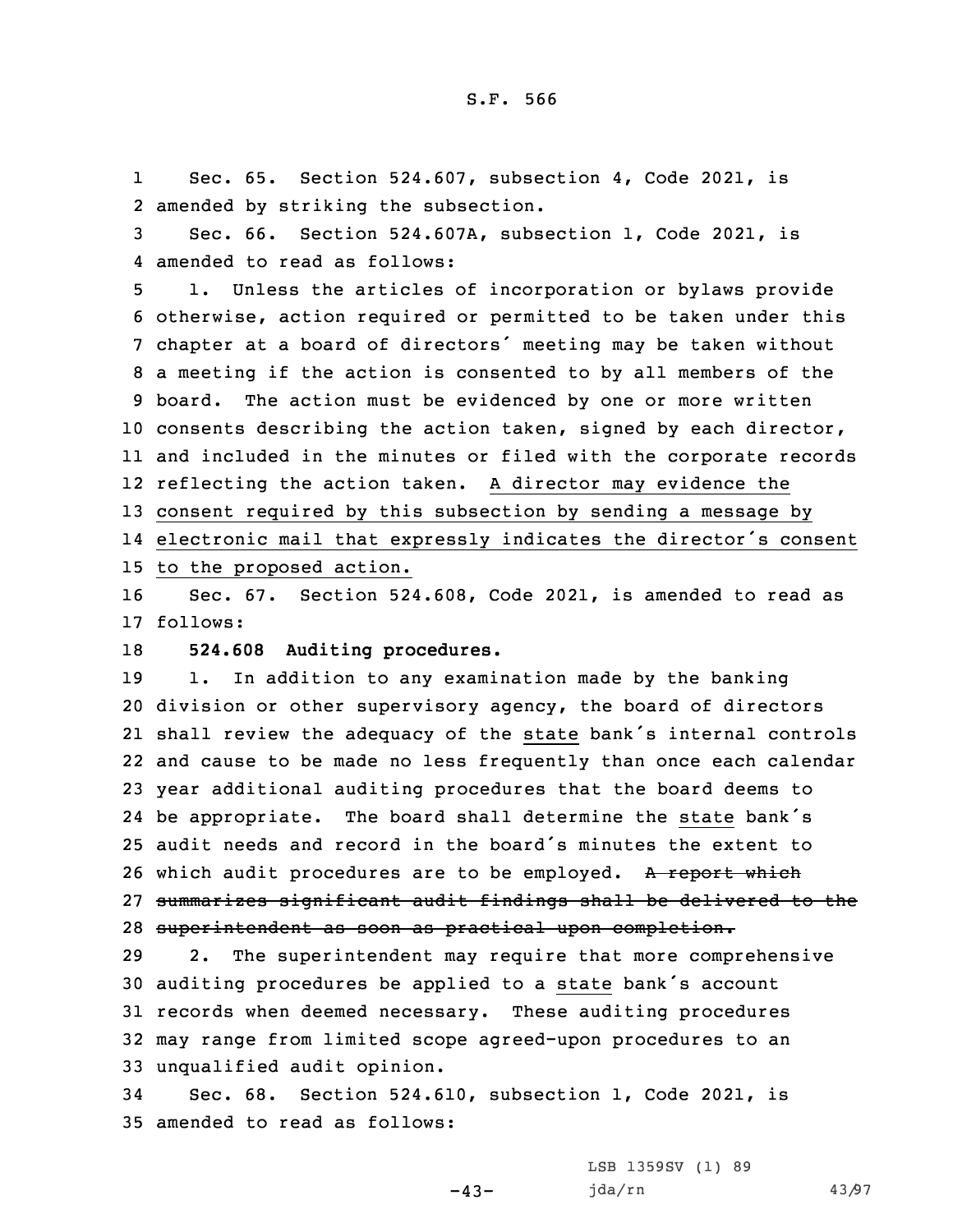1 1. The shareholders of <sup>a</sup> state bank shall fix the reasonable compensation of directors for their services as members of the board of directors. Subject to approval by the shareholders at an annual or special meeting called for that purpose, the shareholders of <sup>a</sup> state bank may adopt <sup>a</sup> pension or profit-sharing plan, or both, or other plan of deferred compensation for directors, to which <sup>a</sup> state bank may contribute. Changes to such <sup>a</sup> pension or profit-sharing plan or other plan of deferred compensation, other than changes that affect eligibility requirements for directors under the plan, benefits provided to directors pursuant to the plan, and contributions required by the state bank or directors under the plan, may be adopted by the board of directors without shareholder approval. Sec. 69. Section 524.611, subsection 2, Code 2021, is amended to read as follows: 2. The oath shall be signed by the director, acknowledged 18 before an officer individual authorized to take acknowledgments 19 of deeds perform notarial acts, and delivered to the superintendent. 21 Sec. 70. Section 524.703, subsection 2, Code 2021, is amended to read as follows: 2. Subject to approval by the shareholders at an annual or special meeting called for the purpose, the board of directors of <sup>a</sup> state bank may adopt <sup>a</sup> pension or profit-sharing plan, or both, or other plan of deferred compensation, for both officers and employees, to which the state bank may contribute. Changes to such <sup>a</sup> pension or profit-sharing plan or other plan of deferred compensation, other than changes that affect eligibility requirements for officers and employees under the plan, benefits provided to officers and employees pursuant to the plan, and contributions required by state banks, officers, or employees under the plan, may be adopted by the board of directors without shareholder approval.

35 Sec. 71. Section 524.707, subsection 2, Code 2021, is

LSB 1359SV (1) 89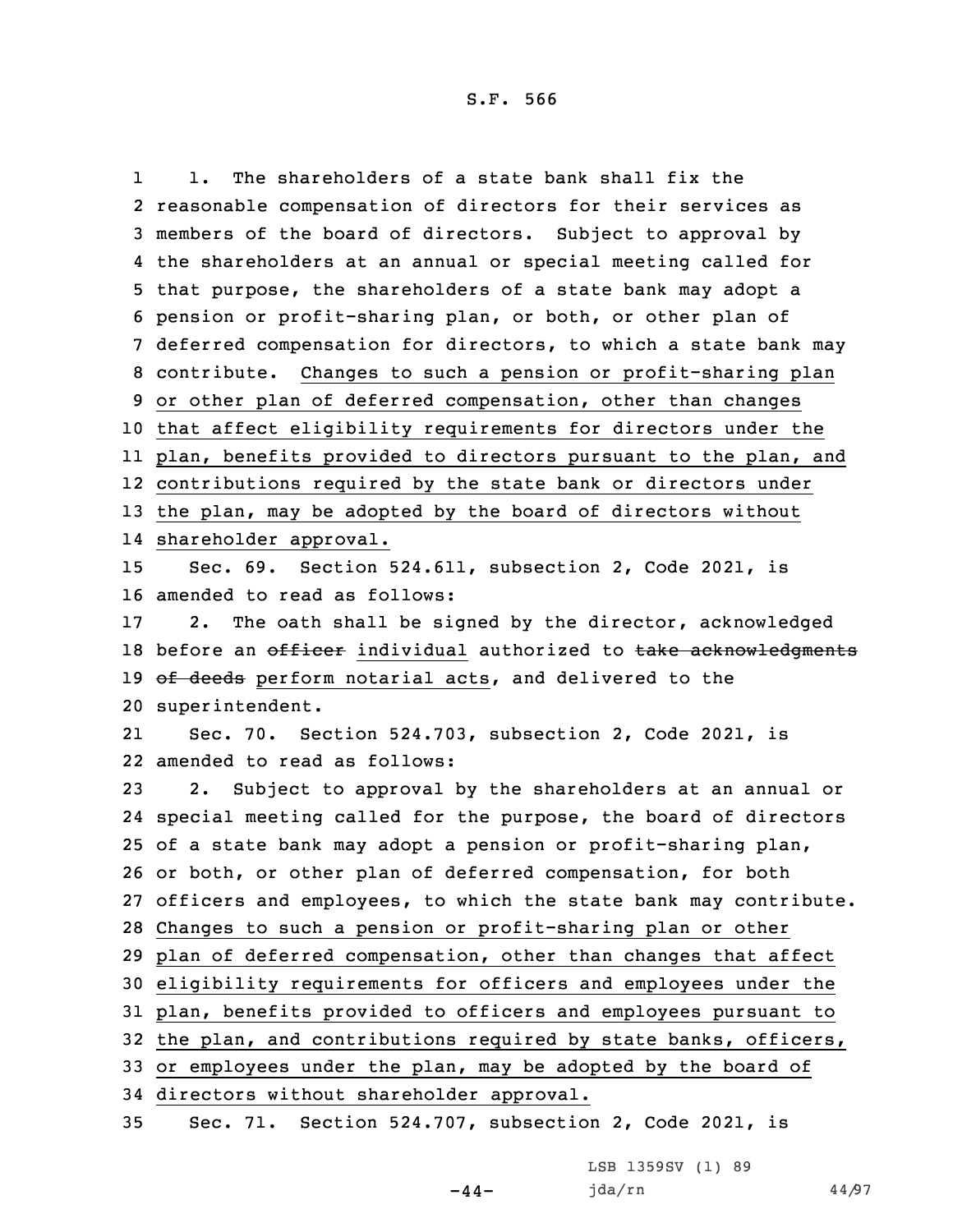1 amended to read as follows:

2 2. Section 524.606, [subsection](https://www.legis.iowa.gov/docs/code/2021/524.606.pdf) 2, which provides for the 3 removal of directors by the superintendent, shall have equal 4 application to officers and employees of <sup>a</sup> state bank, bank 5 holding company, bank affiliate, or trust company.

6 Sec. 72. Section 524.802, subsections 9, 11, and 13, Code 7 2021, are amended to read as follows:

 9. Acquire and hold shares of stock in the appropriate federal home loan bank and to exercise all powers conferred on member banks of the federal home loan bank system that are not inconsistent with this [chapter](https://www.legis.iowa.gov/docs/code/2021/524.pdf). <sup>A</sup> purchase of federal home loan bank shares which causes the state bank's holdings to exceed fifteen percent of aggregate capital, including where the ownership of shares exceeding fifteen percent of the state bank's aggregate capital is needed to support the state bank's participation in the federal home loan bank's acquired member assets program provided for in 12 C.F.R. pt. 18 955, requires the prior approval of the superintendent.  $In$ 19 addition, a state bank may own federal home loan bank shares 20 in an amount exceeding fifteen percent of the state bank's aggregate capital, but not exceeding twenty-five percent of the state bank's aggregate capital, if the ownership of shares 23 exceeding fifteen percent is needed to support the state bank's participation in the federal home loan bank's acquired member 25 assets program as provided for in 12 C.F.R. pt. 955. 26 11. Become Subject to section 524.109, subsection 2, become <sup>a</sup> member of <sup>a</sup> bankers' bank. 13. Acquire, hold, and improve real estate for the sole purpose of economic or community development, provided that the state bank's aggregate investment in all acquisitions and improvements of real estate under this [subsection](https://www.legis.iowa.gov/docs/code/2021/524.802.pdf) shall not 32 exceed fifteen percent of a state bank's aggregate capital and 33 shall be subject to the prior approval of the superintendent, the state bank provides the superintendent with thirty days' prior written notice of its intention to acquire, hold, and

 $-45-$ 

LSB 1359SV (1) 89 jda/rn 45/97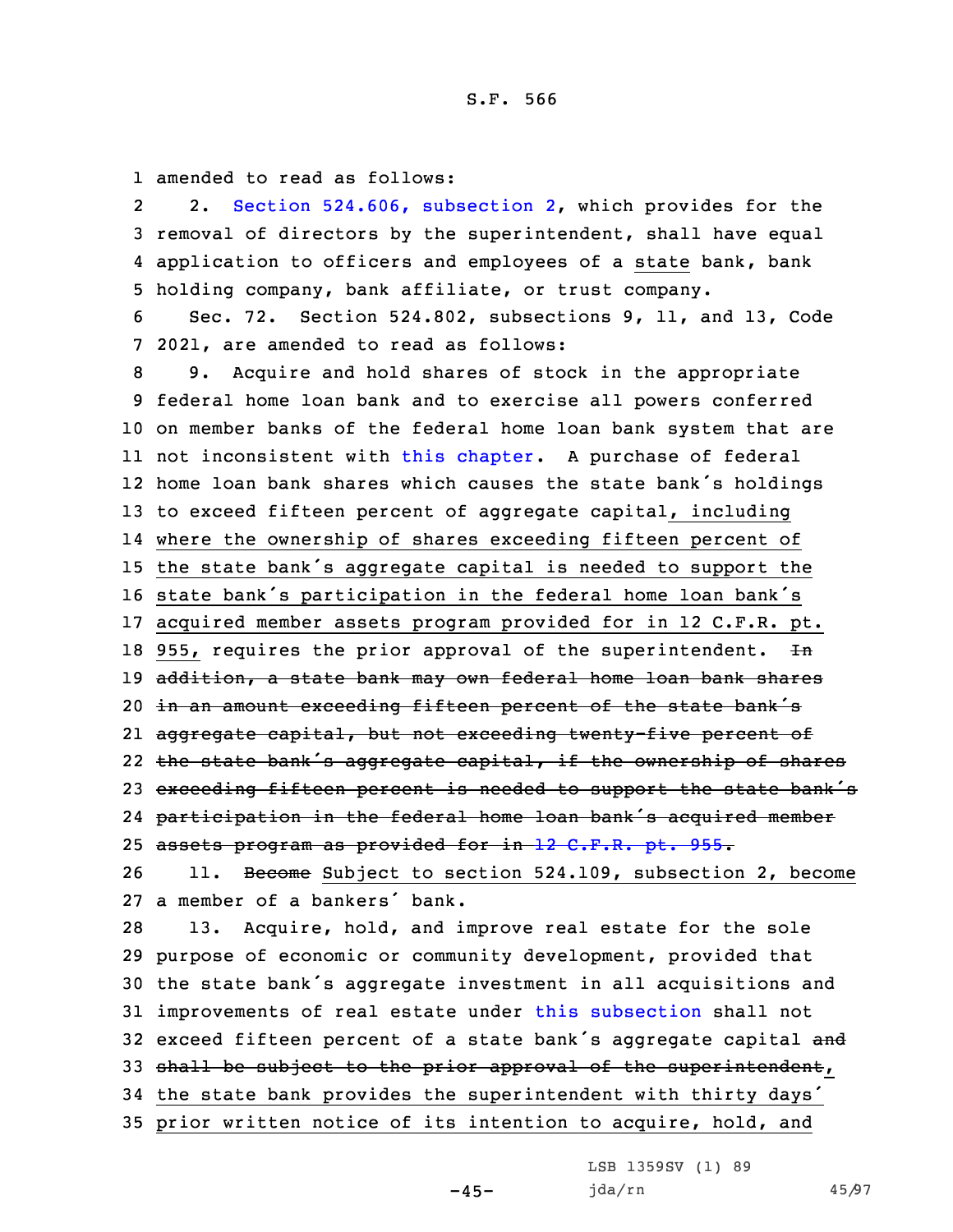improve the real estate, and the superintendent does not object to the state bank's proposed plan within thirty days. For purposes of this section, the term *"community development"* includes public welfare investments as defined in section 524.901, subsection 7, paragraph *"a"*, and other investments as permitted under 12 U.S.C. §24 and its implementing regulations. Sec. 73. NEW SECTION. **524.802A Electronic activities of state bank.**

 1. <sup>A</sup> state bank may conduct in electronic form any activities that are expressly authorized for state banks under any provision of this chapter, including in sections 524.801, 524.802, and 524.804, and activities that are the functional equivalent of any activities expressly authorized for state banks under this chapter. <sup>A</sup> state bank may perform, provide, or deliver through electronic means any activity, function, product, or service it is authorized to perform by any provision of this chapter and must comply with all applicable laws and regulations.

 2. Subject to the prior approval of the superintendent, <sup>a</sup> state bank may, beginning on July 1, 2021, engage in new or innovative electronic activities that are part of the business of banking. When determining whether <sup>a</sup> state bank is authorized to engage in <sup>a</sup> new or innovative electronic activity that is not traditionally offered by banks via electronic means, the superintendent shall consider whether the activity is expressly authorized for state banks under this chapter, whether the activity is the functional equivalent of any activity authorized for state banks, whether the activity is <sup>a</sup> logical extension of any activity authorized for state banks, whether the state bank has the expertise necessary to understand and manage the activity, and whether the activity presents risks similar to those state banks already assume. 3. <sup>A</sup> state bank that engages in any new or innovative electronic activities must conduct these activities in <sup>a</sup> safe and sound manner and must maintain adequate systems to

 $-46-$ 

LSB 1359SV (1) 89 jda/rn 46/97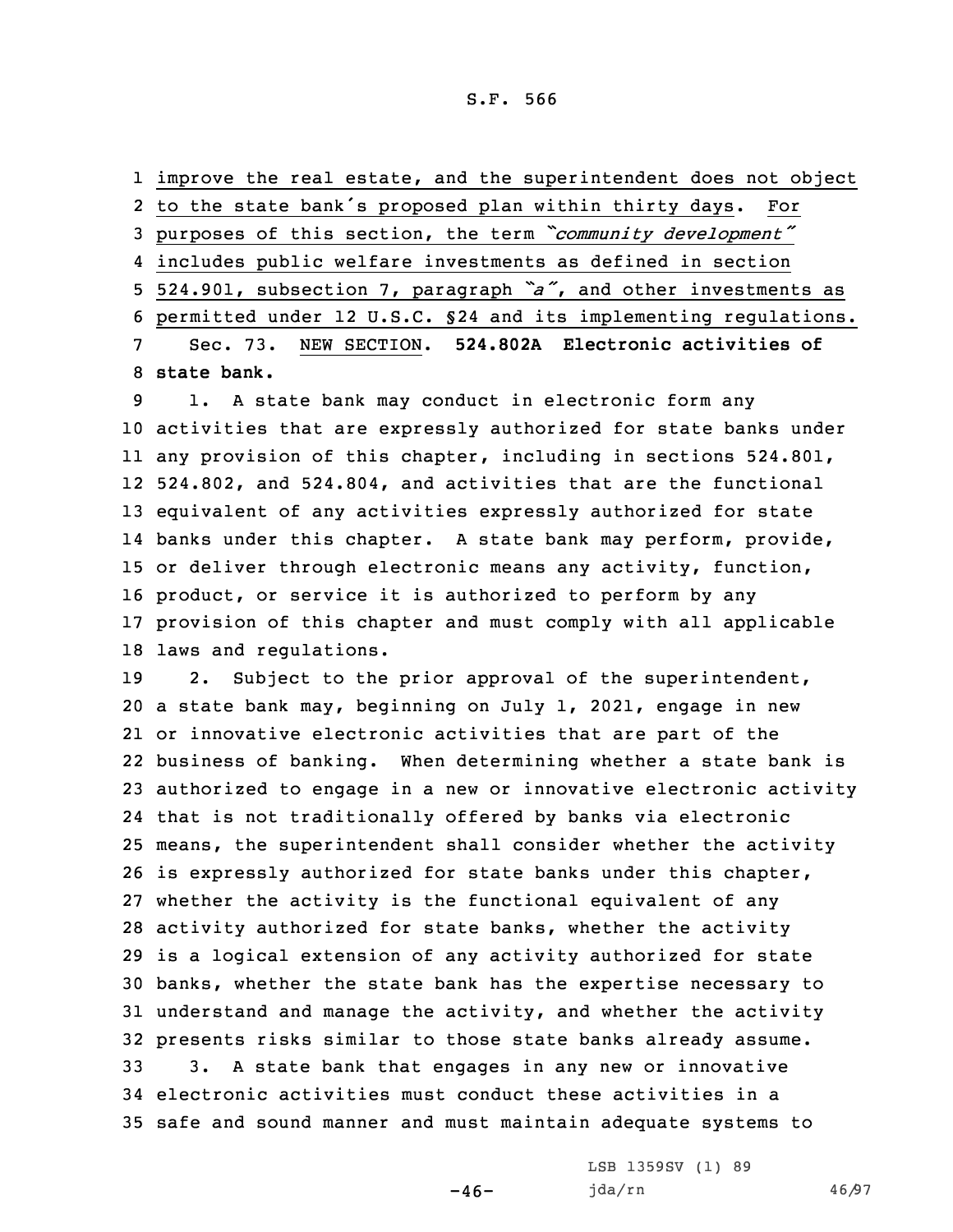identify, measure, monitor, and control the risks associated with its electronic activities. These systems must include policies, procedures, internal controls, and management information systems governing the electronic activities of the state bank and may be tailored to the specific risks presented by the electronic activities of the state bank. <sup>A</sup> state bank engaging in new or innovative electronic activities must also maintain adequate and effective information security infrastructure and controls.

 4. The superintendent may adopt rules pursuant to chapter 17A to implement the provisions of this section, including but not limited to application procedures, identifying the systems, processes, and technologies <sup>a</sup> state bank must maintain in order to engage in certain new or innovative electronic activities, and determining that additional new or innovative electronic activities are authorized for state banks without prior approval.

18 Sec. 74. Section 524.803, subsection 3, Code 2021, is 19 amended to read as follows:

 3. Any real property which is held by <sup>a</sup> state bank pursuant to this [section](https://www.legis.iowa.gov/docs/code/2021/524.803.pdf) and which it ceases to use for banking purposes, or is acquired for future use but not used within 23 a reasonable period of time five years after title is vested in the state bank, shall be sold or disposed of by the state bank as directed by the superintendent. This deadline may be extended up to an additional five years with prior approval of the superintendent, but in no event may <sup>a</sup> state bank hold the property for more than ten years.

 Sec. 75. Section 524.810A, subsection 1, unnumbered paragraph 1, Code 2021, is amended to read as follows: <sup>A</sup> bank shall permit <sup>a</sup> person named in and authorized by <sup>a</sup> court order to open, examine, and remove the contents of <sup>a</sup> safe deposit box located at the bank. If <sup>a</sup> court order has not been delivered to the bank, the following persons may access and remove any or all contents of <sup>a</sup> safe deposit box located at <sup>a</sup>

 $-47-$ 

LSB 1359SV (1) 89 jda/rn 47/97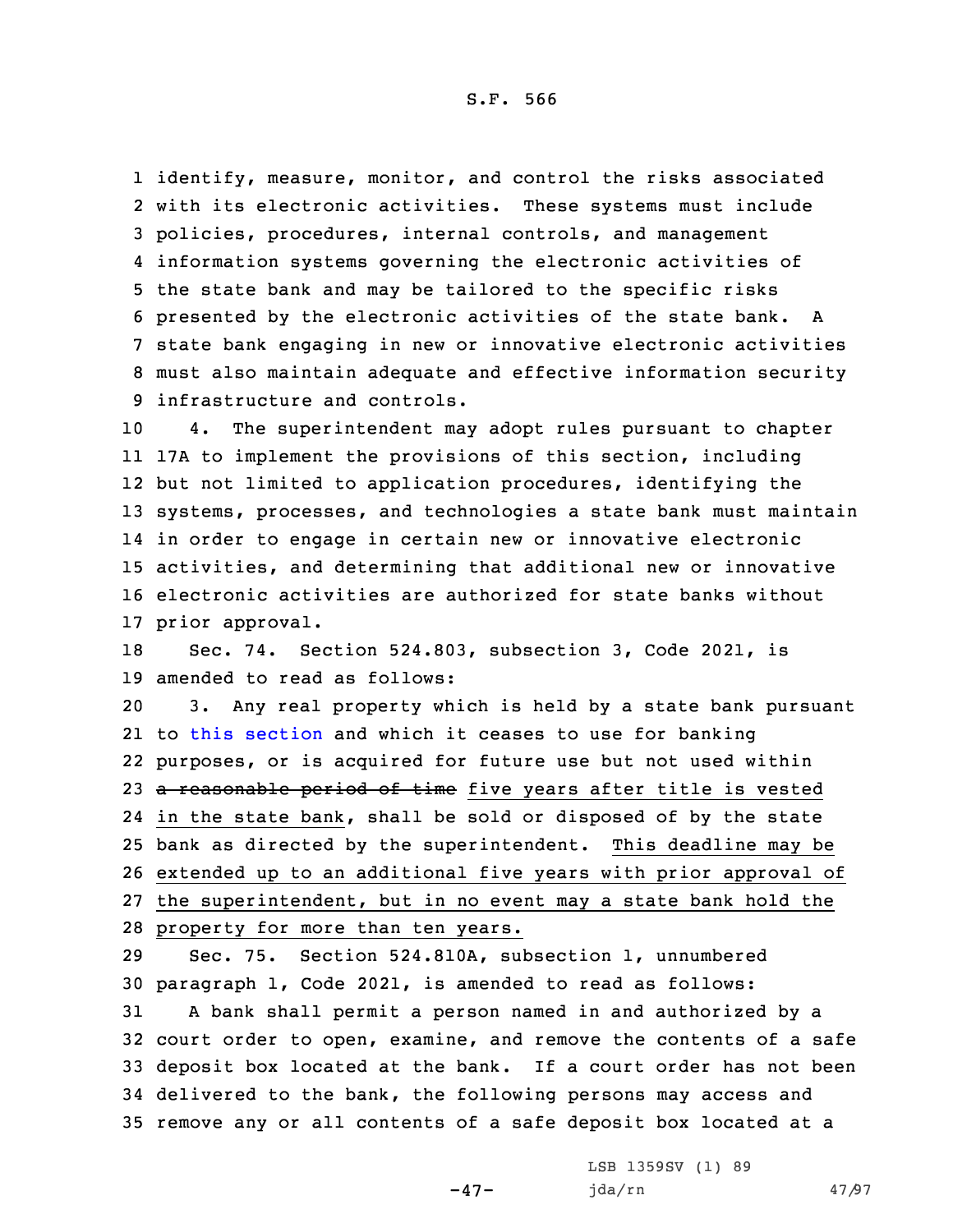1 state bank which box is described in an ownership or rental 2 agreement or lease between the <del>state</del> bank and a deceased owner 3 or lessee:

4 Sec. 76. Section 524.812, subsection 3, Code 2021, is 5 amended to read as follows:

 3. If the contents are not claimed within two years after their removal from the safe deposit box, the state bank may proceed to sell so much of the contents as is necessary to pay the past due rentals and the expense incurred in opening the safe deposit box, replacement of the locks thereon and the sale of the contents. The sale shall be held at the time and place specified in <sup>a</sup> notice published prior to the sale once each week for two successive weeks in <sup>a</sup> newspaper of general circulation published in the municipal corporation or unincorporated area in which the state bank has its principal place of business, or if there is none, <sup>a</sup> newspaper of general circulation published in the county, or in <sup>a</sup> county adjoining the county, in which the state bank has its principal place of business. The state bank shall also post this notice on the state bank's internet site for at least two weeks prior to the sale. <sup>A</sup> copy of the notice so published shall be mailed to the customer at the customer's last known address as shown upon the records of the state bank. The notice shall contain the name of the customer and need only describe the contents of the safe deposit box in general terms. The contents of any number of safe deposit boxes may be sold under one notice of sale and the cost thereof apportioned ratably among the several safe deposit box customers involved. At the time and place designated in said notice the contents taken from each respective safe deposit box shall be sold separately to the highest bidder for cash and the proceeds of each sale applied to the rentals and expenses due to the state bank and the residue from any such sale shall be held by the state bank for the account of the customer or customers. Any amount so held as proceeds from such sale shall be credited with interest at the customary

 $-48-$ 

LSB 1359SV (1) 89 jda/rn 48/97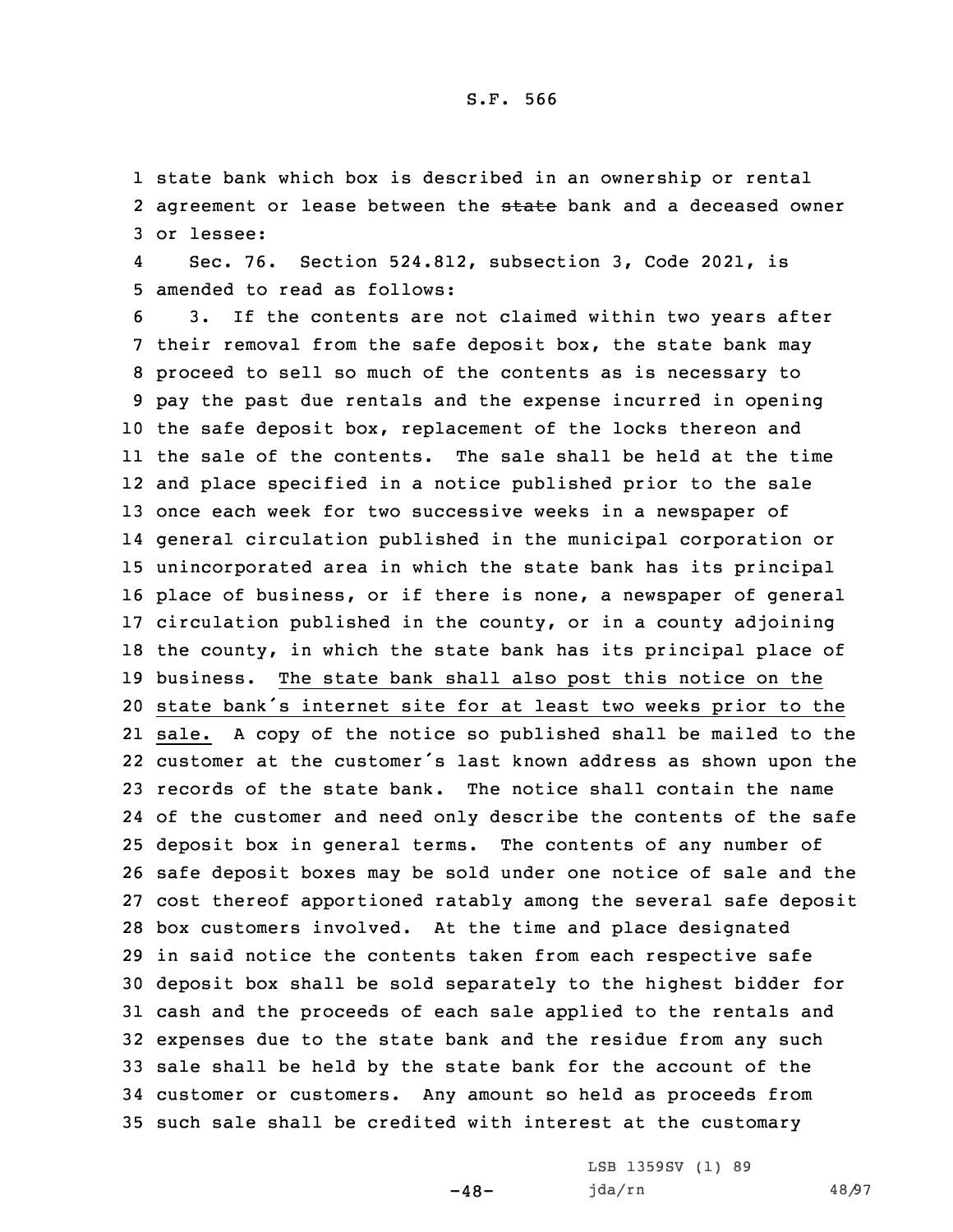annual rate for savings accounts at said state bank, or in lieu thereof, at the customary rate of interest in the community where such proceeds are held. The crediting of interest shall not activate said account to avoid an abandonment as unclaimed property under [chapter](https://www.legis.iowa.gov/docs/code/2021/556.pdf) 556.

6 Sec. 77. Section 524.816, Code 2021, is amended by striking 7 the section and inserting in lieu thereof the following:

8 **524.816 Deposit account insurance.**

 <sup>A</sup> state bank organized under this chapter shall be an insured bank and shall acquire and maintain insurance from the federal deposit insurance corporation, or its successor, to protect each depositor against loss of funds held on account by the state bank to the extent the federal deposit insurance corporation insures such deposits.

15 Sec. 78. Section 524.819, Code 2021, is amended to read as 16 follows:

17 **524.819 Clearing checks at par.**

 Checks drawn on <sup>a</sup> state bank shall be cleared at par by the state bank on which they are drawn. This [section](https://www.legis.iowa.gov/docs/code/2021/524.819.pdf) shall not be applicable where checks are received by <sup>a</sup> state bank as special collection items.

22 Sec. 79. Section 524.821, Code 2021, is amended to read as 23 follows:

24 **524.821 Electronic transmission of funds —— restrictions.** 1. <sup>A</sup> state bank may engage in any transaction incidental to the conduct of the business of banking and otherwise permitted by applicable law, by means of either the direct transmission of electronic impulses to or from customers and banks or the recording of electronic impulses or other indicia of <sup>a</sup> transaction for delayed transmission to <sup>a</sup> bank. Subject to the provisions of [chapter](https://www.legis.iowa.gov/docs/code/2021/527.pdf) 527, except as preempted by other applicable law, <sup>a</sup> state bank may utilize, establish, or operate, alone or with one or more other banks, federal savings 34 and loan associations incorporated under federal law, credit unions incorporated under the provisions of [chapter](https://www.legis.iowa.gov/docs/code/2021/533.pdf) 533 or

 $-49-$ 

LSB 1359SV (1) 89 jda/rn 49/97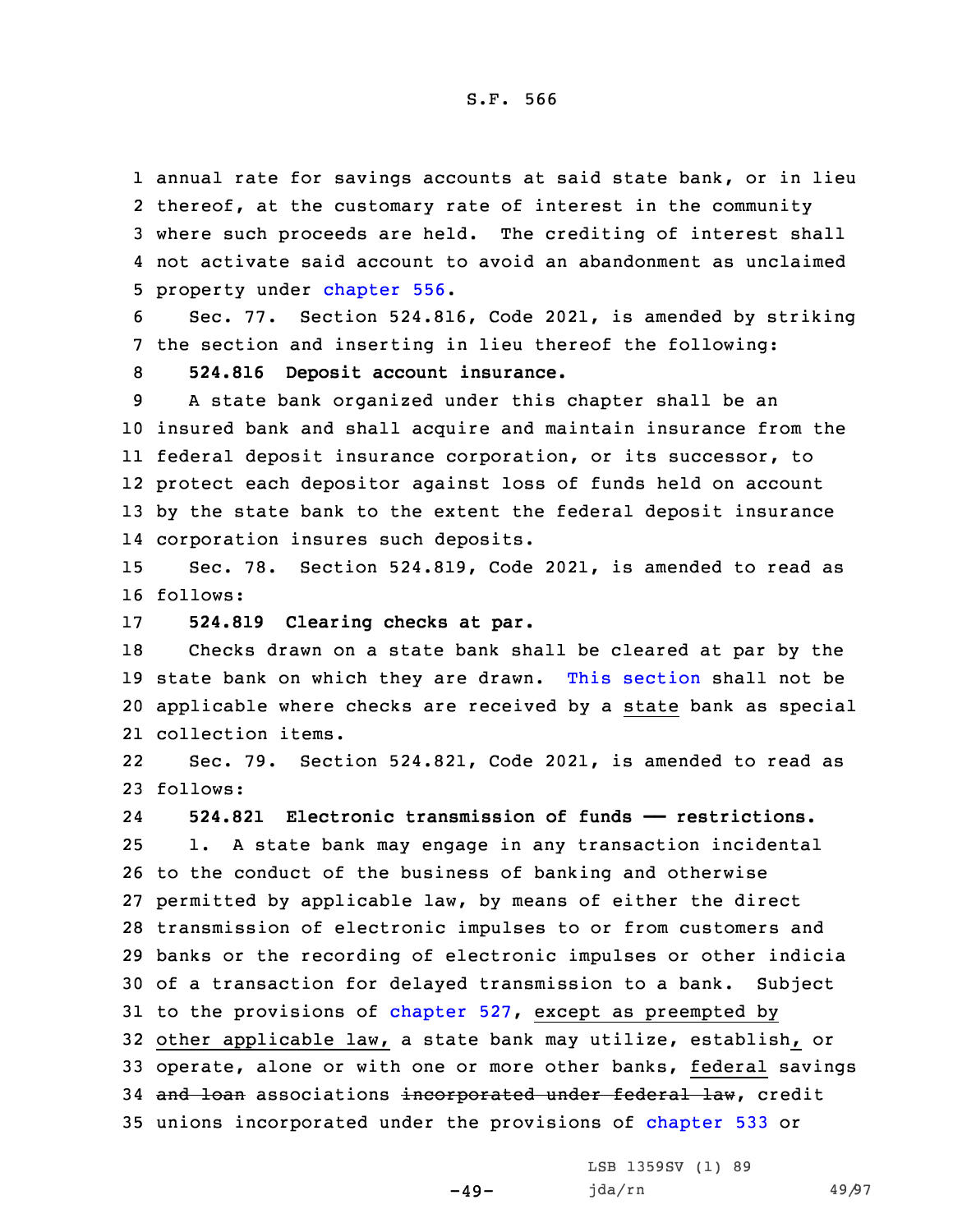1 federal law, <del>corporations licensed under [chapter](https://www.legis.iowa.gov/docs/code/2021/536A.pdf) 536A,</del> or third parties, the satellite terminals permitted under [chapter](https://www.legis.iowa.gov/docs/code/2021/527.pdf) 527, by means of which customers and banks may transmit and receive electronic impulses constituting transactions pursuant to this section. However, except as preempted by other applicable law, such utilization, establishment, or operation shall be lawful only when in compliance with [chapter](https://www.legis.iowa.gov/docs/code/2021/527.pdf) 527. Nothing in this section shall be construed as authority for any person to engage in transactions not otherwise permitted by applicable law, nor shall anything in this [section](https://www.legis.iowa.gov/docs/code/2021/524.821.pdf) be deemed to repeal, replace or in any other way affect any applicable law or rule regarding the maintenance of or access to financial information maintained by any bank.

14 2. <sup>A</sup> state bank which offers its customers, or any of them, the opportunity to engage in transactions with or through the state bank in the manner authorized by [subsection](https://www.legis.iowa.gov/docs/code/2021/524.821.pdf) 1 shall not require <sup>a</sup> customer to deal with or through the state bank in that manner in lieu of writing checks in the usual manner upon <sup>a</sup> conventional checking account, and shall not impose any extraordinary charge upon customers who choose to write checks in the usual manner upon <sup>a</sup> conventional checking account maintained at that state bank. The term *"extraordinary charge"*, as used in this [subsection](https://www.legis.iowa.gov/docs/code/2021/524.821.pdf), is <sup>a</sup> charge in excess of <sup>a</sup> fair and reasonable charge, based upon the costs to the state bank of providing and maintaining checking account services.

 Sec. 80. Section 524.901, subsection 7, paragraph a, subparagraph (2), Code 2021, is amended to read as follows: (2) Community development corporations or community 29 <del>development projects</del> Public welfare investments to the same extent <sup>a</sup> national bank may invest in such corporations or projects pursuant to 12 U.S.C. §24 and its implementing regulations.

33 Sec. 81. Section 524.901, subsection 7, paragraph a, 34 subparagraph (3), Code 2021, is amended by striking the 35 subparagraph.

-50-

LSB 1359SV (1) 89 jda/rn 50/97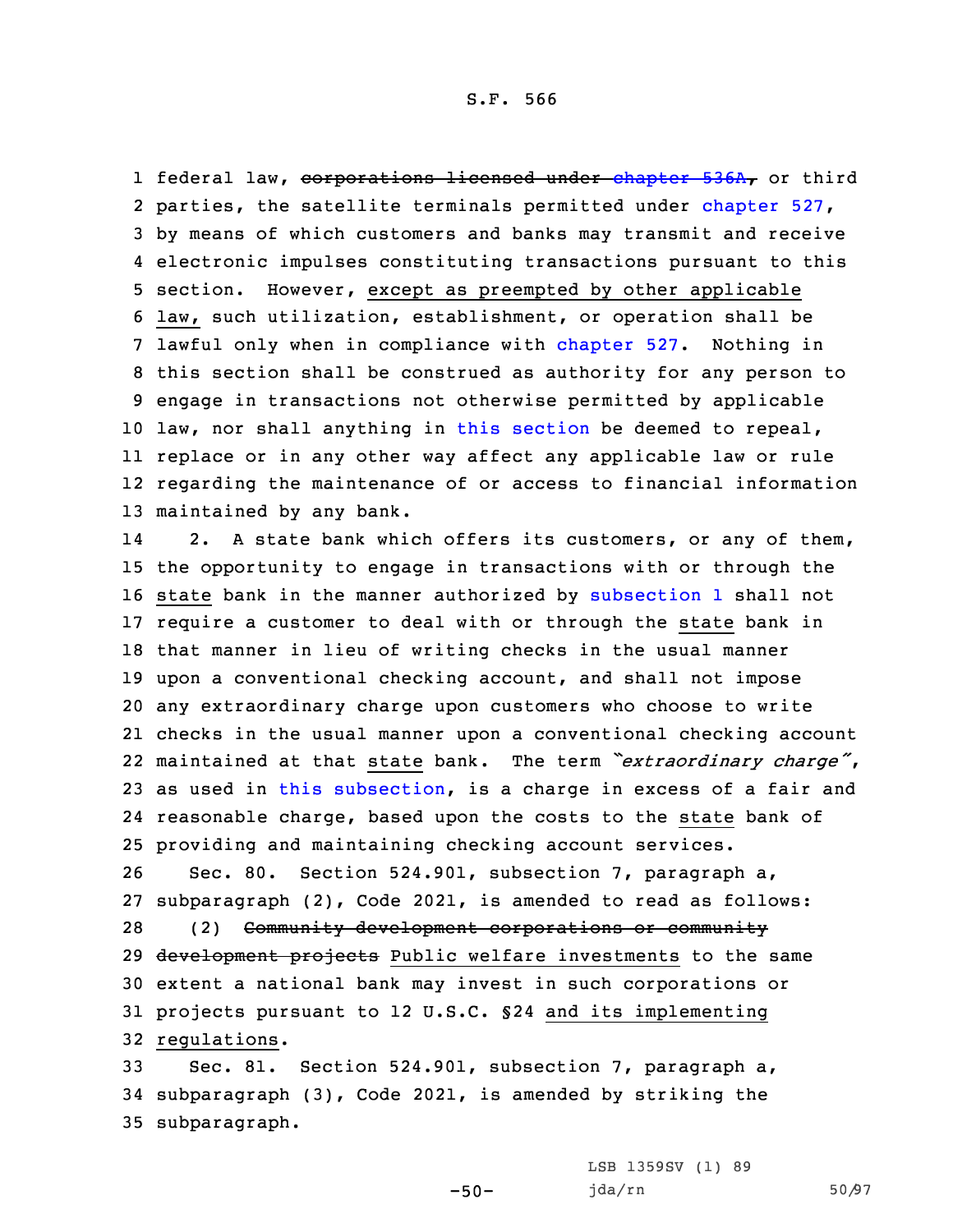1 Sec. 82. Section 524.901, subsection 7, paragraph c, Code 2021, is amended by adding the following new subparagraph: NEW SUBPARAGRAPH. (02) The term *"public welfare investment"* means an investment that primarily benefits low and moderate-income individuals, low and moderate-income areas, or other areas targeted by <sup>a</sup> governmental entity for redevelopment. *"Public welfare investment"* includes investments that primarily support any of the types of activities identified in 12 C.F.R. §24.6. *"Public welfare investment"* includes an investment that would receive consideration under <sup>12</sup> C.F.R. pt. <sup>25</sup> as <sup>a</sup> qualified investment. *"Public welfare investment"* includes an investment in any of the following 13 areas: 14 (a) <sup>A</sup> targeted service area as defined in section 8B.1, subsection 13. (b) <sup>A</sup> small city as defined in section 15.352, subsection 17 10. (c) An area of the state that is not part of <sup>a</sup> federally designated standard metropolitan statistical area. Sec. 83. Section 524.901, subsection 8, Code 2021, is amended to read as follows: 22 8. <sup>A</sup> state bank, in the exercise of the powers granted in this chapter, may purchase cash value life insurance contracts which may include provisions for the lump sum payment of premiums and which may include insurance against the loss of the lump sum payment. State banks may only purchase cash value life insurance contracts if the contract is tied to an employee benefit the state bank is obligated to pay. The cash value life insurance contracts, together with the investment in annuity contracts authorized in subsection 8A, purchased from any one company shall not exceed fifteen percent of aggregate capital of the state bank, and in the aggregate from all companies, together with the investment in annuity contracts authorized in subsection 8A, shall not exceed twenty-five percent of aggregate capital of the state bank unless the state

-51-

LSB 1359SV (1) 89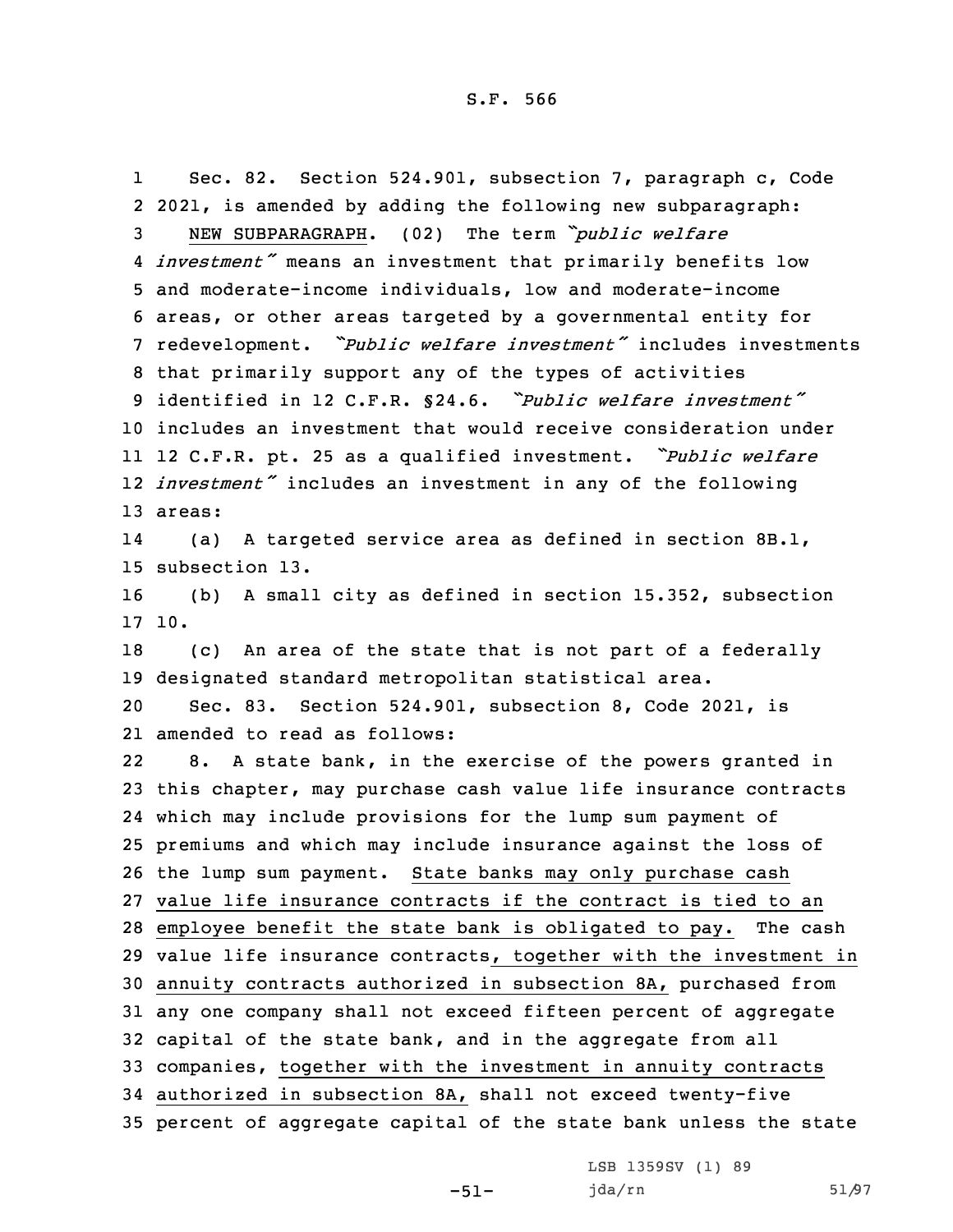bank has obtained the approval of the superintendent prior to the purchase of any cash value life insurance contract in excess of this limitation. Purchase and sale of such contracts shall be conducted in accordance with safe and sound banking practices.

6 Sec. 84. Section 524.901, Code 2021, is amended by adding 7 the following new subsections:

 NEW SUBSECTION. 8A. A state bank, in the exercise of the powers granted in this chapter, may purchase annuity contracts so long as the annuity contract is tied to an employee benefit the state bank is obligated to pay. The total investment in annuity contracts purchased from any one company, together with the cash value of life insurance contracts authorized in subsection 8, shall not exceed fifteen percent of aggregate capital of the state bank, and in the aggregate from all companies, together with the cash value of life insurance contracts authorized in subsection 8, shall not exceed twenty-five percent of aggregate capital of the state bank unless the state bank has obtained the approval of the superintendent prior to the purchase of any cash value life insurance contract in excess of this limitation. Purchase and sale of such contracts shall be conducted in accordance with safe and sound banking practices.

24 NEW SUBSECTION. 10. <sup>A</sup> state bank, upon the approval of the superintendent, may invest in the shares or equity interests of any corporation or other entity which develops or utilizes new or innovative technologies that are or may be applicable to the provision of banking or other financial products or services, including the covered services identified in section 524.218, subsection 2. <sup>A</sup> state bank's total investment in any combination of shares or equity interests of the entities identified in this paragraph shall not exceed five percent of its aggregate capital.

34 Sec. 85. Section 524.904, subsection 2, Code 2021, is 35 amended to read as follows:

-52-

LSB 1359SV (1) 89 jda/rn 52/97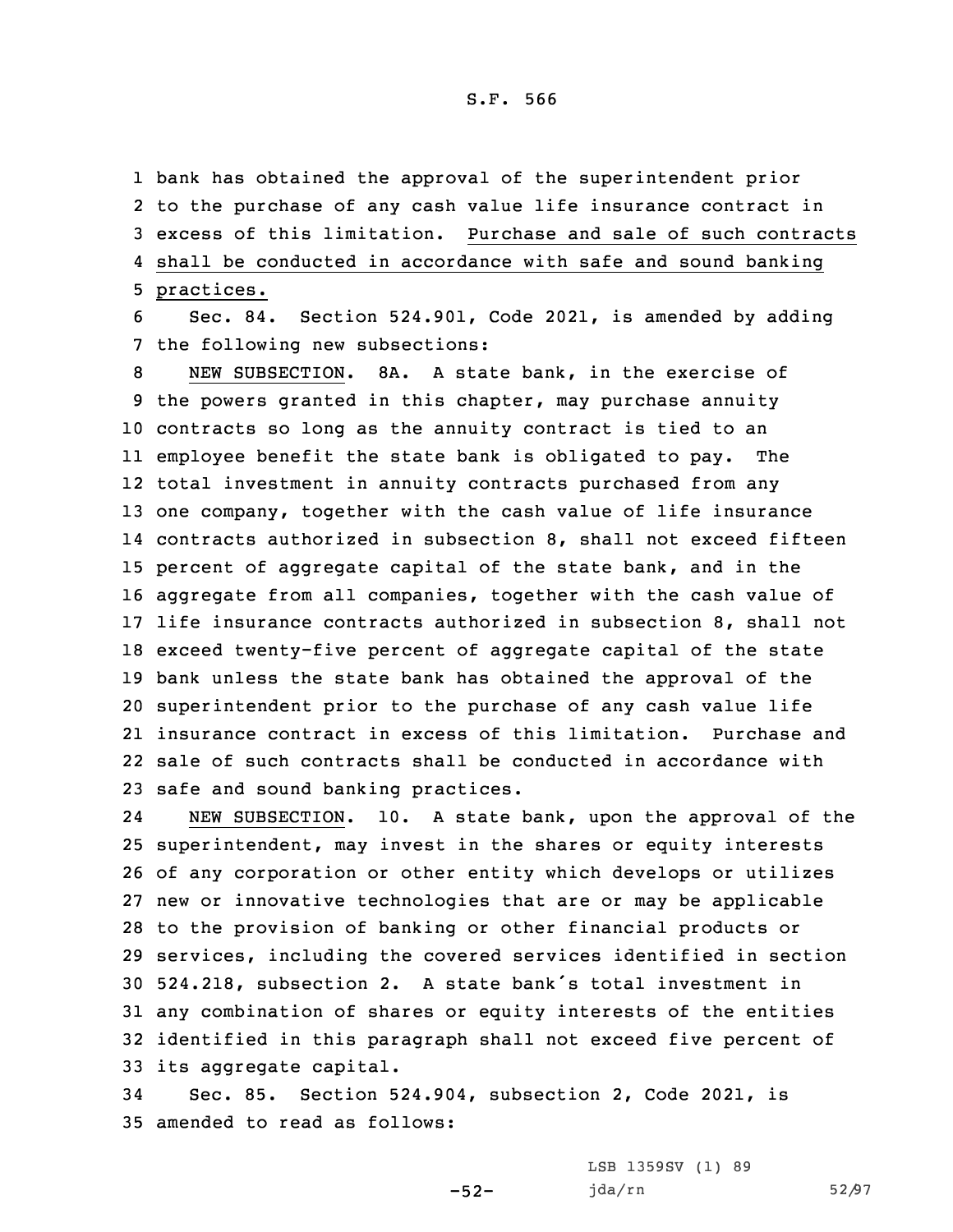1 2. <sup>A</sup> state bank may grant loans and extensions of credit to 2 one borrower in an amount not to exceed fifteen percent of the <sup>3</sup> state bank's aggregate capital as defined in section [524.103](https://www.legis.iowa.gov/docs/code/2021/524.103.pdf), 4 unless the additional lending provisions provision described in 5 subsection 3  $or$  4 apply applies.

6 Sec. 86. Section 524.904, subsection 3, paragraphs a, b, and 7 e, Code 2021, are amended by striking the paragraphs.

8 Sec. 87. Section 524.904, subsection 4, Code 2021, is 9 amended by striking the subsection.

10 Sec. 88. Section 524.904, subsection 5, paragraph a, Code 11 2021, is amended to read as follows:

12 *a.* <sup>A</sup> state bank may grant loans and extensions of credit to <sup>a</sup> borrowing group in an amount not to exceed twenty-five percent of the state bank's aggregate capital if all loans and extensions of credit to any one borrower within <sup>a</sup> borrowing group conform to [subsection](https://www.legis.iowa.gov/docs/code/2021/524.904.pdf) 2 or 3, and the financial strength, assets, guarantee, or endorsement of any one borrowing group member is not relied upon as <sup>a</sup> basis for loans and extensions 19 of credit to any other borrowing group member. A state bank may grant loans and extensions of credit to <sup>a</sup> borrowing group in an amount not to exceed thirty-five percent of aggregate capital if all loans and extensions of credit to any one 23 borrower within a borrowing group conform to subsection 2, 24 <del>3, or 4, and the financial strength, assets, guarantee, or</del> endorsement of any one borrowing group member is not relied upon as <sup>a</sup> basis for loans and extensions of credit to any 27 other borrowing group member. While not to be construed as an endorsement of the quality of any loan or extension of credit, the superintendent may authorize <sup>a</sup> state bank to grant loans and extensions of credit to <sup>a</sup> borrowing group in an amount not to exceed fifty percent of aggregate capital if all loans and extensions of credit to any one borrower within <sup>a</sup> borrowing group conform to [subsection](https://www.legis.iowa.gov/docs/code/2021/524.904.pdf) 2 or 3, and the financial strength, assets, guarantee, or endorsement of any one borrowing group member is not relied upon as <sup>a</sup> basis for loans and extensions

-53-

LSB 1359SV (1) 89 jda/rn 53/97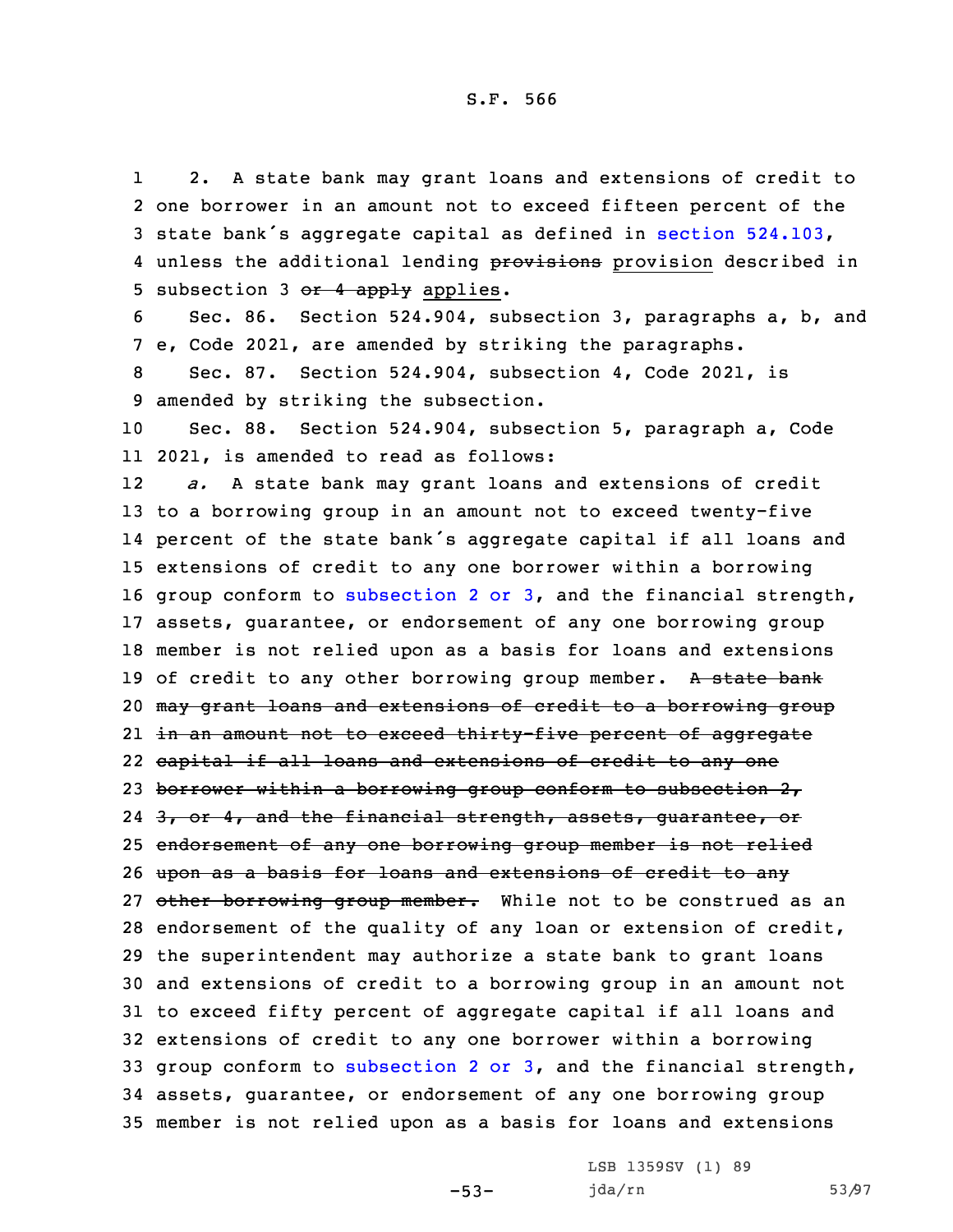1 of credit to any other borrowing group member.

2 Sec. 89. Section 524.905, subsections 2 and 3, Code 2021, 3 are amended to read as follows:

4 2. *Protective payments —— escrow accounts.* <sup>A</sup> bank may include in the loan documents signed by the borrower <sup>a</sup> provision requiring the borrower to pay the bank each month in addition to interest and principal under the note an amount equal to one-twelfth of the estimated annual real estate taxes, special assessments, hazard insurance premium, mortgage insurance premium, or any other payment agreed to by the borrower and the bank in order to better secure the loan. The bank shall be deemed to be acting in <sup>a</sup> fiduciary capacity with respect to these funds. <sup>A</sup> bank receiving funds in escrow 14 pursuant to an escrow agreement executed <del>on or after July 1</del>,  $\pm$ 982 in connection with a loan as defined in section 535.8, 16 subsection 1, shall may pay interest to the borrower on those 17 funds, calculated on a daily basis, at the rate the bank pays 18 to depositors of funds in ordinary savings accounts. A bank which maintains an escrow account in connection with any loan authorized by this [section](https://www.legis.iowa.gov/docs/code/2021/524.905.pdf), whether or not the mortgage has been assigned to <sup>a</sup> third person, shall each year deliver to the mortgagor <sup>a</sup> written annual accounting of all transactions made with respect to the loan and escrow account.

24 3. *Escrow reports.* <sup>A</sup> state bank may act as an escrow agent with respect to real property, and may receive funds and make disbursements from escrowed funds in that capacity. The state bank shall be deemed to be acting in <sup>a</sup> fiduciary capacity with respect to these funds. <sup>A</sup> state bank which maintains such an escrow account relating to <sup>a</sup> mortgage, whether or not the mortgage has been assigned to <sup>a</sup> third person, shall deliver to the mortgagor <sup>a</sup> written summary of all transactions made with respect to the loan and escrow accounts during each 33 calendar escrow account computation year as defined in 12 34 C.F.R. §1024.17. However, the mortgagor and mortgagee may, by mutual agreement, select <sup>a</sup> fiscal year reporting period other

-54-

LSB 1359SV (1) 89 jda/rn 54/97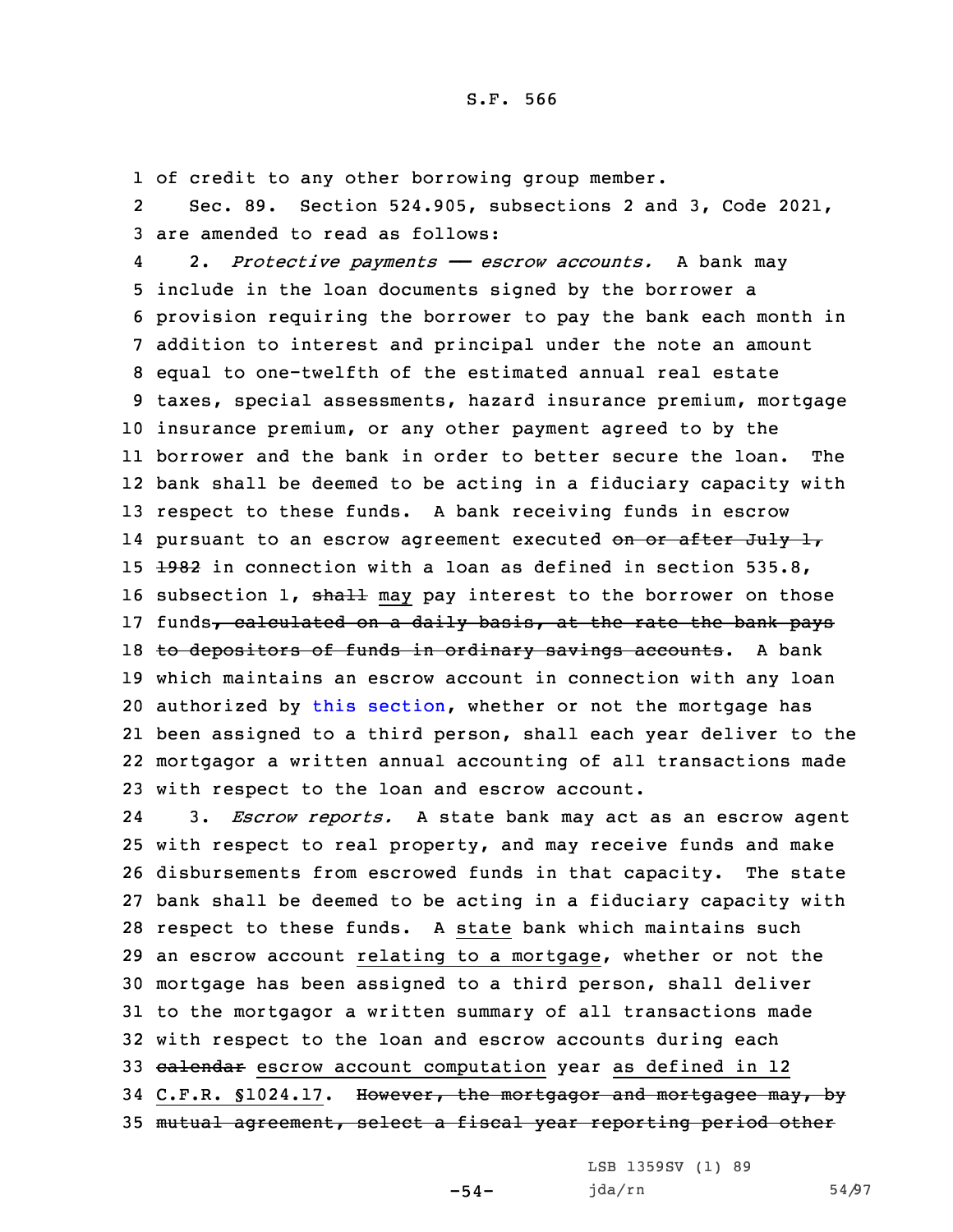1 <del>than the calendar year.</del> The summary shall be delivered or 2 mailed not later than thirty days following the escrow account 3 computation year to which disclosure relates and shall include 4 the information required for annual escrow account statements 5 under 12 C.F.R. §1024.17. The summary shall contain all of the 6 following information: 7 *a.* The name and address of the mortgagee. 8 *b.* The name and address of the mortgagor. 9 *c.* <sup>A</sup> summary of escrow account activity during the year as  $10 f<sub>0</sub>$  follows: 11 (1) The balance of the escrow account at the beginning of l2 <del>the year.</del> 13  $(2)$  The aggregate amount of deposits to the escrow account 14 <del>during the year.</del> 15 (3) The aggregate amount of withdrawals from the escrow 16 account for each of the following categories: 17 (a) Payments against loan principal. 18 (b) Payments against interest. 19 (c) Payments against real estate taxes. 20 (d) Payments for real property insurance premiums. 21 (e) All other withdrawals. 22 (4) The balance of the escrow account at the end of the 23  $\sqrt{ear}$ . 24 *d.* <sup>A</sup> summary of loan principal for the year as follows: 25  $(1)$  The amount of principal outstanding at the beginning of 26  $the year.$ 27 (2) The aggregate amount of payments against principal 28 during the year. 29 (3) The amount of principal outstanding at the end of the 30  $\frac{year}{1}$ 31 Sec. 90. Section 524.910, subsection 2, Code 2021, is 32 amended to read as follows: 33 2. Real property purchased by <sup>a</sup> state bank at sales upon 34 foreclosure of mortgages or deeds of trust owned by it, or 35 acquired upon judgments or decrees obtained or rendered for

-55-

LSB 1359SV (1) 89 jda/rn 55/97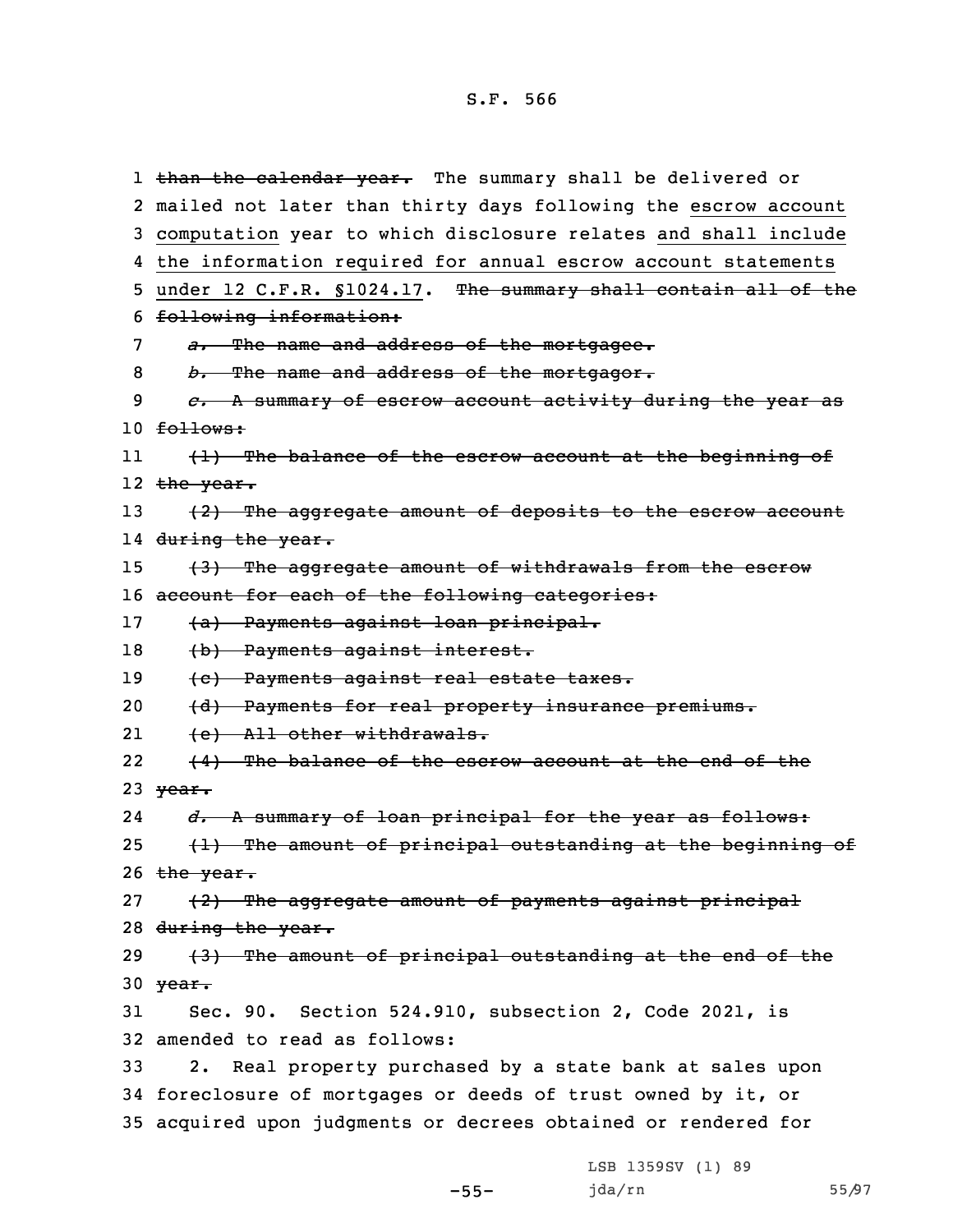debts due it, or real property conveyed to it in satisfaction of debts previously contracted in the course of its business, or real property obtained by it through redemption as <sup>a</sup> junior mortgagee or judgment creditor, shall be sold or otherwise disposed of by the state bank within five years after title is vested in the state bank, unless the time is extended by the superintendent. This deadline may be extended up to an additional five years with prior approval of the superintendent, but in no event shall <sup>a</sup> state bank hold such property for more than ten years.

11 Sec. 91. Section 524.1003, subsection 1, paragraph a, Code 12 2021, is amended to read as follows:

13 *a.* If the superintendent at any time concludes that <sup>a</sup> state 14 bank authorized to act in <sup>a</sup> fiduciary capacity is managing its 15 accounts in an unsafe or unsound manner, or in <sup>a</sup> manner in 16 conflict with the provisions of this [chapter](https://www.legis.iowa.gov/docs/code/2021/524.pdf), and such state 17 bank refuses to correct such practices upon following notice to 18 do so, the superintendent may forthwith direct that the state 19 bank cease to act as a fiduciary and proceed to resign its 20 fiduciary positions.

21 Sec. 92. Section 524.1003, subsection 1, paragraph b, Code 22 2021, is amended by striking the paragraph and inserting in 23 lieu thereof the following:

24 *b.* After directing the state bank to cease to act as <sup>a</sup> fiduciary, the superintendent shall file <sup>a</sup> petition in the district court of Polk county setting forth in general terms that the state bank is acting as fiduciary with respect to certain property and that it is necessary and desirable that successor fiduciaries be appointed for such property.

30 Sec. 93. Section 524.1003, subsection 1, Code 2021, is 31 amended by adding the following new paragraphs:

 NEW PARAGRAPH. *c.* Following the filing of <sup>a</sup> petition pursuant to paragraph *"b"* by the superintendent, the district court shall issue an order requiring all persons interested in the state bank's fiduciary accounts to appoint <sup>a</sup> successor

-56-

LSB 1359SV (1) 89 jda/rn 56/97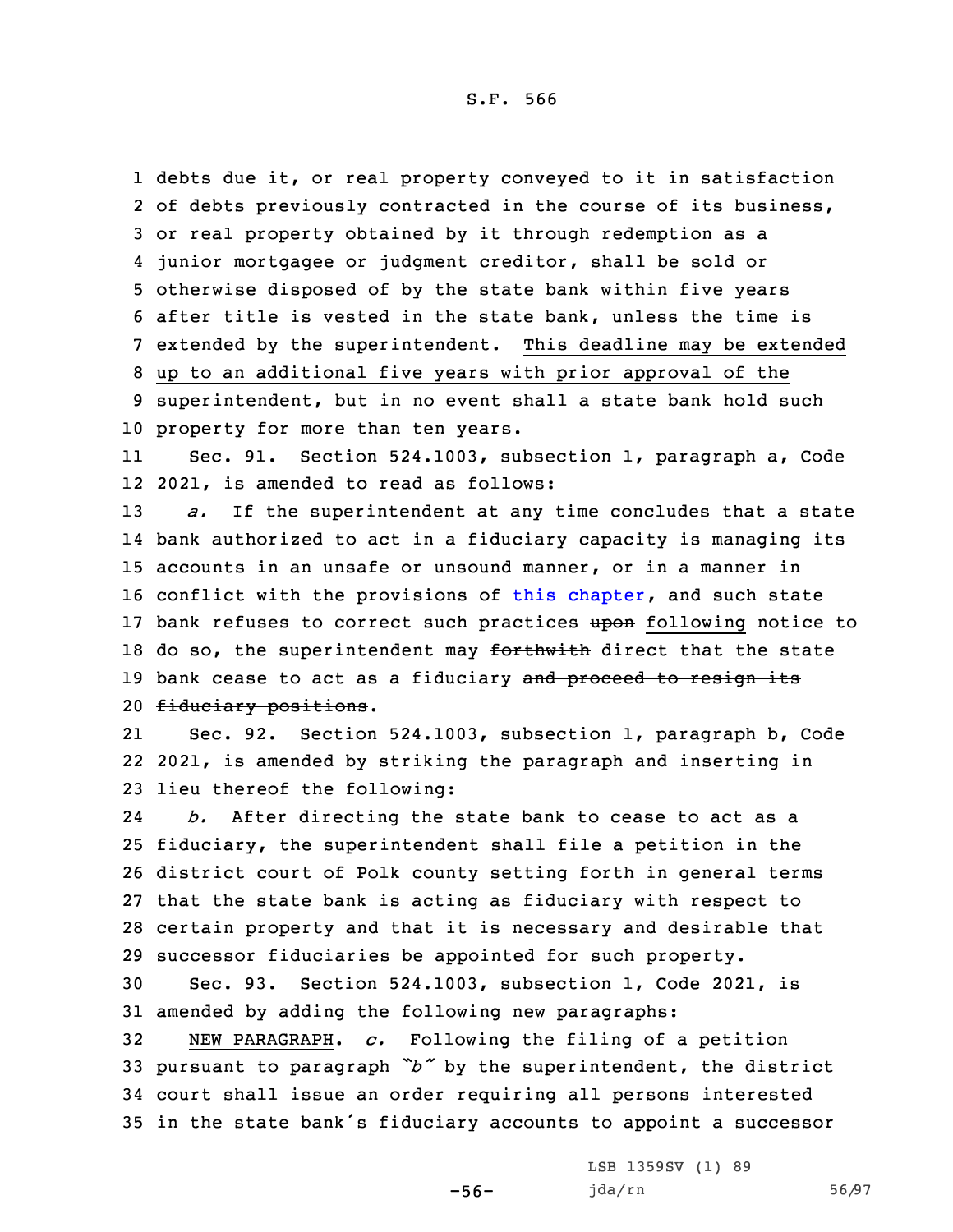fiduciary by <sup>a</sup> specific date, acknowledge the fiduciary succession as described in the will, trust instrument, or other governing instrument of the fiduciary account, or show cause why the district court should not appoint <sup>a</sup> successor fiduciary. Such order may also appoint <sup>a</sup> temporary fiduciary for the fiduciary accounts held by the state bank who shall be obligated to take possession of the fiduciary accounts and perform necessary tax, investment, distribution, asset protection, and reporting obligations required of the fiduciary accounts and perform necessary tax, investment, distribution, asset protection, and reporting obligations required of the fiduciary until <sup>a</sup> permanent successor is appointed. Neither the temporary nor permanent successor fiduciary shall be liable for the actions of the state bank and shall not be responsible for reviewing the action or inaction of the preceding fiduciary. The state bank's liability for any action or inaction in its former fiduciary positions shall not be impacted by the transfer of fiduciary duties pursuant to this section. The district court may assess the fees and costs of the temporary fiduciary against the state bank.

21 NEW PARAGRAPH. *d.* Following the appointment of <sup>a</sup> temporary fiduciary, the district court shall enter an order directing the temporary fiduciary to provide notice of the petition and the order described in this section, through <sup>a</sup> means approved by the district court, to all persons shown in the records of the state bank to have <sup>a</sup> beneficial interest in the fiduciary accounts or entitled to notice or an accounting under the terms of the will, trust instrument, or other governing instrument of the fiduciary account, chapter 633, 633A, 633B, or other applicable statute under which the state bank has been operating as <sup>a</sup> fiduciary. The district court may also order publication of the notice for two consecutive weeks in newspapers of general circulation in one or more counties as prescribed by the district court, and publication on the temporary fiduciary's internet site for at least twenty

-57-

LSB 1359SV (1) 89 jda/rn 57/97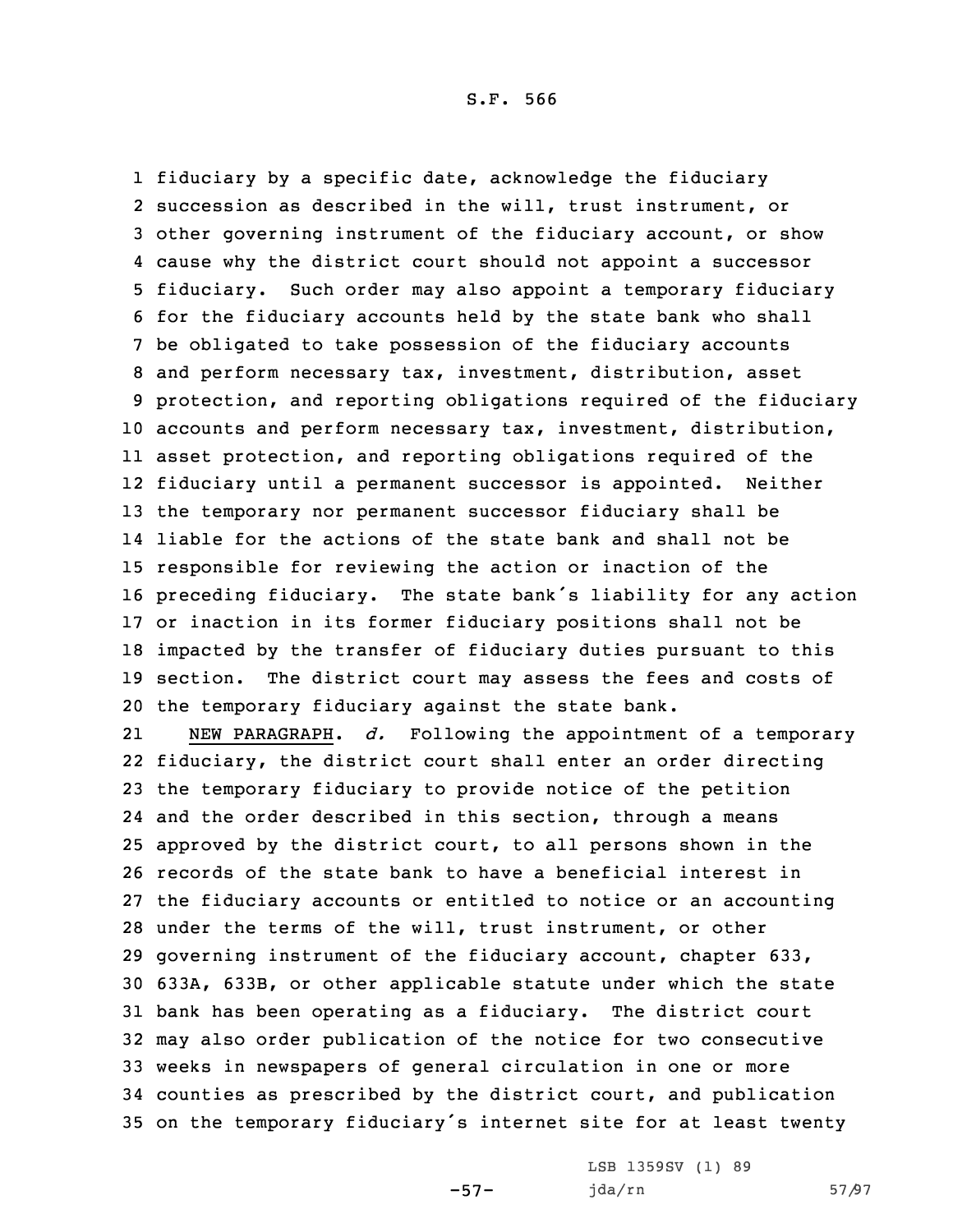1 days, to the extent the district court deems such published 2 notice necessary to protect the interests of absent or remote 3 beneficiaries.

4 Sec. 94. Section 524.1003, subsection 2, Code 2021, is 5 amended by striking the subsection and inserting in lieu 6 thereof the following:

 2. At least twenty days after providing notice of <sup>a</sup> petition and order appointing the temporary fiduciary as described in this section, the district court shall appoint <sup>a</sup> permanent successor fiduciary for any fiduciary account where appropriate parties have failed to cause <sup>a</sup> successor fiduciary to be appointed. <sup>A</sup> successor fiduciary appointed in accordance with 13 the terms of this section shall succeed to all the rights, powers, titles, duties, and responsibilities of the state bank except that the successor fiduciary shall not exercise the powers given in the instrument creating the powers that by its express terms are personal to the state bank previously designated and except claims or liabilities arising out of the management of the fiduciary account prior to the date of the transfer.

21 Sec. 95. Section 524.1004, Code 2021, is amended by striking 22 the section and inserting in lieu thereof the following: 23 **524.1004 Voluntary relinquishment of fiduciary capacity.** 24 1. <sup>A</sup> state bank desiring to completely surrender its 25 authorization to act in any fiduciary capacity shall file with 26 the superintendent <sup>a</sup> certified copy of <sup>a</sup> resolution by the 27 board of directors signifying such intent.

 2. Following the filing with the superintendent of the resolution to surrender its authorization to act in <sup>a</sup> fiduciary capacity, the state bank shall file <sup>a</sup> petition in the district court in which the state bank has its principal place of business setting forth in general terms that the state bank is acting as fiduciary with respect to certain property, that the state bank desires to cease its fiduciary function and resign its fiduciary positions, and that it is necessary and desirable

-58-

LSB 1359SV (1) 89 jda/rn 58/97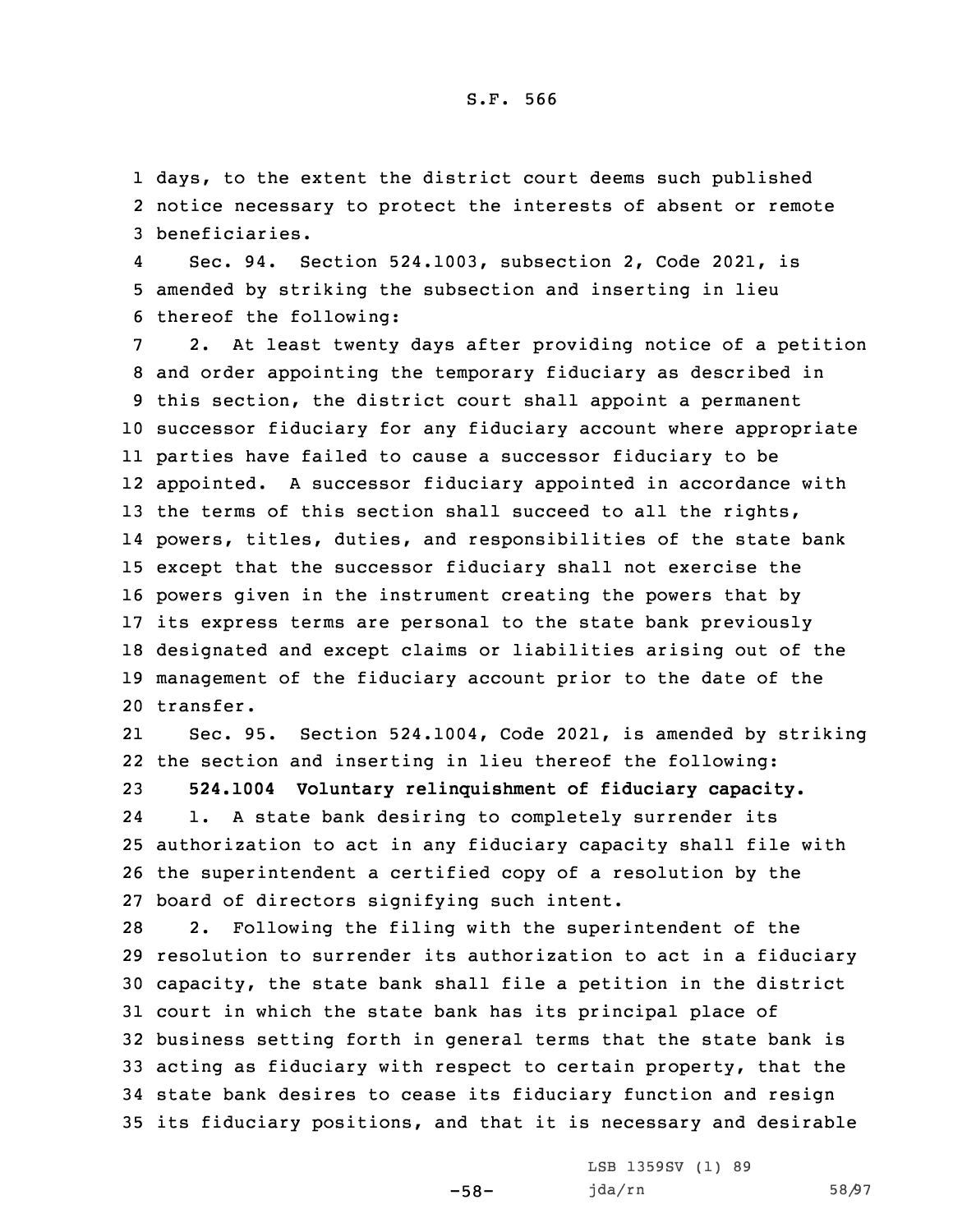that successor fiduciaries be appointed for such property. 2 3. The filing of the petition shall operate as <sup>a</sup> resignation of the state bank from all of its fiduciary positions. During the adjudication of the petition, the state bank shall retain all fiduciary rights, powers, titles, duties, responsibilities, and accounts it held prior to filing the petition. The state bank's liability for any action or inaction in its former fiduciary positions shall not be impacted by the transfer of fiduciary duties pursuant to this section.

 4. Following the filing of the petition, the district court shall issue an order requiring all persons interested in such fiduciary accounts to appoint <sup>a</sup> successor fiduciary by <sup>a</sup> specific date, acknowledge the fiduciary succession as described in the will, trust instrument, or other governing instrument of the fiduciary account, or show cause why the district court should not appoint <sup>a</sup> successor fiduciary. The district court shall also enter an order directing the state bank to provide notice of the petition and the order described in this section, through <sup>a</sup> means approved by the district court, to all persons shown in the records of the state bank to have <sup>a</sup> beneficial interest in the fiduciary accounts or entitled to notice or an accounting under the terms of the will, trust instrument, or other governing instrument of the fiduciary account, chapter 633, 633A, 633B, or other applicable statute under which the state bank has been operating as <sup>a</sup> fiduciary. The district court may also order publication of the notice for two consecutive weeks in newspapers of general circulation in one or more counties as prescribed by the district court, and publication on the state bank's internet site for at least twenty days, to the extent the district court deems such published notice necessary to protect the interests of absent or remote beneficiaries.

33 5. At least twenty days after the state bank provides notice 34 of the petition and order as described in this section, the 35 district court shall appoint <sup>a</sup> permanent successor fiduciary

-59-

LSB 1359SV (1) 89 jda/rn 59/97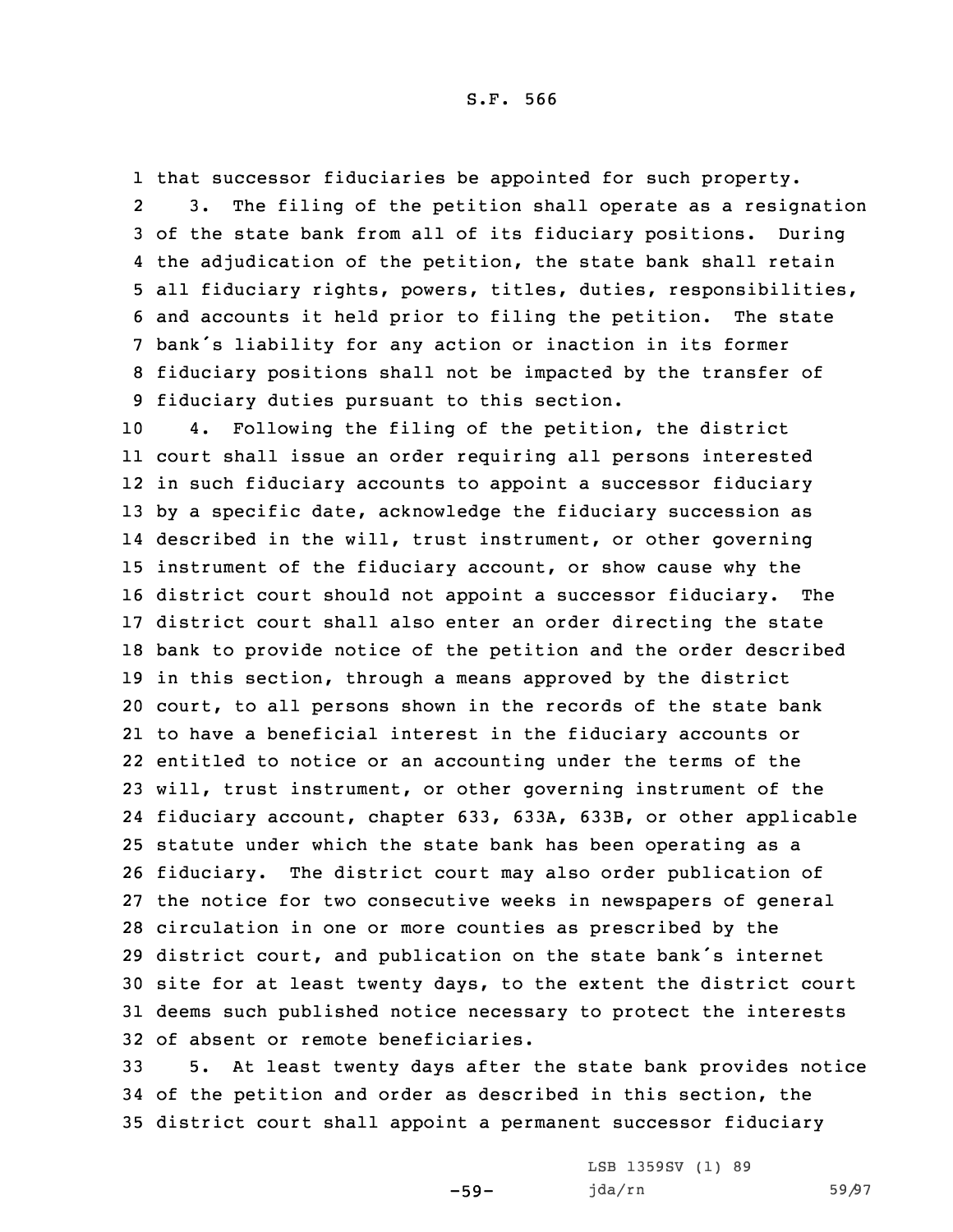for any fiduciary account where appropriate parties have failed to cause <sup>a</sup> successor fiduciary to be appointed. <sup>A</sup> successor fiduciary appointed in accordance with the terms of this section shall succeed to all the rights, powers, titles, duties, and responsibilities of the state bank except that the successor fiduciary shall not exercise powers given in the instrument creating the powers that by its express terms are personal to the state bank previously designated and except claims or liabilities arising out of the management of the fiduciary account prior to the date of the transfer.

11 6. Following the adjudication of the petition described in this section, the state bank shall proceed to amend its articles of incorporation, in accordance with the provisions of this chapter, in <sup>a</sup> manner to indicate that it is no longer authorized to act in <sup>a</sup> fiduciary capacity. The superintendent shall approve the proposed amendment, in the manner provided 17 for in this chapter, if the superintendent is satisfied that the state bank has properly relieved itself of its fiduciary responsibilities.

20 Sec. 96. NEW SECTION. **524.1005A Nonresident corporate** 21 **fiduciaries.**

22 An out-of-state bank or <sup>a</sup> trust company chartered or organized under the laws of another state may only act in <sup>a</sup> fiduciary capacity in this state if it satisfies the requirements for nonresident corporate fiduciaries pursuant to section 633.64.

27 Sec. 97. Section 524.1007, Code 2021, is amended by striking 28 the section and inserting in lieu thereof the following:

29 **524.1007 Succession of fiduciary accounts to another** 30 **financial institution.**

 1. <sup>A</sup> state bank or other entity authorized to act in <sup>a</sup> fiduciary capacity may enter into an agreement for the succession of any fiduciary accounts with one or more other banks or trust companies, including trust companies organized under the laws of another state, that are authorized to act in

 $-60-$ 

LSB 1359SV (1) 89 jda/rn 60/97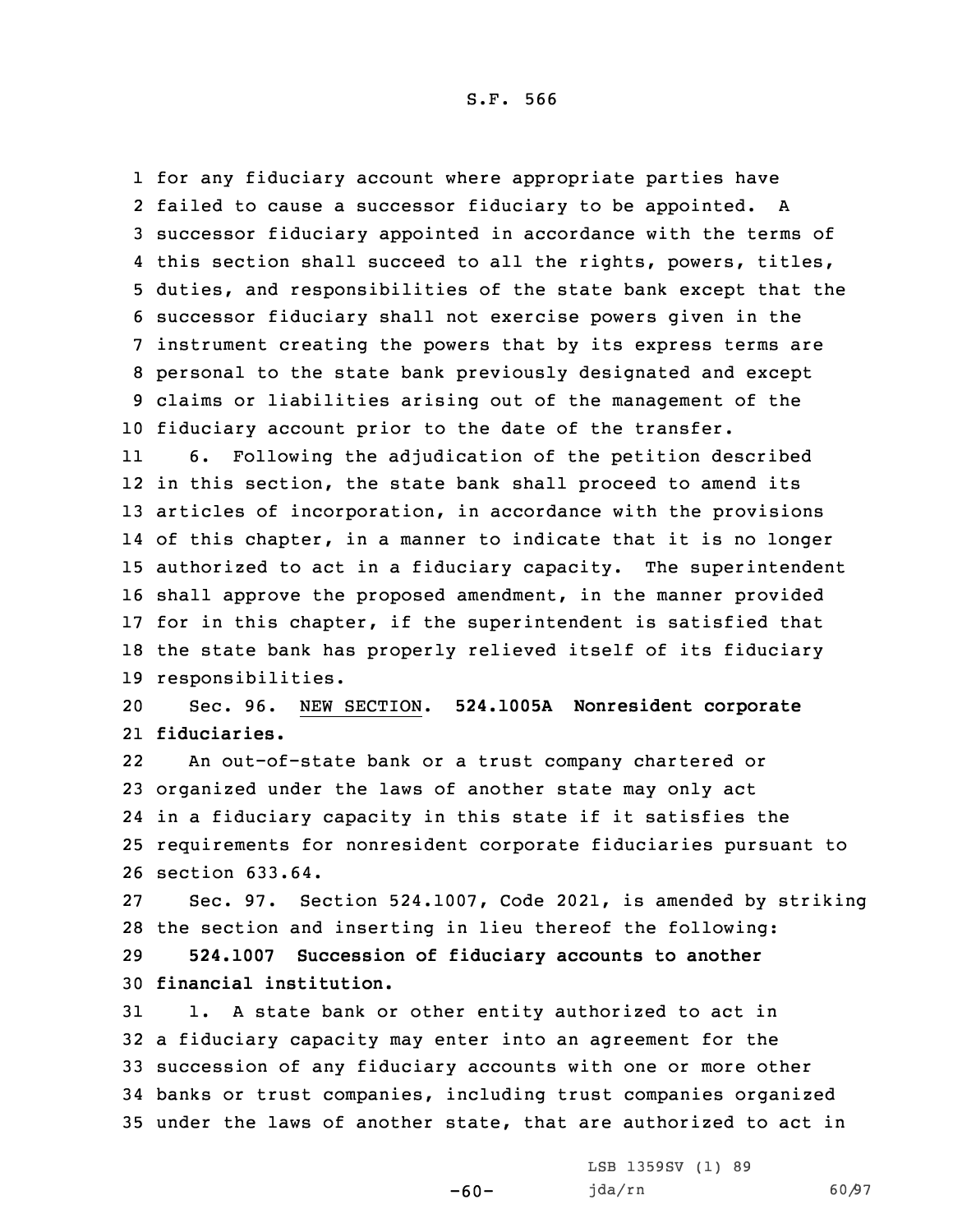1 a fiduciary capacity under the laws of this state, the laws of another state, or <sup>a</sup> national bank to the extent permitted by the laws of the United States. In the agreement, the succeeding bank or trust company may agree to succeed the relinquishing bank or trust company as <sup>a</sup> fiduciary to those fiduciary accounts which are designated in the agreement. The designation of accounts may be by general class or description and may include fiduciary accounts subject and not subject to court administration and fiduciary accounts to arise in the future under wills, trusts, court orders, or other documents under which the relinquishing bank or trust company is named as <sup>a</sup> fiduciary or is named to become <sup>a</sup> fiduciary upon the death of <sup>a</sup> testator or settlor or upon the happening of any other subsequent event.

 2. The relinquishing bank or trust company shall provide, at least twenty days preceding the effective date for the succession of the fiduciary accounts, notice of the pending succession, as required by chapter 633, 633A, 633B, or any other applicable chapter, to all persons shown in the records of the relinquishing bank or trust company to have <sup>a</sup> beneficial interest in the fiduciary accounts or entitled to notice or an accounting under the terms of the will, trust instrument, or other governing instrument of the fiduciary account, chapter 633, 633A, or 633B, or other applicable statute under which the relinquishing bank or trust company has been operating as <sup>a</sup> fiduciary. In order to account for unknown or prospective appointments, the relinquishing bank or trust company shall publish <sup>a</sup> notice of the succession to fiduciary accounts in <sup>a</sup> newspaper published in the county of the principal place of business of the relinquishing bank or trust company, and the notice must be published on the relinquishing bank or trust company's internet site for at least twenty days preceding the effective date of the agreement for the succession of fiduciary accounts. For any fiduciary accounts that are employee benefit plans, the relinquishing bank or trust company may satisfy this

-61-

LSB 1359SV (1) 89 jda/rn 61/97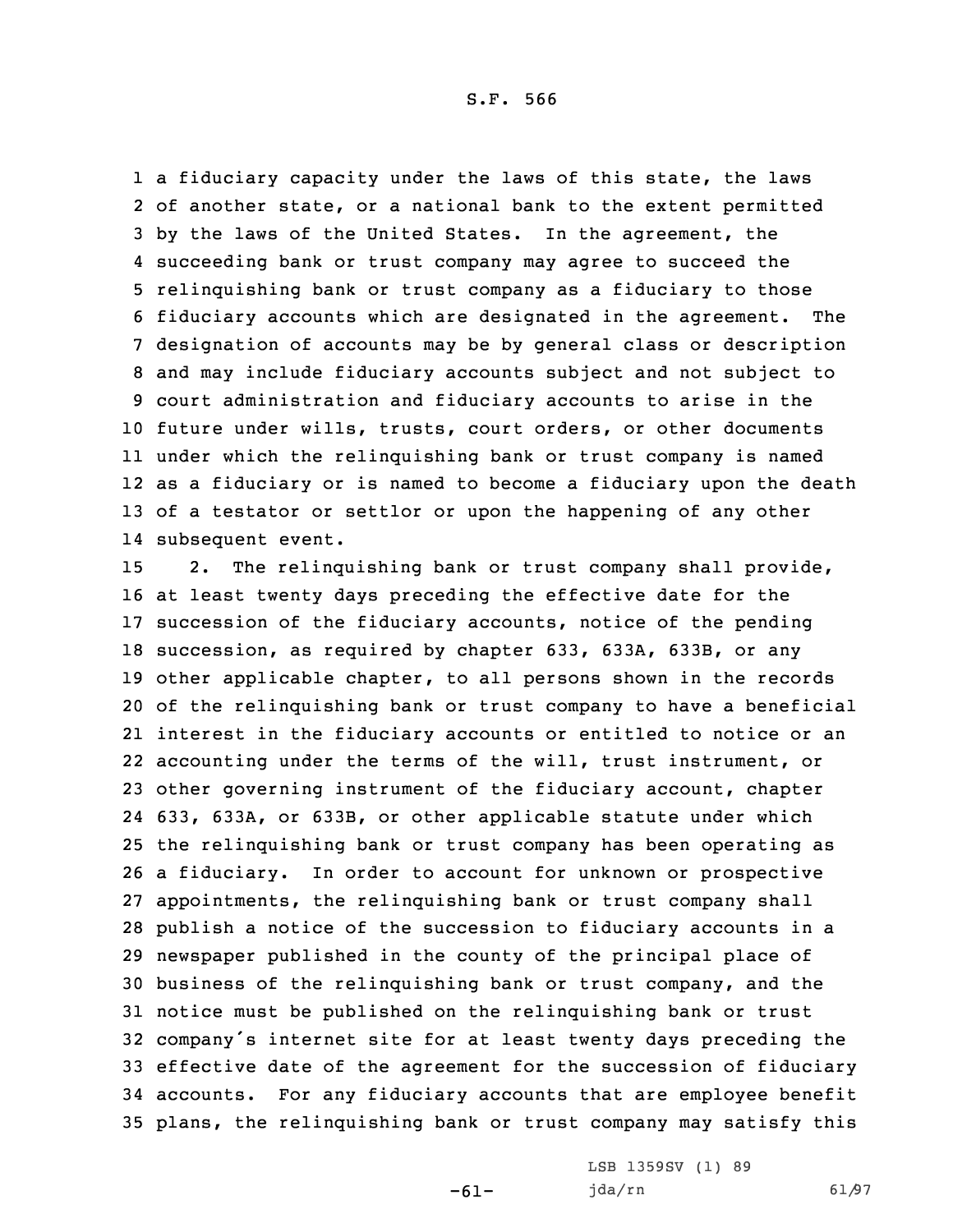subsection by sending the required notice to the plan sponsors. 2 3. Following the publication and notice described in this section, the succeeding bank or trust company shall, on the effective date of the agreement for the succession of fiduciary accounts and without further notice, approval, or authorization, succeed to the relinquishing bank or trust company as to the fiduciary accounts and the fiduciary powers, rights, privileges, duties, and liabilities for the fiduciary accounts. On the effective date of the succession to fiduciary accounts, the relinquishing bank or trust company is released from the fiduciary duties under the fiduciary accounts and shall discontinue its exercise of fiduciary powers over the fiduciary accounts. Notice of such fiduciary succession shall be filed of record for each parcel of real estate in this state subject to such fiduciary succession unless all of the fiduciary accounts held by the relinquishing bank or trust company are subject to the agreement for succession of fiduciary accounts, in which case the relinquishing bank or trust company shall file notice of the succession in the county recorder's office of all counties in which the fiduciary accounts of the relinquishing bank or trust company owned real estate prior to the effective date of the agreement. This subsection does not absolve <sup>a</sup> relinquishing bank or trust company from liabilities arising out of <sup>a</sup> breach of fiduciary duty occurring prior to the effective date of the succession to fiduciary accounts.

 4. Within sixty days after the mailing and publication of the notice, <sup>a</sup> person with an interest in <sup>a</sup> fiduciary account included within the notice and agreement required by subsection 1 may apply to the district court in the county in which the notice is published for the appointment of <sup>a</sup> new fiduciary on the ground that the succeeding fiduciary will adversely affect the administration of the fiduciary account. After notice to all interested parties and <sup>a</sup> hearing on the issues, the court may appoint <sup>a</sup> new fiduciary to replace the succeeding fiduciary

-62-

LSB 1359SV (1) 89 jda/rn 62/97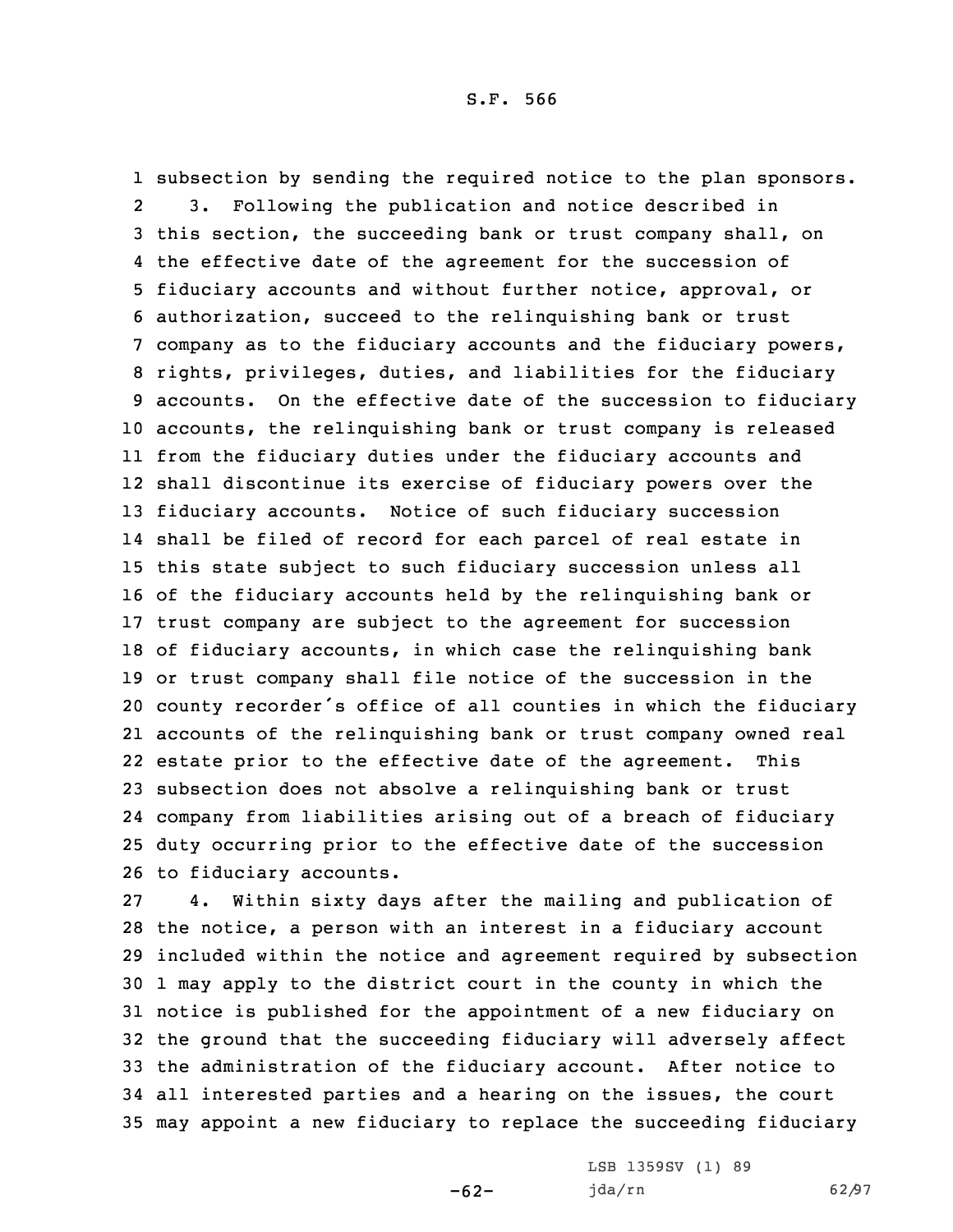if it finds that the substitution of the succeeding fiduciary will adversely affect the administration of the account and that the appointment of <sup>a</sup> new fiduciary would be in the best interests of the beneficiaries of the fiduciary account. This subsection is in addition to section 633.65 and any other applicable provision governing the removal of <sup>a</sup> fiduciary.

 5. The privilege of succeeding to fiduciary accounts that is extended to <sup>a</sup> state bank or trust company by this section is also extended on the same terms and conditions to <sup>a</sup> national bank organized under 12 U.S.C. §21 et seq. to engage generally in the banking business, and to out-of-state banks and trust companies that are authorized to serve as <sup>a</sup> fiduciary in this state pursuant to section 633.64.

14 6. For <sup>a</sup> fiduciary account governed by Iowa law, <sup>a</sup> relinquishing bank or trust company may transfer the situs of the fiduciary account to <sup>a</sup> jurisdiction other than Iowa if the will, trust instrument, or other governing instrument of the fiduciary account so provides, if all persons interested in the fiduciary account consent to the transfer, or as otherwise authorized by applicable law.

21 Sec. 98. Section 524.1009, Code 2021, is amended to read as 22 follows:

23 **524.1009 Succession to fiduciary accounts and appointments ——** 24 **application for appointment of new fiduciary merger.**

 1. If <sup>a</sup> party to <sup>a</sup> plan of merger was authorized to act in <sup>a</sup> 26 fiduciary capacity and if the resulting state or national bank is similarly authorized, the resulting state or national bank shall be automatically substituted by reason of the merger as fiduciary of all accounts held in that capacity by such party to the plan of merger, without further action and without any order or decree of any court or public officer, and shall have all the rights and be subject to all the obligations of such party as fiduciary.

34 2. No designation, nomination, or appointment as fiduciary 35 of <sup>a</sup> party to <sup>a</sup> plan of merger shall lapse by reason of the

 $-63-$ 

LSB 1359SV (1) 89 jda/rn 63/97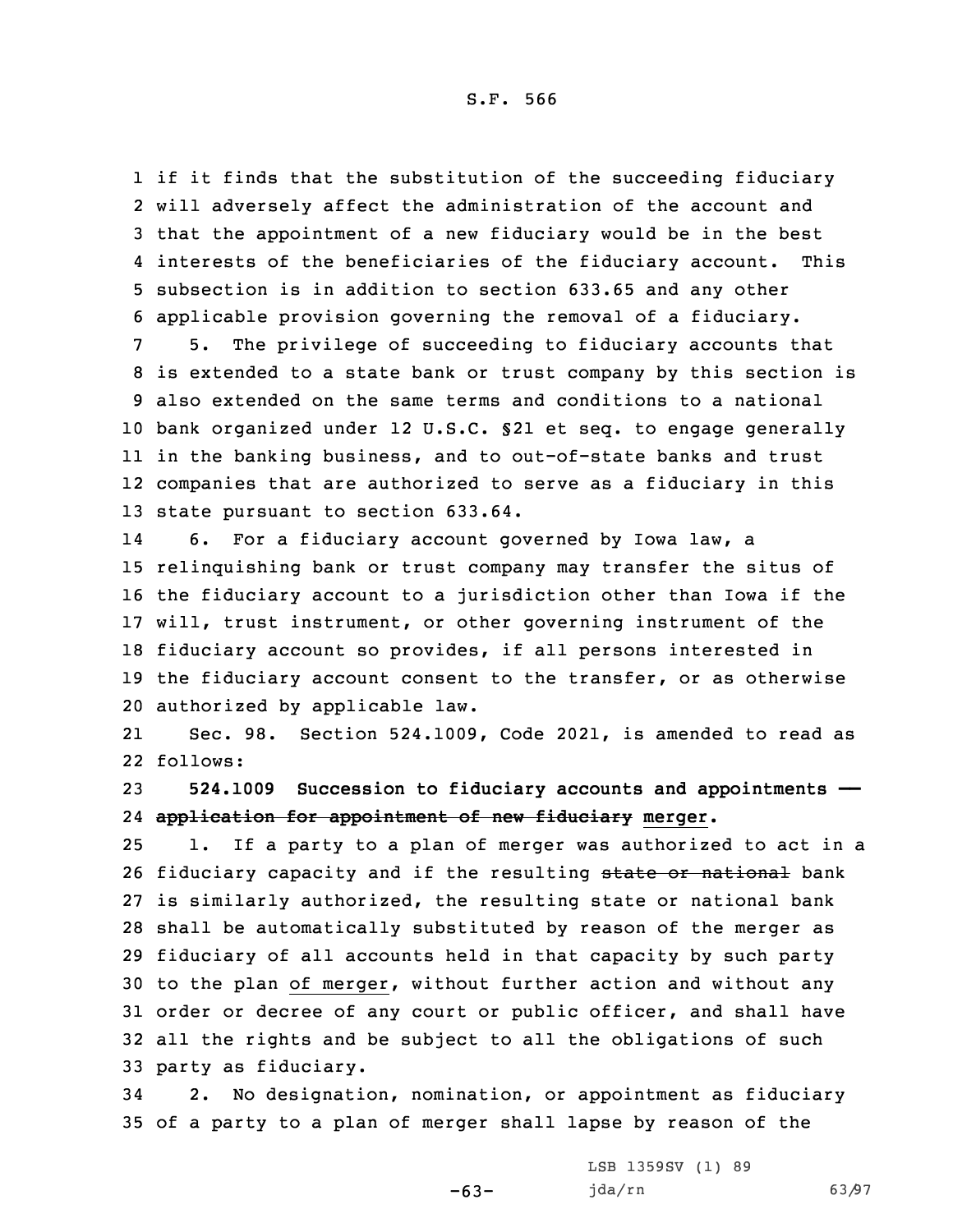1 merger. The resulting <del>state or national</del> bank, if authorized to act in <sup>a</sup> fiduciary capacity, shall be entitled to act as fiduciary pursuant to each designation, nomination, or appointment to the same extent as the party to the plan of merger so named could have acted in the absence of the merger. 2A. The relinquishing bank shall provide, at least twenty days preceding the effective date for the succession of the fiduciary accounts, notice of the pending succession, as required by chapter 633, 633A, 633B, or any other applicable chapter, to all persons shown in the records of the relinquishing bank to have <sup>a</sup> beneficial interest in the fiduciary accounts or entitled to notice or an accounting under 13 the terms of the will, trust instrument, or other governing instrument of the fiduciary account, chapter 633, 633A, or 633B, or other applicable statute under which the relinquishing bank has been operating as <sup>a</sup> fiduciary. In order to account for unknown or prospective appointments, the relinquishing bank shall publish <sup>a</sup> notice of the succession to fiduciary accounts in <sup>a</sup> newspaper published in the county of the principal place of business of the relinquishing bank, and the notice must be published on the relinquishing bank's internet site for at least twenty days preceding the effective date of the merger. For any fiduciary accounts that are employee benefit plans, the relinquishing bank may satisfy this subsection by sending the required notice to the plan sponsors.

26 3. Any person with an interest in an account held in <sup>a</sup> 27 fiduciary capacity by <sup>a</sup> party to <sup>a</sup> plan of merger may, within 28 sixty days after the effective date of the merger the mailing 29 and publication of the notice, apply to the district court in 30 the county in which the resulting state or national bank has 31 its principal place of business, notice is published for the 32 appointment of a new fiduciary to replace the resulting state 33 or national bank on the ground that the merger will adversely 34 affect the administration of the fiduciary account. The court 35 shall have the discretion to appoint <sup>a</sup> new fiduciary to replace

-64-

LSB 1359SV (1) 89 jda/rn 64/97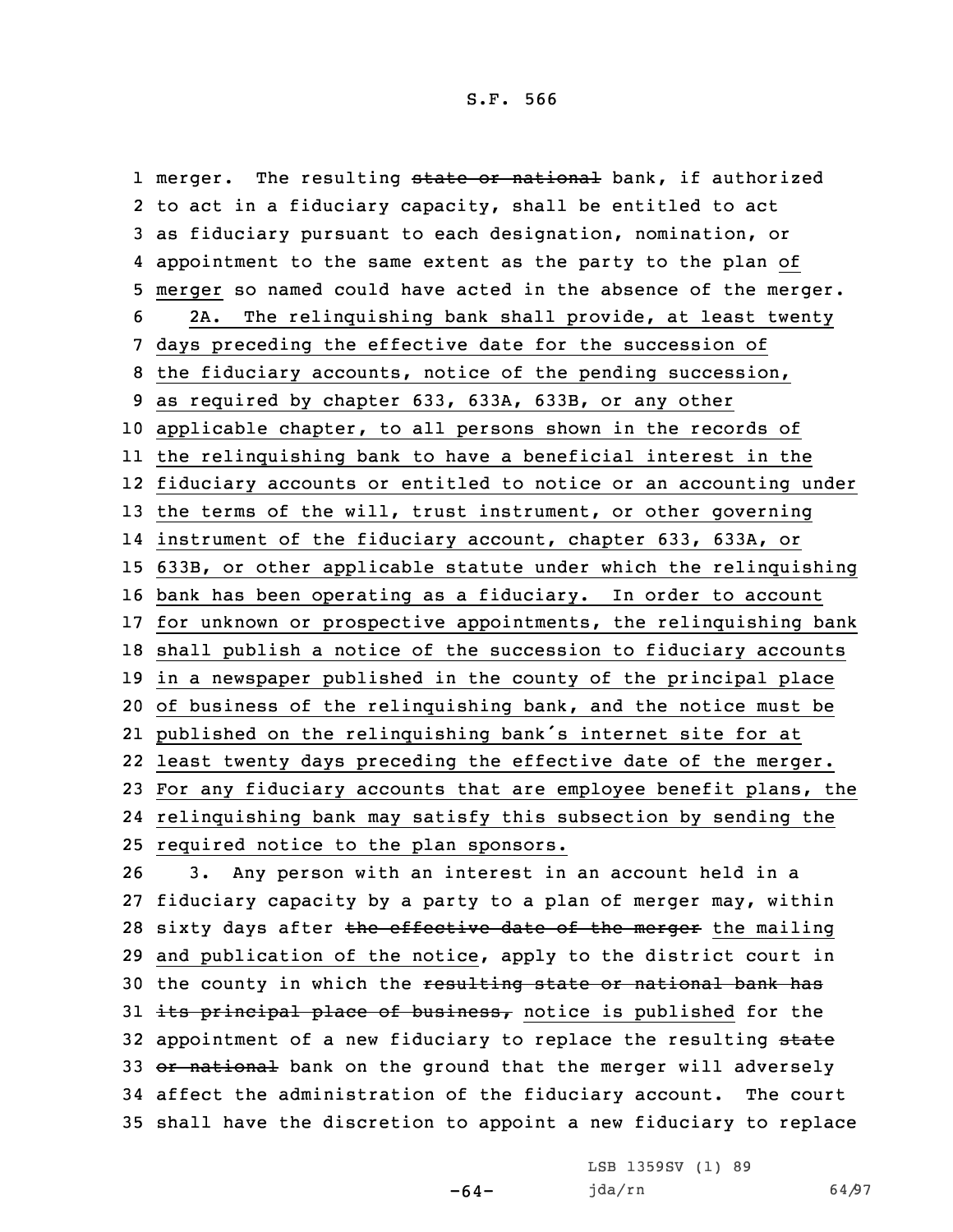1 the resulting <del>state or national</del> bank if it should find, upon hearing after notice to all interested parties, that the merger will adversely affect the administration of the fiduciary account and that the appointment of <sup>a</sup> new fiduciary will be in the best interests of the beneficiaries of the fiduciary account. This provision is in addition to any other provision of law governing the removal of fiduciaries and is subject to the terms upon which the party to the plan of merger which held the fiduciary account was designated as fiduciary.

 4. The resulting bank shall record <sup>a</sup> copy of the articles of merger in the county recorder's office of all counties in which the fiduciary accounts of the relinquishing bank owned real estate prior to the effective date of the merger.

14 Sec. 99. Section 524.1106, Code 2021, is amended to read as 15 follows:

16 **524.1106 Fees paid to an affiliate —— approval by** 17 **superintendent.**

 Any contract or arrangement for management or financial services which involves payment for these services by <sup>a</sup> state bank to <sup>a</sup> person who owns shares in that state bank, or to any 21 other affiliate, must be <del>approved by the superintendent prior</del> 22 to such contract or arrangement becoming binding upon the state 23 bank made in compliance with 12 U.S.C. §371c and 12 U.S.C. 24 §371c-1, and may also be reviewed by the superintendent at any 25 time after original approval. Any contract or arrangement for consultation or other services which involve payment of those services by <sup>a</sup> state bank to any person who individually or whose spouse or immediate family or any combination thereof owns fifteen percent or more of the outstanding shares of that state bank or is an officer or director thereof, or to an affiliate may be reviewed by the superintendent. Fees paid to an affiliate must be substantially the same as those prevailing at the time for comparable transactions involving nonaffiliated companies in accordance with the provisions of 12 U.S.C. §371c-1. The superintendent shall have authority to

-65-

LSB 1359SV (1) 89 jda/rn 65/97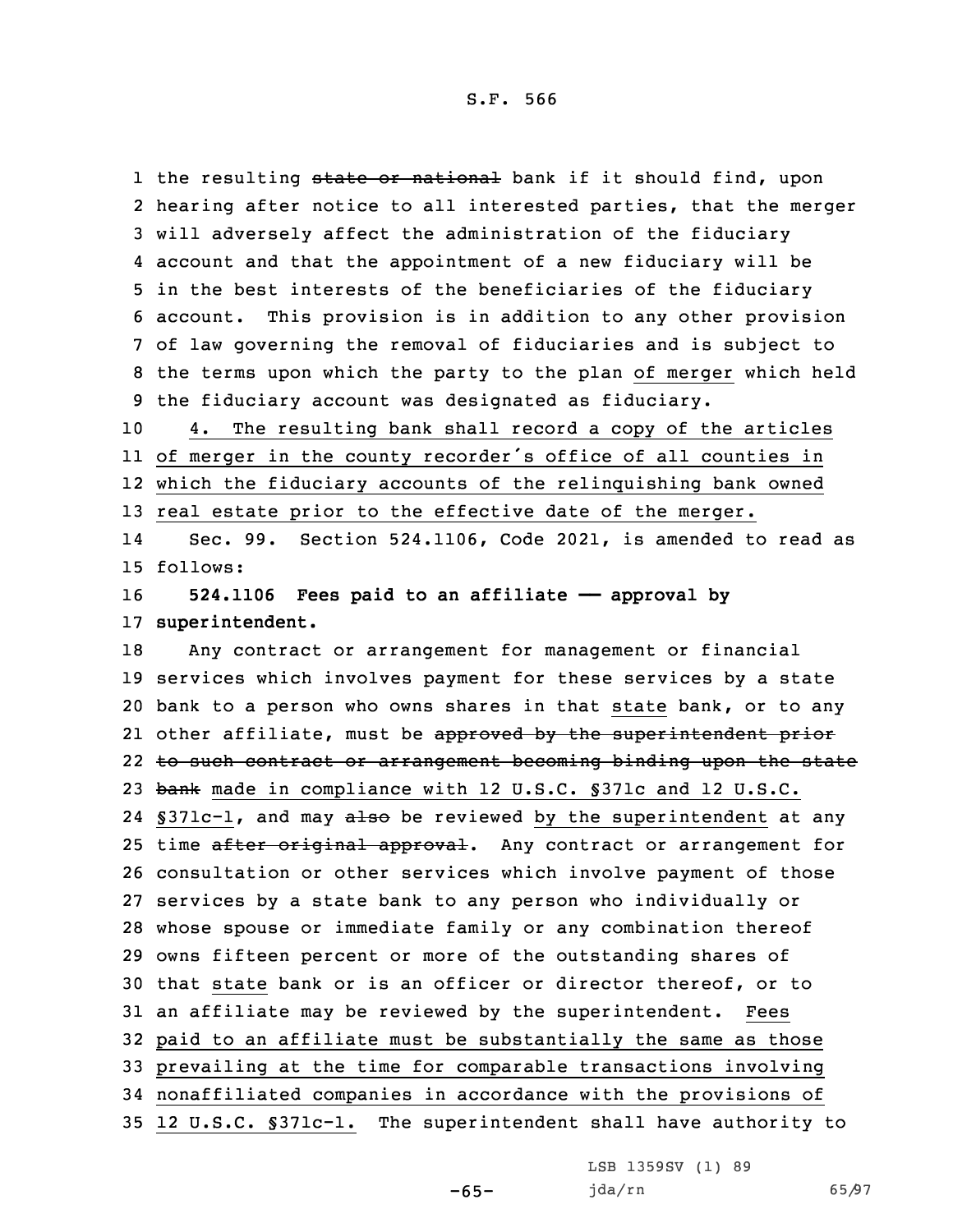determine whether or not such fees are reasonable in relation to the services performed, and if the superintendent determines they are unreasonable, to require that they be reduced to <sup>a</sup> reasonable amount or eliminated and the excess refunded, or that such contract or arrangement not be entered into by the state bank.

7 Sec. 100. Section 524.1201, Code 2021, is amended to read 8 as follows:

9 **524.1201 General provisions.**

 1. <sup>A</sup> state bank may establish and operate any number of bank ll offices at any location <del>in this state</del> subject to the approval and regulation of the superintendent. The superintendent shall supervise and regulate all out-of-state branches and offices of <sup>a</sup> state bank. <sup>A</sup> bank office may furnish all banking services ordinarily furnished to customers and depositors at the principal place of business of the state bank which 17 operates the office, and a bank office manager or an officer 18 of the bank shall be physically present at each bank office 19 during a majority of its business hours. The central executive and official business and principal recordkeeping functions of <sup>a</sup> state bank shall be exercised only at its principal place of business or at another bank office as authorized by the superintendent for these functions.

242. Notwithstanding [subsection](https://www.legis.iowa.gov/docs/code/2021/524.1201.pdf) 1, data Data processing 25 services referred to in [section](https://www.legis.iowa.gov/docs/code/2021/524.804.pdf) 524.804 may be performed for 26 the state bank at some other secure location. All transactions 27 of a bank office shall be immediately transmitted to the 28 principal place of business or other bank office authorized 29 under [subsection](https://www.legis.iowa.gov/docs/code/2021/524.1201.pdf) 1 of the state bank which operates the office, 30 and no current recordkeeping functions shall be maintained 31 at <sup>a</sup> bank office other than the bank office authorized under 32 [subsection](https://www.legis.iowa.gov/docs/code/2021/524.1201.pdf) 1, except to the extent the state bank which 33 operates the office deems it desirable to keep there duplicates 34 of the records kept at the principal place of business or 35 authorized bank office of the state bank.

LSB 1359SV (1) 89

-66-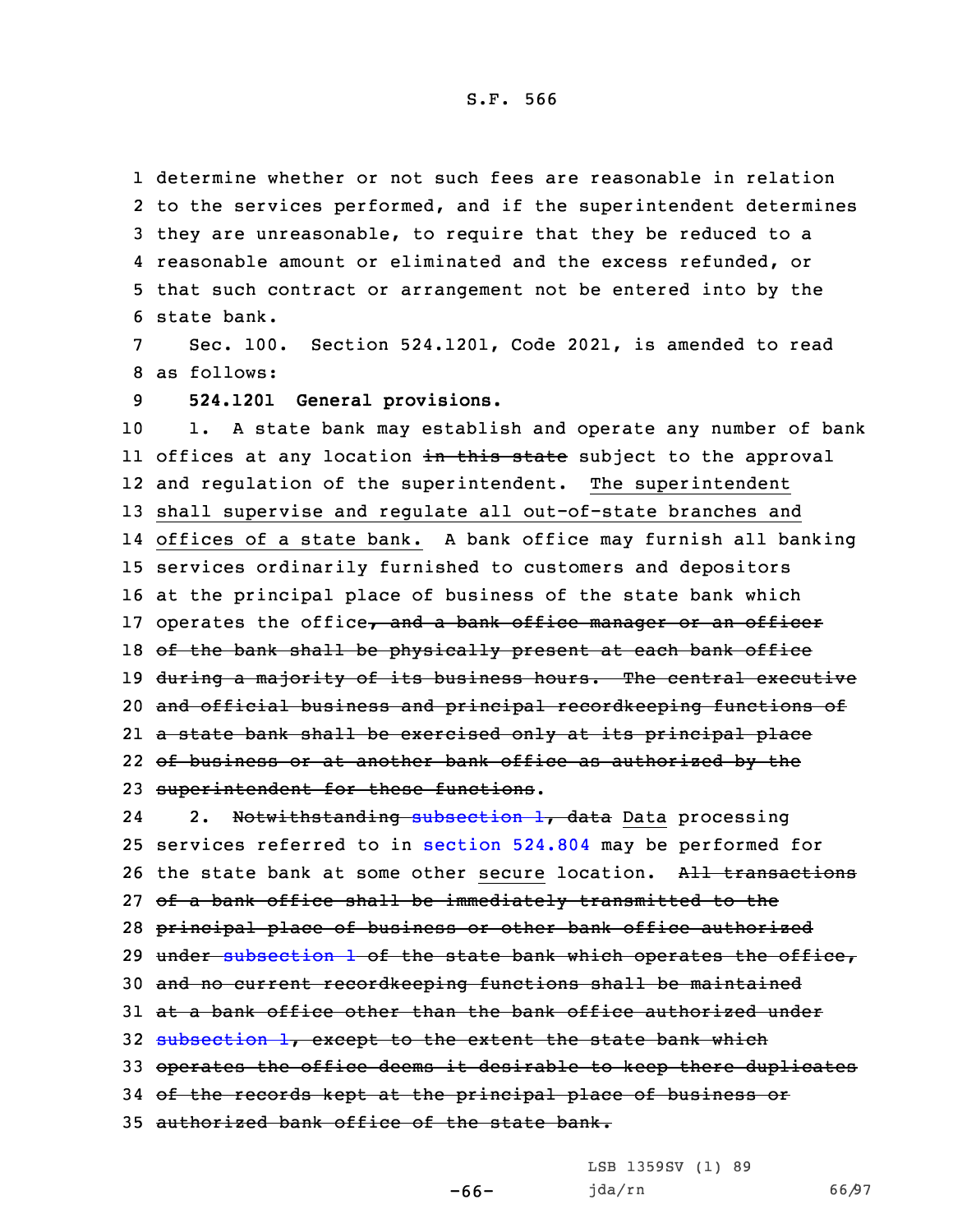1 3. Notwithstanding any of the other provisions of this 2 section, original loan documentation and trust recordkeeping 3 functions may be located at any authorized bank office or at 4 any other secure location approved by the superintendent.

5 Sec. 101. Section 524.1206, Code 2021, is amended to read 6 as follows:

7 **524.1206 Identification of legally chartered name of bank ——** 8 **required use of name.**

9 A state or national bank, at its locations in this state, shall identify its principal place of business, any bank office, or any bank branch in <sup>a</sup> manner which includes its legally chartered name or <sup>a</sup> reasonable variation of such name. <sup>A</sup> bank doing business in this state electronically shall identify its legally chartered name in any online, mobile, or digital customer interface. The legally chartered name of the state bank, out-of-state bank, or national bank shall be used

17 in all legal documents of such bank.

18 Sec. 102. Section 524.1301, unnumbered paragraph 1, Code 19 2021, is amended to read as follows:

 <sup>A</sup> majority of the incorporators, organizers, or initial directors of <sup>a</sup> state bank that has not issued shares or has not commenced business may dissolve the state bank by delivering articles of dissolution to the superintendent, together with 24 the applicable filing and recording fees, for filing with the secretary of state that set forth all of the following: Sec. 103. Section 524.1303, subsection 2, Code 2021, is

27 amended to read as follows:

 2. Upon acceptance for processing of an application for approval of <sup>a</sup> plan of dissolution on forms prescribed by the superintendent, the superintendent shall conduct such investigation as the superintendent may deem necessary to determine whether the plan of dissolution adequately protects the interests of depositors, other creditors, and shareholders and, if the plan of dissolution involves an acquisition of assets and assumption of liabilities by another state bank,

-67-

LSB 1359SV (1) 89 jda/rn 67/97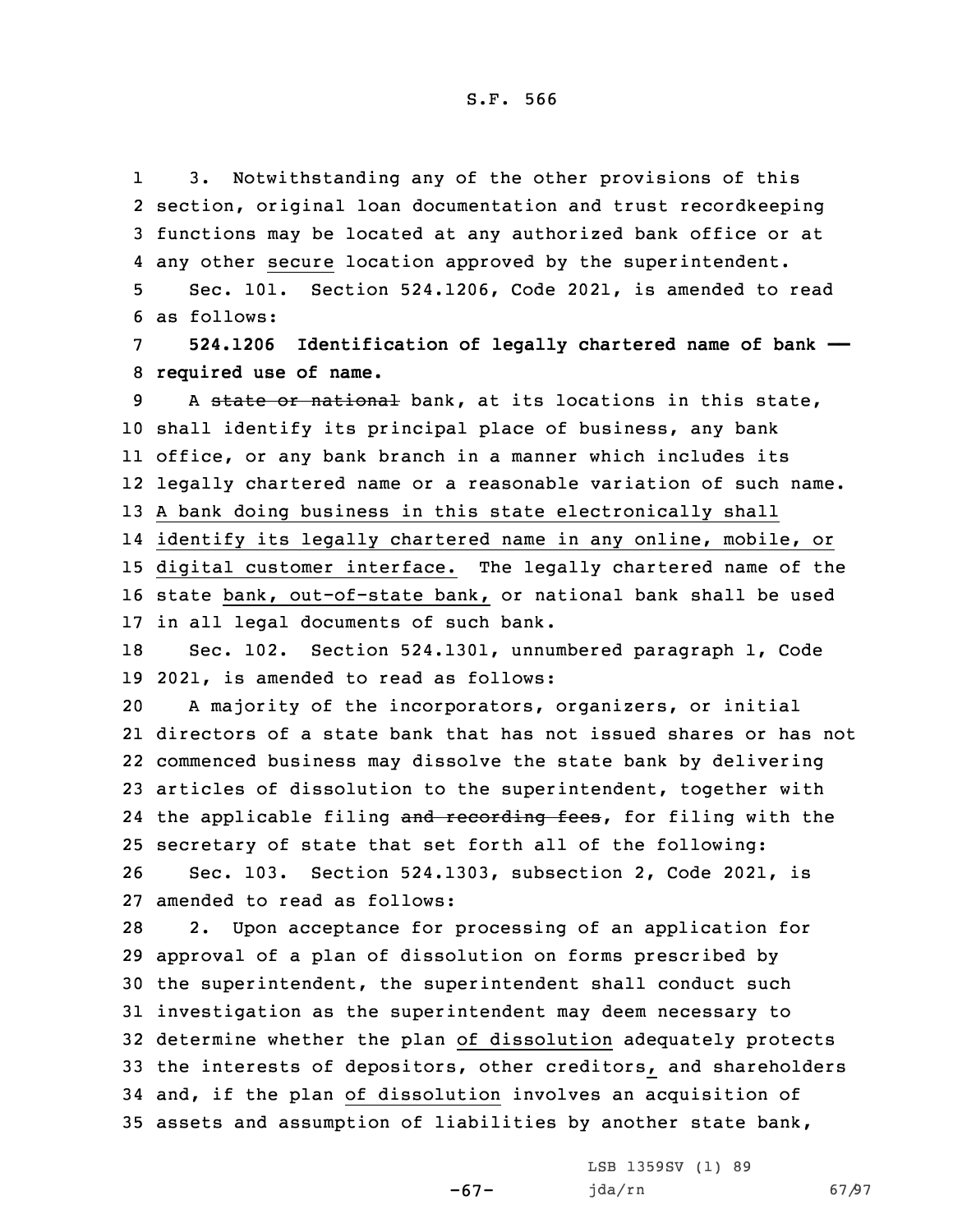whether such acquisition and assumption would be consistent with adequate and sound banking and in the public interest, on the basis of factors substantially similar to those set forth in section [524.1403,](https://www.legis.iowa.gov/docs/code/2021/524.1403.pdf) subsection 1, paragraph *"d"*. Sec. 104. Section 524.1303, subsections 3, 4, 5, and 6, Code 2021, are amended by striking the subsections. Sec. 105. Section 524.1304, subsection 2, Code 2021, is amended to read as follows: 2. Upon approval of the plan of voluntary dissolution by the superintendent, the superintendent shall file with the

 secretary of state articles of dissolution prepared by the applicant in conformance with section [524.1304A](https://www.legis.iowa.gov/docs/code/2021/524.1304A.pdf). Upon filing 13 of the articles of dissolution with the secretary of state, the state bank shall cease to accept deposits or carry on its business, except insofar as may be necessary for the proper winding up of the business of the state bank in accordance with the approved plan of dissolution. Upon request, the superintendent shall expressly revoke the authorization to do business of any state bank that has voluntarily dissolved pursuant to this section and shall return the physical copy of such state bank's authorization to do business in <sup>a</sup> manner clearly indicating that the authorization has been revoked.

23 Sec. 106. Section 524.1305, subsection 1, paragraph d, Code 24 2021, is amended to read as follows:

25 *d.* Distributing Making distributions of its remaining 26 property assets among its shareholders according to their 27 interests.

28 Sec. 107. Section 524.1305, subsection 2, paragraph d, Code 29 2021, is amended to read as follows:

30 *d.* Changing quorum any of the following:

31 (1) Quorum or voting requirements for its board of directors 32 or shareholders; changing provisions.

33 (2) Provisions for selection, resignation, or removal of 34 its directors or officers or both; or changing provisions.

-68-

35 (3) Provisions for amending its bylaws.

LSB 1359SV (1) 89 jda/rn 68/97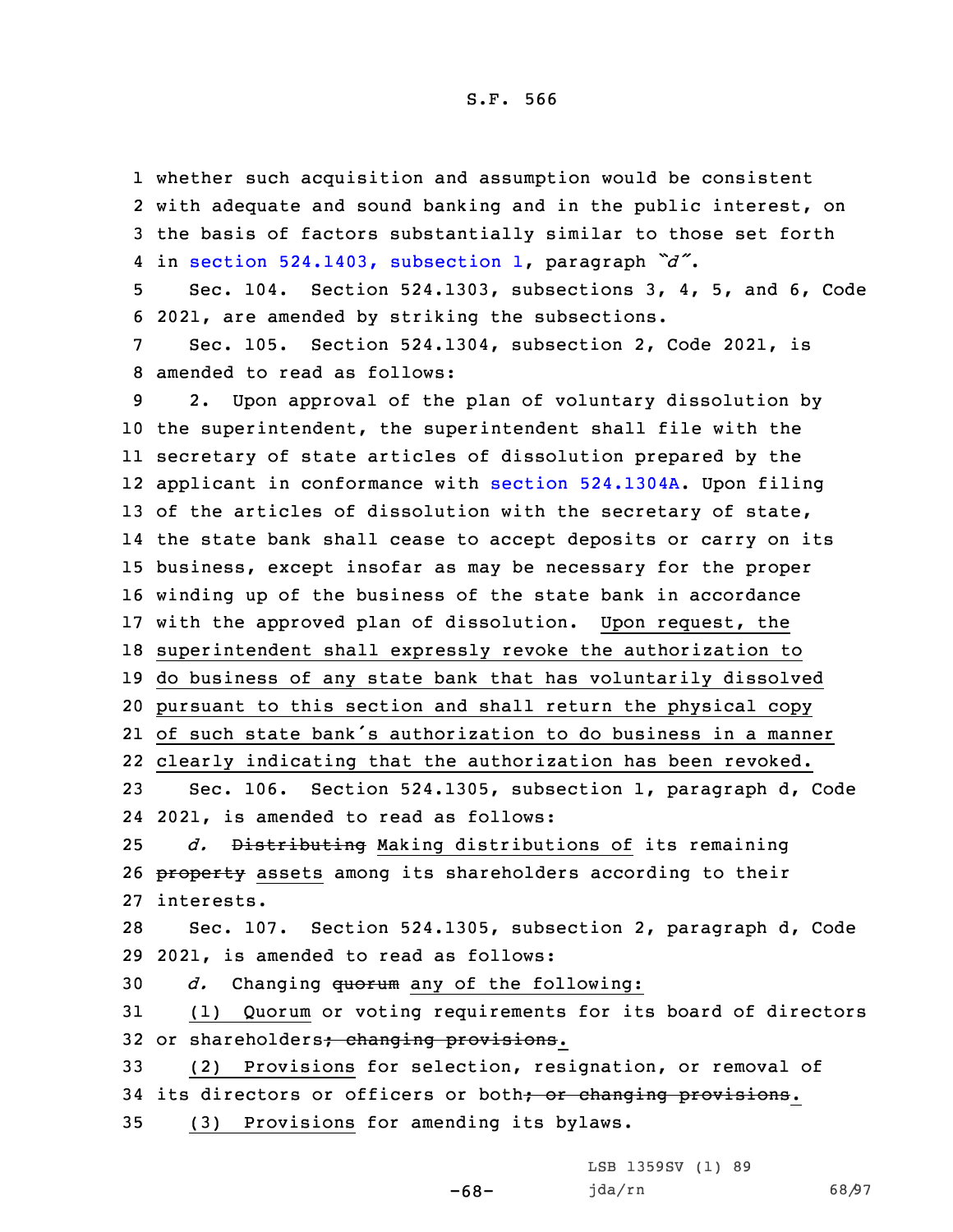1 Sec. 108. Section 524.1305, subsection 3, paragraphs a, b, 2 and d, Code 2021, are amended to read as follows:

 *a.* By mail to each depositor and creditor, except those as to whom the liability of the state bank has been assumed by another financial institution insured by the federal deposit insurance corporation pursuant to the plan of dissolution, at their last address of record as shown upon the books of the state bank, including <sup>a</sup> statement of the amount shown by the books of the state bank to be due to such depositor or creditor and <sup>a</sup> demand that any claim for <sup>a</sup> greater amount be filed with the state bank any time before <sup>a</sup> specified date at least ninety days after the date of the notice.

 *b.* By mail to each lessee of <sup>a</sup> safe-deposit box and each customer for whom property is held in safekeeping, except those as to whom the liability of the state bank has been assumed by another financial institution insured by the federal deposit insurance corporation pursuant to the plan of dissolution, at their last address of record as shown upon the books of the state bank, including <sup>a</sup> demand that all property held in <sup>a</sup> safe-deposit box or held in safekeeping by the state bank be withdrawn by the person entitled to the property before <sup>a</sup> specified date which is at least ninety days after the date of the notice.

24 *d.* By <sup>a</sup> conspicuous posting at each office of the state <sup>25</sup> bank and by posting on the state bank's internet site for 26 at least thirty days following the filing of the articles of 27 dissolution.

28 Sec. 109. Section 524.1306, subsection 2, Code 2021, is 29 amended to read as follows:

 2. The statement of revocation of voluntary dissolution proceedings, whether by consent of shareholders or by act of the state bank, shall be delivered to the superintendent, 33 together with the applicable filing and recording fee, who shall, if the superintendent finds that they satisfy the 35 requirements of this [section](https://www.legis.iowa.gov/docs/code/2021/524.1306.pdf), deliver them to the secretary

-69-

LSB 1359SV (1) 89 jda/rn 69/97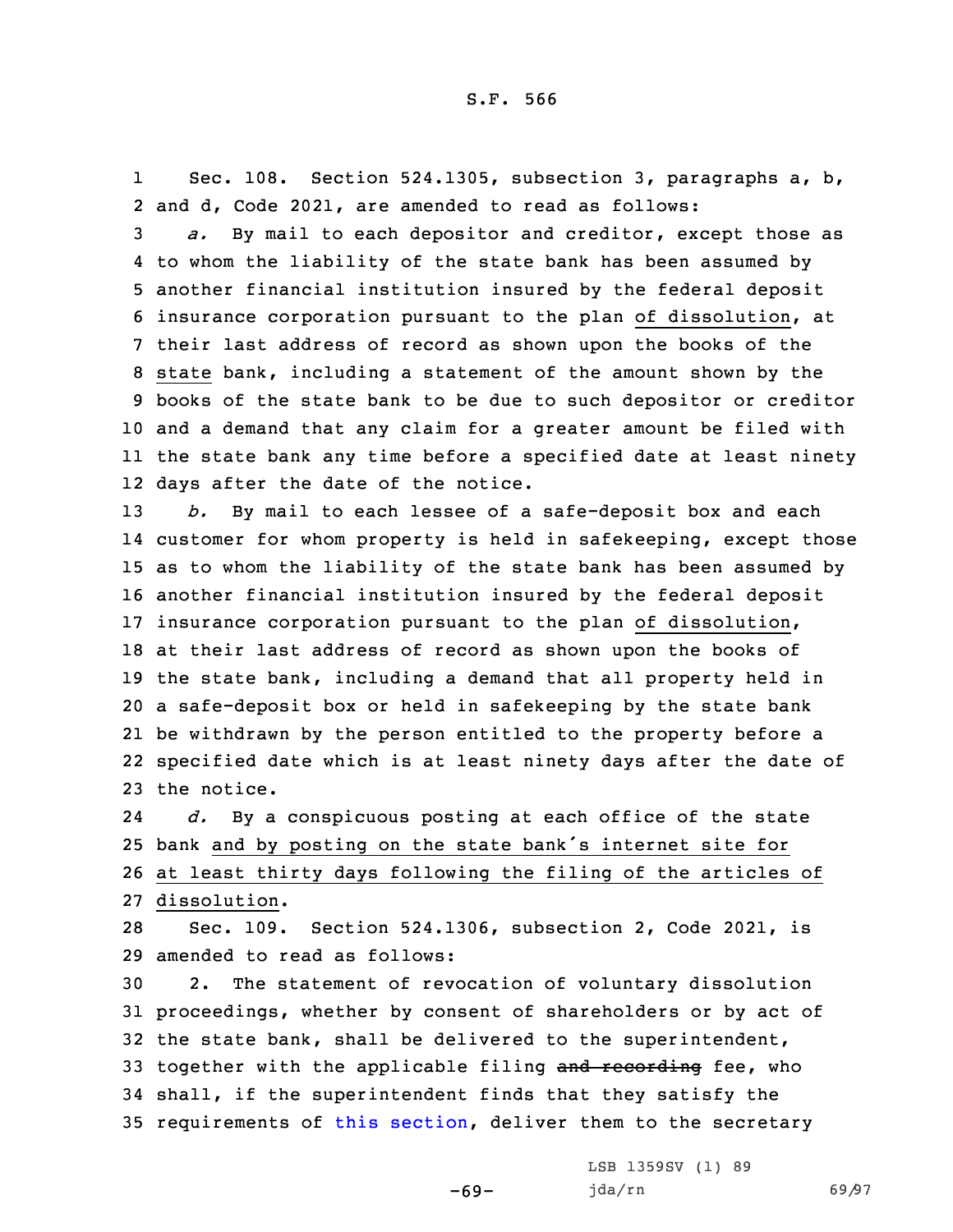1 of state for filing and recording in the secretary of state's 2 office, and the same shall be filed and recorded in the office 3 of the county recorder. 4 Sec. 110. Section 524.1308A, Code 2021, is amended by adding 5 the following new subsection: 6 NEW SUBSECTION. 5. As used in this section, the term 7 *"notice"* means as defined in section 490.141. 8 Sec. 111. Section 524.1308B, subsection 2, unnumbered 9 paragraph 1, Code 2021, is amended to read as follows: 10 A The notice made pursuant to this [section](https://www.legis.iowa.gov/docs/code/2021/524.1308B.pdf) must satisfy all 11 of the following requirements: 12 Sec. 112. Section 524.1308B, subsection 2, paragraph a, 13 Code 2021, is amended to read as follows: 14 *a.* Be published at least once in accordance with all of the 15 following: 16 (1) One time in <sup>a</sup> newspaper of general circulation in the <sup>17</sup> county where the dissolved state bank's principal office is or 18 was located. 19 (2) Be posted conspicuously for at least thirty days on the 20 dissolved state bank's internet site. 21 Sec. 113. Section 524.1309, Code 2021, is amended to read 22 as follows: 23 **524.1309 Becoming subject to chapter 489 or 490.** 24 In lieu of the dissolution procedure prescribed in sections 25 524.1303 through 524.1306, <sup>a</sup> state bank may cease to carry 26 on the business of banking and, after compliance with this 27 section, continue as a corporation subject to [chapter](https://www.legis.iowa.gov/docs/code/2021/490.pdf) 490<del>; or</del> 28 if the state bank is organized as <sup>a</sup> limited liability company 29 under this [chapter](https://www.legis.iowa.gov/docs/code/2021/524.pdf), continue as <sup>a</sup> limited liability company 30 subject to [chapter](https://www.legis.iowa.gov/docs/code/2021/489.pdf) 489. 31 1. <sup>A</sup> state bank that has commenced business may propose 32 to voluntarily cease to carry on the business of banking and 33 become a corporation subject to [chapter](https://www.legis.iowa.gov/docs/code/2021/490.pdf)  $490<sub>7</sub>$  or a limited 34 <del>liability company subject to [chapter](https://www.legis.iowa.gov/docs/code/2021/489.pdf) 489,</del> upon the affirmative 35 vote of the holders of at least <sup>a</sup> majority of the shares

 $-70-$ 

LSB 1359SV (1) 89 jda/rn 70/97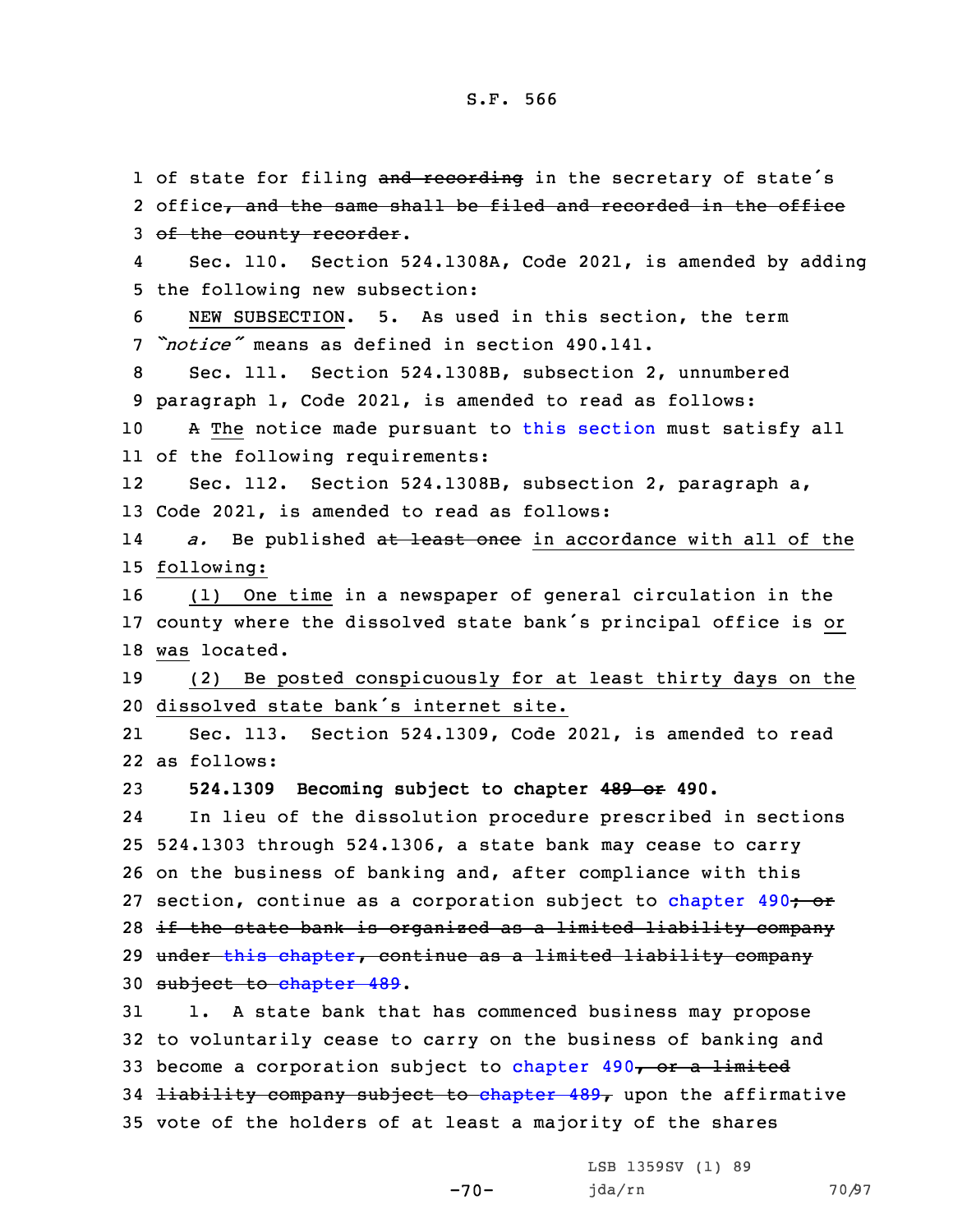entitled to vote on such proposal, adopting <sup>a</sup> plan involving both <sup>a</sup> provision for acquisition of its assets and assumption of its liabilities by another state bank, national bank, or other financial institution insured by the federal deposit insurance corporation, and <sup>a</sup> provision for continuance of its business if acquisition of its assets and assumption of its liabilities is not effected, or any other plan providing for the cessation of banking business and the payment of its liabilities.

 2. The application to the superintendent for approval of <sup>a</sup> plan described in [subsection](https://www.legis.iowa.gov/docs/code/2021/524.1309.pdf) 1 shall be treated by the superintendent in the same manner as an application for approval of <sup>a</sup> plan of dissolution under section 524.1303, 14 subsection 2, and shall be subject to section 524.1303, subsection 3 524.1305, subsections 8 and 9.

 3. Immediately upon adoption and approval of <sup>a</sup> plan to voluntarily cease to carry on the business of banking and 18 become a corporation subject to [chapter](https://www.legis.iowa.gov/docs/code/2021/490.pdf)  $490<sub>7</sub>$  or a limited 19 <del>liability company subject to [chapter](https://www.legis.iowa.gov/docs/code/2021/489.pdf) 489</del> the state bank shall submit an application for the required approval by the superintendent in the manner prescribed by the superintendent. As part of this application, the state bank shall deliver to the superintendent <sup>a</sup> plan to cease the business of banking 24 and become a corporation subject to [chapter](https://www.legis.iowa.gov/docs/code/2021/490.pdf) 490, or a limited 25 <del>liability company subject to [chapter](https://www.legis.iowa.gov/docs/code/2021/489.pdf) 489,</del> which shall be signed by two of its duly authorized officers and shall contain the name of the state bank, the post office address of its principal place of business, the name and address of its officers and directors, the number of shares entitled to vote on the plan and the number of shares voted for or against the plan, respectively, the nature of the business 32 to be conducted by the corporation under [chapter](https://www.legis.iowa.gov/docs/code/2021/490.pdf)  $490<sub>7</sub>$  or by 33 the limited liability company subject to [chapter](https://www.legis.iowa.gov/docs/code/2021/489.pdf)  $489<sub>T</sub>$  and the general nature of the assets to be held by the corporation or company. As part of the application, the state bank shall

-71-

LSB 1359SV (1) 89 jda/rn 71/97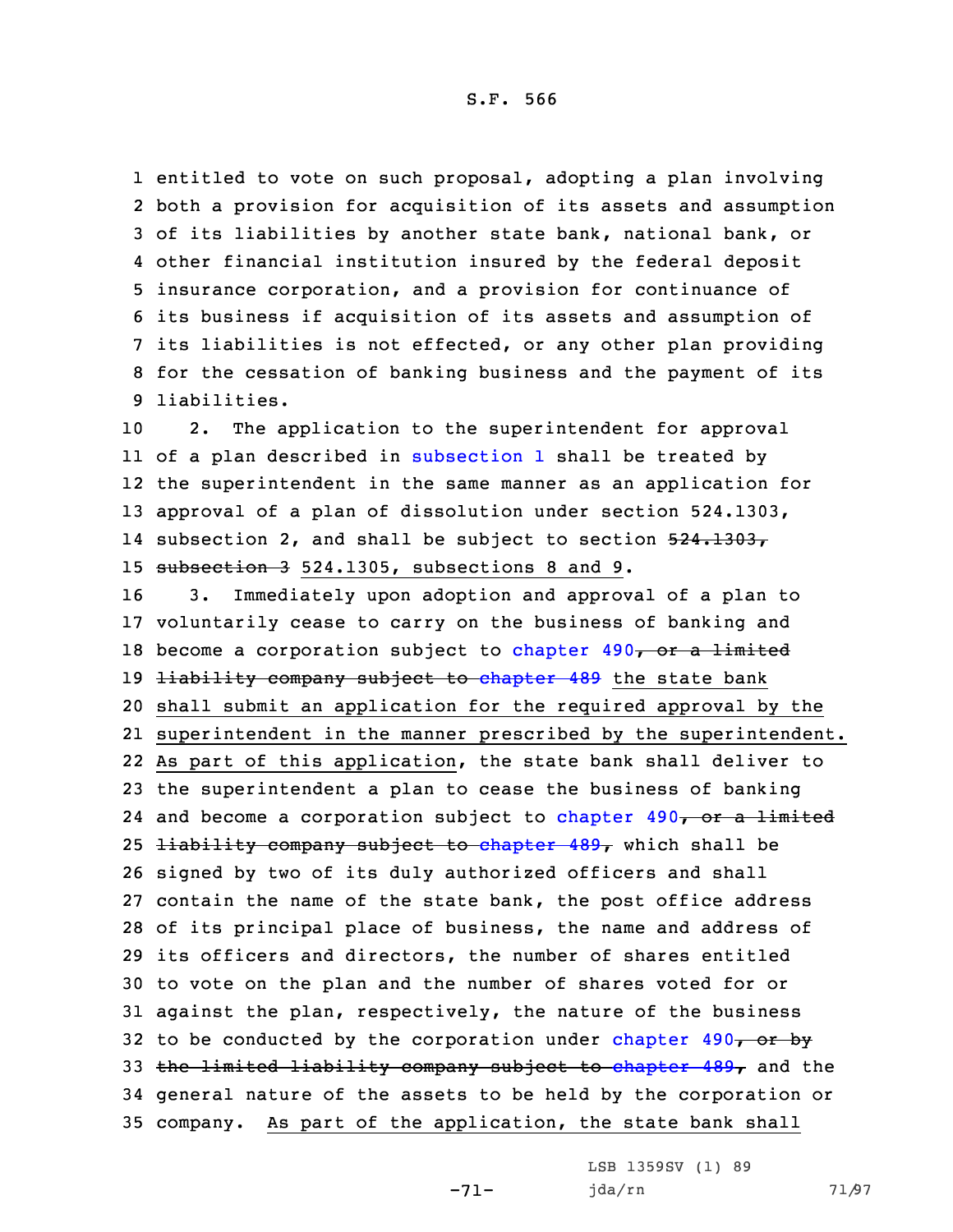also deliver to the superintendent articles of intent to be subject to chapter 490, together with the applicable filing fees, which shall set forth that the state bank has complied with this section, that it intends to cease to carry on the business of banking, and the information required by section 490.202 relative to the contents of articles of incorporation under chapter 490.

 4. Upon approval of the plan by the superintendent, the state bank shall immediately surrender to the superintendent its authorization to do business as <sup>a</sup> bank and shall cease to accept deposits and carry on the banking business except insofar as may be necessary for it to complete the settlement of its affairs as <sup>a</sup> state bank in accordance with subsection 14 5. Upon request, the superintendent shall expressly revoke the state bank's authorization to do business and return the physical copy of such state bank's authorization to do business in <sup>a</sup> manner clearly indicating that the authorization has been 18 revoked.

 5. The board of directors has full power to complete the settlement of the affairs of the state bank. Within thirty days after approval by the superintendent of the plan to cease the business of banking and become <sup>a</sup> corporation subject 23 to [chapter](https://www.legis.iowa.gov/docs/code/2021/490.pdf) 490, or a limited liability company subject to 24 <del>[chapter](https://www.legis.iowa.gov/docs/code/2021/489.pdf) 489,</del> the state bank shall give notice of its intent to persons identified in section [524.1305,](https://www.legis.iowa.gov/docs/code/2021/524.1305.pdf) subsection 3, in the manner provided for in that subsection. In completing the settlement of its affairs as <sup>a</sup> state bank, the state bank shall also follow the procedure prescribed in section [524.1305](https://www.legis.iowa.gov/docs/code/2021/524.1305.pdf), subsections 4, 5, and 6.

30 6. Upon completion of all the requirements of this [section](https://www.legis.iowa.gov/docs/code/2021/524.1309.pdf), the state bank shall deliver to the superintendent articles of 32 intent to be subject to [chapter](https://www.legis.iowa.gov/docs/code/2021/490.pdf) 490 or [489](https://www.legis.iowa.gov/docs/code/2021/489.pdf), together with the applicable filing and recording fees, which shall set forth that the state bank has complied with this [section](https://www.legis.iowa.gov/docs/code/2021/524.1309.pdf), that it has ceased to carry on the business of banking, and the information

LSB 1359SV (1) 89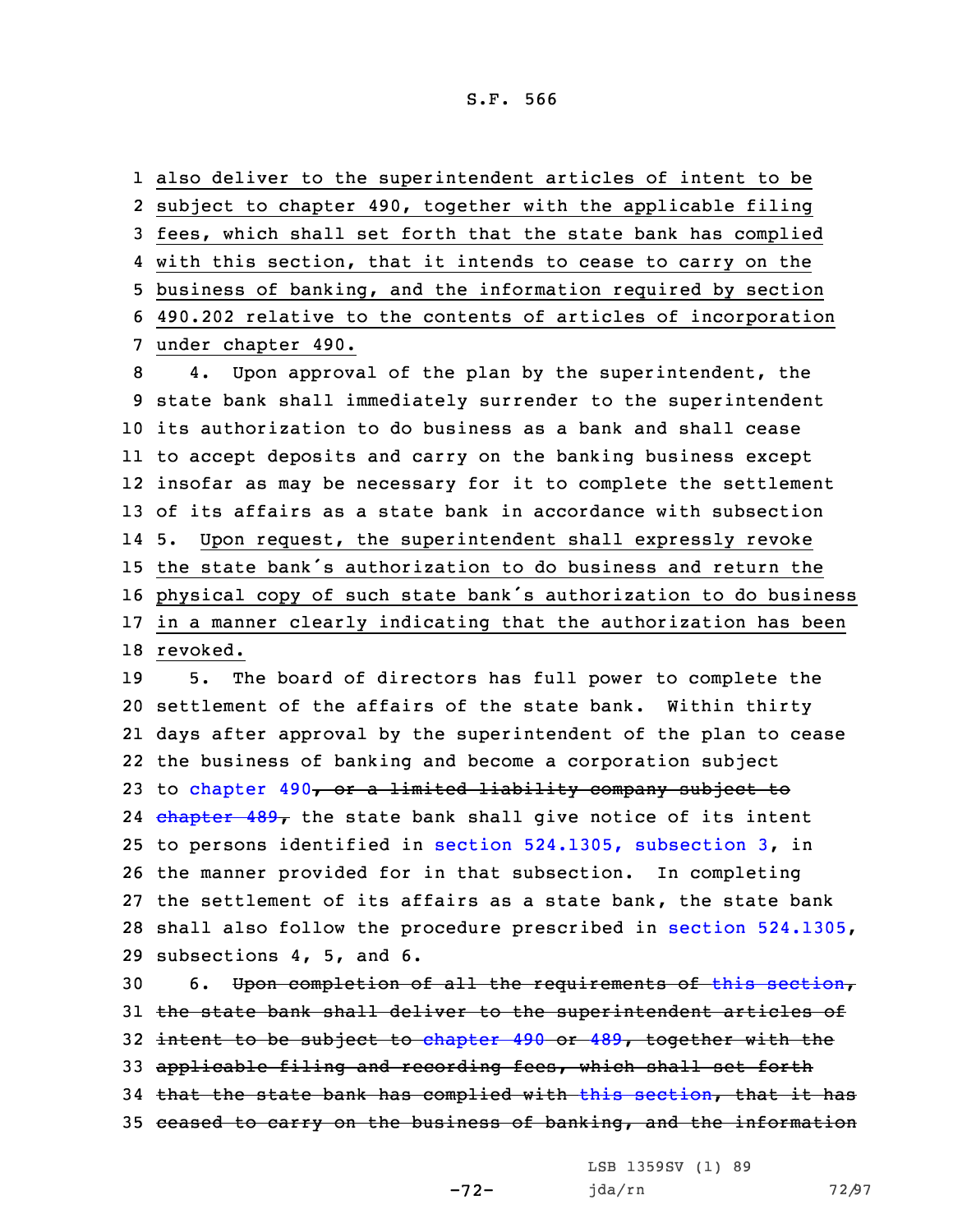1 required by [section](https://www.legis.iowa.gov/docs/code/2021/490.202.pdf) 490.202 relative to the contents of 2 articles of incorporation under [chapter](https://www.legis.iowa.gov/docs/code/2021/490.pdf) 490, or articles of 3 organization under [chapter](https://www.legis.iowa.gov/docs/code/2021/489.pdf) 489. If the superintendent finds 4 that the state bank has complied with all requirements of 5 this [section](https://www.legis.iowa.gov/docs/code/2021/524.1309.pdf) and that the articles of intent to be subject to 6 chapter 490  $-489$  $-489$  satisfy the requirements of this [section](https://www.legis.iowa.gov/docs/code/2021/524.1309.pdf), 7 the superintendent shall deliver them to the secretary of state 8 for filing and recording in the secretary of state's office, 9 and the superintendent shall file and record them in the office 10 of the county recorder.

11 7. Upon the filing of the articles of intent to be subject 12 to [chapter](https://www.legis.iowa.gov/docs/code/2021/490.pdf) 490 <del>or [489](https://www.legis.iowa.gov/docs/code/2021/489.pdf)</del>, the state bank shall immediately 13 cease to be a state bank subject to this [chapter](https://www.legis.iowa.gov/docs/code/2021/524.pdf), and shall 14 immediately cease to have the powers of <sup>a</sup> state bank subject 15 to this [chapter](https://www.legis.iowa.gov/docs/code/2021/524.pdf) and shall become <sup>a</sup> corporation subject to 16 chapter 490 or a limited liability company subject to chapter 17 489. The secretary of state shall issue a certificate as to 18 the filing of the articles of intent to be subject to chapter 19 490  $e^2$  [489](https://www.legis.iowa.gov/docs/code/2021/489.pdf) and send the certificate to the corporation  $e^2$ 20 <del>limited liability company</del> or its representative. The articles 21 of intent to be subject to [chapter](https://www.legis.iowa.gov/docs/code/2021/490.pdf) 490 <del>or [489](https://www.legis.iowa.gov/docs/code/2021/489.pdf)</del> shall be the 22 articles of incorporation of the corporation <del>or a limited</del> 23 <del>liability company</del>. The provisions of [chapter](https://www.legis.iowa.gov/docs/code/2021/490.pdf) 490 or 489 24 becoming applicable to a corporation <del>or limited liability</del> 25 company formerly doing business as a state bank shall not 26 affect any right accrued or established, or liability or 27 penalty incurred under this [chapter](https://www.legis.iowa.gov/docs/code/2021/524.pdf) prior to the filing with 28 the secretary of state of the articles of intent to be subject 29 to [chapter](https://www.legis.iowa.gov/docs/code/2021/490.pdf) 490 or [489](https://www.legis.iowa.gov/docs/code/2021/489.pdf).

 8. <sup>A</sup> shareholder of <sup>a</sup> state bank who objects to adoption by the state bank of <sup>a</sup> plan to cease to carry on the business of banking and to continue as <sup>a</sup> corporation subject to chapter 33 490, or a limited liability company subject to [chapter](https://www.legis.iowa.gov/docs/code/2021/489.pdf) 489, is entitled to appraisal rights provided for in chapter 490, 35 sub[chapter](https://www.legis.iowa.gov/docs/code/2021/489.pdf) XIII, or in chapter 489, [section](https://www.legis.iowa.gov/docs/code/2021/489.604.pdf) 489.604.

-73-

LSB 1359SV (1) 89 jda/rn 73/97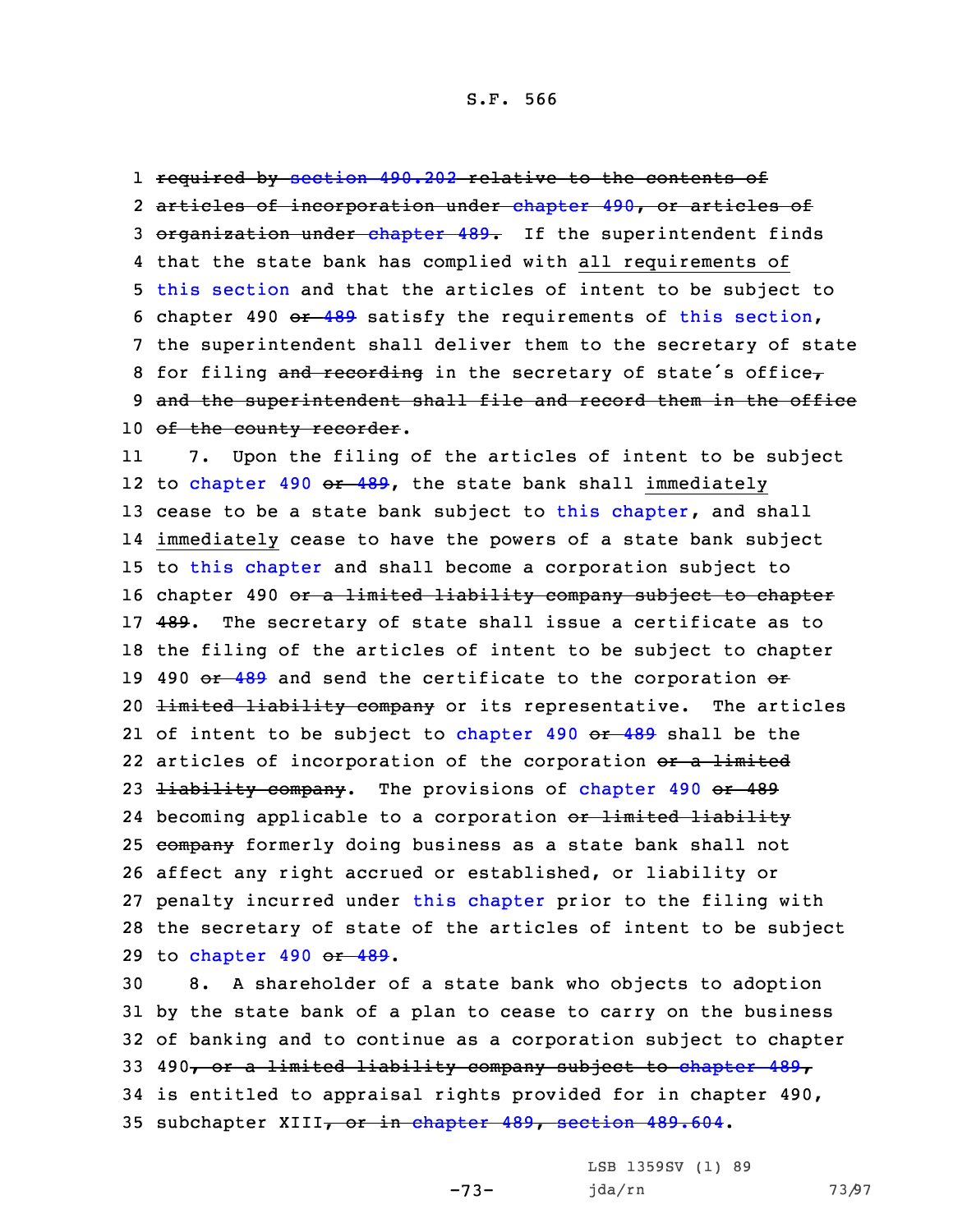1 9. <sup>A</sup> state bank, at any time prior to the approval of the 2 articles of intent to become subject to [chapter](https://www.legis.iowa.gov/docs/code/2021/490.pdf) 490 or [489](https://www.legis.iowa.gov/docs/code/2021/489.pdf), 3 may revoke the proceedings in the manner prescribed by section 4 524.1306.

5 Sec. 114. Section 524.1310, subsection 1, paragraph a, Code 6 2021, is amended to read as follows:

 *a.* In <sup>a</sup> situation in which the superintendent has required, 8 in accordance with section 524.226 524.224, that the state bank cease to carry on its business, the superintendent shall immediately tender to the federal deposit insurance corporation the receivership for the state bank. The affairs of the state bank shall thereafter be governed by this [section](https://www.legis.iowa.gov/docs/code/2021/524.1310.pdf), section 524.1311, and the provisions of federal law, and shall be subject to federal court jurisdiction, and the assets of the state bank shall be distributed in accordance with section 524.1312. If there is <sup>a</sup> conflict between the provisions of state and federal law, federal law shall govern.

18 Sec. 115. Section 524.1311, subsection 2, Code 2021, is 19 amended to read as follows:

20 2. After the involuntary dissolution of <sup>a</sup> state bank, the 21 superintendent shall file notice of the dissolution with the 22 secretary of state <del>and the county recorder of the county in</del> 23 which the state bank is located. No fee shall be charged by 24 the secretary of state <del>or the county recorder</del> for the filing 25 or recording. The corporate existence of the state bank 26 shall cease upon filing of the notice of dissolution with the 27 secretary of state.

28 Sec. 116. Section 524.1401, Code 2021, is amended to read 29 as follows:

30 **524.1401 Authority to merge.**

 1. Upon compliance with the requirements of this [chapter](https://www.legis.iowa.gov/docs/code/2021/524.pdf), one or more state banks, one or more out-of-state banks, one or more national banks, one or more federal savings associations, one or more corporations, or any combination of these entities, with the approval of the superintendent, may merge into <sup>a</sup> state

-74-

LSB 1359SV (1) 89 jda/rn 74/97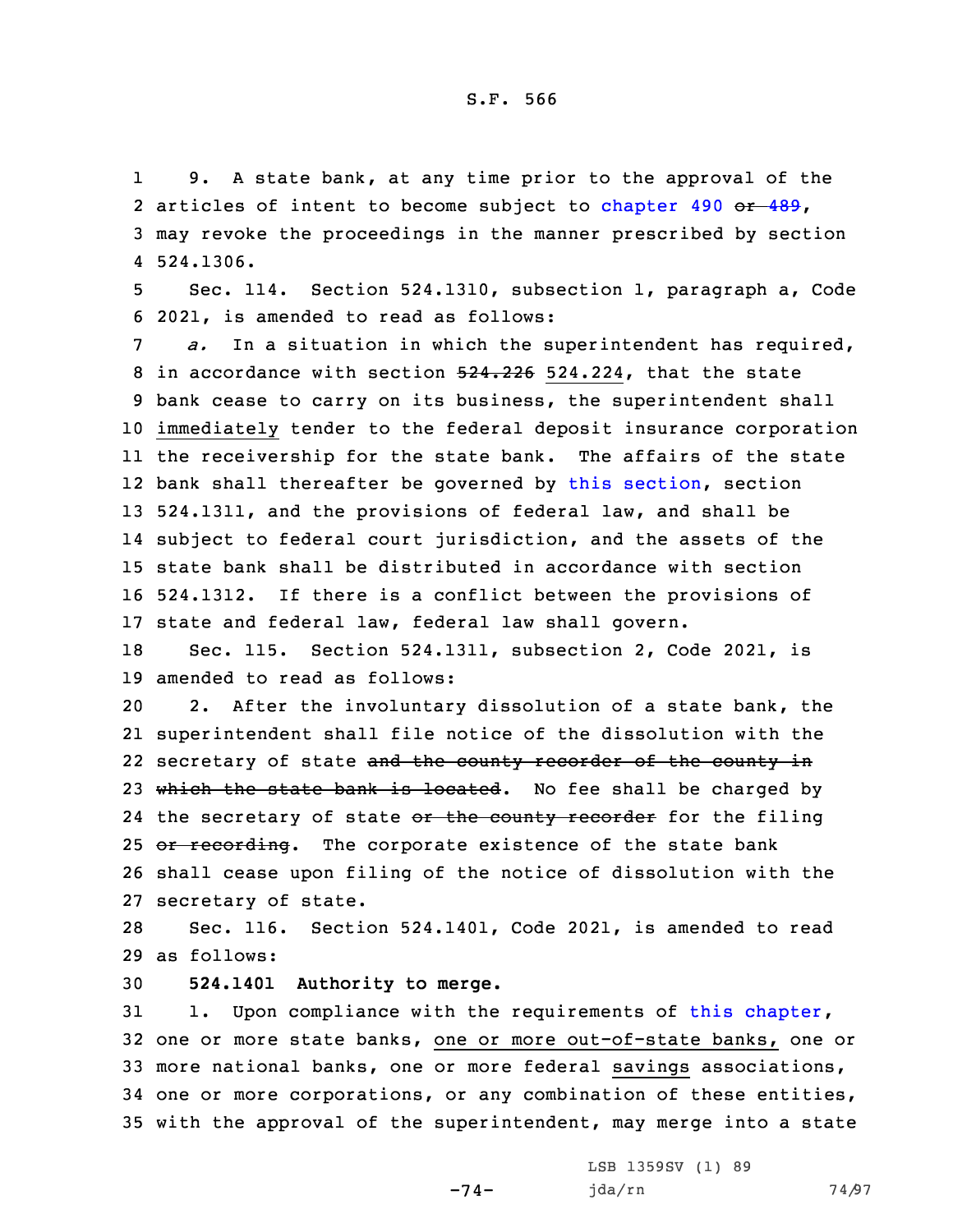1 bank pursuant to <sup>a</sup> plan of merger.

22. Upon compliance with the requirements of this [chapter](https://www.legis.iowa.gov/docs/code/2021/524.pdf), one or more state banks may merge into <sup>a</sup> national bank, federal savings association, or out-of-state bank. The authority of <sup>a</sup> state bank to merge into <sup>a</sup> national bank or federal savings association is subject to the condition that at the time of the transaction the laws of the United States shall authorize <sup>a</sup> national bank or federal savings association located in this state, without approval by the comptroller of the currency of the United States, to merge into <sup>a</sup> state bank under limitations no more restrictive than those contained in this [chapter](https://www.legis.iowa.gov/docs/code/2021/524.pdf) with respect to the merger of <sup>a</sup> state bank into <sup>a</sup> national bank or federal savings association. The authority of <sup>a</sup> state bank to merge into an out-of-state bank is subject to the condition that at the time of the transaction the laws of the home state of the resulting bank shall authorize <sup>a</sup> bank organized under the laws of such home state, without approval by the home state's bank regulatory authority, to merge into <sup>a</sup> state bank under limitations no more restrictive than those contained in this chapter with respect to the merger of <sup>a</sup> state bank into an out-of-state bank.

22 3. Upon compliance with the requirements of this [chapter](https://www.legis.iowa.gov/docs/code/2021/524.pdf), 23 one or more state banks may merge with one or more federal associations. The authority of <sup>a</sup> state bank to merge into <sup>a</sup> federal association is subject to the conditions the laws of the United States authorize at the time of the transaction. 4. 3. As used in this [section](https://www.legis.iowa.gov/docs/code/2021/524.1401.pdf), the term *"merger"* or *"merge"* means any plan by which the assets and liabilities of an entity are combined with those of one or more other entities, including transactions in which one of the corporate entities survives and transactions in which <sup>a</sup> new corporate entity is 32 created.

33 Sec. 117. Section 524.1402, Code 2021, is amended to read 34 as follows:

-75-

35 **524.1402 Requirements for <sup>a</sup> merger.**

LSB 1359SV (1) 89 jda/rn 75/97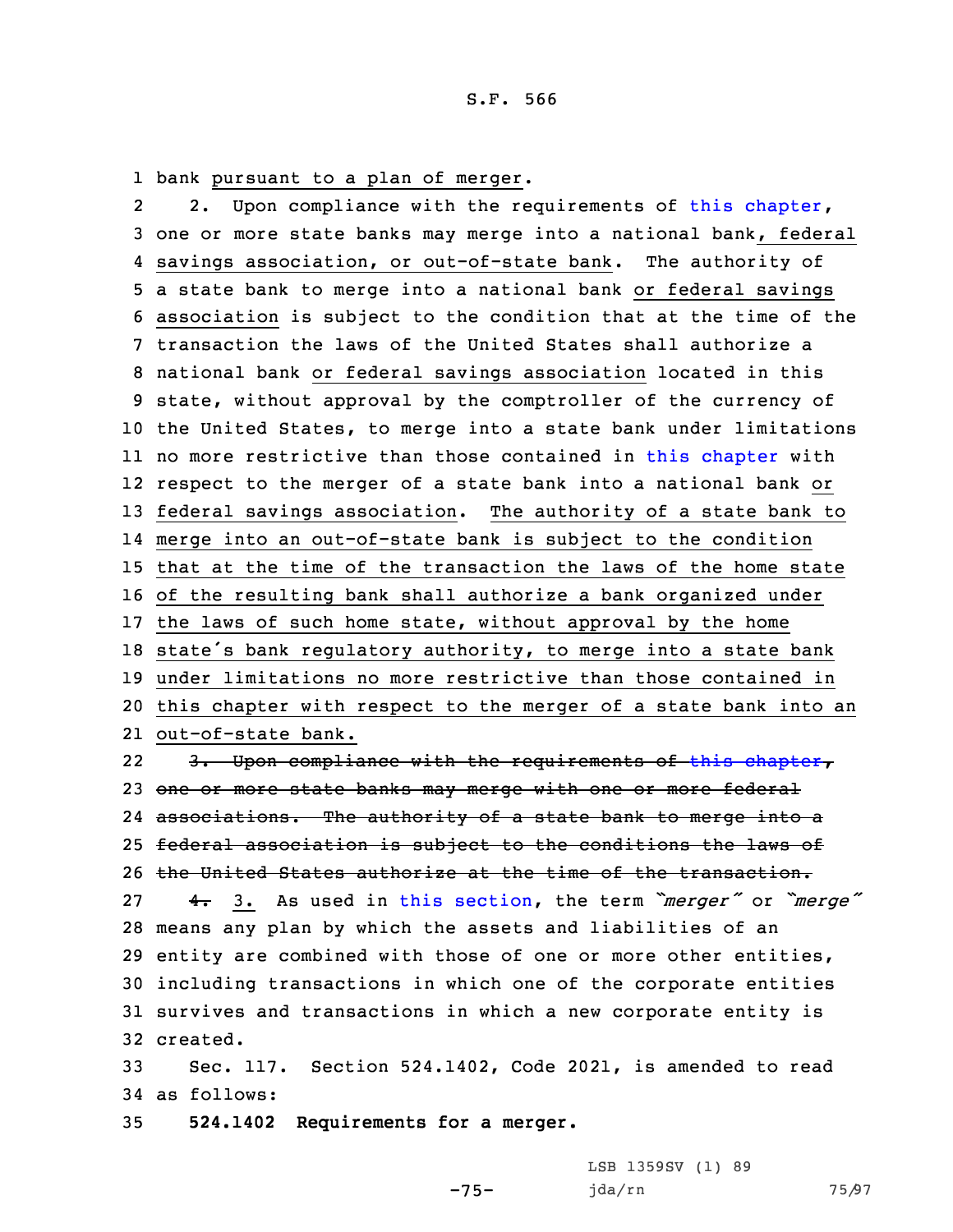1 The requirements for <sup>a</sup> merger which must be satisfied by the parties to the merger are as follows: 3 1. The parties shall adopt a plan stating of merger which must include all of the following: *a.* The names of the parties proposing to merge and the name of the bank into which they propose to merge, which is the 7 "resulting bank". *a.* As to each party to the merger, the party's name, jurisdiction of formation, and type of entity. *b.* The resulting bank's name, jurisdiction of formation, and type of entity, and, if the resulting bank is to be created in the merger, <sup>a</sup> statement to that effect. *b. c.* The terms and conditions of the proposed merger. 14 *c. d.* The manner and basis of converting the shares of each 15 party into any combination of shares, obligations, or other 16 securities of the resulting bank or of any other corporation, 17 or, in whole or in part, into cash or other property, obligations, rights to acquire shares or other securities, cash, or other property. *d. e.* The rights of the shareholders of each of the 21 parties. 22 *e. f.* An agreement concerning the merger. *f. g.* Such other provisions with respect to the proposed merger which are deemed necessary or desirable. 2. In the case of <sup>a</sup> state bank which is <sup>a</sup> party to the plan of merger, if the proposed merger will result in <sup>a</sup> state 27 bank subject to this [chapter](https://www.legis.iowa.gov/docs/code/2021/524.pdf), adoption of the plan of merger by such state bank requires the affirmative vote of at least <sup>a</sup> majority of the directors and approval by the shareholders, in the manner and according to the procedures prescribed in section 490.1104, at <sup>a</sup> meeting called in accordance with the terms of that section. In the case of <sup>a</sup> national bank, or if the proposed merger will result in <sup>a</sup> national bank, adoption of the plan of merger by each party to the merger shall require the affirmative vote of at least such directors

-76-

LSB 1359SV (1) 89 jda/rn 76/97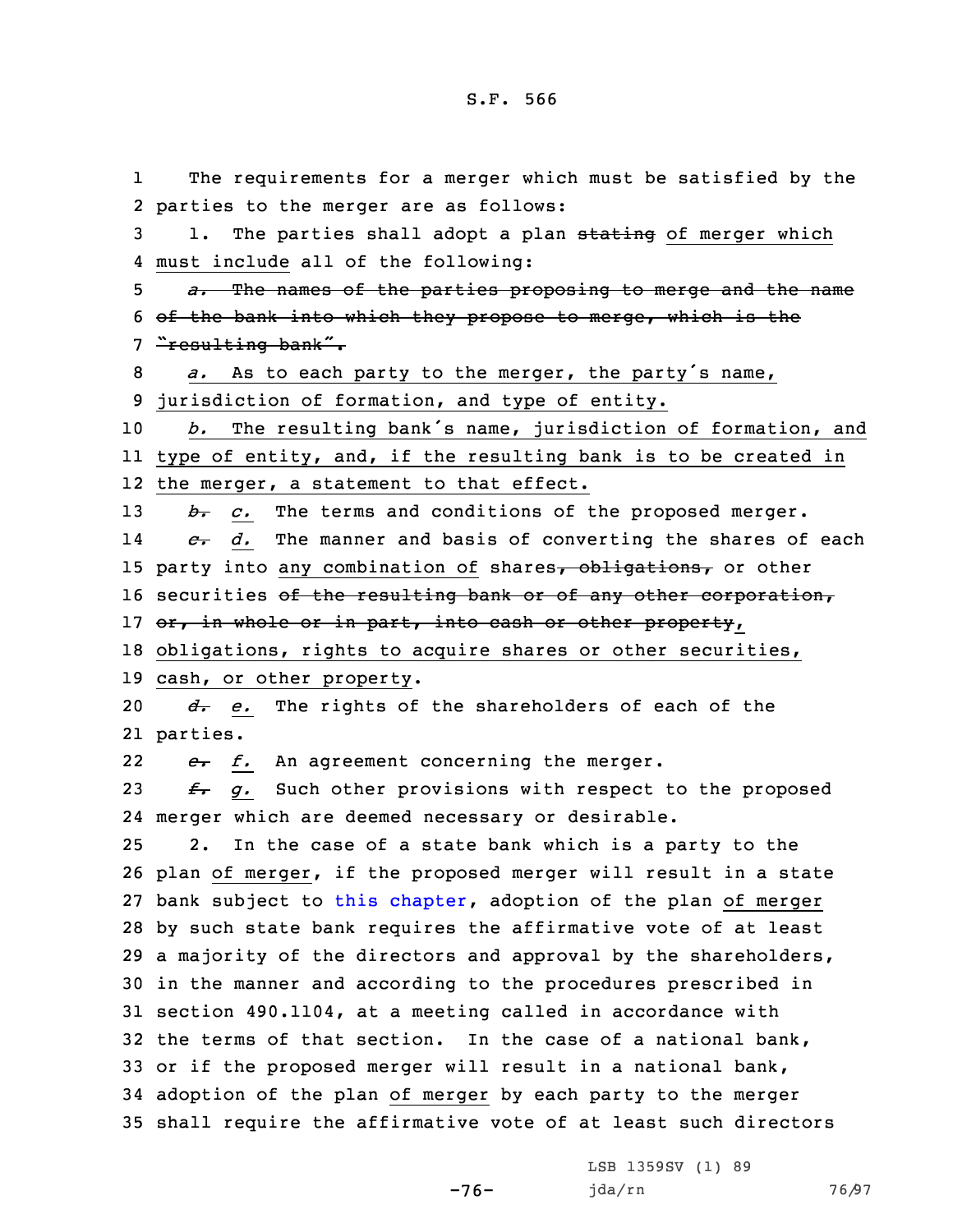and shareholders whose affirmative vote on the plan of merger is required under the laws of the United States. Subject to applicable requirements of the laws of the United States in <sup>a</sup> case in which <sup>a</sup> national bank is <sup>a</sup> party to <sup>a</sup> plan of merger, any modification of <sup>a</sup> plan of merger which has been adopted shall be made by any method provided in the plan of merger, or in the absence of such provision, by the same vote as required for adoption.

 3. If <sup>a</sup> proposed merger will result in <sup>a</sup> state bank, application for the required approval by the superintendent shall be made in the manner prescribed by the superintendent. 12 There shall also be delivered to the superintendent, when available, the following:

14*a.* Articles of merger.

15 *b.* Applicable fees payable to the secretary of state, as 16 specified in section [490.122](https://www.legis.iowa.gov/docs/code/2021/490.122.pdf), for the filing and recording of 17 the articles of merger.

 *c.* If there is any modification of the plan of merger at any time prior to the approval by the superintendent under section 524.1403, an amendment of the application and, if necessary, of the articles of merger, signed in the same manner as the originals, setting forth the modification of the plan of merger, the method by which the modification was adopted and any related change in the provisions of the articles of merger. *d.* Proof of publication of the notice required by subsection  $26 + \frac{4}{10}$ 

27 4. If a proposed merger will result in a state bank, within 28 thirty days after the application for merger is accepted for 29 processing, the parties to the plan shall publish a notice of 30 the proposed transaction in <sup>a</sup> newspaper of general circulation 31 published in the municipal corporation or unincorporated 32 area in which each party to the plan has its principal place 33 of business, or if there is none, in a newspaper of general 34 circulation published in the county, or in <sup>a</sup> county adjoining 35 the county, in which each party to the plan has its principal

LSB 1359SV (1) 89

-77-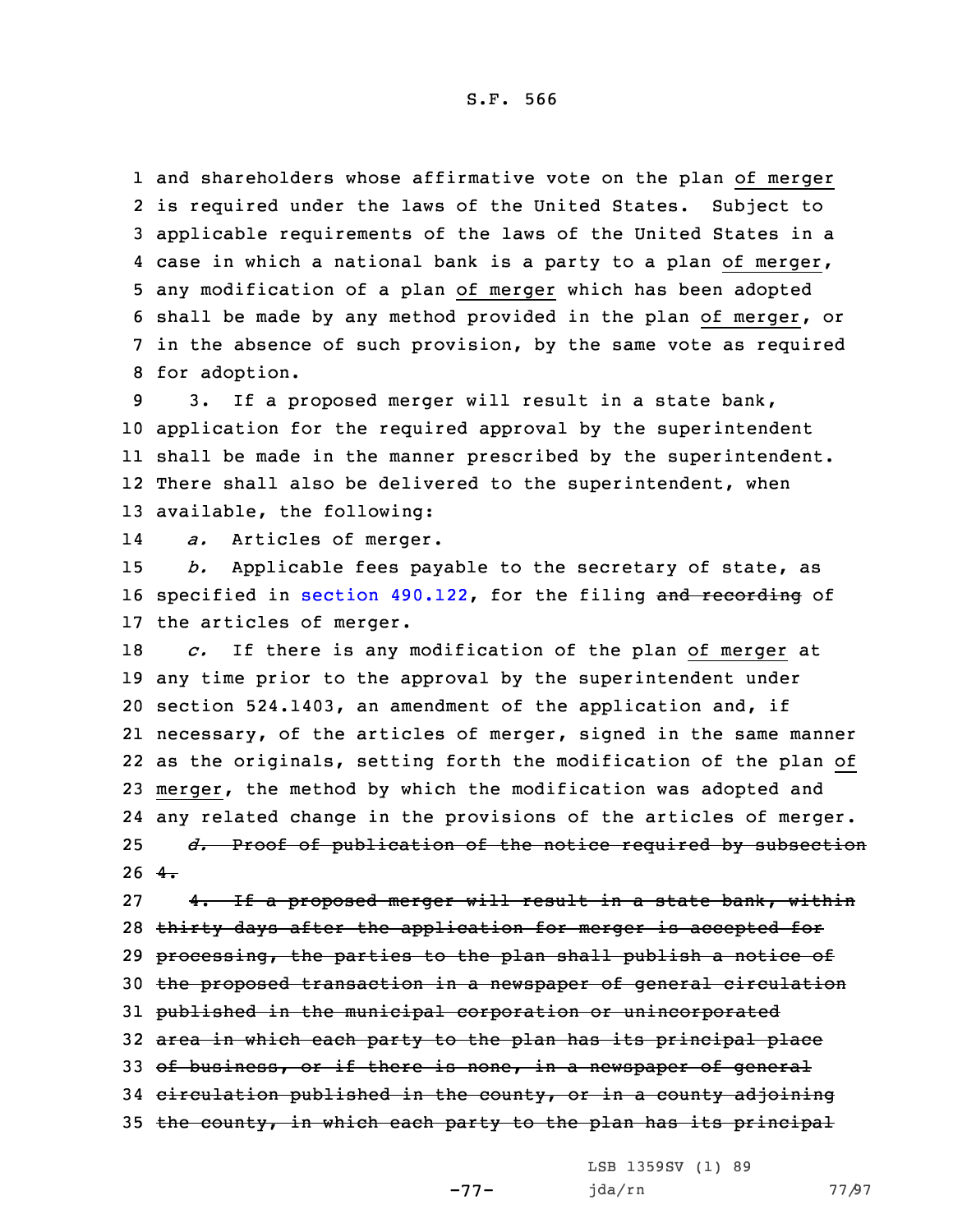1 <del>place of business. The notice shall be on forms prescribed by</del> 2 <del>the superintendent and shall set forth the names of the parties</del> 3 to the plan and the resulting state bank, the location and 4 <del>post office address of the principal place of business of the</del> 5 resulting state bank and of each office to be maintained by 6 the resulting state bank, and the purpose or purposes of the 7 resulting state bank. Proof of publication of the notice shall 8 be delivered to the superintendent within fourteen days. 9 5. Within thirty days after the date of the publication of 10 the notice required under [subsection](https://www.legis.iowa.gov/docs/code/2021/524.1402.pdf) 4, any interested person 11 may submit to the superintendent written comments and data 12 on the application. Comments challenging the legality of an 13 application shall be submitted separately in writing. The 14 superintendent may extend the thirty-day comment period if, in 15 the superintendent's judgment, extenuating circumstances exist. 16 6. Within thirty days after the date of the publication 17 of the notice required under [subsection](https://www.legis.iowa.gov/docs/code/2021/524.1402.pdf) 4, any interested 18 person may submit to the superintendent a written request for a 19 hearing on the application. The request shall state the nature 20 of the issues or facts to be presented and the reasons why 21 written submissions would be insufficient to make an adequate 22 <del>presentation to the superintendent. If the reasons are related</del> 23 to factual disputes, the disputes shall be described. Written 24 requests for hearings shall be evaluated by the superintendent, 25 who may grant or deny such requests in whole or in part. A 26 hearing request shall generally be granted only if it is 27 determined that written submissions would be inadequate or that 28 <sup>a</sup> hearing would otherwise be beneficial to the decision-making 29 process. A hearing may be limited to issues considered 30 material by the superintendent. 31  $7.$  If a request for a hearing is denied, the superintendent 32 shall notify the applicant and all interested persons and 33 shall state the reasons for the denial. Interested persons 34 may submit to the superintendent, with simultaneous copies 35 to the applicant, additional written comments or data on the

LSB 1359SV (1) 89

-78-

jda/rn 78/97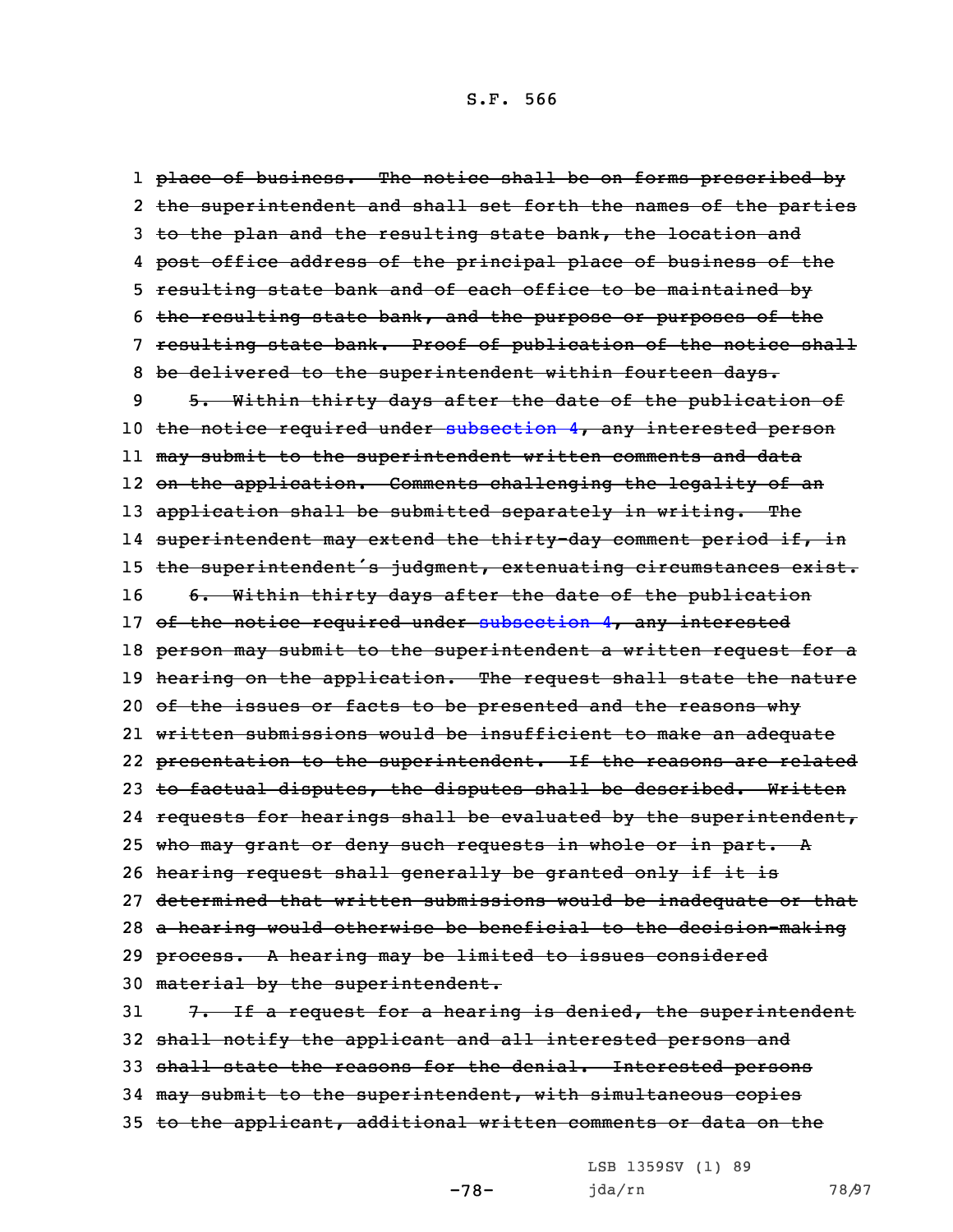application within fourteen days after the date of the notice of denial. The applicant shall be provided an additional seven 3 days, after the fourteen-day deadline has expired, within which 4 <del>to respond to any comments submitted within the fourteen-day</del> period. The superintendent may waive this seven-day period upon request by the applicant. <sup>A</sup> copy of any response submitted by the applicant shall also be mailed simultaneously by the applicant to the interested persons. 9 8. 4. The articles of merger shall be signed by  $\pm w\sigma$  a duly 10 authorized officers officer of each party to the plan of merger and shall contain all of the following:

12 *a.* The names name, jurisdiction of formation, and type 13 of entity of the parties each party to the plan, and of the 14 <del>resulting state bank</del> of merger.

15 *b.* The name, jurisdiction of formation, and type of entity 16 of the resulting state bank.

 *b. c.* The location and the post office address of the principal place of business of each party to the plan of merger, and of each additional office maintained by the parties to the plan of merger, and the location and post office address 21 of the principal place of business of the resulting state bank, and of each additional office to be maintained by the resulting state bank.

24 *c. d.* The votes by which the plan of merger was adopted, 25 and the date and place of each meeting in connection with such 26 adoption.

*d. e.* The number of directors constituting the board of 28 directors, and the names and addresses of the individuals who are to serve as directors until the next annual meeting of the shareholders or until their successors be elected and qualify.

31 *e. f.* Any amendment of the articles of incorporation of the 32 resulting state bank.

33 *f.* The plan of merger.

34 9. 5. If a proposed merger will result in a national bank, 35 federal savings association, or out-of-state bank, a state bank

-79-

LSB 1359SV (1) 89 jda/rn 79/97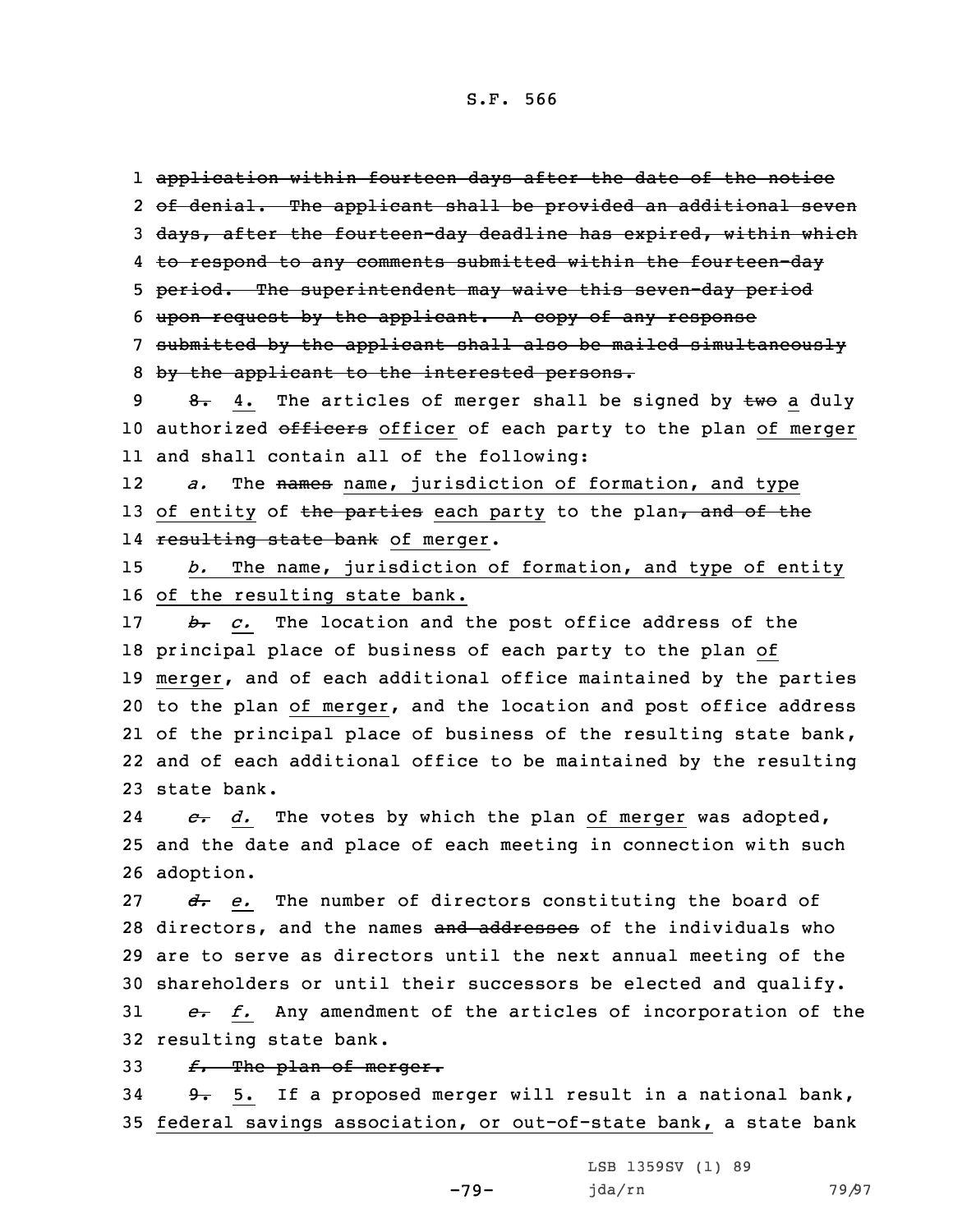1 which is <sup>a</sup> party to the plan of merger shall do all of the 2 following:

3 *a.* Notify the superintendent of the proposed merger.

4 *b.* Provide such evidence of the adoption of the plan of 5 merger as the superintendent may request.

6 *c.* Notify the superintendent of any abandonment or 7 disapproval of the plan of merger.

 *d.* File with the superintendent and with the secretary of state evidence of approval of the merger by the comptroller of the currency of the United States if the merger results in <sup>a</sup> national bank or federal savings association, or the approval of the merger by the home state chartering authority of the resulting out-of-state bank if the merger results in an out-of-state bank.

15 *e.* Notify the superintendent of the date upon which the 16 merger is to become effective.

17 Sec. 118. Section 524.1403, Code 2021, is amended to read 18 as follows:

19 **524.1403 Approval of merger by superintendent.**

 1. Upon receipt of an application for approval of <sup>a</sup> merger and of the supporting items required by section 524.1402, subsection 3, the superintendent shall conduct such investigation as the superintendent deems necessary to ascertain the following:

25 *a.* The articles of merger and supporting items satisfy the 26 requirements of this [chapter](https://www.legis.iowa.gov/docs/code/2021/524.pdf).

27 *b.* The plan of merger and any modification of the plan of 28 merger adequately protects the interests of depositors, other 29 creditors and shareholders.

30 *c.* The requirements for <sup>a</sup> merger under all applicable laws 31 have been satisfied and the resulting state bank would satisfy 32 the requirements of this [chapter](https://www.legis.iowa.gov/docs/code/2021/524.pdf) with respect to it.

33 *d.* The merger would be consistent with adequate and 34 sound banking and in the public interest on the basis of 35 the financial history and condition of the parties to the

 $-80-$ 

LSB 1359SV (1) 89 jda/rn 80/97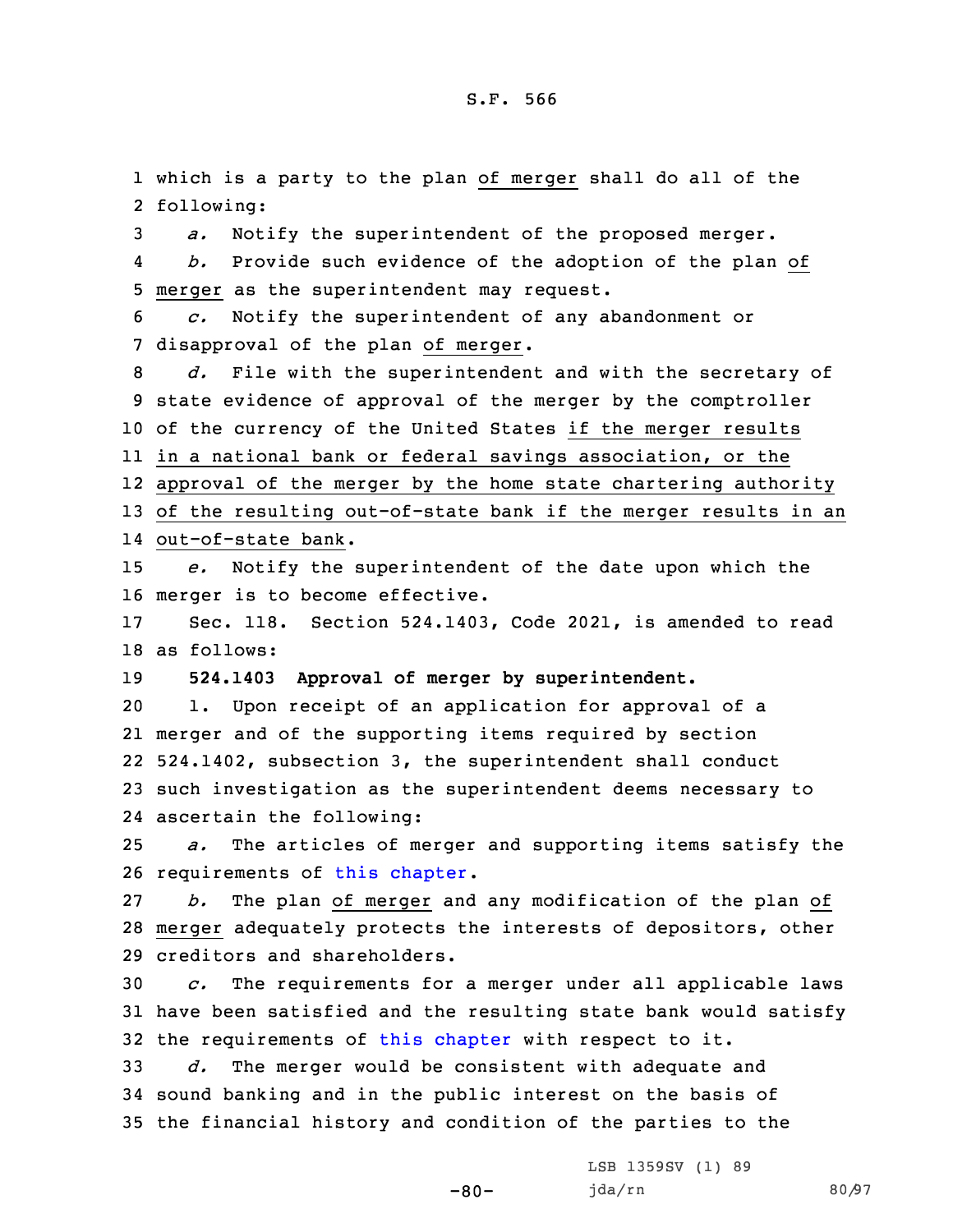plan, including the adequacy of the capital structure of the resulting state bank, the character of the management of the resulting state bank, the potential effect of the merger on competition, and the convenience and needs of the area primarily to be served by the resulting state bank, particularly the resulting state bank's plans to accept deposits from, lend money in, and process payments in the area primarily to be served by the resulting state bank.

 2. *a.* Within one hundred eighty days after acceptance of the application for processing, or within an additional period of not more than sixty days after receipt of an amendment of the application, the superintendent shall approve or disapprove the application on the basis of the investigation. The plan of merger shall not be modified at any time after approval of the application by the superintendent.

*b.* If the superintendent finds that the superintendent 17 must act immediately on the pending application in order to 18 protect the interests of depositors or the assets of any 19 party to the plan, the superintendent may proceed without requiring publication of the notice required under section 21 <del>524.1402, subsection 4.</del> As a condition of receiving the decision of the superintendent with respect to the pending application, the parties to the plan of merger shall reimburse the superintendent for all the expenses incurred in connection with the application. The superintendent shall give to the parties to the plan of merger written notice of the decision and, in the event of disapproval, <sup>a</sup> statement of the reasons for the decision. The decision of the superintendent shall be subject to judicial review pursuant to [chapter](https://www.legis.iowa.gov/docs/code/2021/17A.pdf) 17A.

30 Sec. 119. Section 524.1404, Code 2021, is amended to read 31 as follows:

32 **524.1404 Procedure after approval by the superintendent ——** 33 **issuance of certificate of merger.**

-81-

34 If applicable state or federal laws require the approval of 35 the merger by <sup>a</sup> federal or state agency, the superintendent may

> LSB 1359SV (1) 89 jda/rn 81/97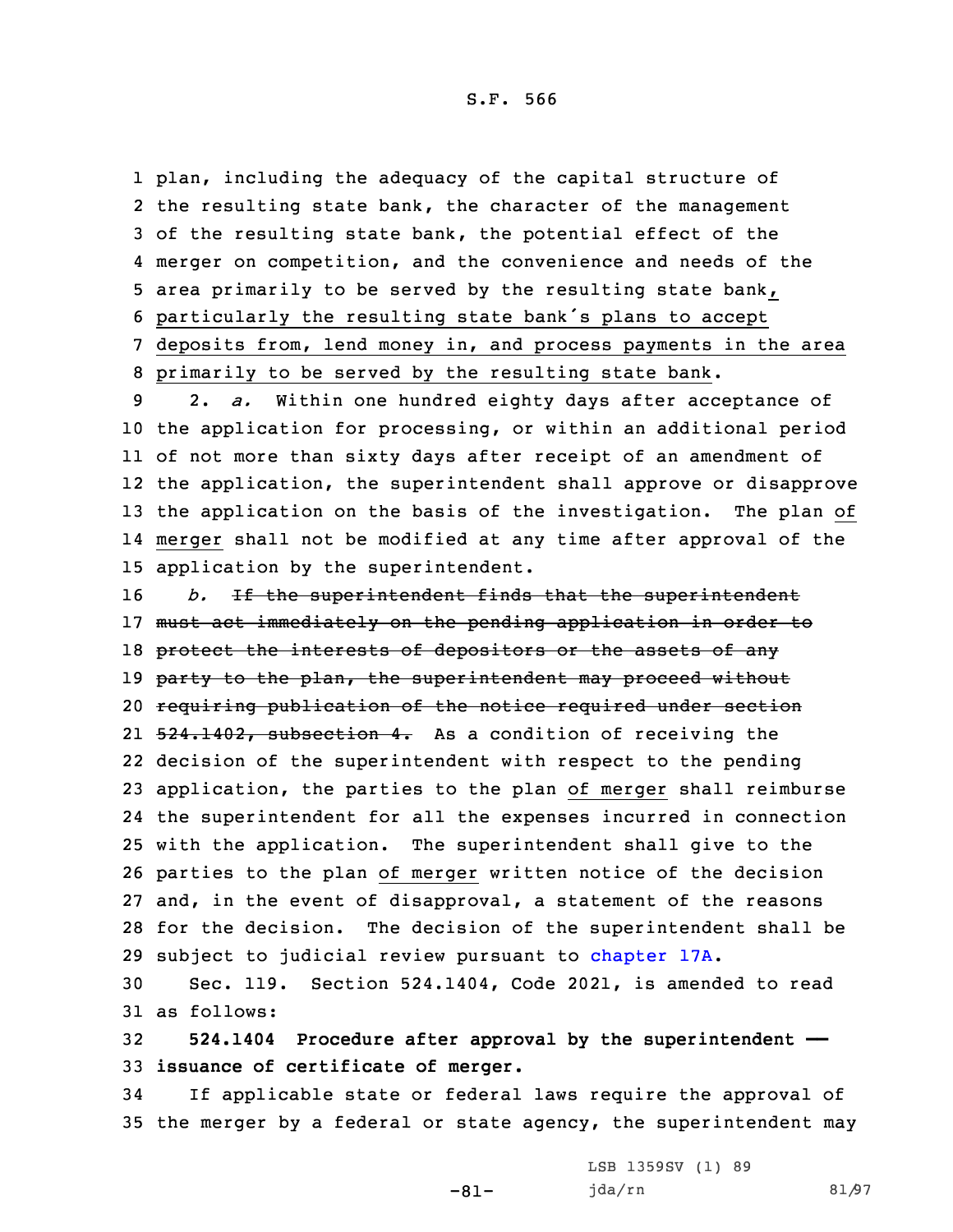withhold delivery of the approved articles of merger until the superintendent receives notice of the decision of such agency. If the final approval of the agency is not given within six months of the superintendent's approval, the superintendent shall notify the parties to the plan of merger that the approval of the superintendent has been rescinded for that reason. If such agency gives its approval, the superintendent shall deliver the articles of merger, with the superintendent's approval indicated on the articles, to the secretary of state, and shall notify the parties to the plan of merger. The receipt of the approved articles of merger by the secretary of state constitutes filing of the articles of merger with that 13 office. The secretary of state shall record the articles of l4 <del>merger, and the articles shall be filed and recorded in the</del> 15 office of the county recorder in each county in which the 16 parties to the plan had previously maintained a principal place 17 of business. On the date upon which the merger is effective the secretary of state shall issue <sup>a</sup> certificate of merger and send the same to the resulting state bank and <sup>a</sup> copy of the certificate of merger to the superintendent.

21 Sec. 120. Section 524.1405, subsection 2, Code 2021, is 22 amended by striking the subsection and inserting in lieu 23 thereof the following:

24 2. When <sup>a</sup> merger takes effect, all of the following apply: *a.* Every other financial institution to the merger merges into the surviving financial institution and the separate existence of every party except the surviving financial institution ceases.

 *b.* All property owned by, and every contract right possessed by, each financial institution or other authorized entity that 31 is a party to the merger, other than the resulting bank, are the property and contract rights of the resulting bank without transfer, reversion, or impairment.

34 *c.* All debts, obligations, and other liabilities of each 35 financial institution or other authorized entity that is <sup>a</sup>

-82-

LSB 1359SV (1) 89 jda/rn 82/97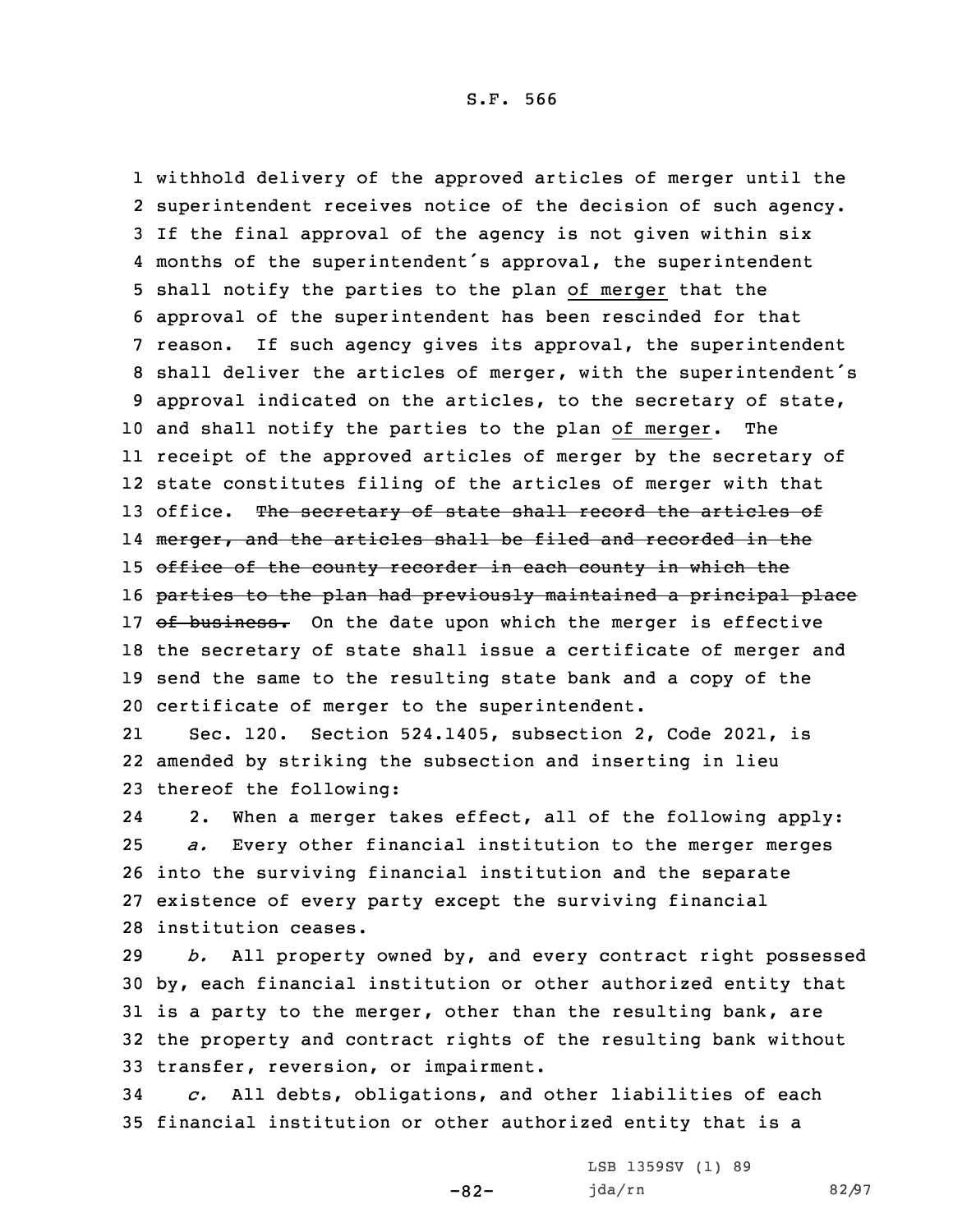1 party to the merger, other than the resulting bank, are debts, 2 obligations, or liabilities of the resulting bank.

3 *d.* The name of the survivor may, but need not be, 4 substituted in any pending proceeding for the name of any party 5 to the merger whose separate existence ceased in the merger.

6 *e.* For <sup>a</sup> resulting state bank, the articles of incorporation 7 of the resulting state bank are amended to the extent provided 8 in the articles of merger.

9 *f.* The articles of incorporation of <sup>a</sup> resulting state bank 10 that is created by the merger become effective.

11 *g.* The shares of each financial institution or authorized entity that is <sup>a</sup> party to the merger, that are to be converted in accordance with the terms of the merger into any combination of shares or other securities, obligations, rights to acquire shares or other securities, cash, or other property, are converted, and the former holders of such shares are entitled only to the rights provided in the articles of merger or to their rights under section 524.1406.

 *h.* Except as provided by law or the terms of the merger, all the rights, privileges, franchises, and immunities of each financial institution or other authorized entity that is <sup>a</sup> party to the merger, other than the resulting bank, are the rights, privileges, franchises, and immunities of the resulting 24 bank.

25 Sec. 121. Section 524.1405, Code 2021, is amended by adding 26 the following new subsection:

 NEW SUBSECTION. 3. Upon request, the superintendent shall expressly revoke the authorization to do business of any state bank that is <sup>a</sup> party to the merger, other than the resulting state bank, and shall return the physical copy of such state bank's authorization to do business in <sup>a</sup> manner clearly indicating that the authorization has been revoked.

33 Sec. 122. Section 524.1406, Code 2021, is amended to read 34 as follows:

-83-

35 **524.1406 Appraisal rights of shareholders.**

LSB 1359SV (1) 89 jda/rn 83/97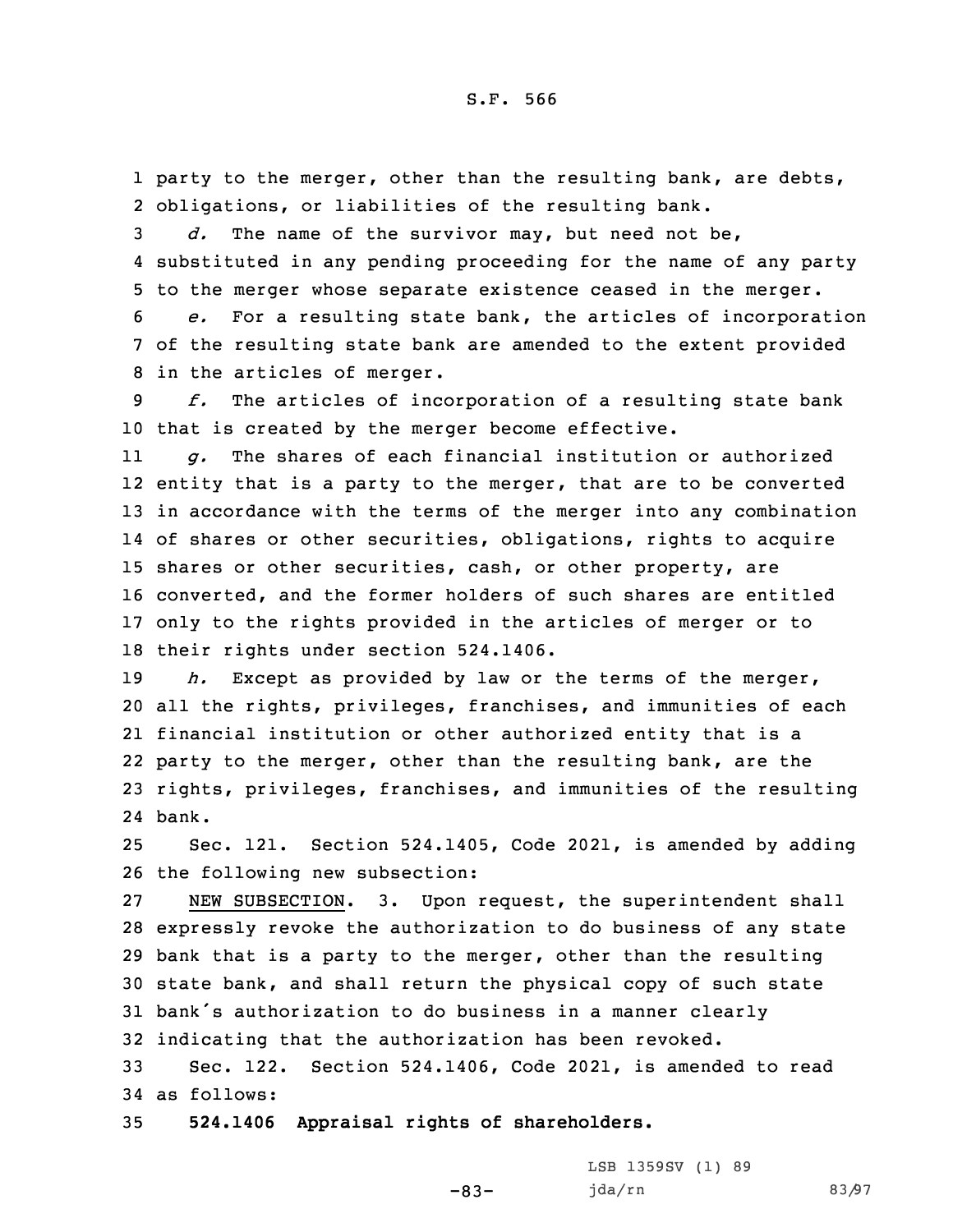1 1. <sup>A</sup> shareholder of <sup>a</sup> state bank, which is <sup>a</sup> party to <sup>a</sup> 2 proposed merger plan of merger which will result in a state 3 bank subject to this [chapter](https://www.legis.iowa.gov/docs/code/2021/524.pdf), who objects to the plan of merger 4 is entitled to appraisal rights as provided in chapter 490, 5 subchapter XIII.

 2. If <sup>a</sup> shareholder of <sup>a</sup> national bank which is <sup>a</sup> party to 7 a proposed merger plan of merger which will result in a state bank, or <sup>a</sup> shareholder of <sup>a</sup> state bank which is <sup>a</sup> party to <sup>a</sup> plan of merger which will result in <sup>a</sup> national bank, objects to the plan of merger and complies with the requirements of the applicable laws of the United States, the resulting state bank or national bank, as the case may be, is liable for the value of the shareholder's shares as determined in accordance with such laws of the United States.

15 Sec. 123. Section 524.1408, Code 2021, is amended to read 16 as follows:

17 **524.1408 Merger of corporation or limited liability company** 18 **substantially owned by <sup>a</sup> state bank.**

 <sup>A</sup> state bank owning at least ninety percent of the outstanding shares, of each class, of another corporation or limited liability company which it is authorized to own under this [chapter](https://www.legis.iowa.gov/docs/code/2021/524.pdf) may merge the other corporation or limited liability company into itself without approval by <sup>a</sup> vote of the shareholders of either the state bank or the subsidiary corporation or limited liability company. The board of directors of the state bank shall approve <sup>a</sup> plan of merger, mail the plan of merger to shareholders of record of the subsidiary corporation or holders of membership interests in the subsidiary limited liability company, and prepare and execute articles of merger in the manner provided for in section 490.1105. The articles of merger, together with the 32 applicable filing and recording fees, shall be delivered to the superintendent who shall, if the superintendent approves of the proposed merger and if the superintendent finds the articles of merger satisfy the requirements of this [section](https://www.legis.iowa.gov/docs/code/2021/524.1408.pdf),

 $-84-$ 

LSB 1359SV (1) 89 jda/rn 84/97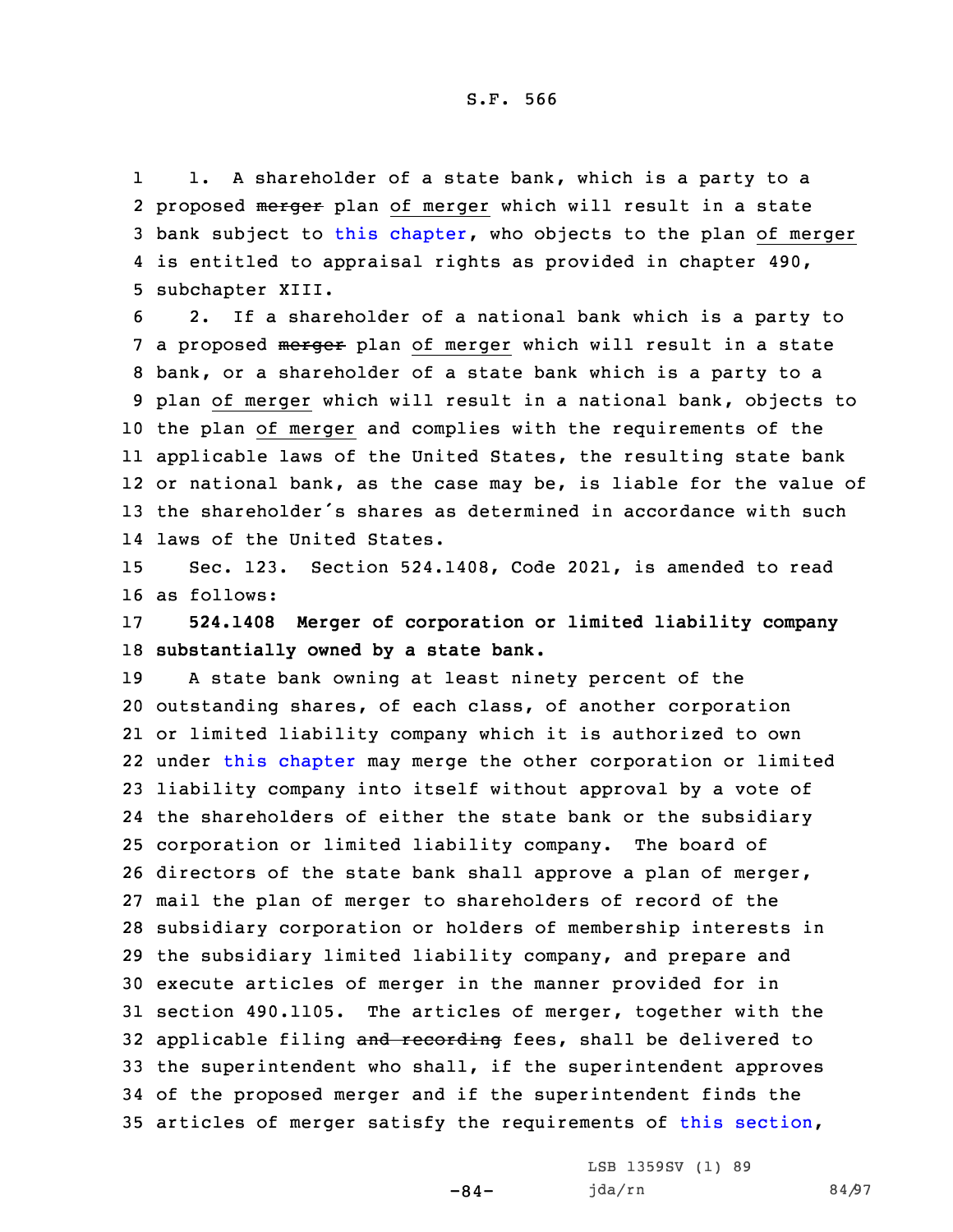1 deliver them to the secretary of state for filing and recording 2 in the secretary of state's office<del>, and they shall be filed</del> 3 in the office of the county recorder. The secretary of state 4 upon filing the articles of merger shall issue <sup>a</sup> certificate of 5 merger and send the certificate to the state bank and <sup>a</sup> copy of 6 it to the superintendent.

7 Sec. 124. Section 524.1409, Code 2021, is amended to read 8 as follows:

9 **524.1409 Conversion of national bank, or federal savings** 10 **association, out-of-state bank, or state or federally chartered** 11 **credit union into state bank.**

12 <sup>A</sup> national bank or federal savings association, an 13 out-of-state bank, or a state or federally chartered credit 14 union may, subject to the provisions of this [chapter](https://www.legis.iowa.gov/docs/code/2021/524.pdf), <del>may</del> convert into <sup>a</sup> state bank upon authorization by and compliance with the laws of the United States, adoption of <sup>a</sup> plan of conversion by the affirmative vote of at least <sup>a</sup> majority of its directors and the holders of two-thirds of each class of its shares at <sup>a</sup> meeting held upon not less than ten days' notice to all shareholders, and upon approval of the superintendent.

22 Sec. 125. Section 524.1410, Code 2021, is amended to read 23 as follows:

24**524.1410 Application for approval by superintendent.**

 <sup>A</sup> national bank or federal savings association, out-of-state bank, or <sup>a</sup> state or federally chartered credit union shall make an application to the superintendent for approval of the conversion in <sup>a</sup> manner prescribed by the superintendent and shall deliver to the superintendent, when available:

30 1. Articles of conversion.

31 2. As soon as available, proof of publication of the notice 32 required by section [524.1412](https://www.legis.iowa.gov/docs/code/2021/524.1412.pdf).

33  $3.3$   $3.2$ . The applicable fee payable to the secretary of state, 34 under section [490.122](https://www.legis.iowa.gov/docs/code/2021/490.122.pdf), for the filing and recording of the 35 articles of conversion.

-85-

LSB 1359SV (1) 89 jda/rn 85/97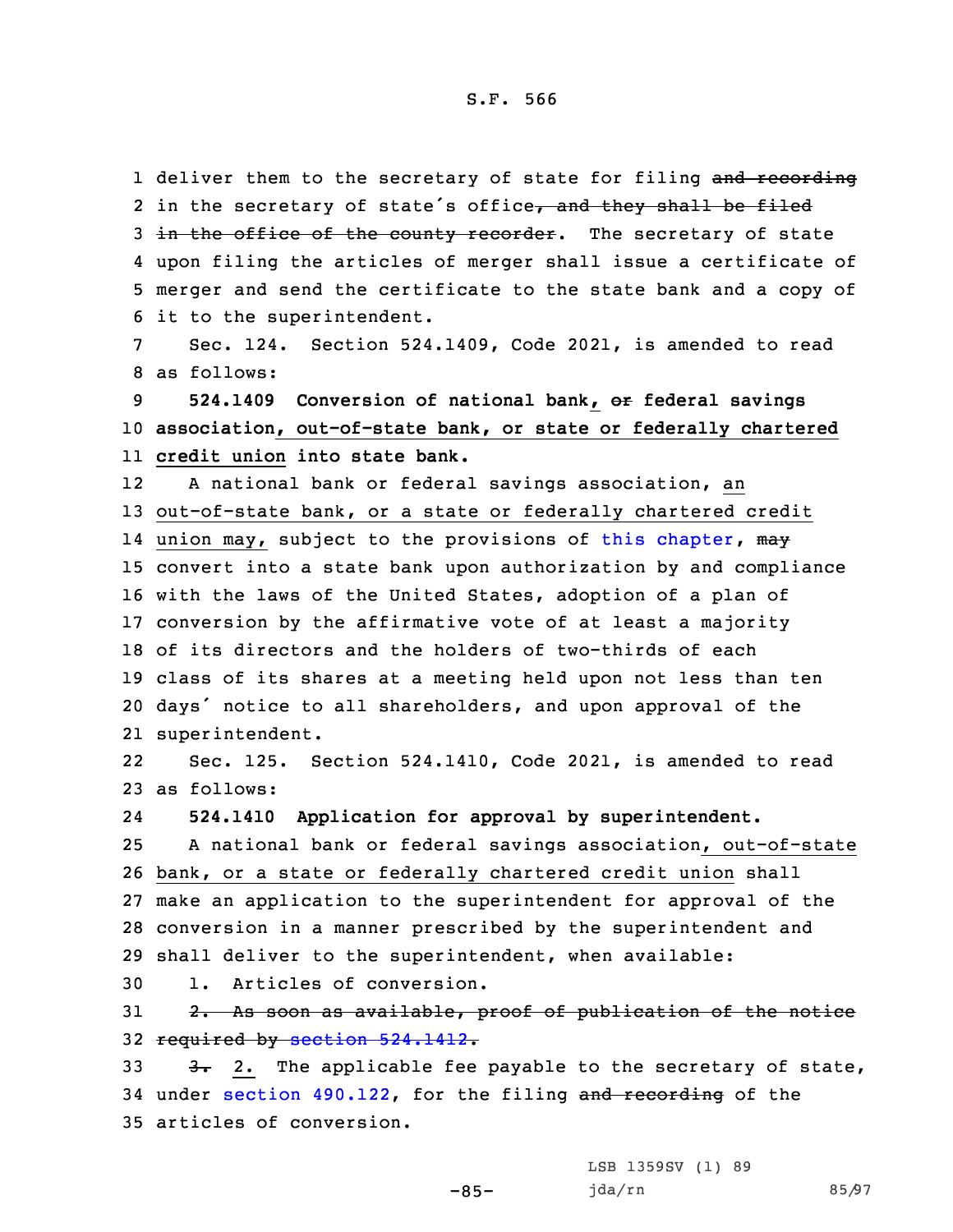1 Sec. 126. Section 524.1411, unnumbered paragraph 1, Code 2 2021, is amended to read as follows:

 The articles of conversion shall be signed by two duly authorized officers of the national bank or federal savings association, out-of-state bank, or state or federally chartered credit union, and shall contain all of the following:

7 Sec. 127. Section 524.1411, subsection 1, Code 2021, is 8 amended to read as follows:

9 1. The name of the national bank or federal savings 10 association, out-of-state bank, or state or federally chartered 11 credit union, and the name of the resulting state bank.

12 Sec. 128. Section 524.1413, subsection 2, Code 2021, is 13 amended to read as follows:

14 2. Within ninety days after the application has been accepted for processing, the superintendent shall approve or disapprove the application on the basis of the investigation. As <sup>a</sup> condition of receiving the decision of the superintendent with respect to the application, the national bank or federal savings association, out-of-state bank, or state or federally chartered credit union shall reimburse the superintendent for all expenses incurred in connection with the application. The superintendent shall give the national bank or federal savings association, out-of-state bank, or state or federally chartered credit union written notice of the decision and, in the event of disapproval, <sup>a</sup> statement of the reasons for the decision. If the superintendent approves the application, the superintendent shall deliver the articles of conversion, with the superintendent's approval indicated on the articles of conversion, to the secretary of state. The decision of the superintendent shall be subject to judicial review pursuant to [chapter](https://www.legis.iowa.gov/docs/code/2021/17A.pdf) 17A. Notwithstanding the terms of the Iowa administrative procedure Act, [chapter](https://www.legis.iowa.gov/docs/code/2021/17A.pdf) 17A, <sup>a</sup> petition for judicial review must be filed within thirty days after the superintendent notifies the national bank or federal savings association of the superintendent's decision.

-86-

LSB 1359SV (1) 89 jda/rn 86/97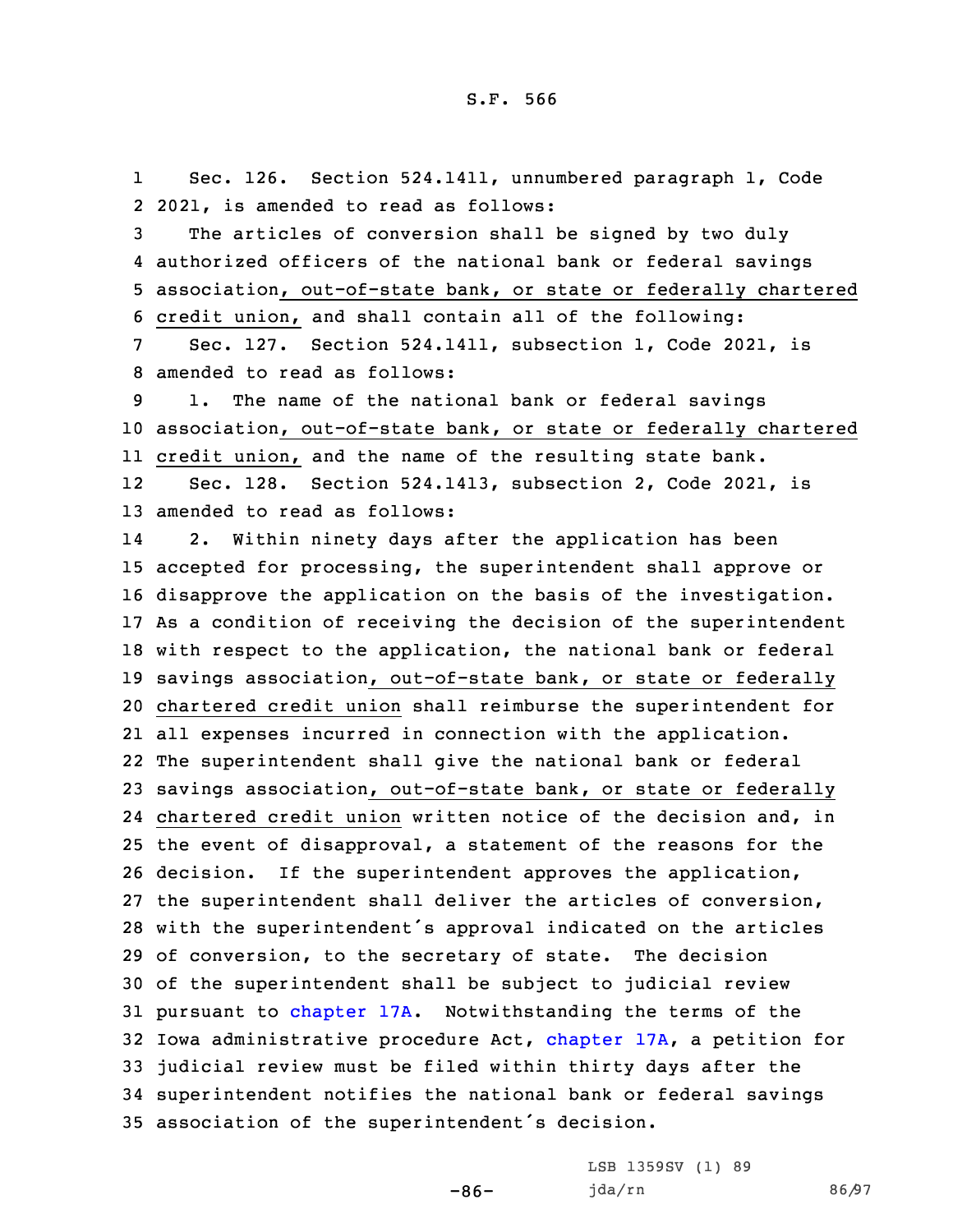1 Sec. 129. Section 524.1414, Code 2021, is amended to read 2 as follows:

3 **524.1414 Receipt by secretary of state —— county recorder.** 4 The receipt of the approved articles of conversion by 5 the secretary of state constitutes filing of the articles of 6 conversion with that office. The secretary of state shall 7 record the articles of conversion and the articles shall be 8 filed and recorded in the office of the county recorder in the 9 county in which the resulting state bank has its principal 10 place of business.

11 Sec. 130. Section 524.1415, Code 2021, is amended to read 12 as follows:

13 **524.1415 Effect of filing of articles of conversion with** 14 **secretary of state.**

 1. The conversion is effective upon the filing of the articles of conversion with the secretary of state, or at any later date and time as specified in the articles of conversion. The acknowledgment of filing is conclusive evidence of the performance of all conditions required by this [chapter](https://www.legis.iowa.gov/docs/code/2021/524.pdf) for conversion of <sup>a</sup> national bank or federal savings association, out-of-state bank, or state or federally chartered credit union into <sup>a</sup> state bank, except as against the state.

 2. When <sup>a</sup> conversion becomes effective, the existence of the national bank or federal savings association, out-of-state bank, or state or federally chartered credit union shall continue in the resulting state bank which shall have all the property, rights, powers, and duties of the national bank or federal savings association, out-of-state bank, or state or federally chartered credit union, except that the resulting state bank shall have only the authority to engage in such business and exercise such powers as it would have, and shall be subject to the same prohibitions and limitations to which it would be subject, upon original incorporation under this chapter. The articles of incorporation of the resulting state bank shall be the provisions stated in the articles of

-87-

LSB 1359SV (1) 89 jda/rn 87/97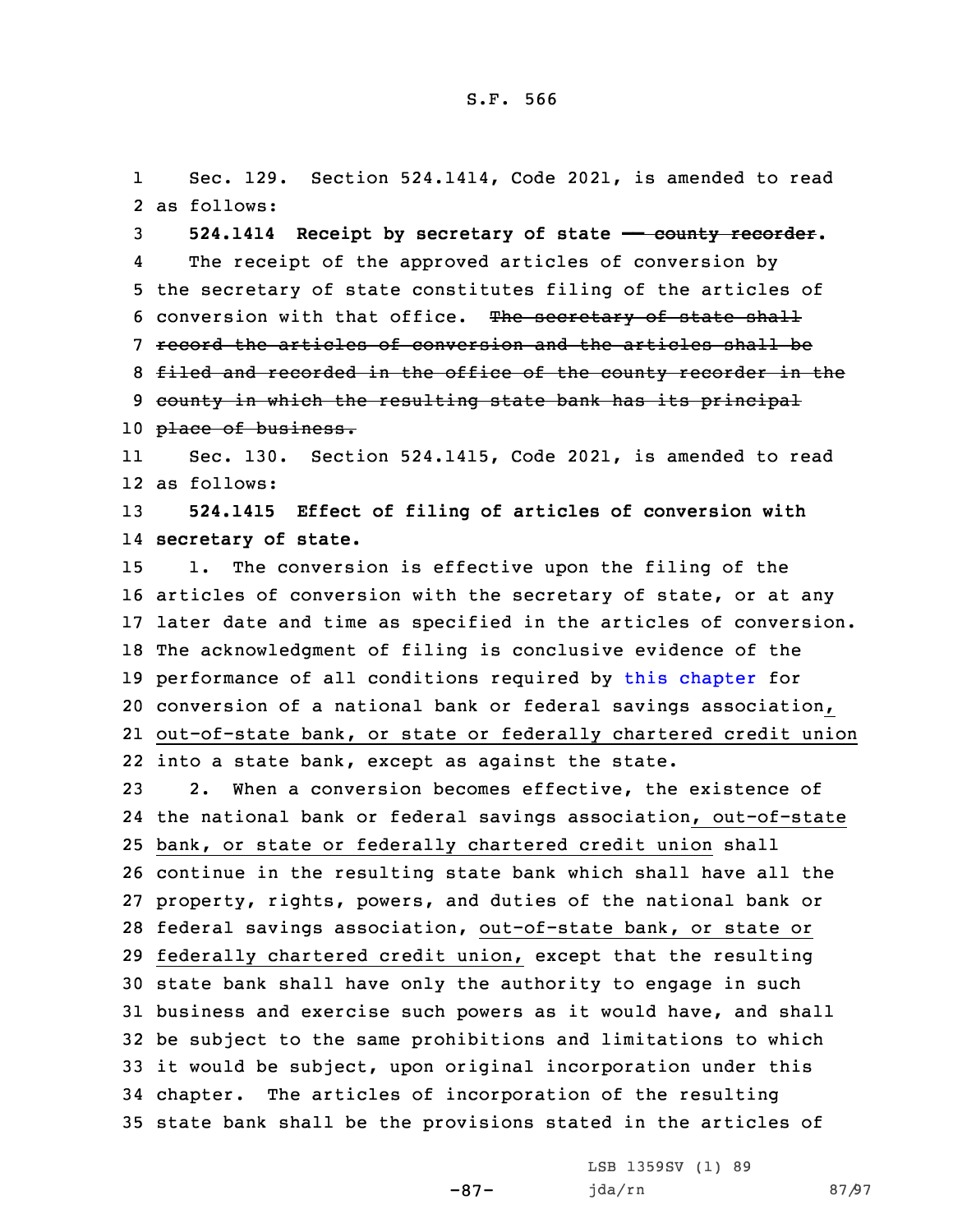1 conversion.

2 3. <sup>A</sup> liability of the national bank or federal savings association, out-of-state bank, or state or federally chartered credit union, or of the national bank's or federal savings association's, out-of-state bank's, or state or federally chartered credit union's shareholders, directors, or officers, is not affected by the conversion. <sup>A</sup> lien on any property of the national bank or federal savings association, out-of-state bank, or state or federally chartered credit union is not impaired by the conversion. <sup>A</sup> claim existing or action pending by or against the national bank or federal savings association, out-of-state bank, or state or federally chartered credit union may be prosecuted to judgment as if the conversion had not taken place, or the resulting state bank may be substituted in its place. 4. The title to all real estate and other property owned by the converting national bank or federal savings association, out-of-state bank, or state or federally chartered credit union is vested in the resulting state bank without reversion or impairment. 21 Sec. 131. Section 524.1416, Code 2021, is amended by adding the following new subsection: NEW SUBSECTION. 3. Upon request, the superintendent shall expressly revoke the authorization to do business of any state bank that converts into <sup>a</sup> national bank or federal savings association pursuant to this section and shall return the physical copy of such state bank's authorization to do business in <sup>a</sup> manner clearly indicating that the authorization has been 29 revoked. Sec. 132. Section 524.1417, subsection 2, Code 2021, is amended to read as follows: 32 2. If a shareholder of a national bank, or federal savings association, or out-of-state bank, or <sup>a</sup> member of <sup>a</sup> state or federally chartered credit union, that converts into <sup>a</sup> state bank objects to the plan of conversion and complies with

-88-

LSB 1359SV (1) 89 jda/rn 88/97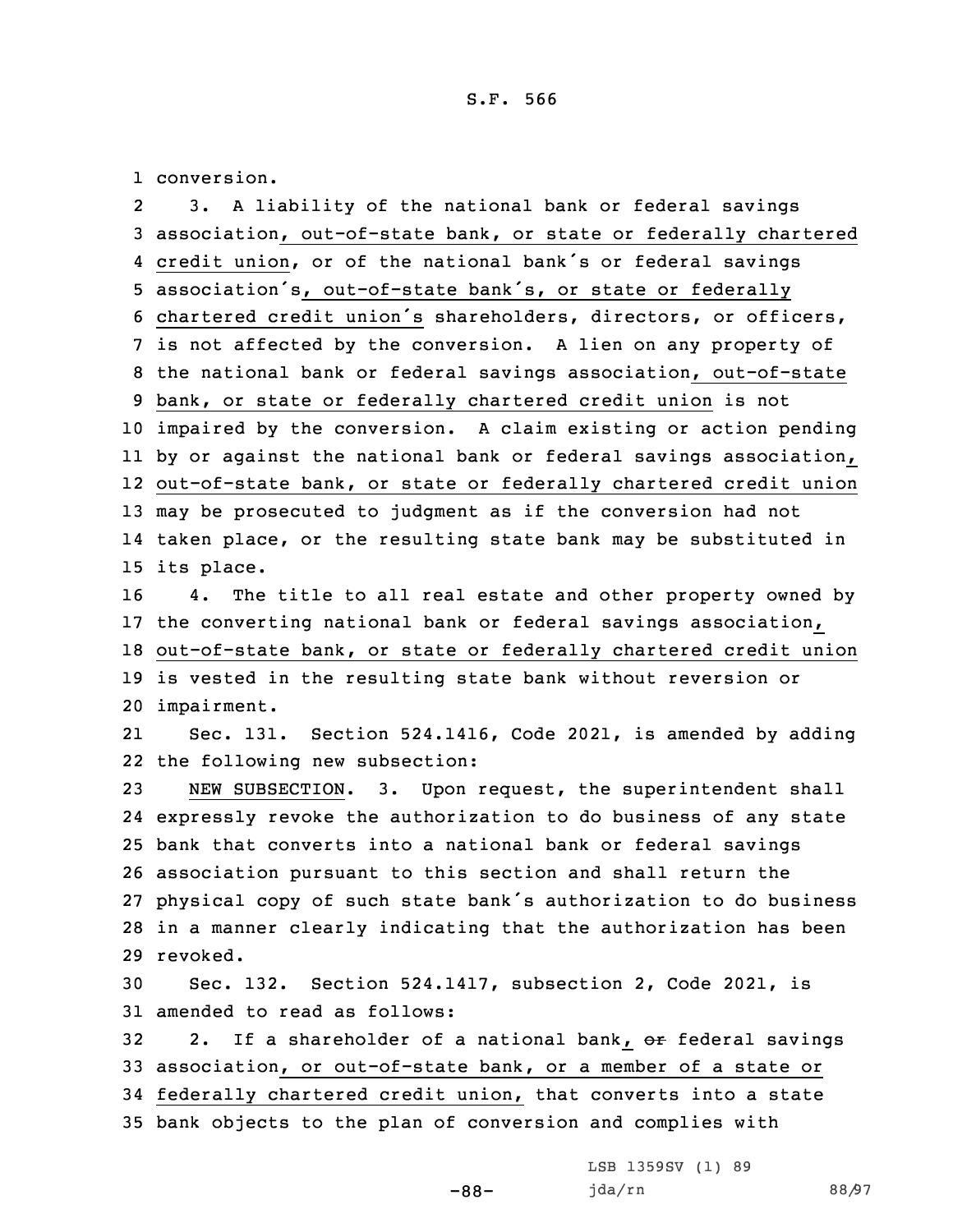the requirements of applicable laws of the United States, the resulting state bank is liable for the value of the 3 shareholder's shares as determined in accordance with such laws of the United States.

5 Sec. 133. Section 524.1421, subsection 2, paragraph d, Code 6 2021, is amended to read as follows:

7 *d.* The applicable fee payable to the secretary of state, 8 under section [490.122](https://www.legis.iowa.gov/docs/code/2021/490.122.pdf), for the filing and recording of the 9 articles of conversion.

10 Sec. 134. Section 524.1422, Code 2021, is amended to read 11 as follows:

12**524.1422 Notice of mutual to stock conversion.**

 Within thirty days after an application for conversion has been accepted for processing, the mutual corporation, mutual holding company, federal mutual association, or federal mutual holding company shall publish <sup>a</sup> notice of the delivery of the articles of conversion to the superintendent in <sup>a</sup> newspaper of general circulation published in the municipal corporation or unincorporated area in which the mutual corporation, mutual holding company, federal mutual association, or federal mutual holding company has its principal place of business, or if there is none, <sup>a</sup> newspaper of general circulation published in the county, or in <sup>a</sup> county adjoining the county, in which the mutual corporation, mutual holding company, federal mutual association, or federal mutual holding company has its principal place of business. <sup>A</sup> copy of the notice shall also be posted on the internet site of the mutual corporation, mutual holding company, federal mutual association, or federal mutual holding company for at least thirty days. The notice shall set forth the information required by the superintendent. Sec. 135. Section 524.1502, subsection 3, Code 2021, is amended to read as follows:

33 3. Adoption of each amendment shall require the affirmative 34 vote of the holders of <sup>a</sup> majority of the shares entitled 35 to vote thereon and, if any class or series is entitled to

-89-

LSB 1359SV (1) 89 jda/rn 89/97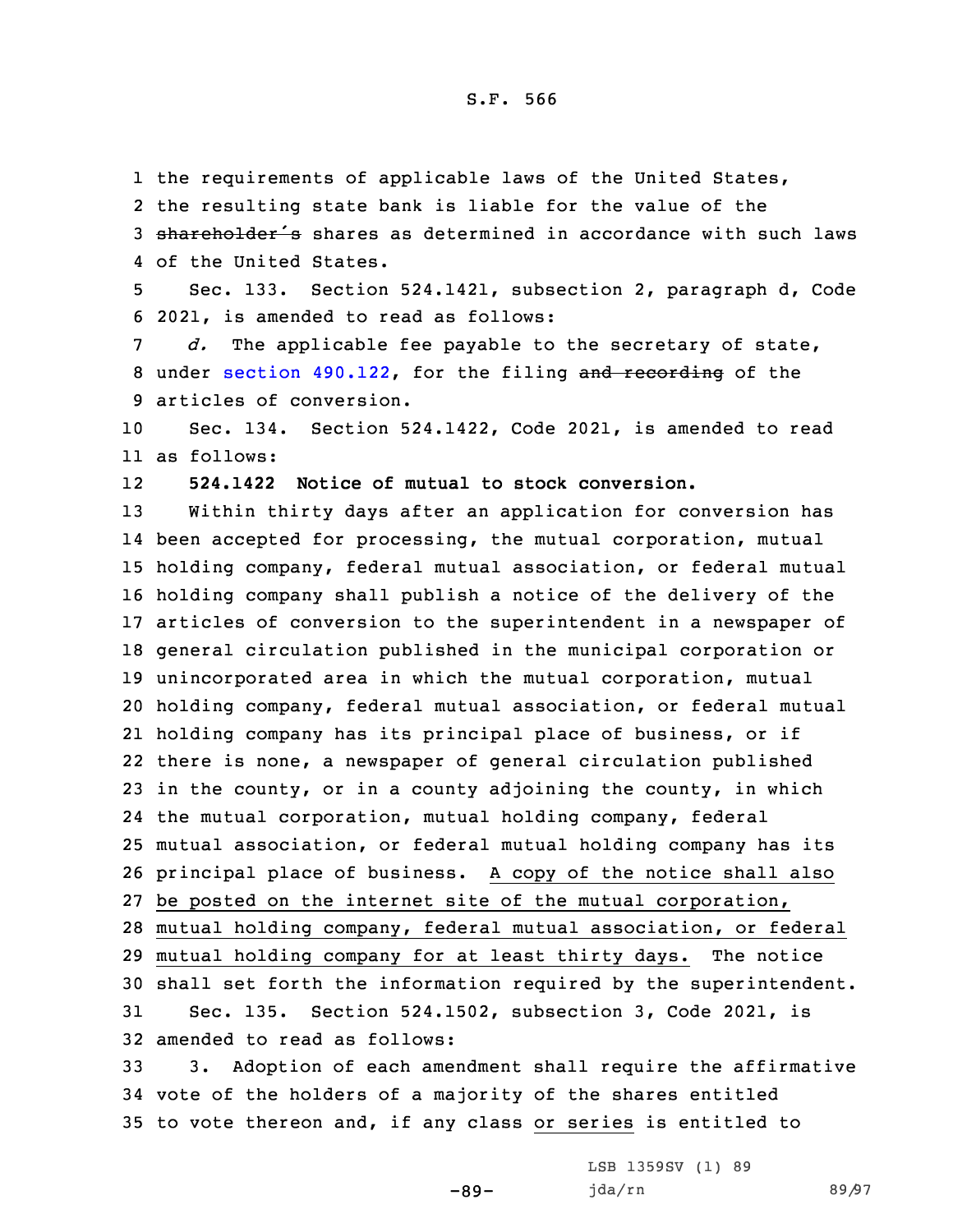1 vote <del>thereon</del> on the amendment as a <del>class</del> separate group, the 2 affirmative vote of the holders of <sup>a</sup> majority of the shares of 3 each class or series entitled to vote thereon as a class on the 4 amendment by that separate group.

5 Sec. 136. Section 524.1503, subsections 1, 3, and 4, Code 6 2021, are amended to read as follows:

 1. The holders of the outstanding shares of <sup>a</sup> class are entitled to vote as <sup>a</sup> separate voting group on <sup>a</sup> proposed 9 amendment if the amendment does would do any of the following: *a.* Increases Increase or decreases decrease the aggregate number of authorized shares of the class.

12 *b.* Increases Increase or decreases decrease the par value of 13 the shares of the class.

14 *c.* Effects Effect an exchange or reclassification of all or 15 part of the shares of the class into shares of another class 16 or effects <sup>a</sup> cancellation of all or part of the shares of the 17 class.

18 *d.* Effects Effect an exchange or reclassification, or 19 creates the right of exchange, of all or part of the shares of 20 another class into shares of that class.

21 *e.* Changes Change the designation, rights, preferences, or 22 limitations of all or part of the shares of the class.

23 *f.* Changes Change the shares of all or part of the class 24 into <sup>a</sup> different number of shares of the same class.

 *g.* Creates Create <sup>a</sup> new class of shares having rights or preferences with respect to distributions or to dissolution that are prior, superior, or substantially equal to the shares of the class.

 *h.* Increases Increase the rights, preferences, or number of authorized shares of any class that, after giving effect to the amendment, have rights or preferences with respect to distributions or to dissolution that are prior, superior, or substantially equal to the shares of the class.

34 *i.* Limits Limit or denies deny an existing preemptive right 35 of all or part of the shares of the class.

-90-

LSB 1359SV (1) 89 jda/rn 90/97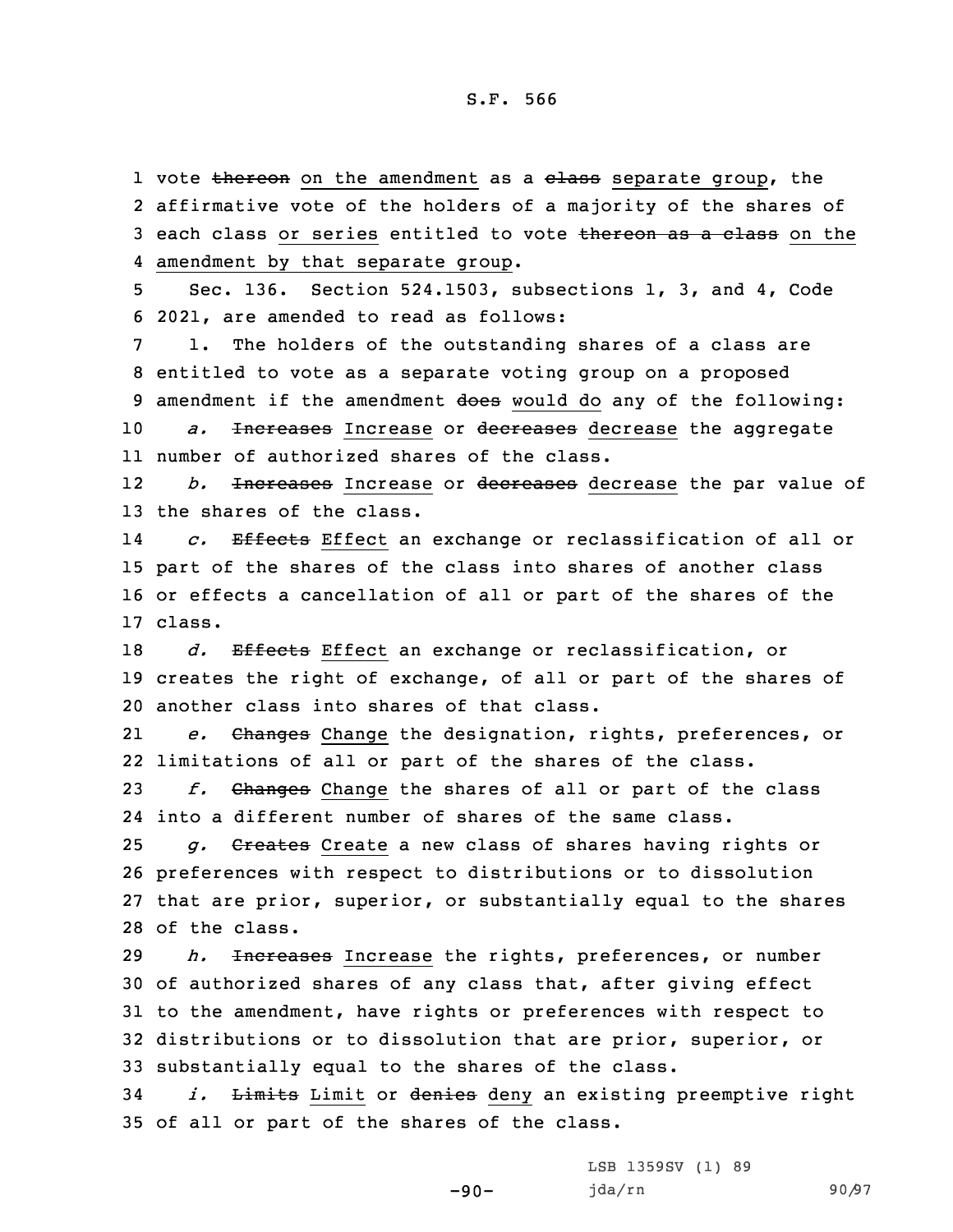1j. Cancels Cancel or otherwise affects affect rights to 2 distributions or dividends that have accumulated but not yet 3 been declared on all or part of the shares of the class.

4 3. If <sup>a</sup> proposed amendment that entitles two or more classes or series of shares to vote as separate voting groups under this section would affect those two or more classes or series in the same or <sup>a</sup> substantially similar way, the shares of all the classes or series so affected must vote together as <sup>a</sup> single voting group on the proposed amendment.

10 4. <sup>A</sup> class or series of shares is entitled to the voting ll rights granted by this [section](https://www.legis.iowa.gov/docs/code/2021/524.1503.pdf) <del>although</del> even if the articles of 12 incorporation provide that the shares are nonvoting shares.

13 Sec. 137. Section 524.1504, subsection 1, paragraphs <sup>c</sup> and 14 e, Code 2021, are amended to read as follows:

15 *c.* The text of each amendment adopted, which shall be set 16 forth in full.

 *e.* For <sup>a</sup> state bank incorporated as <sup>a</sup> stock corporation, the number of shares entitled to vote on the amendment, and if the shares of any class are entitled to vote thereon as <sup>a</sup> class, the number of shares of each class. For <sup>a</sup> mutual corporation, the number of member votes entitled to be cast.

22 Sec. 138. Section 524.1504, subsection 2, Code 2021, is 23 amended to read as follows:

24 2. The articles of amendment shall be delivered to the 25 superintendent together with the applicable fees for the filing 26 and recording of the articles of amendment.

27 Sec. 139. Section 524.1506, subsection 1, Code 2021, is 28 amended to read as follows:

29 1. The secretary of state shall record the articles of 30 amendment, and the articles of amendment shall be filed in the 31 office of the county recorder in the county in which the state 32 bank has its principal place of business. The secretary of 33 state upon the filing of the articles of amendment shall issue 34 <sup>a</sup> certificate of amendment and send the same to the state bank. 35 Sec. 140. Section 524.1508, subsection 4, Code 2021, is

-91-

LSB 1359SV (1) 89 jda/rn 91/97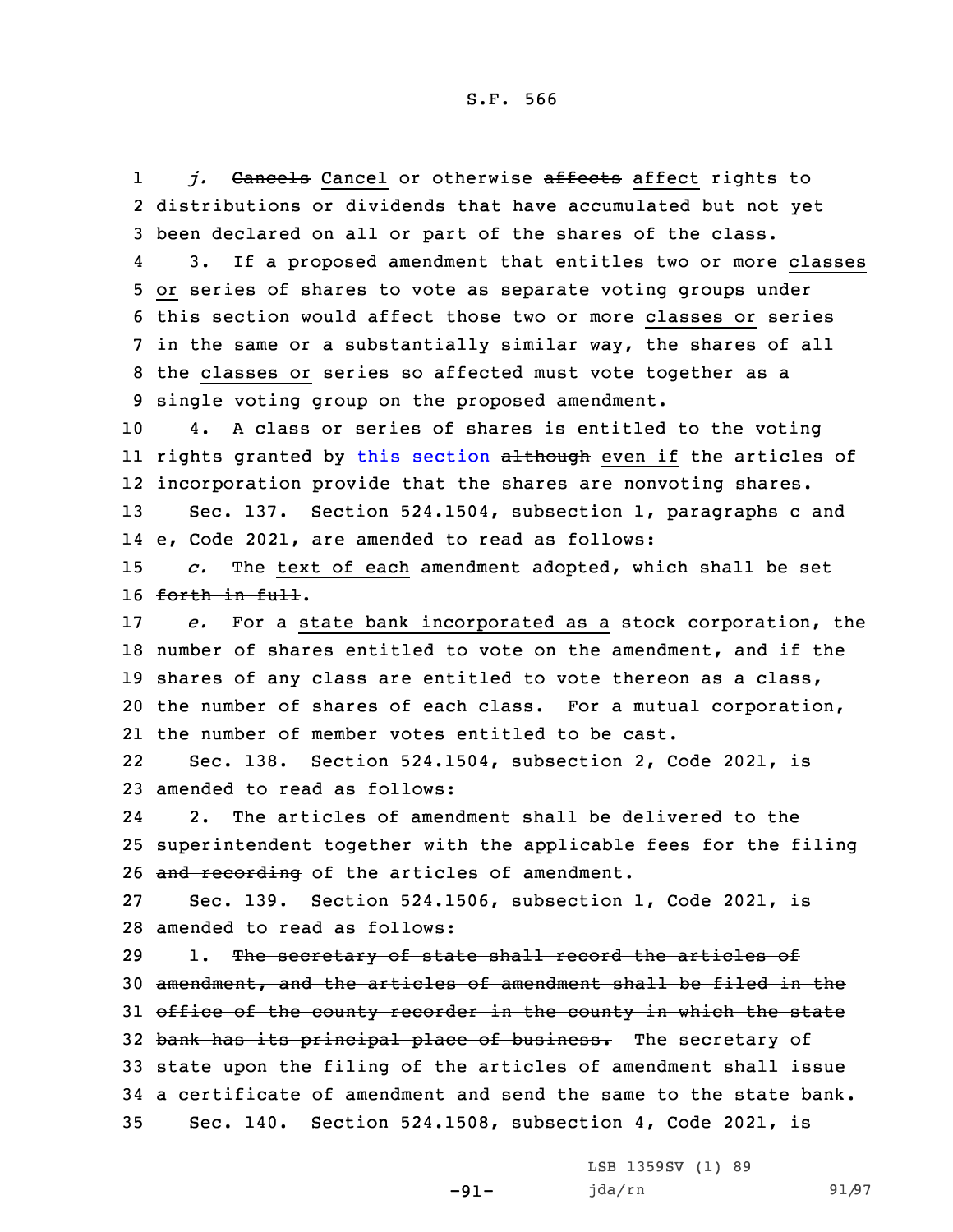1 amended to read as follows:

2 4. The restated articles of incorporation shall be delivered to the superintendent together with the applicable 4 fees for the filing and recording of the restated articles of incorporation. The superintendent shall conduct such investigation and give approval or disapproval, as provided in section 524.1505. If the superintendent approves the restated articles of incorporation, the superintendent shall deliver them with the written approval on the restated articles of 10 incorporation to the secretary of state for filing, and the restated articles of incorporation shall be filed in the office 12 <del>of the county recorder</del>. The secretary of state upon filing the restated articles of incorporation shall issue <sup>a</sup> restated certificate of incorporation and send the certificate to the state bank or its representative.

16 Sec. 141. Section 524.1601, Code 2021, is amended by adding 17 the following new subsections:

 NEW SUBSECTION. 5. In addition to the criminal penalties provided in subsections 1, 2, 3, and 4, the superintendent may impose <sup>a</sup> civil penalty on any director, officer, or employee of <sup>a</sup> state bank or bank holding company for any violation enumerated in subsection 1, 2, 3, or 4. The amount of the civil penalty imposed shall be determined in the same manner as prescribed by those subsections for calculating criminal penalties.

 NEW SUBSECTION. 6. The superintendent may impose an initial civil penalty of up to five hundred thousand dollars on any director or officer of <sup>a</sup> state bank which closes <sup>a</sup> transaction without first receiving the approval of the superintendent in violation of section 524.1304, 524.1309, 524.1403, or 524.1408, or which closes <sup>a</sup> transaction in violation of section 524.1401, subsection 2. The superintendent may also impose <sup>a</sup> civil penalty of up to ten thousand dollars on any director or officer of <sup>a</sup> state bank for each day on which the state bank operates after closing <sup>a</sup> transaction without first receiving

-92-

LSB 1359SV (1) 89 jda/rn 92/97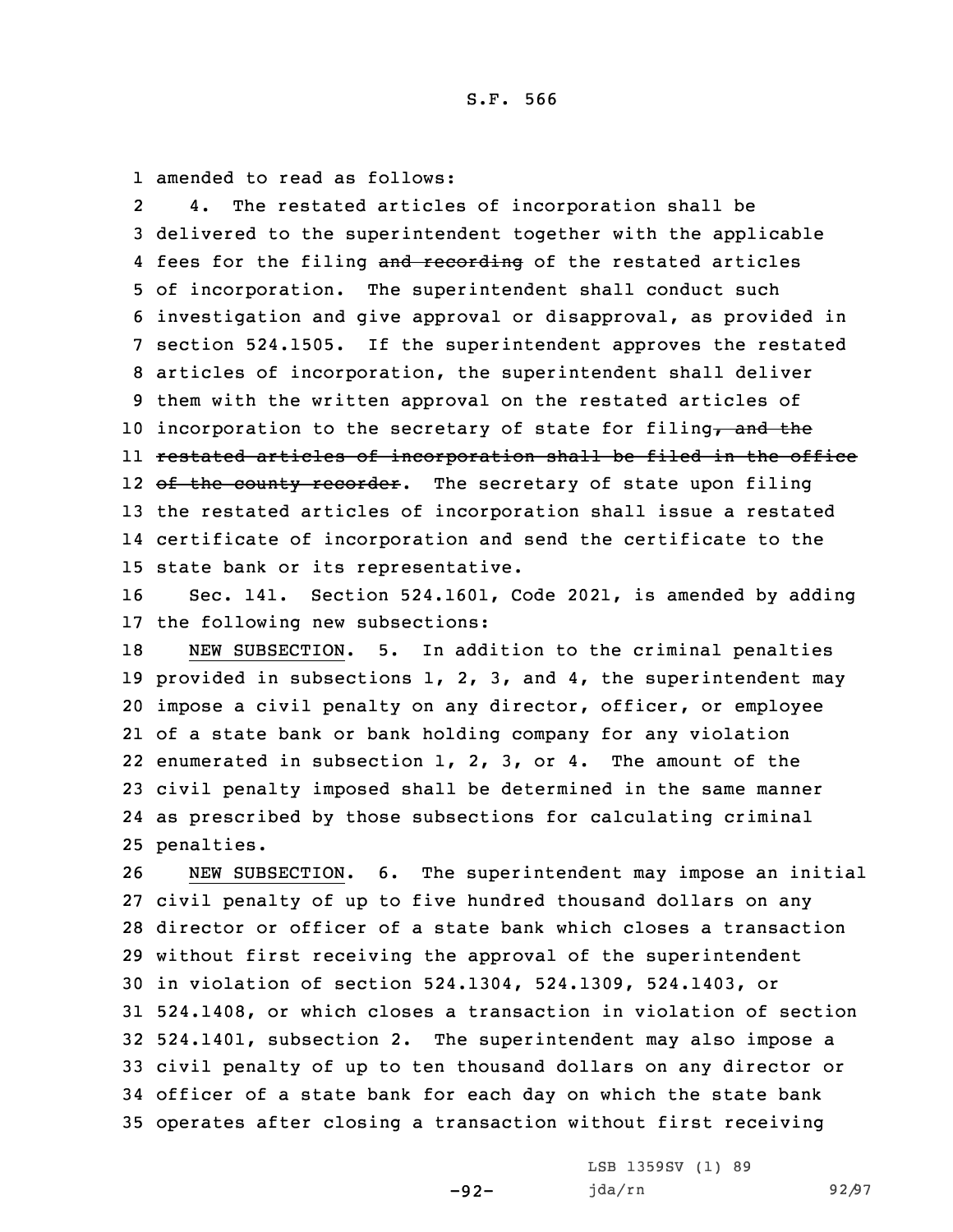the approval of the superintendent in violation of section 524.1304, 524.1309, 524.1403, or 524.1408, or which closes <sup>a</sup> transaction in violation of section 524.1401, subsection 2. Civil penalties imposed on <sup>a</sup> director or officer of <sup>a</sup> state bank in accordance with this subsection shall be in addition to any penalties imposed on any other director or officer of the state bank pursuant to this subsection or on the state bank pursuant to section 524.1602, subsection 2.

9 Sec. 142. Section 524.1602, Code 2021, is amended to read 10 as follows:

11**524.1602 Penalties applicable to state bank.**

12 1. The superintendent may impose <sup>a</sup> penalty on <sup>a</sup> state bank 13 of up to one thousand dollars for each day:

14 1. *a.* That it holds investments for its own account in 15 bonds or securities in violation of [section](https://www.legis.iowa.gov/docs/code/2021/524.901.pdf) 524.901.

16 2. *b.* On which it accepts and holds drafts in violation of 17 section 524.903.

18 3. *c.* On which it has money loaned, credit extended or holds discounted or purchased evidences of indebtedness or agreements for the payment of money, in violation of sections 524.904 through 524.907.

22 4. *d.* On which it has money loaned, invested or is 23 otherwise in violation of section [524.1102](https://www.legis.iowa.gov/docs/code/2021/524.1102.pdf) or [524.1104](https://www.legis.iowa.gov/docs/code/2021/524.1104.pdf).

24 5. *e.* On which it publishes, disseminates, or distributes any advertising containing any false, misleading, or deceptive statements concerning rates, terms, and conditions on which loans are made or deposits are received, in violation of section 524.1606.

 2. The superintendent may impose an initial penalty of up to five hundred thousand dollars on <sup>a</sup> state bank which closes <sup>a</sup> transaction without first receiving the approval of the superintendent in violation of section 524.1304,

33 524.1309, 524.1403, or 524.1408, or which closes <sup>a</sup> transaction

34 in violation of section 524.1401, subsection 2. The

35 superintendent may also impose <sup>a</sup> penalty on <sup>a</sup> state bank of up

LSB 1359SV (1) 89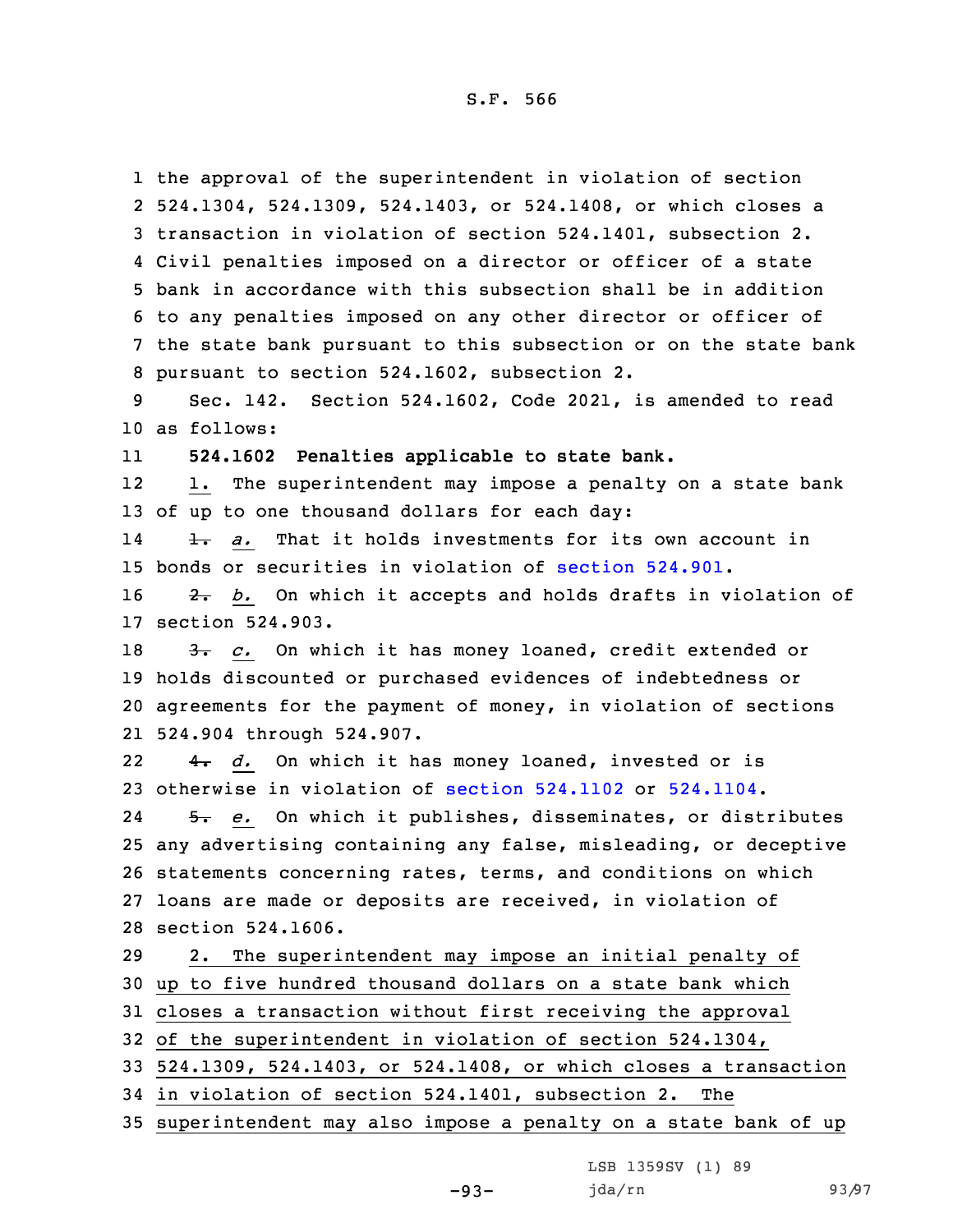to ten thousand dollars for each day on which it operates after closing <sup>a</sup> transaction without first receiving the approval of the superintendent in violation of section 524.1304, 524.1309, 524.1403, or 524.1408, or which closes <sup>a</sup> transaction in violation of section 524.1401, subsection 2. Sec. 143. Section 524.1801, unnumbered paragraph 1, Code 2021, is amended to read as follows: 8 As used in this chapter subchapter unless the context otherwise requires: Sec. 144. Section 524.1802, subsection 1, paragraph h, Code 2021, is amended to read as follows: 12 *h. "Incorporated in any state"* means <sup>a</sup> limited liability 13 company organized as a state bank under this [chapter](https://www.legis.iowa.gov/docs/code/2021/524.pdf) and a limited liability company organized as <sup>a</sup> state bank under the laws of any state as defined in 12 U.S.C. §1813(a)(3). Sec. 145. Section 524.1805, subsections 1, 2, 3, 4, and 5, Code 2021, are amended by striking the subsections. Sec. 146. Section 524.2001, Code 2021, is amended to read as follows: **524.2001 Applicability of other chapters.** 21Chapters  $489$ ,  $490$ ,  $491$ ,  $492$ , and  $493$  do not apply to banks except as provided by this [chapter](https://www.legis.iowa.gov/docs/code/2021/524.pdf). Sec. 147. REPEAL. Sections 524.226, 524.302A, 524.314, 524.315, 524.1008, 524.1205, and 524.1412, Code 2021, are repealed. EXPLANATION **The inclusion of this explanation does not constitute agreement with the explanation's substance by the members of the general assembly.** This bill relates to banks, makes appropriations, provides penalties, and makes penalties applicable. The bill modifies numerous provisions of Code chapter 524, and makes conforming changes to Code sections 12.61, 422.61, and 453A.8. The bill adds the following new defined terms to Code section 524.103: "affiliate", "national bank", "out-of-state bank", LSB 1359SV (1) 89

-94-

jda/rn 94/97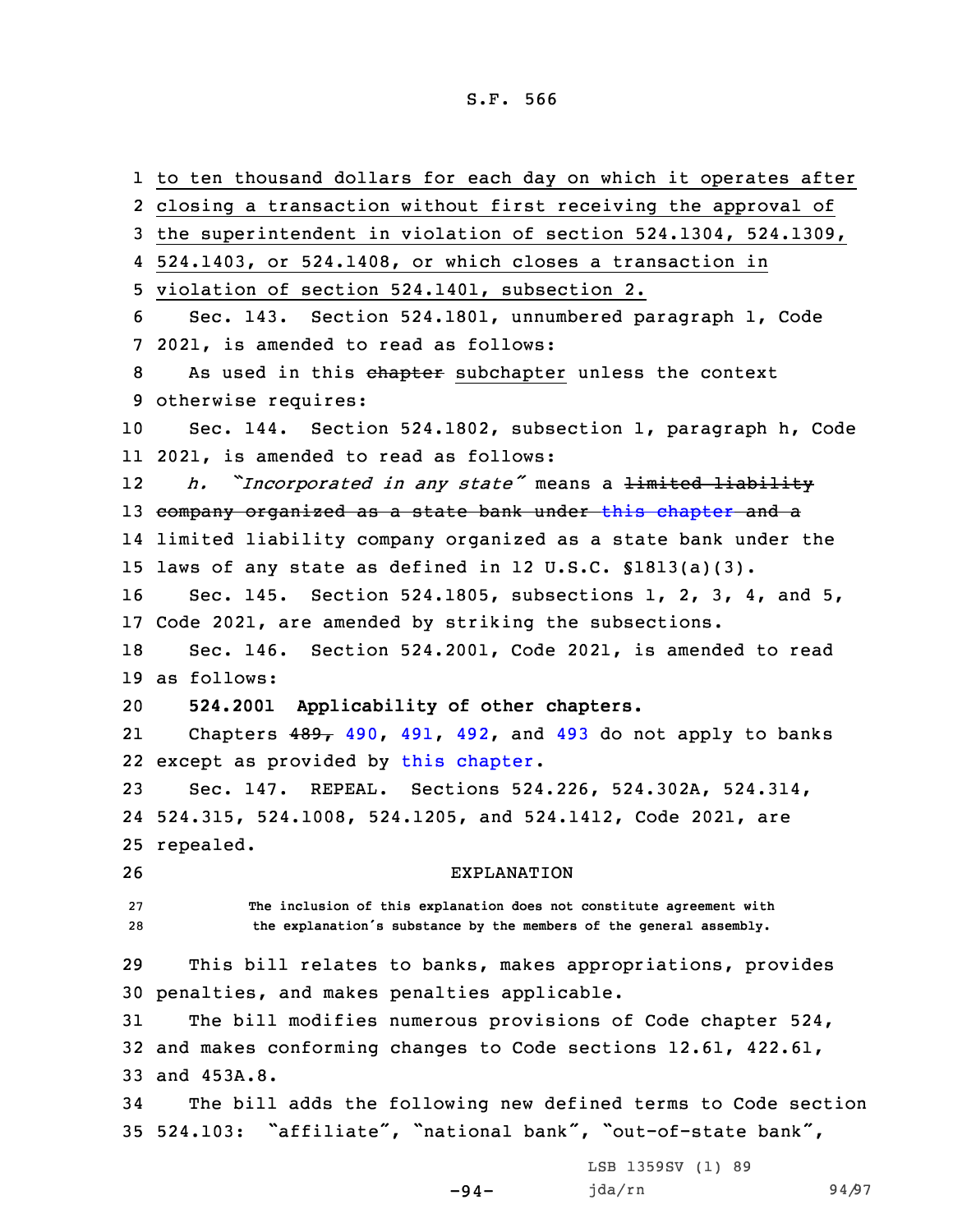and "safe deposit box". Additionally, the bill modifies the following defined terms in Code section 524.103: "articles of incorporation", "bank", "board of directors", "business 4 of banking", "calculation date", "chief executive officer", "contractual commitment to advance funds", "director", "executive officer", "insured bank", "member", "membership interest", "officer", "operations subsidiary", "shareholder", "shares", "state bank", "supervised financial organization", and "unincorporated area". The bill strikes from Code section 524.103 the term "manager".

11 The bill establishes who will serve as the superintendent of banking when the office is vacant or the superintendent is unable to serve. The bill modifies the rights and obligations of the superintendent, including the superintendent's rights and obligations with respect to ordering <sup>a</sup> state bank to cease to carry on business. Additionally, the bill amends Code section 524.207, which appropriates money from the department of commerce revolving fund to the division of banking. The bill provides that the amount of the appropriation from the department of commerce revolving fund is determined by the amount of fees and assessments paid to the superintendent.

22 The bill modifies the type of entity <sup>a</sup> state bank may utilize 23 when incorporating and modifies the steps in the incorporation 24 process.

 The bill amends provisions of Code chapter 524, subchapter V, related to fractional shares, record dates, voting lists, share information that is required to be included in the state bank's articles of incorporation, and voting by <sup>a</sup> member of <sup>a</sup> mutual corporation.

 The bill provides for the participation in <sup>a</sup> meeting of the directors and the notice required in conjunction with the meetings. Additionally, the bill establishes who may administer an oath to <sup>a</sup> director.

34 The bill modifies provisions relating to the decisions of 35 officers that do not require shareholder approval.

-95-

LSB 1359SV (1) 89 jda/rn 95/97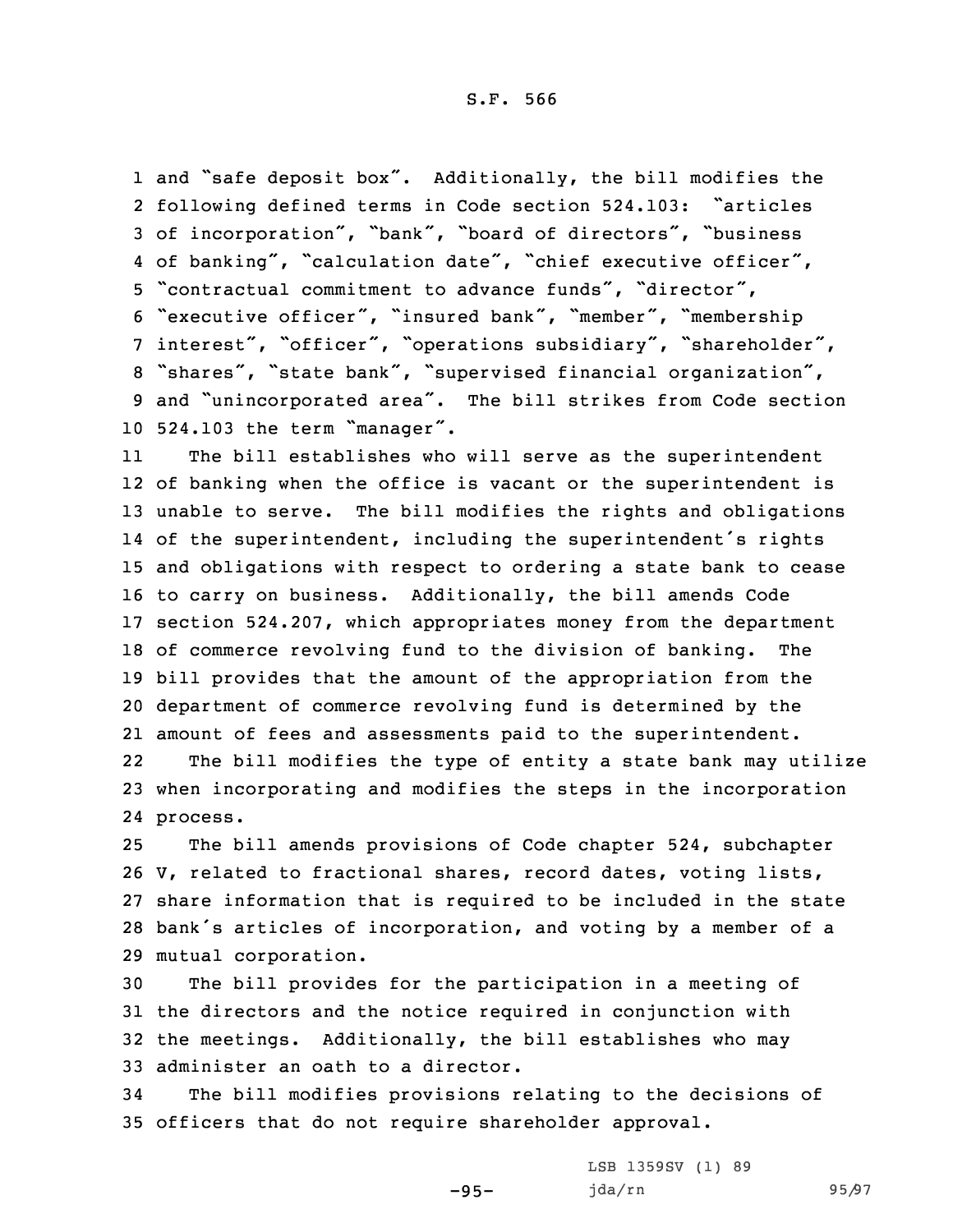1 The bill establishes the types and amounts of assets that state banks are authorized to hold and invest in. The bill authorizes state banks to conduct certain activities in electronic form. Additionally, the bill modifies provisions related to safe deposit boxes.

 The bill amends provisions related to <sup>a</sup> state bank's ability to invest in certain public welfare investments, when <sup>a</sup> state bank may purchase cash value life insurance contracts, and real property purchased by <sup>a</sup> state bank at <sup>a</sup> foreclosure sale. Additionally, the bill modifies provisions related to the granting of loans and extensions of credit by <sup>a</sup> state bank.

12 The bill modifies provisions related to when <sup>a</sup> state bank 13 is required to cease acting as a fiduciary, the duties of a 14 temporary fiduciary, the voluntary relinquishment of fiduciary 15 capacity, and the succession of fiduciary accounts.

16 The bill requires that fees paid to an affiliate must be made 17 in compliance with 12 U.S.C. §371c and 12 U.S.C. §371c-1.

 The bill amends provisions related to the superintendent's authority over out-of-state offices of <sup>a</sup> state bank. Additionally, the bill establishes where data processing services may take place. The bill requires <sup>a</sup> bank doing business in this state electronically to identify its legally chartered name in any online interface.

24 The bill makes syntax and terminology changes to Code sections 524.1301, 524.1303, 524.1305, and 524.1306. Additionally, the bill modifies provisions related to <sup>a</sup> state bank ceasing to carry on the business of banking and continuing as <sup>a</sup> corporation.

 The bill modifies provisions relating to the types of entities that may merge into <sup>a</sup> state bank and the types of entities <sup>a</sup> state bank may merge into. The bill establishes information that must be included in the articles of merger and the plan of merger. Additionally, the bill provides for the types of entities that may convert into <sup>a</sup> state bank and the requirements related to articles of conversion.

-96-

LSB 1359SV (1) 89 jda/rn 96/97